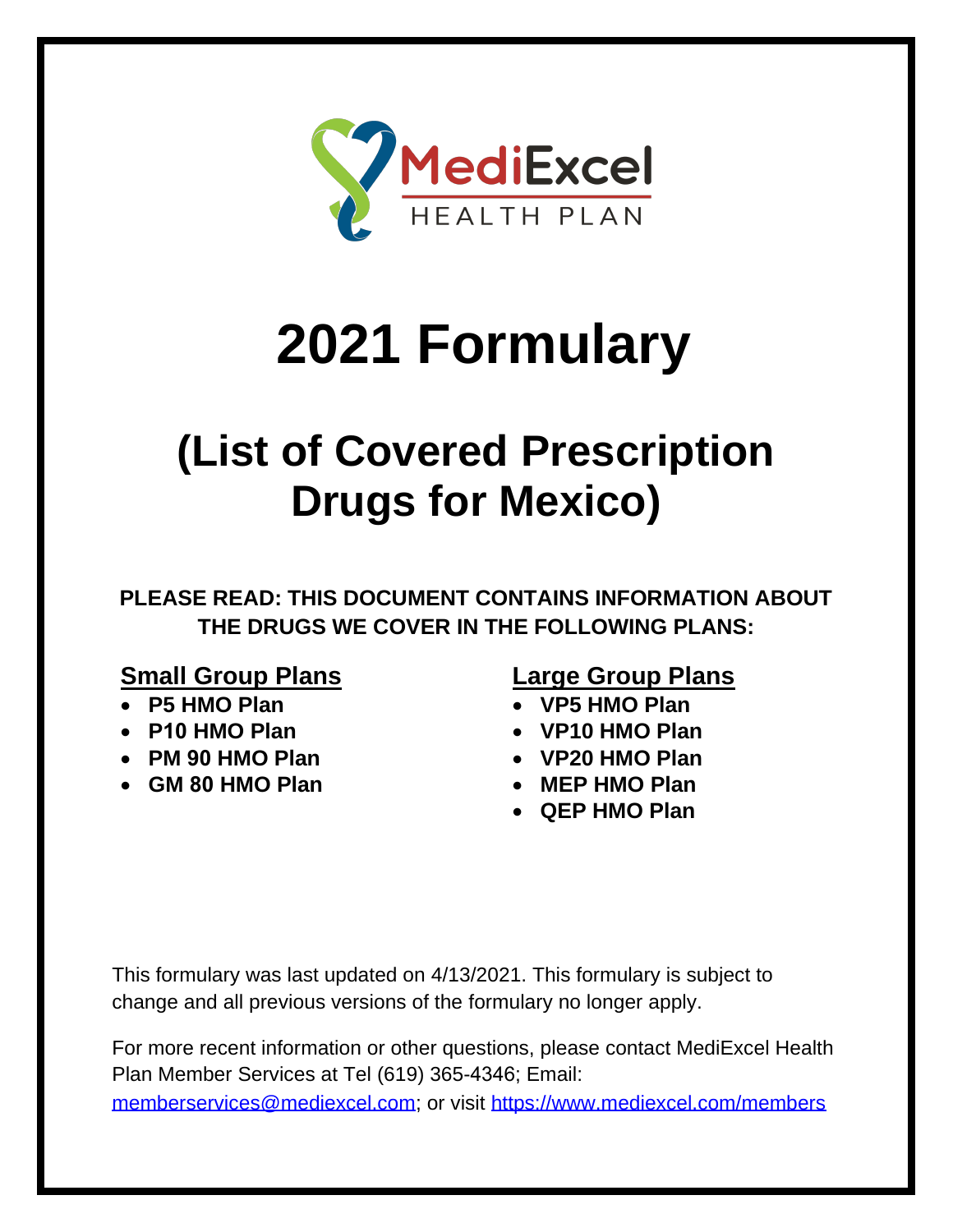# **TABLE OF CONTENTS**

| <u>Topic</u>                                                                                                 | Page #         |
|--------------------------------------------------------------------------------------------------------------|----------------|
| Introduction to the formulary drug list                                                                      | 3              |
| <b>Definitions</b>                                                                                           | 3              |
| How do I find a drug on this list?                                                                           | 5              |
| How do I know if the drug listed is a brand or generic drug?                                                 | 5              |
| What are drug tiers?                                                                                         | 6              |
| How to read the formulary                                                                                    | $\overline{7}$ |
| How often will the formulary change?                                                                         | 8              |
| Difference between medical benefit drug versus a drug in the Outpatient<br><b>Prescription Drug Benefit?</b> | 8              |
| What are preventive health drugs?                                                                            | 8              |
| What is a contraceptive drug or device?                                                                      | 8              |
| What diabetes care drugs and products are covered under the Outpatient<br><b>Prescription Drug Benefit?</b>  | 8              |
| What if your drug is covered under the medical benefit?                                                      | 8              |
| What is step therapy?                                                                                        | 9              |
| What is the prior authorization/exception request process?                                                   | 9              |
| <b>Participating retail pharmacies</b>                                                                       | 9              |
| What are specialty drugs?                                                                                    | 9              |
| What if your drug is not on the formulary?                                                                   | 9              |
| MediExcel Health Plan 4-Tier Formulary Categorical list of Prescription Drugs                                | 11             |
| <b>Index of Prescription Drugs</b>                                                                           | 63             |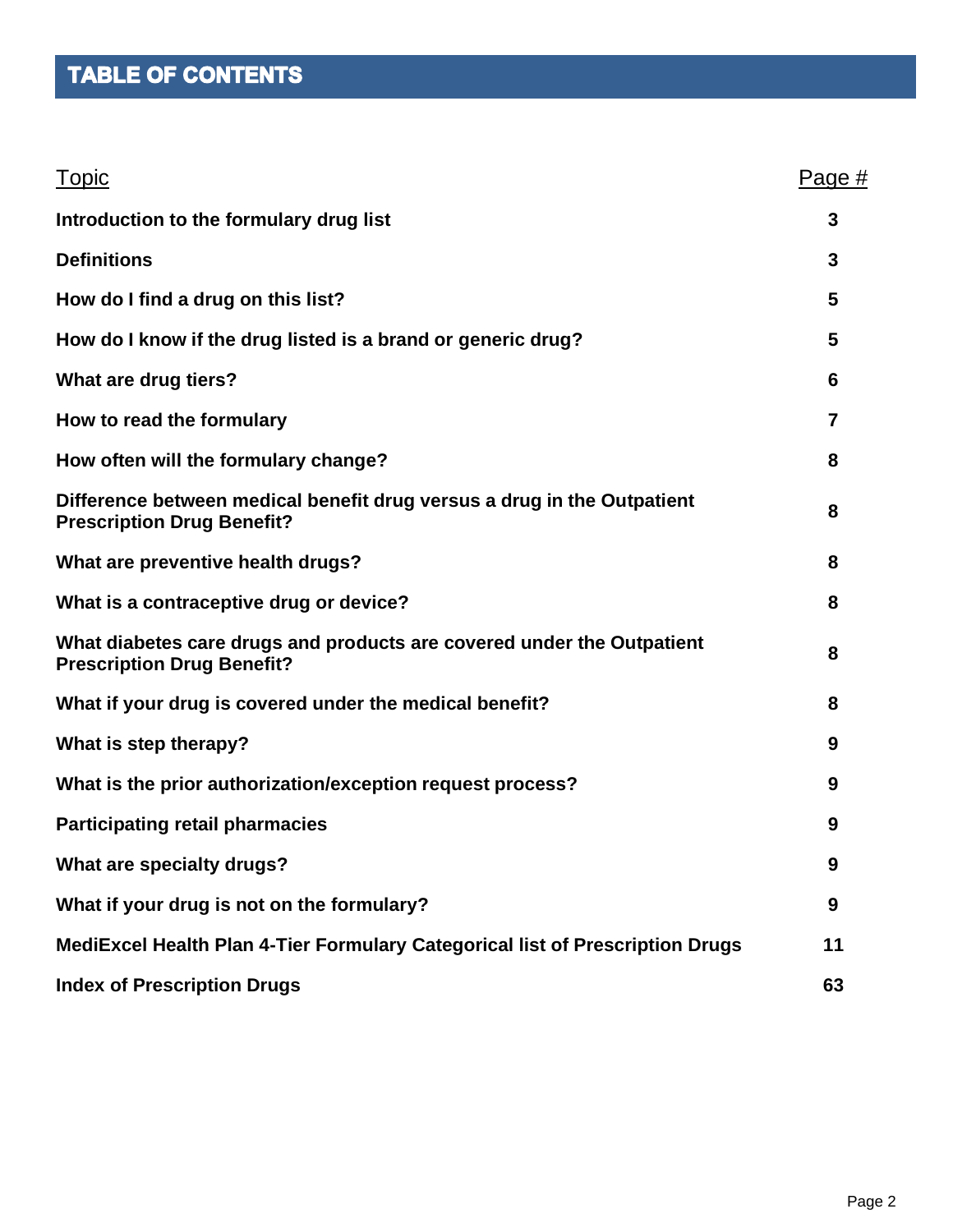#### **Introduction to the formulary drug list**

The MediExcel Health Plan Drug Formulary is a list of medications that are available in Mexico and are selected based on safety, effectiveness, and cost. This list of generic and brand drugs is covered by your health insurance policy under the prescription drug benefit of the policy.

#### **Definitions**

The following words and definitions will be used throughout the formulary drug list.

| <b>Brand name drug</b>          | A drug that is marketed under a proprietary, trademark protected name.                                                                                                                                                                                                                                                                          |
|---------------------------------|-------------------------------------------------------------------------------------------------------------------------------------------------------------------------------------------------------------------------------------------------------------------------------------------------------------------------------------------------|
| <b>Coinsurance</b>              | A percentage of the cost of a covered health care benefit that an enrollee<br>pays after the enrollee has paid the deductible, if a deductible applies to the<br>health care benefit, such as the prescription drug benefit.                                                                                                                    |
| Copayment                       | A fixed dollar amount that an enrollee pays for a covered health care<br>benefit after the enrollee has paid the deductible, if a deductible applies to<br>the health care benefit, such as the prescription drug benefit.                                                                                                                      |
| <b>Deductible</b>               | The amount an enrollee pays for covered health care benefits before the<br>enrollee's health plan begins payment for all or part of the cost of the health<br>care benefit under the terms of the policy.                                                                                                                                       |
| Drug tier                       | A group of prescription drugs that corresponds to a specified cost sharing<br>tier in the health plan's prescription drug coverage. The tier in which a<br>prescription drug is placed determines the enrollee's portion of the cost for<br>the drug.                                                                                           |
| <b>Enrollee</b>                 | Also known as "Member." A person enrolled in a health plan who is entitled<br>to receive services from the plan. All references to enrollees in this this<br>formulary template shall also include subscriber as defined in this section<br>below.                                                                                              |
| <b>Exception request</b>        | A request for coverage of a prescription drug. If an enrollee, his or her<br>designee, or prescribing health care provider submits an exception request<br>for coverage of a prescription drug, the health plan must cover the<br>prescription drug when the drug is determined to be medically necessary to<br>treat the enrollee's condition. |
| <b>Exigent</b><br>circumstances | Are when an enrollee is suffering from a health condition that may seriously<br>jeopardize the enrollee's life, health, or ability to regain maximum function,<br>or when an enrollee is undergoing a current course of treatment using a<br>non-formulary drug.                                                                                |
| <b>Formulary</b>                | The complete list of drugs preferred for use and eligible for coverage under<br>a health plan product, and includes all drugs covered under the outpatient<br>prescription drug benefit of the health plan product. Formulary is also<br>known as a prescription drug list.                                                                     |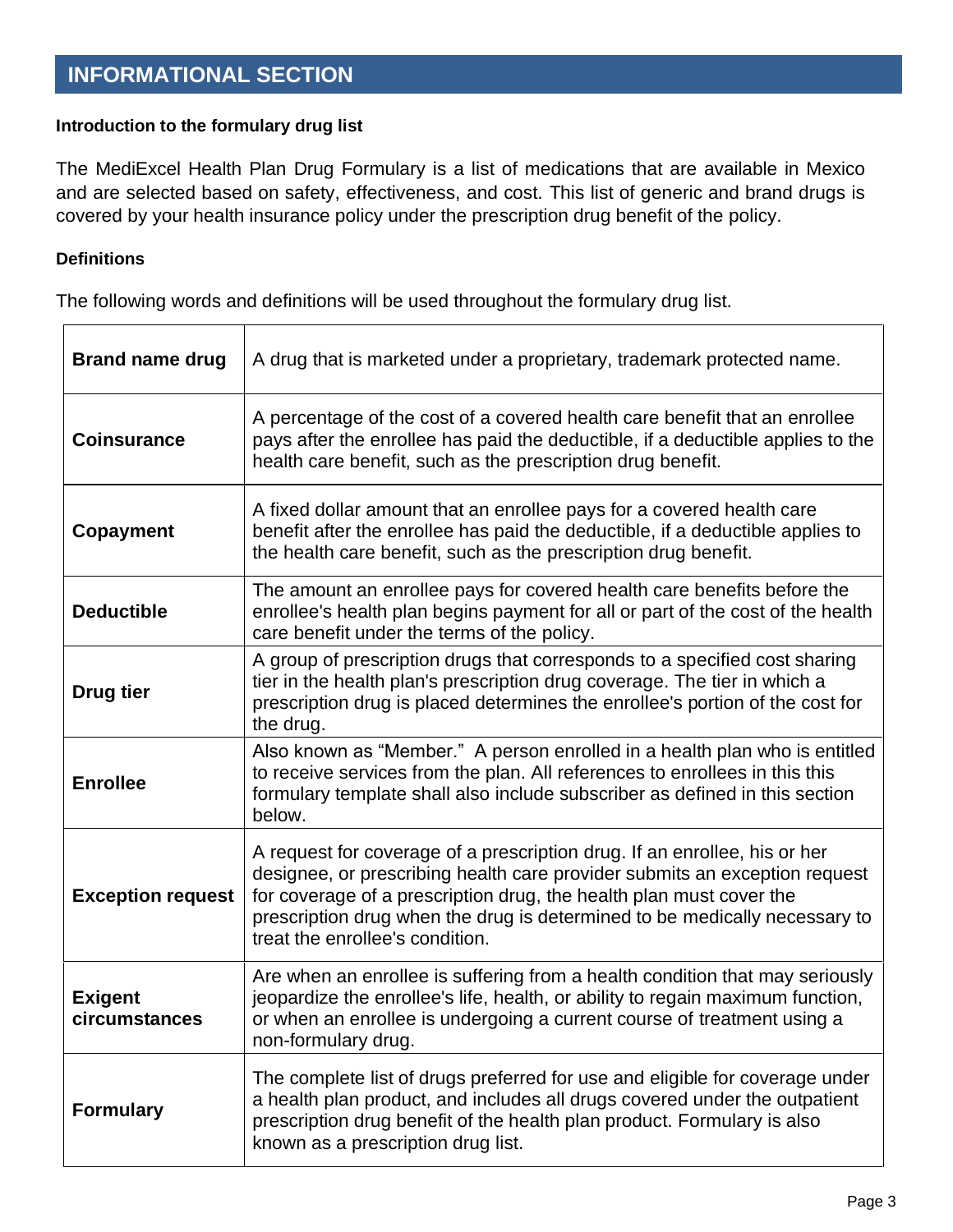| The same drug as its brand name equivalent in dosage, safety, strength,<br>how it is taken, quality, performance, and intended use. A generic drug is<br><b>Generic drug</b><br>listed in bold and italicized lowercase letters. |                                                                                                                                                                                                                                                                                                                                                                                                                                                                                                                                                                                           |
|----------------------------------------------------------------------------------------------------------------------------------------------------------------------------------------------------------------------------------|-------------------------------------------------------------------------------------------------------------------------------------------------------------------------------------------------------------------------------------------------------------------------------------------------------------------------------------------------------------------------------------------------------------------------------------------------------------------------------------------------------------------------------------------------------------------------------------------|
| Non-formulary<br>drug                                                                                                                                                                                                            | A prescription drug that is not listed on the health plan's formulary.                                                                                                                                                                                                                                                                                                                                                                                                                                                                                                                    |
| Out-of-pocket<br>costs                                                                                                                                                                                                           | Are copayments, coinsurance, and the applicable deductible, plus all costs<br>for health care services that are not covered by the health plan.                                                                                                                                                                                                                                                                                                                                                                                                                                           |
| <b>Prescribing</b><br>provider                                                                                                                                                                                                   | A health care provider authorized to write a prescription to treat a medical<br>condition for a health plan enrollee.                                                                                                                                                                                                                                                                                                                                                                                                                                                                     |
| <b>Prescription</b>                                                                                                                                                                                                              | An oral, written, or electronic order by a prescribing provider for a specific<br>enrollee that contains the name of the prescription drug, the quantity of<br>the prescribed drug, the date of issue, the name and contact information<br>of the prescribing provider, the signature of the prescribing provider if the<br>prescription is in writing, and if requested by the enrollee, the medical<br>condition or purpose for which the drug is being prescribed.                                                                                                                     |
| <b>Prescription drug</b>                                                                                                                                                                                                         | A drug that is prescribed by the enrollee's prescribing provider and<br>requires a prescription under applicable law.                                                                                                                                                                                                                                                                                                                                                                                                                                                                     |
| <b>Prior authorization</b>                                                                                                                                                                                                       | Health plan's requirement that the enrollee or the enrollee's prescribing<br>provider obtain the health plan's authorization for a prescription drug<br>before the health plan will cover the drug. The health plan shall grant a<br>prior authorization when it is medically necessary for the enrollee to<br>obtain the drug.                                                                                                                                                                                                                                                           |
| <b>Quantity limit</b>                                                                                                                                                                                                            | Restriction on the number of doses or any other limitations on the quantity<br>of a prescription drug a health plan will cover during a specific time<br>period.                                                                                                                                                                                                                                                                                                                                                                                                                          |
| <b>Step therapy</b>                                                                                                                                                                                                              | A process specifying the sequence in which different prescription drugs<br>for a given medical condition and medically appropriate for a particular<br>patient are prescribed. The health plan may require the enrollee to try one<br>or more drugs to treat the enrollee's medical condition before the health<br>plan will cover a particular drug for the condition pursuant to a step<br>therapy request. If the enrollee's prescribing provider submits a request<br>for step therapy exception, the health plans shall make exceptions to step<br>therapy when the criteria is met. |
| <b>Subscriber</b>                                                                                                                                                                                                                | The person who is responsible for payment to a plan or whose<br>employment or other status, exception for family dependency, is the basis<br>for eligibility for membership in the plan.                                                                                                                                                                                                                                                                                                                                                                                                  |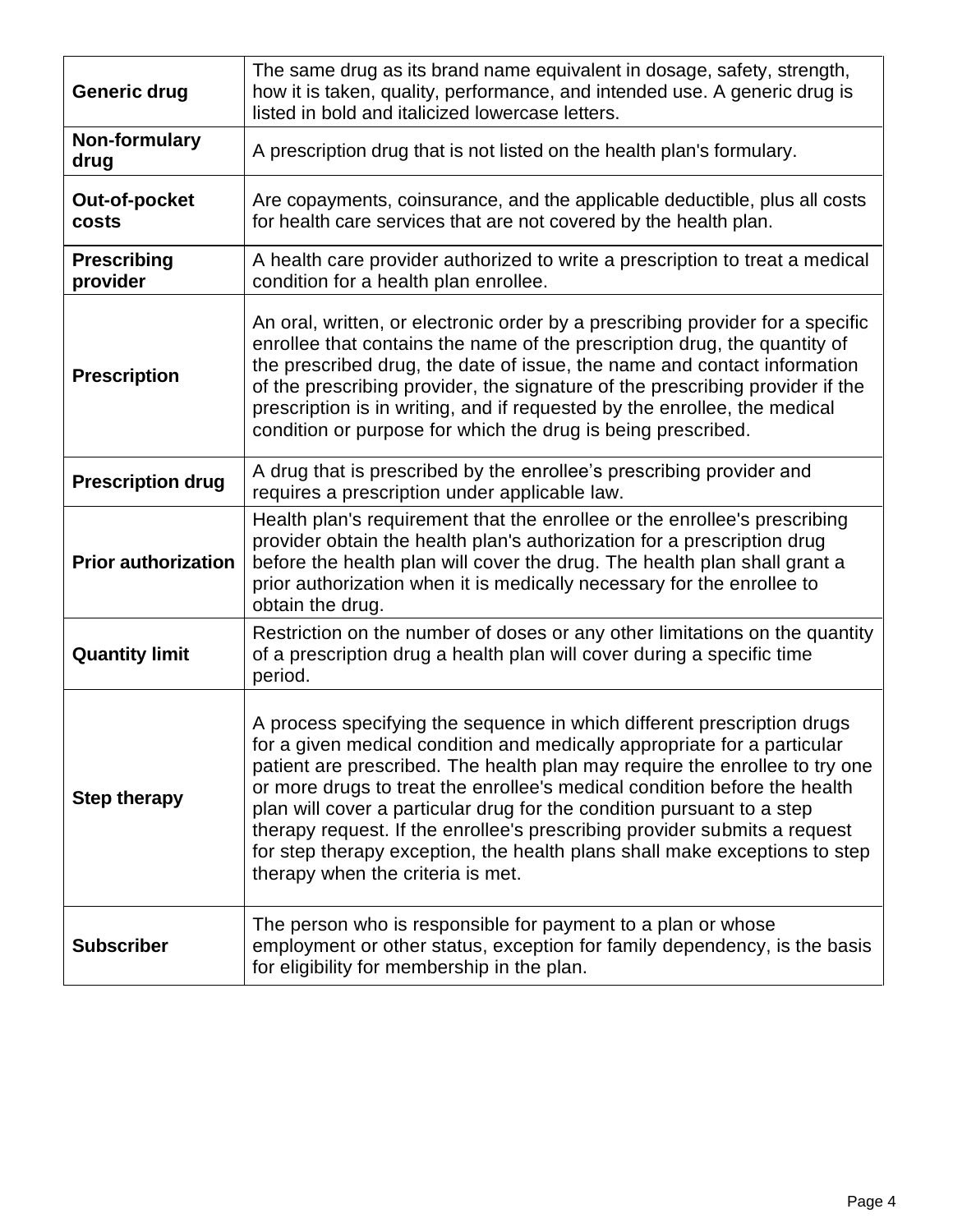#### **How do I find a drug on this list?**

The drugs are listed alphabetically under the column titled "Prescription Drug Name" by its brand or generic name under the therapeutic category and class to which it belongs. You can search this list using the brand or generic name of the drug by:

- Searching for the category or class to which the drug belongs and search for the name of the drug in alphabetical order or
- Searching the Alphabetical Index of Drugs by the name of the drug.

If a generic equivalent for a brand name drug is not available or is not covered, the drug will not be separately listed by its generic name.

#### **What are drug tiers?**

Drugs are placed into drug tiers based on defined categories. The amount you pay for drugs in different tiers will vary. You can find information about what you pay by drug tier in the Summary of Benefits of your Evidence of Coverage (EOC).

The column titled "Drug Tier" is the cost level you pay for a drug.

| <b>Drug</b><br><b>Tier</b> | <b>Description</b>                                                                                                                                                                                                                                                                                |
|----------------------------|---------------------------------------------------------------------------------------------------------------------------------------------------------------------------------------------------------------------------------------------------------------------------------------------------|
|                            | Most generic drugs or low-cost, preferred brand drugs.                                                                                                                                                                                                                                            |
|                            | Non-preferred generic drugs, preferred brand drugs, or drugs recommended by the<br>P&T Committee based on drug safety, efficacy, and cost.                                                                                                                                                        |
| 3                          | Non-preferred brand drugs; drugs recommended by the P&T Committee based on<br>safety, efficacy, and cost; or drugs that generally have a preferred and often less costly<br>therapeutic alternative at a lower tier.                                                                              |
|                            | Drugs that are biologics; drugs that the FDA or drug manufacturer requires to be<br>distributed by specialty pharmacies; drugs that require training or clinical monitoring for<br>self-administration; or drugs with a plan cost (net of rebates) greater than \$600 for a<br>one- month supply. |
| <b>PV</b>                  | Select drugs covered with no Copayment, including certain generic and over-the-<br>counter contraceptives for women.                                                                                                                                                                              |
| <b>MB</b>                  | Drugs covered under the medical benefit. Please refer to your medical benefit<br>coverage information.                                                                                                                                                                                            |

There is a maximum limit on the copayment/coinsurance amount for orally administered anti-cancer drugs. Please see your Summary of Benefits or contact MediExcel Health Plan Member Services at Tel (619) 365-4346 at any time for more detailed information.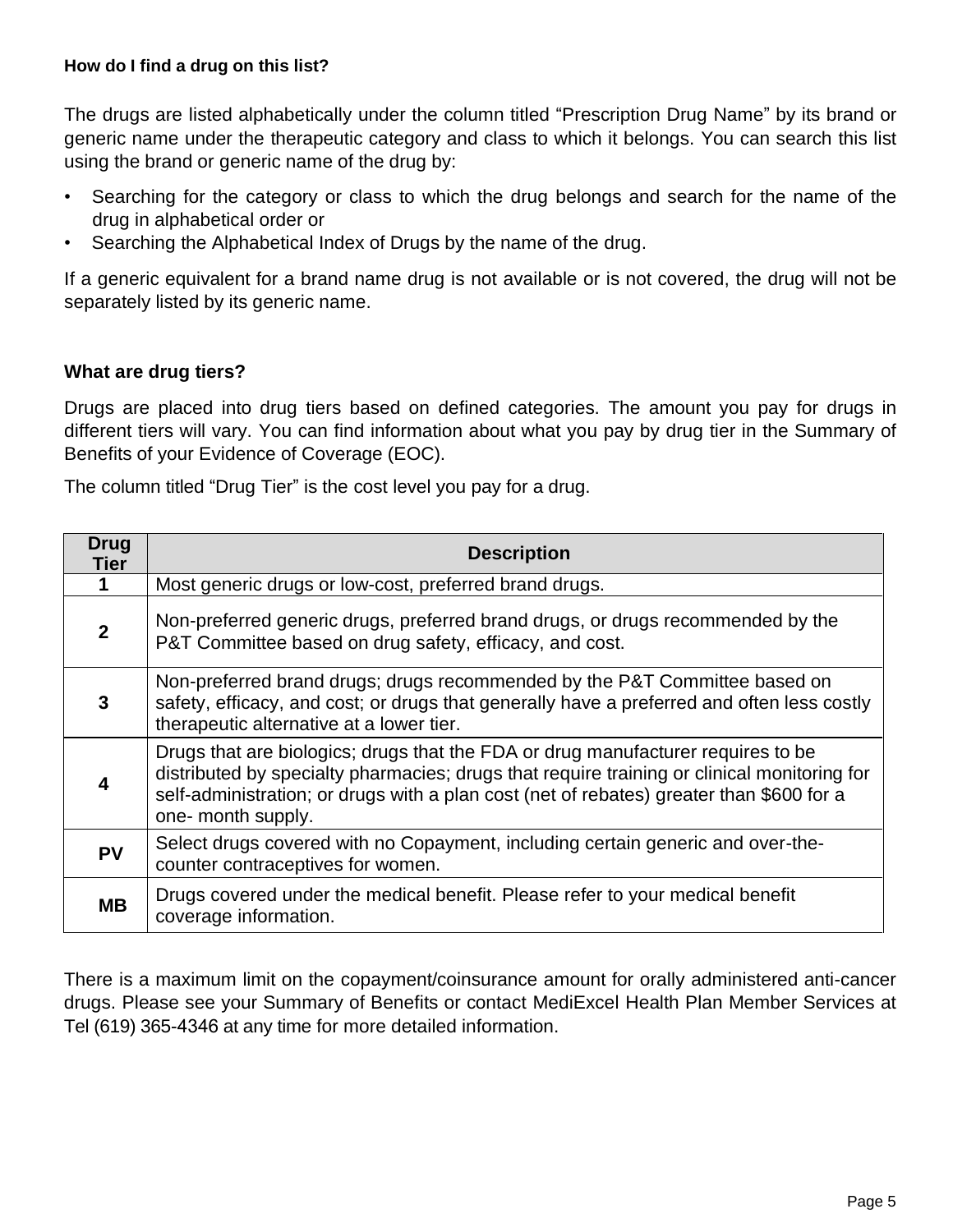### **How to read the formulary**

The column titled "Coverage Requirements and Limits" identifies coverage restrictions or limits for drugs when applicable.

| <b>Coverage Requirements</b><br>and Limits | <b>Description</b>                                                                                                                                                          |  |
|--------------------------------------------|-----------------------------------------------------------------------------------------------------------------------------------------------------------------------------|--|
| Age Limit (AGE)                            | The prescription is covered when certain age criteria are met.                                                                                                              |  |
| <b>Gender Limit (GL)</b>                   | Prior authorization may be required if the FDA, manufacturer, or<br>treatment guidelines do not recommend the drug for a gender.                                            |  |
| <b>Specialty Pharmacy (SP)</b>             | These drugs are available exclusively through select specialty<br>pharmacies.                                                                                               |  |
| <b>Prescriber Restriction (PR)</b>         | The prescription is covered when prescribed by certain<br>providers.                                                                                                        |  |
| <b>Prior Authorization (PA)</b>            | Prior authorization is required to determine coverage.                                                                                                                      |  |
| <b>Quantity Limit (QL)</b>                 | The prescription quantity covered is limited. A prior<br>authorization request for quantity exception is required for<br>amounts greater than the limit.                    |  |
| <b>Step Therapy (ST)</b>                   | If a drug is subject to step therapy, you may have to try one or<br>more other drugs before your health insurance policy will cover<br>that drug for your medical condition |  |

# **How often will the formulary change?**

This formulary is subject to change monthly. Formulary changes that may not have prior notice include the following:

- A brand name drug may be moved to a higher tier or removed from the formulary if a new generic drug is added to the formulary,
- A drug may be removed from the formulary when is it removed from the market because the Food and Drug Administration (FDA) deems a drug to be unsafe or the drug's manufacturer removes the drug from the market, or
- A drug is added to the formulary, moved to a lower tier, or has a utilization management requirement removed.

When a drug or dosage form is removed from the formulary and a drug was previously approved for coverage for your medical condition, coverage for the drug will continue if your provider continues to prescribe the drug for your condition and the drug is prescribed appropriately and is safe and effective for your condition.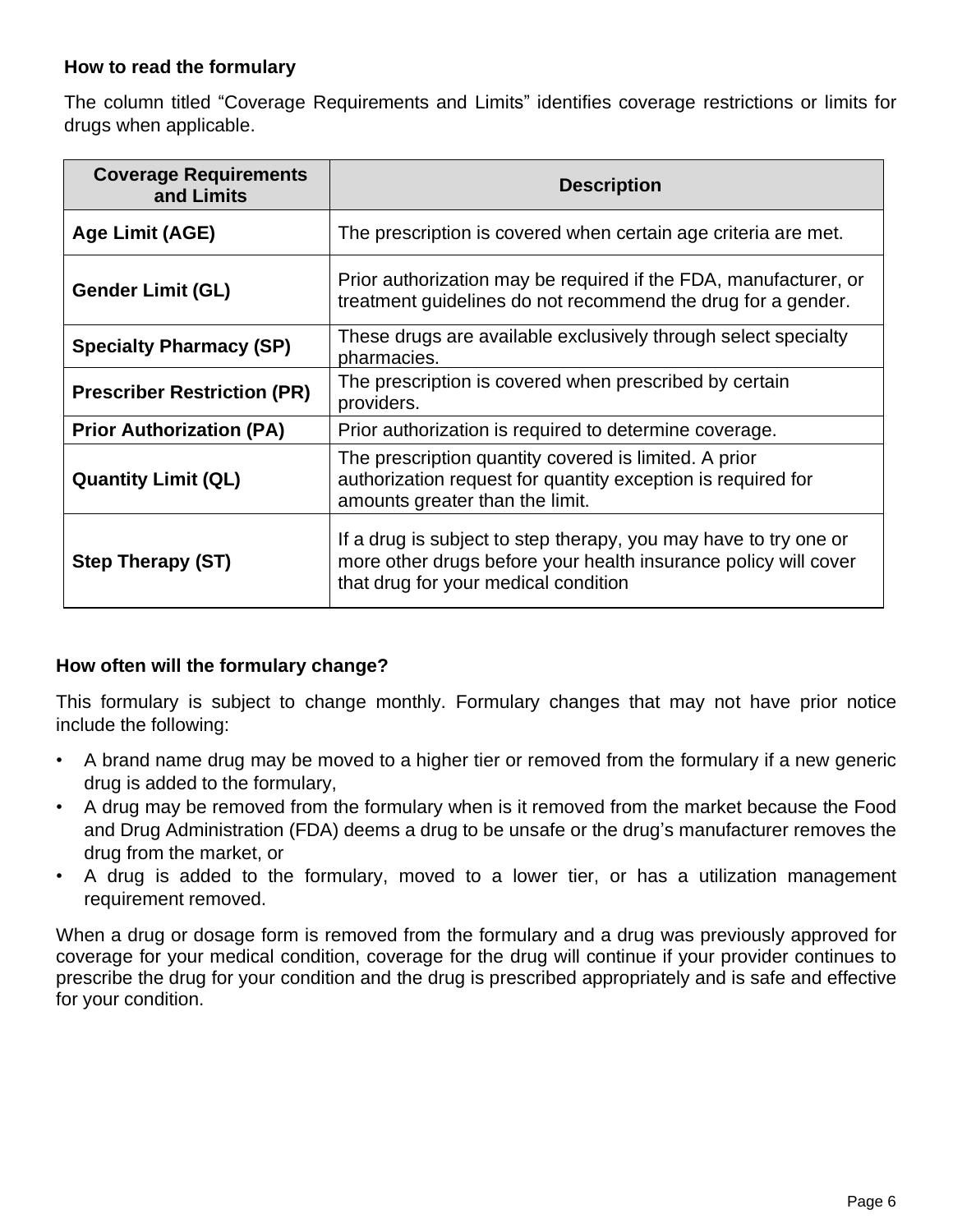#### **Difference between medical benefit drug versus a drug in the Outpatient Prescription Drug Benefit**

A medical benefit drug is a drug that is not generally self-administered and administered by a health care professional. The outpatient prescription drug benefit includes FDA-approved drugs that are selfadministered, commonly oral or self-injectable drugs, not otherwise excluded from coverage.

#### **What are preventive health drugs?**

Preventive health drugs are select drugs required by health reform legislation to be covered at no charge to the insured. Preventive health drugs are determined based on evidence-based recommendations by the United States Preventive Services Task Force. For more details about preventive health drugs, please contact MediExcel Health Plan Member Services at Tel (619) 365- 0346 at any time.

#### **What is a contraceptive drug or device?**

Contraceptives are drugs or devices, such as diaphragms or cervical caps, that help prevent pregnancy. Most generic drug contraceptives and contraceptive devices are covered at no charge to the insured.

#### **What diabetes care drugs and products are covered under the Outpatient Prescription Drug Benefit?**

FDA-approved drugs for the treatment of diabetes are included in the formulary drug list. Diabetic testing supplies such as blood glucose test strips, urine test strips, lancets, insulin syringes/pens covered under the Outpatient Prescription Drug Benefit are also included in the formulary drug list.

# **What if your drug is covered under the medical benefit?**

A prescription drugs may be covered under the medical benefit and are not listed in this drug formulary. You should contact the Member Services Center at Tel (619) 365-4346 to ensure that the drug may be covered under the medical benefit. If the Member Services Center confirms that we may cover your drug under the medical benefit, you, your representative, or your doctor may submit a Service Authorization Request to the MediExcel Health Plan Utilization Management Department.

# **What is step therapy?**

Step therapy means a specific sequence in which prescription drugs for a particular medical condition must be tried. If a drug is subject to step therapy in this formulary, you may have to try one or more other drugs before your health insurance policy will cover that drug for your medical condition.

Step therapy requirements are based on how the FDA recommends that a drug should be used, nationally recognized treatment guidelines, medical studies, information from the drug manufacturer, and the relative cost of treatment for a condition. Your provider may submit a request for an exception to the step therapy requirement.

To request an exception, please contact MediExcel Health Plan Member Services at Tel (619) 365- 0346 at any time for more detailed information. You, your representative, or your doctor may submit an exception request.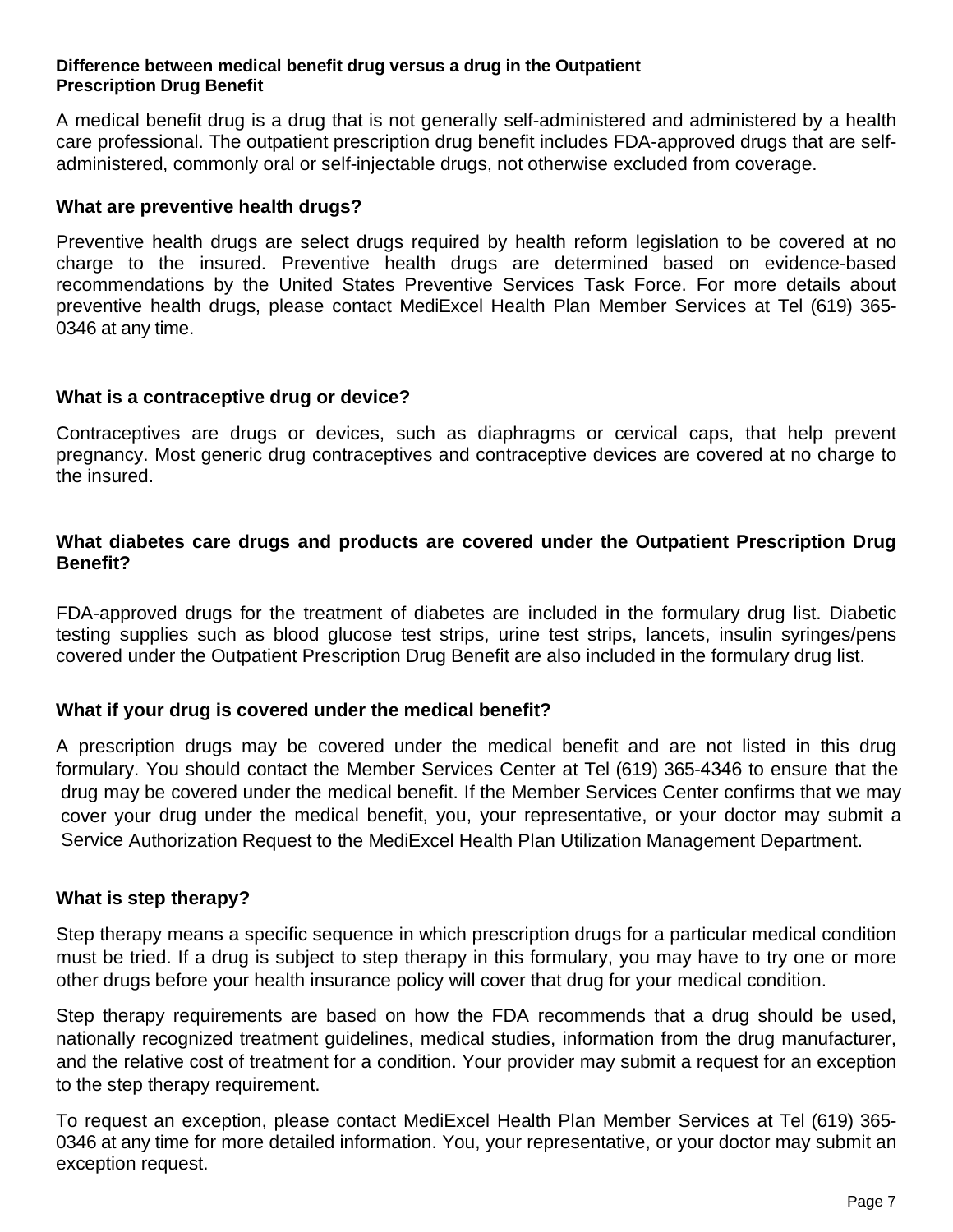#### **What is the prior authorization/exception request process?**

Drug prior authorization involves getting advance approval of coverage for a prescription medication based on medical necessity. Some drugs require review of the patient's prescription and medical history to determine coverage.

The exception process involves requesting coverage of a non-formulary drug. A formulary exception, which allows coverage of a non-formulary drug is based on medical necessity.

To request prior authorization or a non-formulary coverage exception, please contact MediExcel Health Plan Member Services at Tel (619) 365-4346 at any time for more detailed information. You, your representative, or your doctor may submit an exception request.

Once we receive all the needed supporting information, we will approve or deny the exception request based on medical necessity within 72 hours for non-urgent requests, or within 24 hours in urgent or exigent circumstances. If MediExcel Health Plan denies a request for prior authorization or an exception request, the member, an authorized representative, or the provider can file an appeal/grievance with MediExcel Health Plan, as described in the "Grievance Process" section of the EOC.

#### **Participating retail pharmacies**

You can fill prescriptions at any participating (network) pharmacy, unless it is a prescription for a specialty drug. To find a network pharmacy, visit [https://mediexcel.com](https://mediexcel.com/) or contact MediExcel Health Plan Member Services at Tel (619) 365-4346 at any time for assistance.

#### **What are specialty drugs?**

Specialty drugs are drugs that may require coordination of care, close monitoring, or extensive patient training for self- administration. These requirements generally cannot be met by a retail pharmacy. Specialty drugs may also require special handling or manufacturing processes (such as biotechnology), restriction to certain physicians or pharmacies, or reporting of certain clinical events to the FDA. Specialty drugs are usually high cost.

Specialty drugs may require prior authorization for medical necessity by MediExcel Health Plan. Most specialty drugs are available exclusively from a Network Specialty Pharmacy. If coverage is approved, a Network Specialty Pharmacy can provide specialty drugs by mail or, upon your request, can transfer the specialty drug to an associated retail store for pickup. If you have questions about specialty drugs, please contact MediExcel Health Plan Member Services at Tel (619) 365-4346 at any time.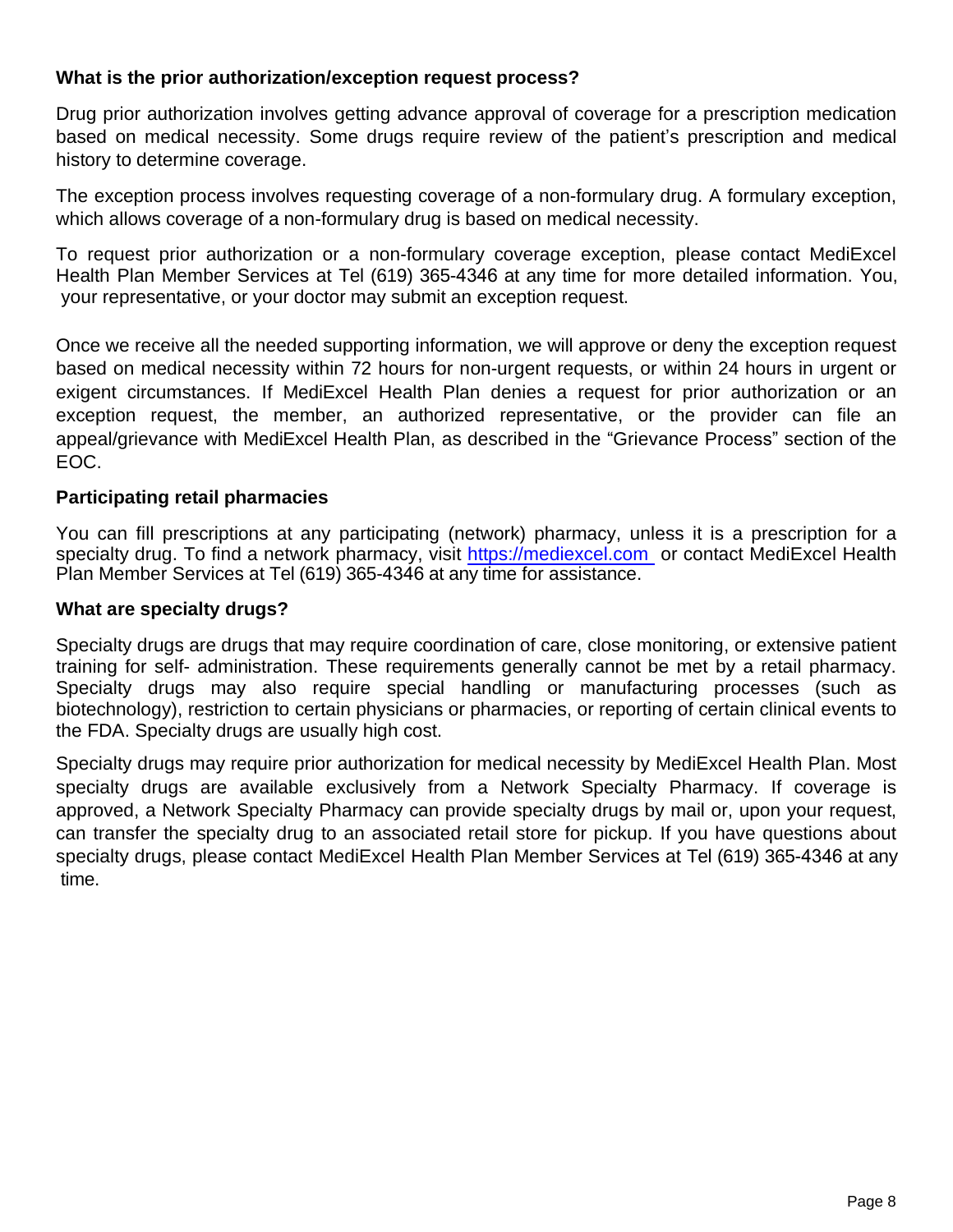# **What if your drug is not on the formulary?**

If your prescription is not listed on the formulary, you should first contact the Member Services Center at Tel (619) 365-4346 at any time to ensure that the drug is not covered under the outpatient prescription drug benefit. If the Member Services Center confirms that we do not cover your drug under the pharmacy benefit, you have three options:

- 1) You can ask your doctor if you can switch to another drug covered by us.
- 2) You can ask us to make an authorization to cover your drug
- 3) You can pay-out-of-pocket for the drug and request that the Plan reimburse you by requesting an authorization. If the authorization request is not approved, the Plan is not obligated to reimburse you. If the authorization request is not approved, you may appeal the Plan's denial.

You can obtain non-formulary prescription drugs (those not listed on our drug formulary for your condition) if authorized by the Plan and a MediExcel physician determines that they are medically necessary. If you disagree with your physician's determination that a non-formulary prescription drug is not medically necessary, you may file a grievance as described in the "Grievances and Appeals Process" section of your Evidence of Coverage booklet.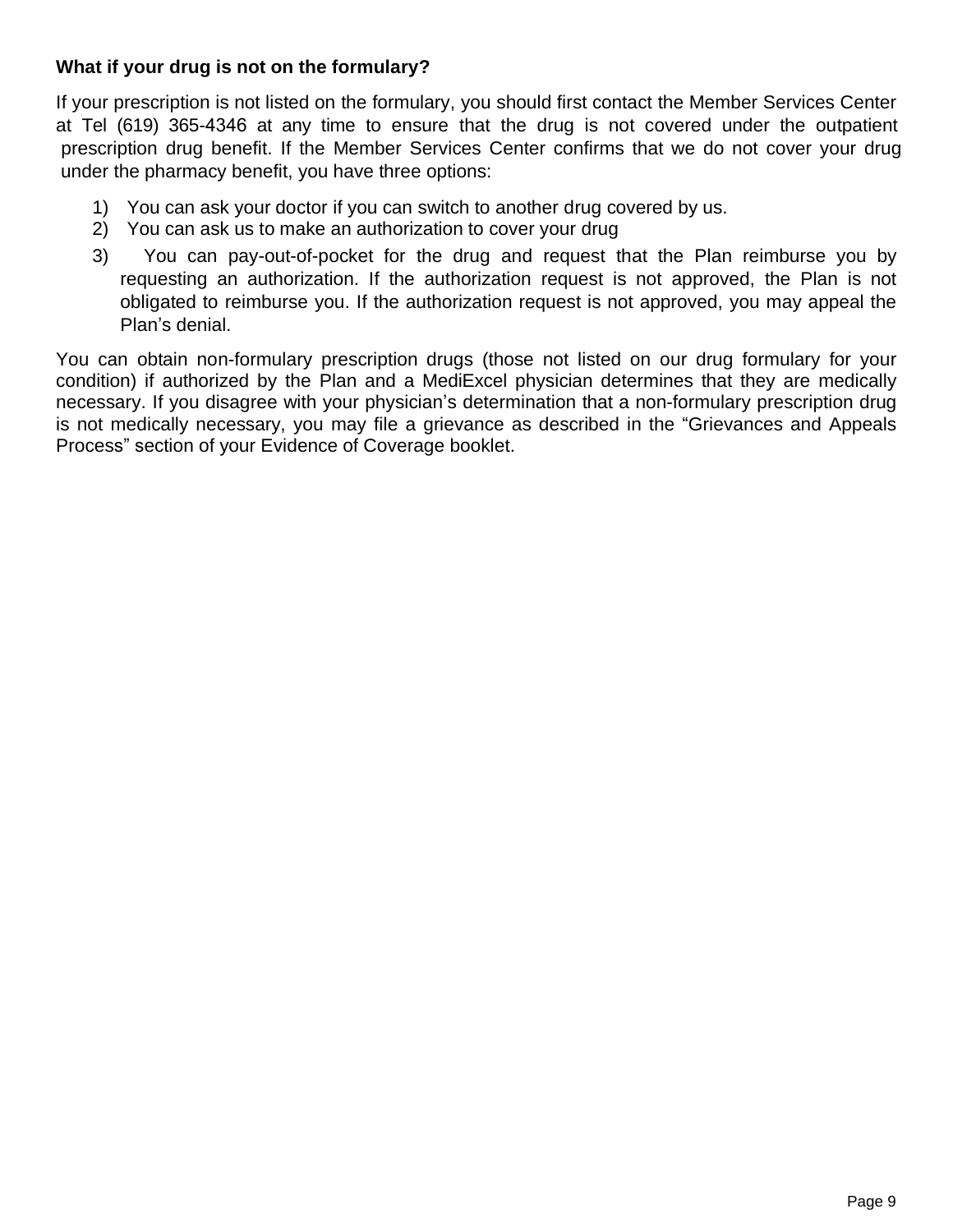# This page is intentionally blank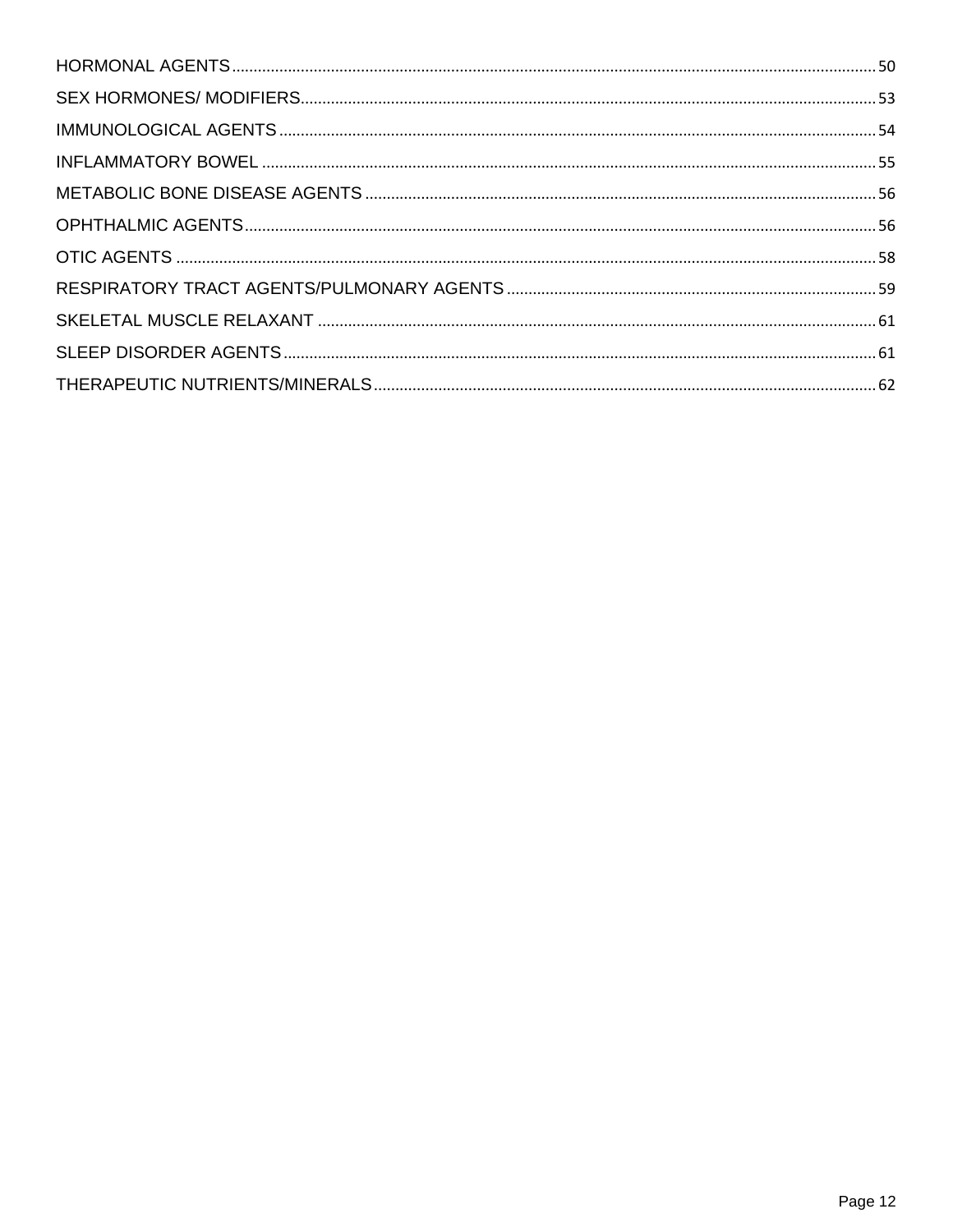# *ANALGESICS*

#### **1. ANALGESICS NONSTEROIDAL ANTI-INFLAMMATORY DRUGS**

| Drug name (Active Ingredient)                                                        | <b>Tier</b>    | <b>Coverage Rules or Limits on Use/</b><br><b>Requirements</b> |
|--------------------------------------------------------------------------------------|----------------|----------------------------------------------------------------|
| <b>KETOROLAC SUBLINGUAL TABLETS</b><br>30MG W 6                                      | 1              |                                                                |
| <b>INDOMETACIN RECTAL SUPPOSITORY</b><br>100MG W 15                                  | 1              |                                                                |
| <b>SODIC NAPROXEN ORAL TABLETS 500MG</b><br>W 15                                     | 1              |                                                                |
| <b>IBUPROFEN ORAL CAPSULES 400MG W</b><br>20                                         | 1              |                                                                |
| <b>INDOMETACIN</b><br><b>ORAL CAPSULES 25MG</b><br>W 60                              | 1              |                                                                |
| <b>SODIC NAPROXEN ORAL SUSPENSION</b><br>2.5G/2G/100ML<br>W 00ML                     | 1              |                                                                |
| <b>DICLOFENAC ORAL SUSPENSION 180MG</b><br>x 100ML (4.5MG/2.5ML) W 120ML             | 1              |                                                                |
| <b>KETOPROFEN ORAL SUSPENSION</b><br>70ML<br>W 70ML                                  | 1              |                                                                |
| <b>DICLOFENAC ORAL TABLETS 50MG W</b><br>30                                          | $\overline{2}$ |                                                                |
| <b>DICLOFENAC IM/IV INJECTABLE</b><br>SOLUTION75MG/3ML W5x3ML                        | $\overline{2}$ |                                                                |
| <b>CELECOXIB ORAL CAPSULES 200MG W</b><br>10                                         | 3              |                                                                |
| FENACETINE/ACETANILIDE/CAFFEIN<br><b>ORAL TABLETS</b><br>400MG/150MG/100MG/50MG W 20 | 1              |                                                                |
| <b>SODIC NAPROXEN/ACETAMINOPHEN</b><br>ORAL TABLETS275MG/300MG 16                    | 1              |                                                                |
| <b>ACETOAMINOFEN ORAL TABLETS 1</b><br>W 20                                          | 1              |                                                                |

# *ANESTHETICS LOCAL ANESTHETICS*

#### **2. ANALGESICS OPIOID ANALGESICS, LONG- ACTING**

| Drug name (Active Ingredient)                         | <b>Tier</b>                | <b>Coverage Rules or Limits on Use/</b><br><b>Requirements</b> |
|-------------------------------------------------------|----------------------------|----------------------------------------------------------------|
| <b>BUPRENORPHINE SUBLINGUAL</b><br>TABLETS 0.2MG W 10 | $\mathbf{2}$               | PA, ST                                                         |
| <b>BUPRENORPHINE TRANSDERMIC</b><br>PATCHES 20MG W 2  | $\boldsymbol{\mathcal{P}}$ | PA, ST                                                         |
| <b>BUPRENORPHINE TRANSDERMIC</b><br>PATCHES 30MG W 4  | 2                          | PA, ST                                                         |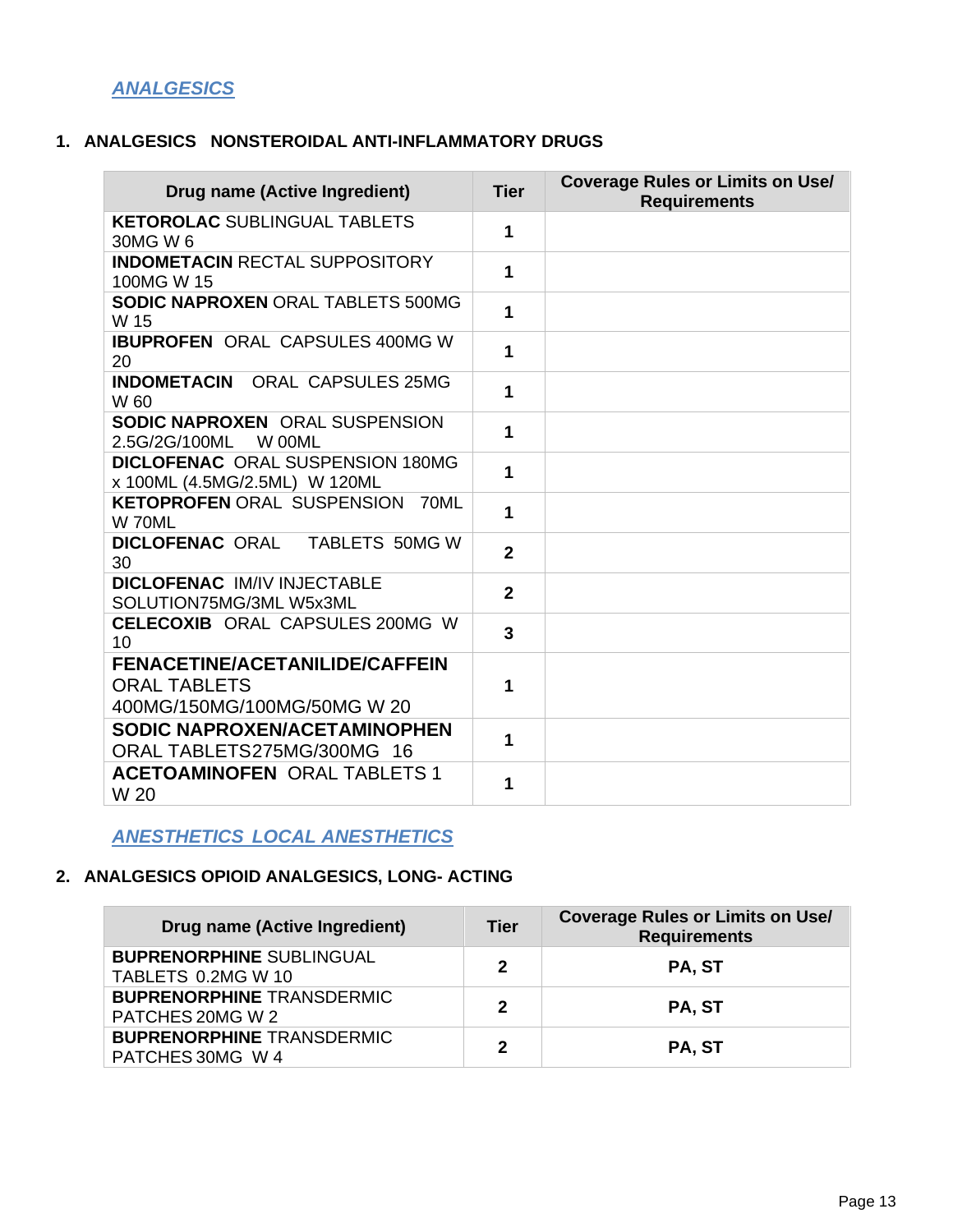#### <span id="page-13-0"></span>**3. ANALGESICS OPIOID ANALGESICS, SHORT- ACTING**

| Drug name (Active Ingredient)                                     | <b>Tier</b>    | <b>Coverage Rules or Limits on Use/</b><br><b>Requirements</b> |
|-------------------------------------------------------------------|----------------|----------------------------------------------------------------|
| <b>BUPRENORPHINE SUBLINGUAL</b><br>TABLETS 0.2MG 10               | $\mathbf{2}$   | PA, ST, SP                                                     |
| <b>BUPRENORPHINE IV/IM INJECTABLE</b><br>SOLUTION 0.3MG/1ML 6x1ML | 2              | PA, ST, SP                                                     |
| <b>MORPHINE</b> ORAL TABLETS 30MG<br>- 20                         | 3              | PA, ST, SP                                                     |
| <b>MORPHINE</b> ORAL TABLETS 15MG 20                              | 3              | PA, ST, SP                                                     |
| <b>MORPHINE</b> ORAL TABLETS 30MG 100                             | 3              | PA, ST, SP                                                     |
| <b>ACETAMINOPHEN/TRAMADOL ORAL</b><br>TABLET 325MG/37.5MG 20      | 2              | PA, ST, SP                                                     |
| <b>TRAMADOL ORAL CAPSULES 50MG10</b>                              | $\mathfrak{p}$ | <b>SP</b>                                                      |

#### **4. ANESTHETICS LOCAL ANESTHETICS**

| Drug name (Active Ingredient)                                   | <b>Tier</b> | <b>Coverage Rules or Limits on Use/</b><br><b>Requirements</b> |
|-----------------------------------------------------------------|-------------|----------------------------------------------------------------|
| <b>LIDOCAINE / PRILOCAINE TOPIC</b><br>PATCHES 1G W 2           | 4           |                                                                |
| <b>LIDOCAINE / PRILOCAINE TOPIC CREAM</b><br>25MG/25MG X G W 5G |             |                                                                |

*ANTI- ADDICTION/ SUBSTANCE ABUSE TREATMENT AGENTS* 

#### **5. ANTI- ADDICTION/ SUBSTANCE ABUSE TREATMENT AGENTS ALCOHOL DETERRENTS/ANTI-CRAVING**

<span id="page-13-1"></span>

| Drug name (Active Ingredient)                                | <b>Tier</b> | <b>Coverage Rules or Limits on Use/</b><br><b>Requirements</b> |
|--------------------------------------------------------------|-------------|----------------------------------------------------------------|
| <b>ONDANSETRON ORAL TABLETS 8MG W</b><br>10                  | 3           | PА                                                             |
| <b>BUPRENORPHINE SUBLINGUAL</b><br>TABLETS 0.2MG W 10        | 4           | PA, SP, PR, ST, QL                                             |
| <b>ONDANSETRON IV INJECTABLE</b><br>SOLUTION 8MG/4ML W 3X4ML | 4           | PA, SP, PR, ST, QL                                             |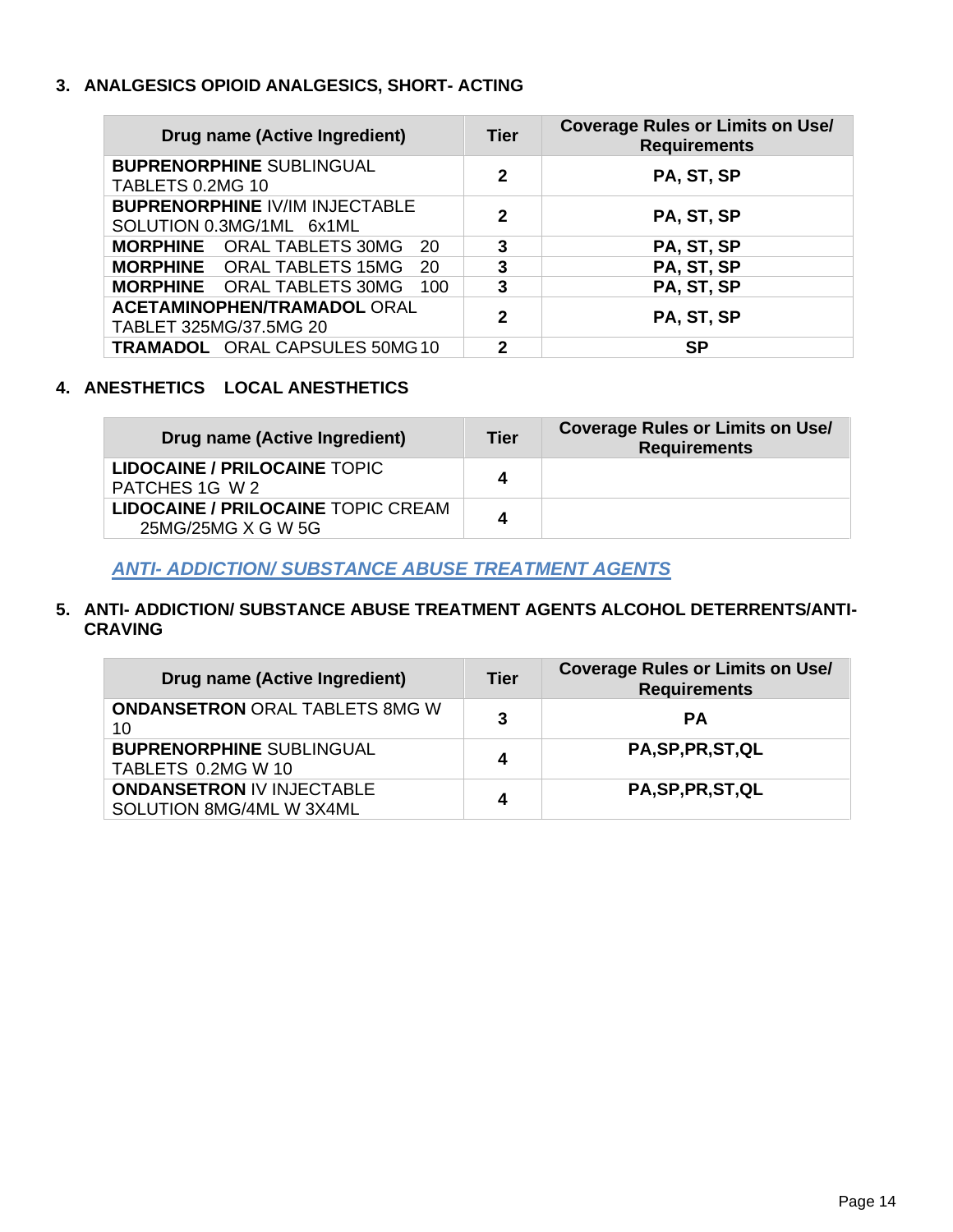#### **6. ANTI- ADDICTION/ SUBSTANCE ABUSE TREATMENT AGENTS OPIOID DEPENDENCE TREATMENTS**

| Drug name (Active Ingredient)                        | <b>Tier</b> | <b>Coverage Rules or Limits on Use/</b><br><b>Requirements</b> |
|------------------------------------------------------|-------------|----------------------------------------------------------------|
| <b>BUPRENORPHINE TRANSDERMIC</b><br>PATCHES 30MG W 4 |             | PA, ST                                                         |

#### **7. ANTI- ADDICTION/ SUBSTANCE ABUSE TREATMENT AGENTS OPIOID REVERSAL AGENTS**

| Drug name (Active Ingredient)                                    | <b>Tier</b> | <b>Coverage Rules or Limits on Use/</b><br><b>Requirements</b> |
|------------------------------------------------------------------|-------------|----------------------------------------------------------------|
| <b>NALOXONE PARENTERAL INJECTABLE</b><br>SOLUTION<br>.4MG/ML W 1 |             | <b>PA, SP, PR, ST, QL</b>                                      |

#### **8. ANTI- ADDICTION/ SUBSTANCE ABUSE TREATMENT AGENTS SMOKING CESSATION AGENTS (NOT REQUIRED)**

<span id="page-14-0"></span>

| Drug name (Active Ingredient)                             | <b>Tier</b> | <b>Coverage Rules or Limits on Use/</b><br><b>Requirements</b> |
|-----------------------------------------------------------|-------------|----------------------------------------------------------------|
| <b>VARENICLINE ORAL TABLETS0.5MG(11)</b><br>/1MG(14) W 25 |             | PA, SP, PR, ST, QL                                             |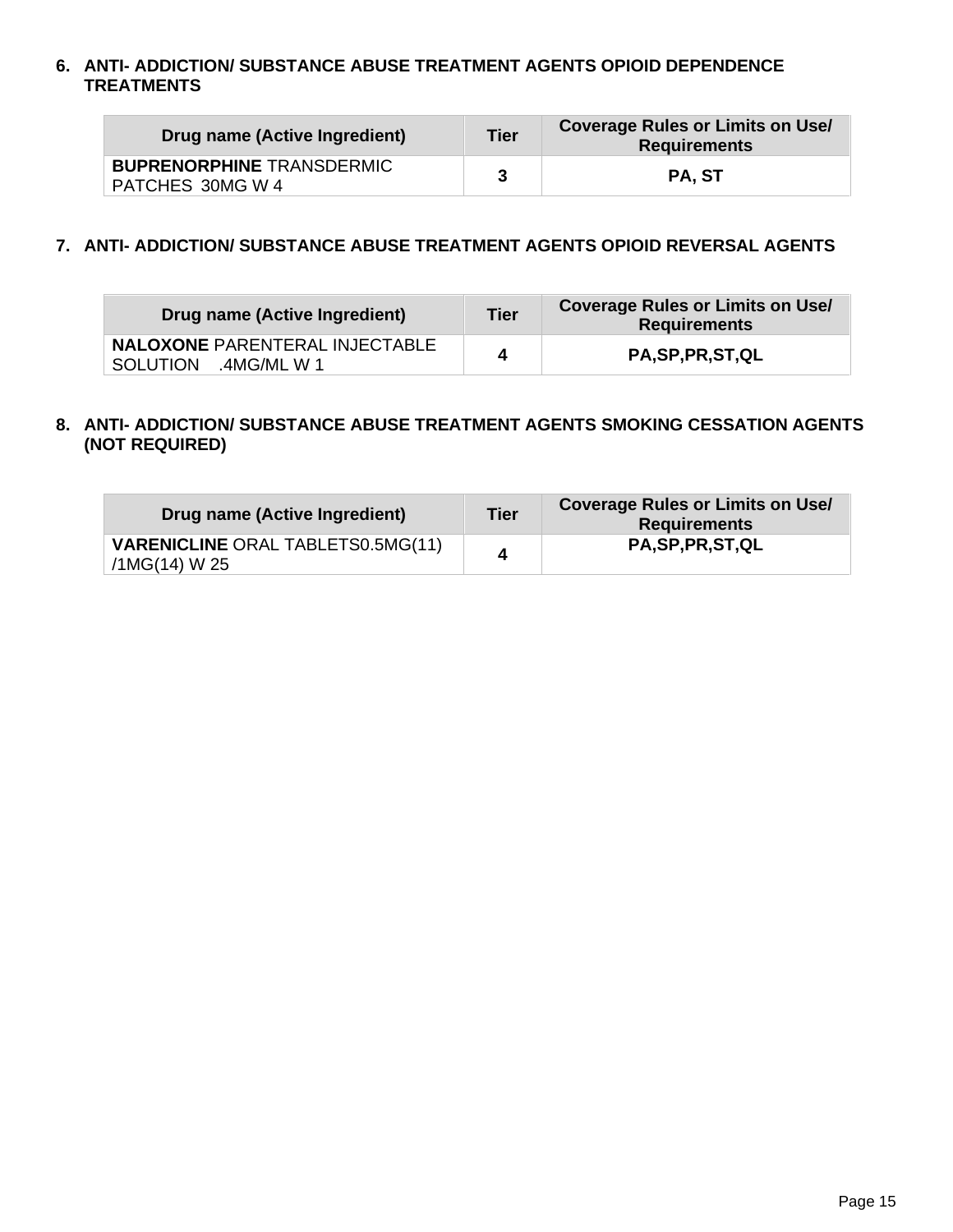# **9. ANTI-INFLAMMATORY AGENTS GLUCOCORTICOIDS**

| Drug name (Active Ingredient)                                                              | <b>Tier</b>    | <b>Coverage Rules or Limits on Use/</b><br><b>Requirements</b> |
|--------------------------------------------------------------------------------------------|----------------|----------------------------------------------------------------|
| <b>DEXAMETHASONE ORAL TABLETS</b><br>0.5MG 30                                              | 1              |                                                                |
| <b>DEXAMETHASONE ORAL TABLETS</b><br>0.75MG<br>30                                          | 1              |                                                                |
| <b>DEXAMETHASONE IV/IM INYECTABLE</b><br><b>SOLUTION</b><br>8MG 2ML                        | 1              |                                                                |
| <b>DEXAMETHASONE IV/IM INYECTABLE</b><br><b>SOLUTION</b><br>4MG 2ML                        | 1              |                                                                |
| DEXAMETHASONE ORAL TABLETS 4MG<br>10                                                       | 1              |                                                                |
| <b>METHYLPREDNISOLONE IM/INSIDE</b><br>JOINT INYECTABLE SOLUTION<br>40MG/1ML<br>2ML        | $\mathbf{2}$   |                                                                |
| <b>PREDNISOLONE OPHTHALMIC DROPS</b><br>10MG/1ML<br>5ML                                    | $\overline{2}$ |                                                                |
| <b>PREDNISOLONE ORAL SOLUTION</b><br>1MG/ML 120ML                                          | 3              |                                                                |
| PREDNISOLONE ORAL TABLETS 20MG<br>30                                                       | 1              |                                                                |
| PREDNISOLONE ORAL TABLETS 5MG<br>30                                                        | 1              |                                                                |
| <b>PREDNISONE ORAL TABLETS 50MG 20</b>                                                     | 1              |                                                                |
| <b>TRIAMCINOLONE</b><br><b>NASAL SPRAY</b><br>16.5ML<br>55MCG                              | $\overline{2}$ |                                                                |
| <b>BETAMETHASONE ORAL DROPS</b><br>0.5MG/ML 60ML                                           | 3              |                                                                |
| <b>DEXAMETHASONE</b><br>PARENTERALINJECTABLE SOLUTION<br>8MG/2ML 1                         | 1              |                                                                |
| PREDINSOLONE ORAL SOLUTION 1MG<br>120ML                                                    | $\overline{2}$ |                                                                |
| <b>BETAMETHASONE IM/INSIDE JOINT</b><br>INJECTABLE SUSPENSION 5MG/2MG X<br>ML <sub>1</sub> | 1              |                                                                |
| <b>LORATADINE/BETAMETHASONE ORAL</b><br>TABLETS 5MG/0.25MG                                 | 1              |                                                                |
| <b>BETAMETHASONE TOPIC CREAM</b><br>0.1/100G 40G                                           | 3              |                                                                |
| <b>LORATADINE/BETAMETHASONE ORAL</b><br>TABLETS 5MG/0.25MG 10                              | 1              |                                                                |
| <b>PREDNISOLONE ORAL TABLETS 5MG W</b><br>15                                               | $\mathbf{2}$   |                                                                |
| <b>PREDNISOLONE ORAL TABLETS 5MG W</b><br>60                                               | 3              |                                                                |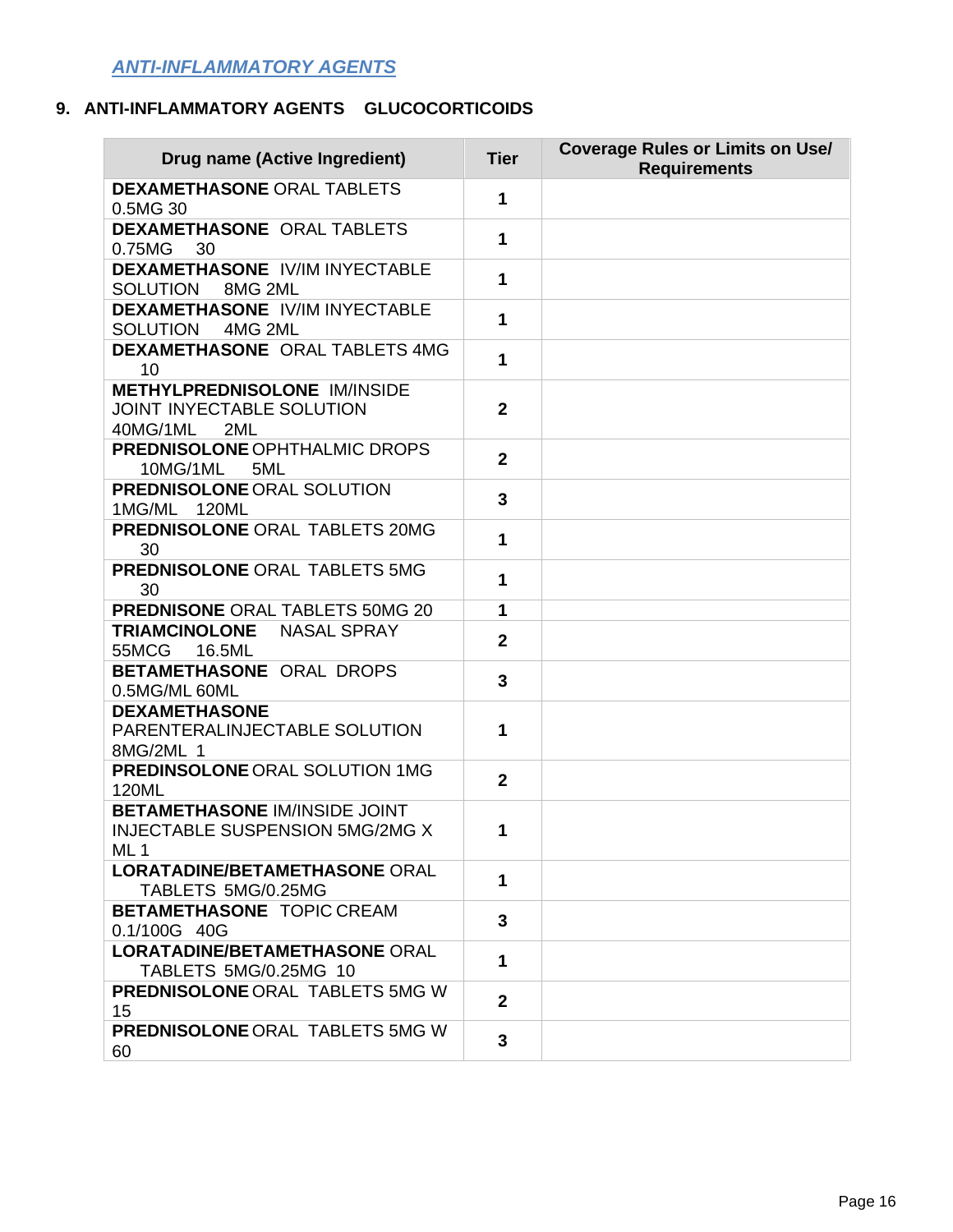#### <span id="page-16-0"></span>**10. ANTI-INFLAMMATORY AGENTS NONSTEROIDAL ANTI- INFLAMMATORY DRUGS**

| Drug name (Active Ingredient)                                  | <b>Tier</b>    | <b>Coverage Rules or Limits on Use/</b><br><b>Requirements</b> |
|----------------------------------------------------------------|----------------|----------------------------------------------------------------|
| <b>ACECLOFENAC ORAL TABLET 100 MG</b>                          | $\mathbf{2}$   |                                                                |
| <b>ACEMETACINE ORAL CAPSULES 90MG</b><br>14                    | $\mathbf{2}$   |                                                                |
| <b>DEXKETOPROFEN ORAL TABLETS</b><br>25MG 10                   | $\mathbf{2}$   |                                                                |
| ORAL DROPS 15MG/ML<br><b>DICLOFENAC</b><br>20ML                | $\mathbf{2}$   |                                                                |
| <b>IBUPROFEN ORAL CAPSULES 600MG</b><br>10                     |                |                                                                |
| <b>IBUPROFEN ORAL CAPSULES 400MG</b><br>10                     |                |                                                                |
| <b>KETOPROFEN/ACETAMINOPHEN ORAL</b><br>TABLETS 100MG/300MG 12 | $\mathfrak{p}$ |                                                                |
| <b>LISINEORAL TABLETS 125MG 10</b>                             |                |                                                                |
| <b>MELOXICAM ORAL TABLETS 7.5MG 20</b>                         |                |                                                                |
| <b>NAPROXEN</b> ORAL CAPSULES 275 MG<br>20                     |                |                                                                |

#### *ANTIBACTERIALS*

#### **11. ANTIBACTERIALS AMINOGLYCOSIDES**

| Drug name (Active Ingredient)                                                     | Tier         | <b>Coverage Rules or Limits on Use/</b><br><b>Requirements</b> |
|-----------------------------------------------------------------------------------|--------------|----------------------------------------------------------------|
| <b>INYECTABLE</b><br><b>AMIKACINE</b><br>IV/IM<br><b>SOLUTION</b><br>500MG<br>2ML | $\mathbf{2}$ |                                                                |
| <b>AMIKACINE</b><br>IV/IM INYECTABLE<br>SOLUTION<br><b>1G 4ML</b>                 | $\mathbf{2}$ |                                                                |
| <b>GENTAMYNE IV/IM SOLUTION</b><br>160MG/2ML<br>-1                                | 3            |                                                                |
| <b>GENTAMICINE</b><br><b>IM/IV INYECTABLE</b><br><b>SOLUTION</b><br>80MG X 2ML 1  | 3            |                                                                |
| <b>GENTAMICIN IM/IVINYECTABLE</b><br>SOLUTION<br>160MG X 2ML1                     | $\mathbf{2}$ |                                                                |
| <b>NETILMICIN</b><br><b>INTRAMUSCULAR</b><br>SOLUTION<br>3MG PIFZA                | 3            |                                                                |
| <b>GENTAMICINE</b><br>PARENTERAL<br>INYECTABLE SOLUTION 160MG/2ML 2ML             | $\mathbf{2}$ |                                                                |
| <b>GENTAMICINE</b><br>PARFNTFRAL<br>INYECTABLE SOLUTION 80MG/1ML 1ML              | $\mathbf{2}$ |                                                                |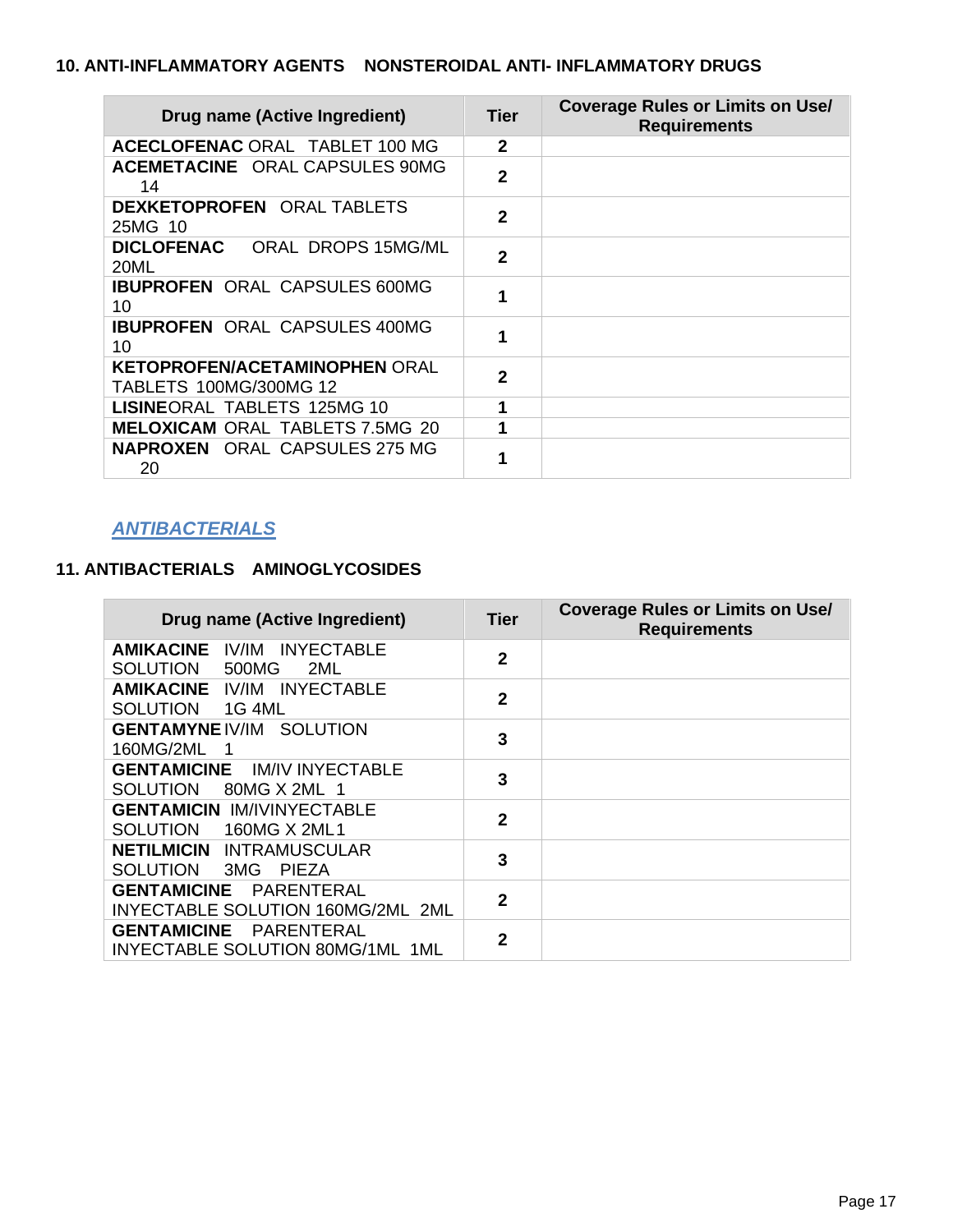# **12. ANTIBACTERIALS ANTIBACTERIALS, OTHER**

<span id="page-17-0"></span>

| Drug name (Active Ingredient)                                                      | <b>Tier</b>             | <b>Coverage Rules or Limits on Use/</b><br><b>Requirements</b> |
|------------------------------------------------------------------------------------|-------------------------|----------------------------------------------------------------|
| <b>AMOXICILLINORAL CAPSULES 500MG</b><br>15                                        | 1                       |                                                                |
| <b>AMOXICILLINORAL TABLETS 875MG 10</b>                                            | 1                       |                                                                |
| <b>AMOXICILLINORAL SUSPENSION 500MG</b><br><b>75ML</b>                             | 1                       |                                                                |
| <b>AMOXICILLIN ORAL SUSPENSION</b><br>400MG/5ML 50ML                               | 1                       |                                                                |
| <b>AMOXICILLIN/CLAVULANIC ACID ORAL</b><br>TABLET 875/125MG<br>14                  | 1                       |                                                                |
| <b>AMOXICILLINE ORAL TABLET 750MG</b><br>12                                        | 1                       |                                                                |
| <b>AMOXICILLIN/CLAVULANIC ACID ORAL</b><br>SUSPENSION 200MG/28.57MG 70ML           | 1                       |                                                                |
| <b>AMOXICILLIN/CLAVULANIC ACID ORAL</b><br>SUSPENSION 250MG/62.5MG/5ML<br>70ML     | 1                       |                                                                |
| <b>AMOXICILLIN/CLAVULANIC ACID ORAL</b><br>ORAL SUSPENSION 400MG/57MG/5<br>ML 70ML | 1                       |                                                                |
| <b>AMOXICILLIN/CLAVULANIC ACID ORAL</b><br>TABLETS 500MG/125MG 15                  | 1                       |                                                                |
| <b>AMOXICILLIN/CLAVULANIC ACID ORAL</b><br><b>TABLETS 875/125MG</b><br>14          | 1                       |                                                                |
| <b>AMOXICILLIN/SULBACTAM</b><br><b>ORAL</b><br>SOLUTION 200MG/50MG/1ML 130ML       | $\overline{2}$          |                                                                |
| <b>AMPICILLIN ORAL TABLET</b><br>1G 12                                             | $\overline{\mathbf{2}}$ |                                                                |
| <b>AMPICILLIN ORAL CAPSULES 500MG 20</b>                                           | 1                       |                                                                |
| <b>BENZATHINE PENICILLIN INTRAMUSCUL</b><br>AR SOLUTION 800000UI/2ML 2ML           | 1                       |                                                                |
| <b>CEFALEXIN ORAL SUSPENSION</b><br>125MG/5ML 100ML                                | 1                       |                                                                |
| <b>CEFALEXIN ORAL SUSPENSION</b><br>125MG/5ML 100ML                                | 4                       |                                                                |
| <b>CEFUROXIME ORAL SUSPENSION</b><br>250MG/5ML 50ML                                | 1                       |                                                                |
| <b>CLARITHROMYCIN ORAL TABLETS</b><br>500MG 14                                     | $\mathbf{1}$            |                                                                |
| <b>CLINDAMYCIN VAGINAL PRESENTATION</b><br>100MG 7                                 | 1                       |                                                                |
| <b>DICLOXACILLIN ORAL SUSPENSION</b><br>125MG/5ML 90ML                             | 1                       |                                                                |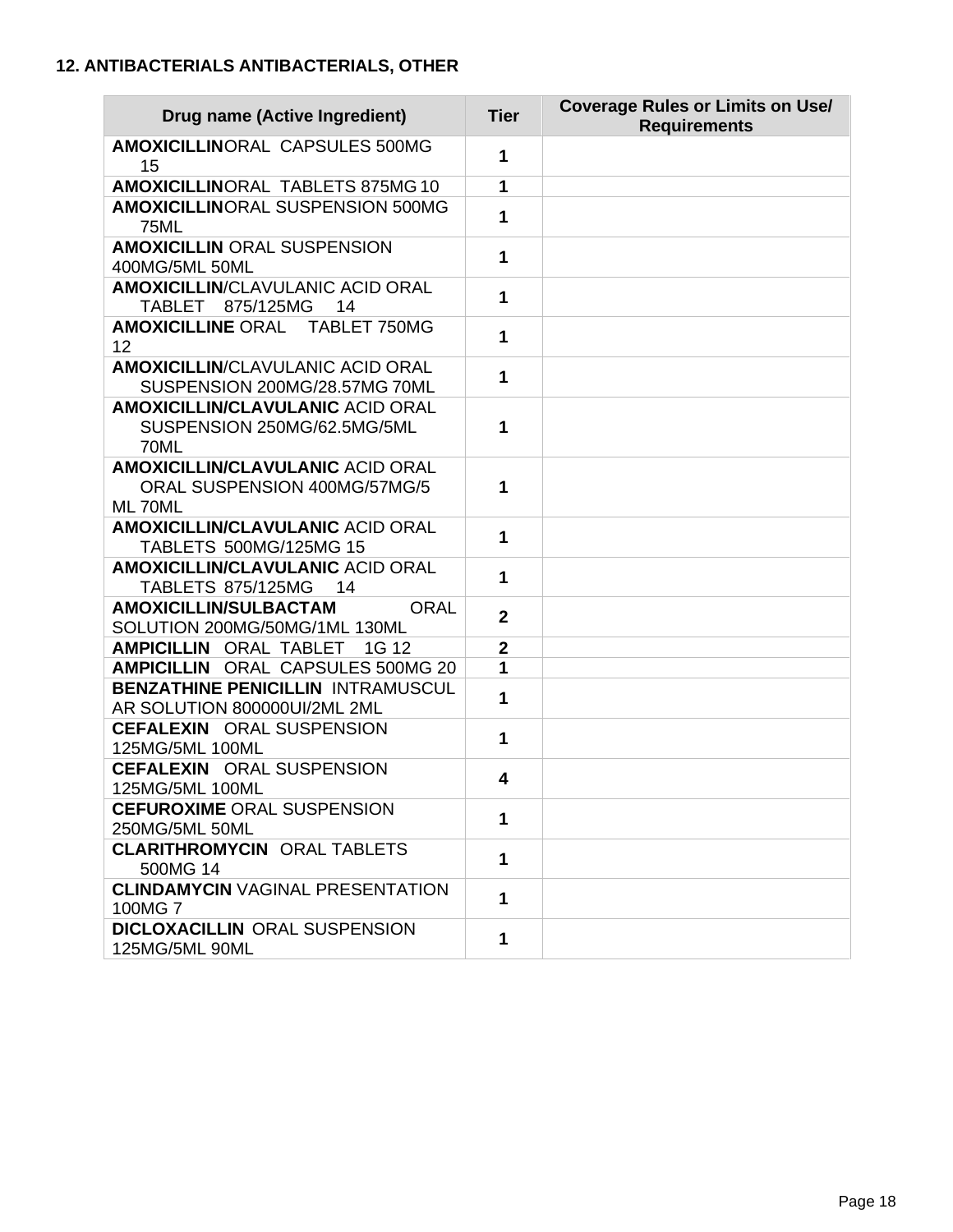#### **13. ANTIBACTERIALS BETA-LACTAM, CEPHALOSPORINS**

| Drug name (Active Ingredient)                                         | <b>Tier</b>  | <b>Coverage Rules or Limits on Use/</b><br><b>Requirements</b> |
|-----------------------------------------------------------------------|--------------|----------------------------------------------------------------|
| <b>CEFALEXIN ORAL CAPSULES 250MG 24</b>                               | $\mathbf{2}$ |                                                                |
| <b>CEFALEXIN ORAL TABLETS 500 MG</b><br>12                            | $\mathbf{2}$ |                                                                |
| <b>CEFIXIME ORAL SUSPENSION</b><br>100MG/5ML 50ML                     | 2            |                                                                |
| <b>CEFIXIME ORAL CAPSULES 400MG 6</b>                                 | $\mathbf{2}$ |                                                                |
| <b>CEFTRIAXONE INTRAMUSCULAR</b><br>SOLUTION 1G/3.5ML3.5ML            | 2            |                                                                |
| <b>CEFTRIAXONE INTRAMUSCULAR</b><br>INYECTABLE SOLUTION 500MG/2ML 2ML | 2            |                                                                |
| <b>CEFUROXIME ORAL TABLETS 500MG 10</b>                               |              |                                                                |

# **14. ANTIBACTERIALS BETA-LACTAM, OTHER**

| Drug name (Active Ingredient)                                         | <b>Tier</b> | <b>Coverage Rules or Limits on Use/</b><br><b>Requirements</b> |
|-----------------------------------------------------------------------|-------------|----------------------------------------------------------------|
| <b>CEFIXIME ORAL CAPSULES 200MG 12</b>                                | 3           |                                                                |
| <b>CEFOTAXIME INTRAMUSCULAR</b><br><b>SOLUTION</b><br>1G/4ML<br>1 AMP | 2           |                                                                |

#### **15. ANTIBACTERIALS BETA-LACTAM, PENICILLINS**

| Drug name (Active Ingredient)                                                                                          | <b>Tier</b> | <b>Coverage Rules or Limits on Use/</b><br><b>Requirements</b> |
|------------------------------------------------------------------------------------------------------------------------|-------------|----------------------------------------------------------------|
| <b>AMOXICILLINE ORAL ORAL</b><br>SUSPENSION<br>250MG/5ML 75ML                                                          |             |                                                                |
| <b>AMPICILLIN</b> ORAL ORAL SUSPENSION<br>250MG 90ML                                                                   |             |                                                                |
| <b>BENCILPENICILLIN IV/IM INYECTABLE</b><br><b>SOLUTION</b><br>1000000/2ML 2ML                                         |             |                                                                |
| <b>COMBINED PENICILLIN</b><br><b>INTRAMUSCULAR INJECTABLE</b><br><b>SUSPENSION</b><br>600,000U/300,000U/300,000U 1X3ML |             |                                                                |
| <b>PENICILLIN G INTRAMUSCULAR</b><br><b>INYECTABLE SOLUTION 300000UI/500MG</b>                                         |             |                                                                |

#### **16. ANTIBACTERIALS MACROLIDES**

| Drug name (Active Ingredient)                     | <b>Tier</b> | <b>Coverage Rules or Limits on Use/</b><br><b>Requirements</b> |
|---------------------------------------------------|-------------|----------------------------------------------------------------|
| <b>AZITHROMYCIN ORAL TABLETS 500MG</b>            |             |                                                                |
| <b>CLARITROMICINA</b> ORAL TABLETS<br>500MG<br>10 | 2           |                                                                |
| <b>ERYTHROMYCINORAL TABLETS 500MG</b><br>20       | າ           |                                                                |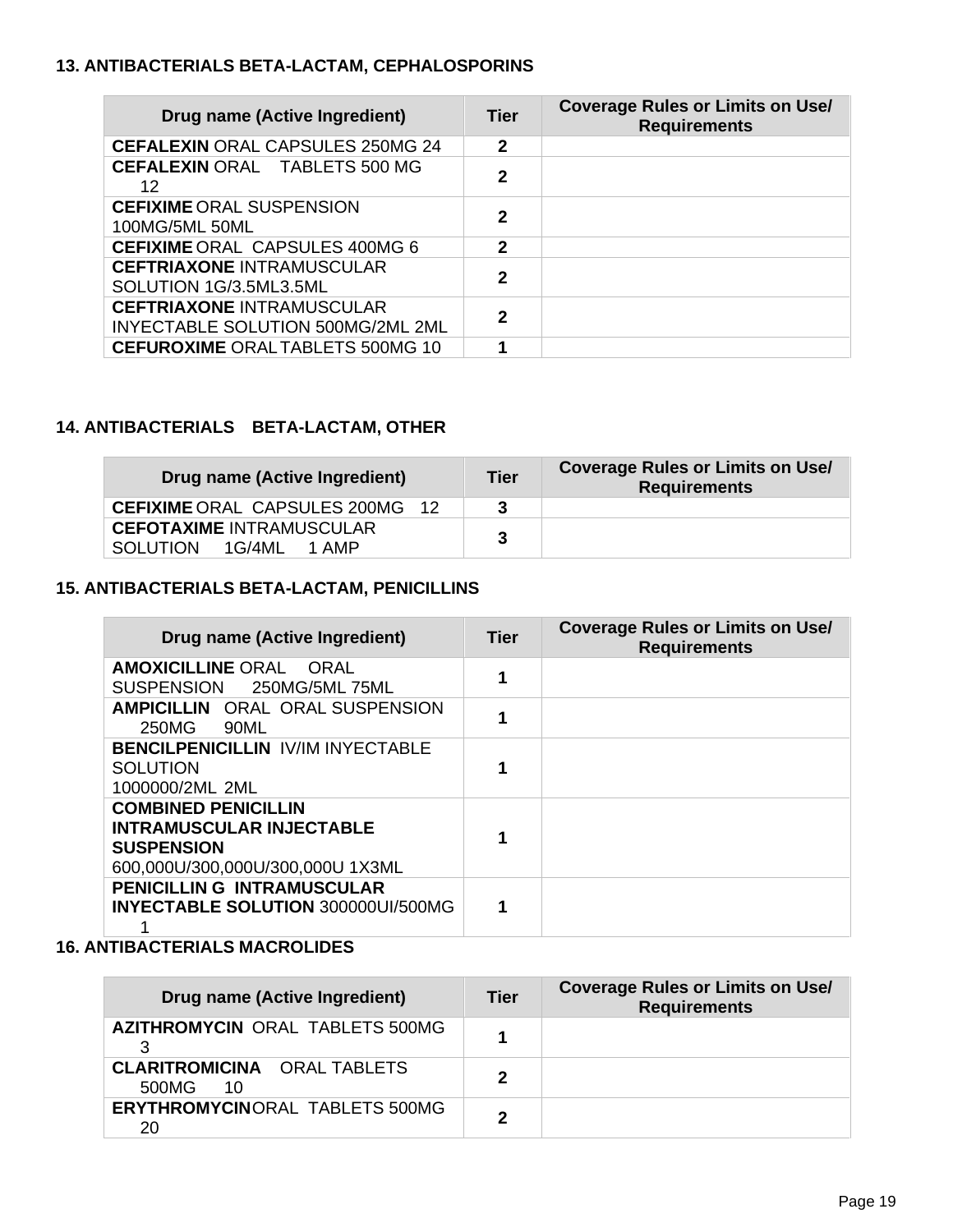#### **17. ANTIBACTERIALS QUINOLONES**

| Drug name (Active Ingredient)                         | <b>Tier</b>    | <b>Coverage Rules or Limits on Use/</b><br><b>Requirements</b> |
|-------------------------------------------------------|----------------|----------------------------------------------------------------|
| <b>CIPROFLOXACIN ORAL TABLETS 500MG</b>               | 1              |                                                                |
| <b>CIPROFLOXACIN ORAL CAPSULES</b><br>250MG<br>12     | 1              |                                                                |
| <b>CIPROFLOXACIN ORAL TABLET 1G 7</b>                 | 3              |                                                                |
| <b>MOXIFLOXACIN ORAL TABLET 400MG 7</b>               | $\mathbf{2}$   |                                                                |
| <b>GATIFLOXACIN</b> OPHTHALMIC DROPS<br>3.0MG/1ML 5ML |                |                                                                |
| <b>NORFLOXACIN</b> ORAL TABLETS 750MG                 | 3              |                                                                |
| <b>LEVOFLOXACIN ORAL TABLETS 500MG</b>                | 3              |                                                                |
| <b>MOXIFLOXACIN ORAL TABLETS 400MG</b>                | $\mathfrak{p}$ |                                                                |
| <b>NORFLOXACIN</b> ORAL TABLETS 400MG<br>20           | $\mathbf{c}$   |                                                                |
| ORAL TABLETS 400MG 8<br><b>OFLOXACIN</b>              | 1              |                                                                |
| ORAL TABLETS 200MG 14<br><b>OFLOXACIN</b>             |                |                                                                |

# **18. ANTIBACTERIALS SULFONAMIDES**

| Drug name (Active Ingredient)                                              | <b>Tier</b> | <b>Coverage Rules or Limits on Use/</b><br><b>Requirements</b> |
|----------------------------------------------------------------------------|-------------|----------------------------------------------------------------|
| <b>SULFAMETOXAZOL/TRIMETROM ORAL</b><br>TABLETS 80/400MG 30                | 1           |                                                                |
| <b>SULFAMETOXAZOL/TRIMETROPIM ORAL</b><br>SUSPENSION 200MG/40 MG/5ML 120ML | 1           |                                                                |
| <b>SULFAMETOXAZOL/TRIMETROPIM ORAL</b><br><b>TABLETS 160MG/800MG 14</b>    | 1           |                                                                |
| <b>SULFAMETOXAZOL/TRIMETROPIM ORAL</b><br>PILLS 80/400MG 14                | 1           |                                                                |
| SULFAMETOXAZOL/TRIMETROPIM ORAL<br><b>PILLS 160/800MG</b><br>14            | 1           |                                                                |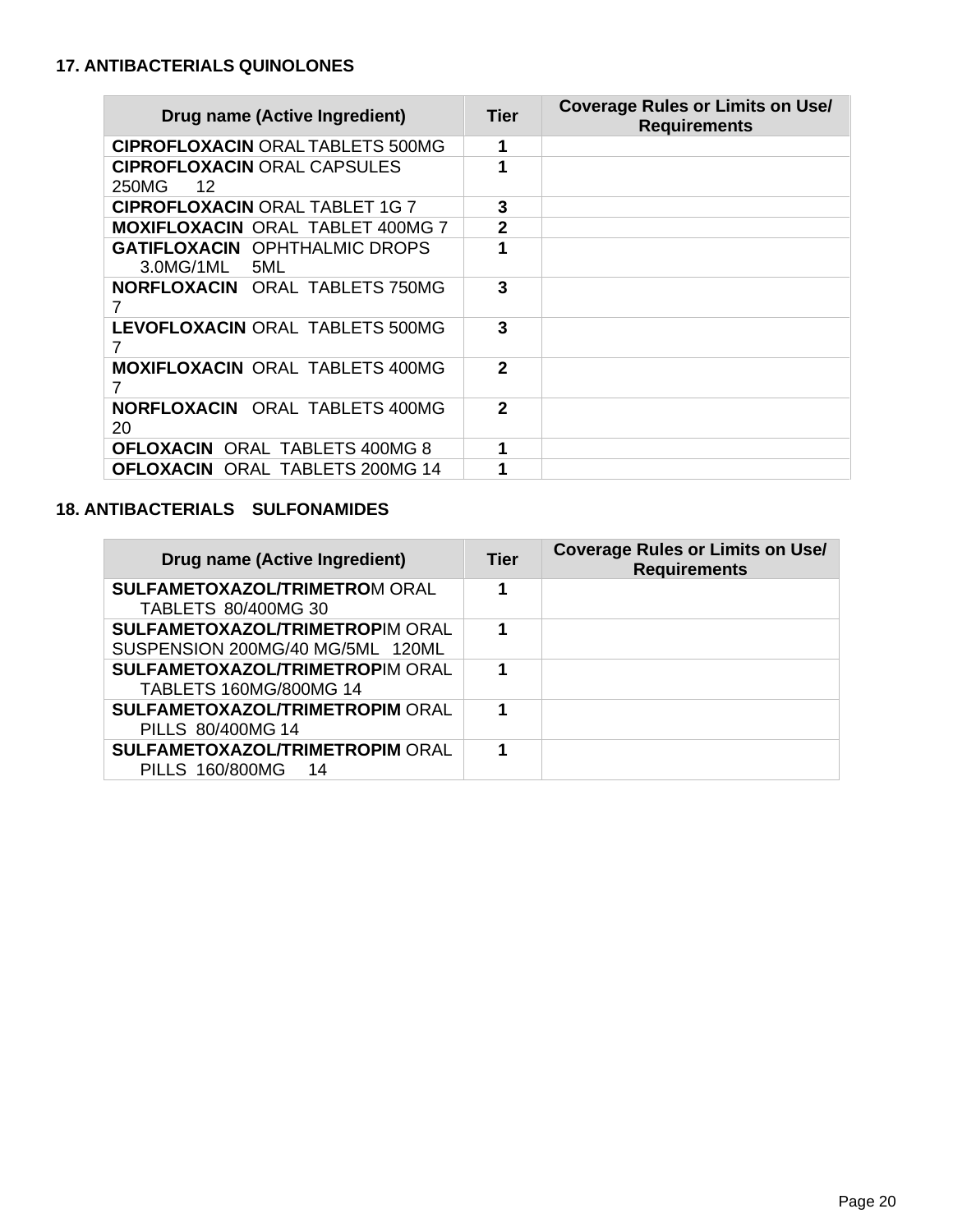#### **19. ANTIBACTERIALS TETRACYCLINES**

|    | <b>Drug name (Active Ingredient)</b>   |       | <b>Tier</b> | <b>Coverage Rules or Limits on Use/</b><br><b>Requirements</b> |
|----|----------------------------------------|-------|-------------|----------------------------------------------------------------|
| 28 | DOXYCYCLINE ORAL TABLETS               | 100MG |             |                                                                |
| 32 | <b>LYMECYCLINE</b> ORAL CAPSULES 150MG |       |             |                                                                |
| 20 | LYMECYCLINE ORAL CAPSULES 300MG        |       | 3           |                                                                |
| 24 | <b>MINOCYCLINE</b> ORAL TABLETS        | 50MG  | 2           |                                                                |
| 20 | <b>TETRACYCLINE ORAL TABLETS 250MG</b> |       |             |                                                                |

#### *ANTICONVULSANTS*

#### **20. ANTICONVULSANTS ANTICONVULSANTS, OTHER**

| Drug name (Active Ingredient)               | <b>Tier</b> | <b>Coverage Rules or Limits on Use/</b><br><b>Requirements</b> |
|---------------------------------------------|-------------|----------------------------------------------------------------|
| <b>PREGABALIN ORAL TABLETS 150MG 28</b>     | 2           |                                                                |
| <b>PREGABALIN ORAL TABLETS 75MG 14</b>      | 2           |                                                                |
| <b>PREGABALIN ORAL CAPSULES 300MG</b><br>28 |             |                                                                |

#### **21. ANTICONVULSANTS CALCIUM CHANNEL MODIFYING AGENTS**

| Drug name (Active Ingredient)                         | <b>Tier</b> | <b>Coverage Rules or Limits on Use/</b><br><b>Requirements</b> |
|-------------------------------------------------------|-------------|----------------------------------------------------------------|
| LEVETIRACETAM ORAL TABLETS 1 G30                      | 3           |                                                                |
| <b>PREGABALINA ORAL TABLETS 150MG</b><br>14           | 3           |                                                                |
| <b>MAGNESIUM VALPROATE ORAL TABLET</b><br>200MG<br>40 |             |                                                                |

#### **22. ANTICONVULSANTS GAMMA-AMINOBUTYRIC ACID (GABA) AUGMENTING AGENTS**

|                                                   | Drug name (Active Ingredient) | <b>Tier</b>  | <b>Coverage Rules or Limits on Use/</b><br><b>Requirements</b> |
|---------------------------------------------------|-------------------------------|--------------|----------------------------------------------------------------|
| <b>OXCARBAZEPINE</b> ORAL TABLETS<br>300MG<br>-20 |                               | $\mathbf{2}$ |                                                                |
| <b>OXCARBAZEPINE</b> ORAL TABLETS<br>600MG<br>20  |                               | $\mathbf{2}$ |                                                                |
| OXCARBAZEPINE ORAL TABLET<br>300MG<br>30          |                               | 3            |                                                                |
| <b>OXCARBAZEPINE</b> ORAL TABLETS<br>600MG<br>30  |                               | 3            |                                                                |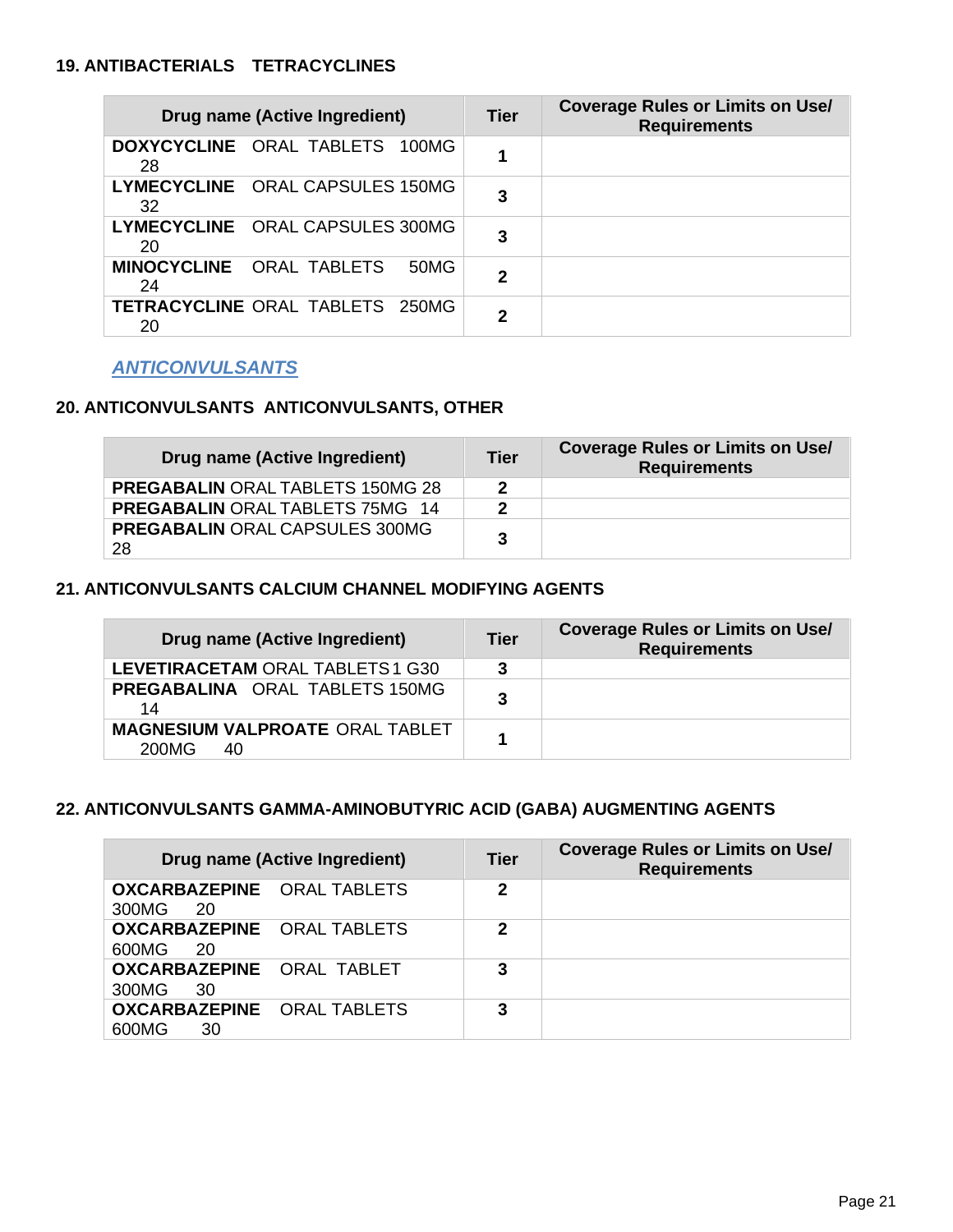#### **23. ANTICONVULSANTS GLUTAMATE REDUCING AGENTS**

| Drug name (Active Ingredient)                      | <b>Tier</b> | <b>Coverage Rules or Limits on Use/</b><br><b>Requirements</b> |
|----------------------------------------------------|-------------|----------------------------------------------------------------|
| LEVETIRACETAM EXITEL 500MG C30T<br><b>MEDI EXC</b> | 3           |                                                                |
| LEVETIRACETAM ORAL TABLETS 500MG<br>30             | 3           |                                                                |
| LEVETIRACETAM ORAL SOLUTION<br>100MG/1ML 300ML     | 3           |                                                                |
| LEVETIRACETAM LEVEXX 1000MG C30T                   | 3           |                                                                |

#### **24. ANTICONVULSANTS SODIUM CHANNEL AGENTS**

<span id="page-21-0"></span>

| Drug name (Active Ingredient)                                     | <b>Tier</b> | <b>Coverage Rules or Limits on Use/</b><br><b>Requirements</b> |
|-------------------------------------------------------------------|-------------|----------------------------------------------------------------|
| <b>MAGNESIUM VALPROATE ORAL</b><br><b>TABLETS 400MG</b><br>- 20   |             |                                                                |
| <b>MAGNESIUM VALPROATE ORAL</b><br><b>TABLETS 600MG</b><br>-20    | $\mathbf 2$ |                                                                |
| <b>MAGNESIUM VALPROATE ORAL ORAL</b><br>SUSPENSION 4G/100ML 100ML |             |                                                                |
| <b>MAGNESIUM VALPROATE ORAL ORAL</b><br>SUSPENSION 4G/100ML 100ML |             |                                                                |
| <b>MAGNESIUM VALPROATE ORAL</b><br>TABLETS 200MG<br>40            |             |                                                                |

#### *ANTIDEMENTIA AGENTS*

#### **25. ANTIDEMENTIA AGENTS ANTIDEMENTIA AGENTS, OTHER**

| Drug name (Active Ingredient)              | <b>Tier</b> | <b>Coverage Rules or Limits on Use/</b><br><b>Requirements</b> |
|--------------------------------------------|-------------|----------------------------------------------------------------|
| <b>MEMANTINE ORAL TABLETS 20MG W</b><br>28 |             | <b>PA, SP, PR</b>                                              |

#### **26. ANTIDEMENTIA AGENTS CHOLINESTERASE INHIBITORS**

| Drug name (Active Ingredient)         | <b>Tier</b> | <b>Coverage Rules or Limits on Use/</b><br><b>Requirements</b> |
|---------------------------------------|-------------|----------------------------------------------------------------|
| <b>MEMANTINE ORAL TABLETS 10MG 28</b> |             |                                                                |
| <b>MEMANTINE ORAL TABLETS 15MG 28</b> |             |                                                                |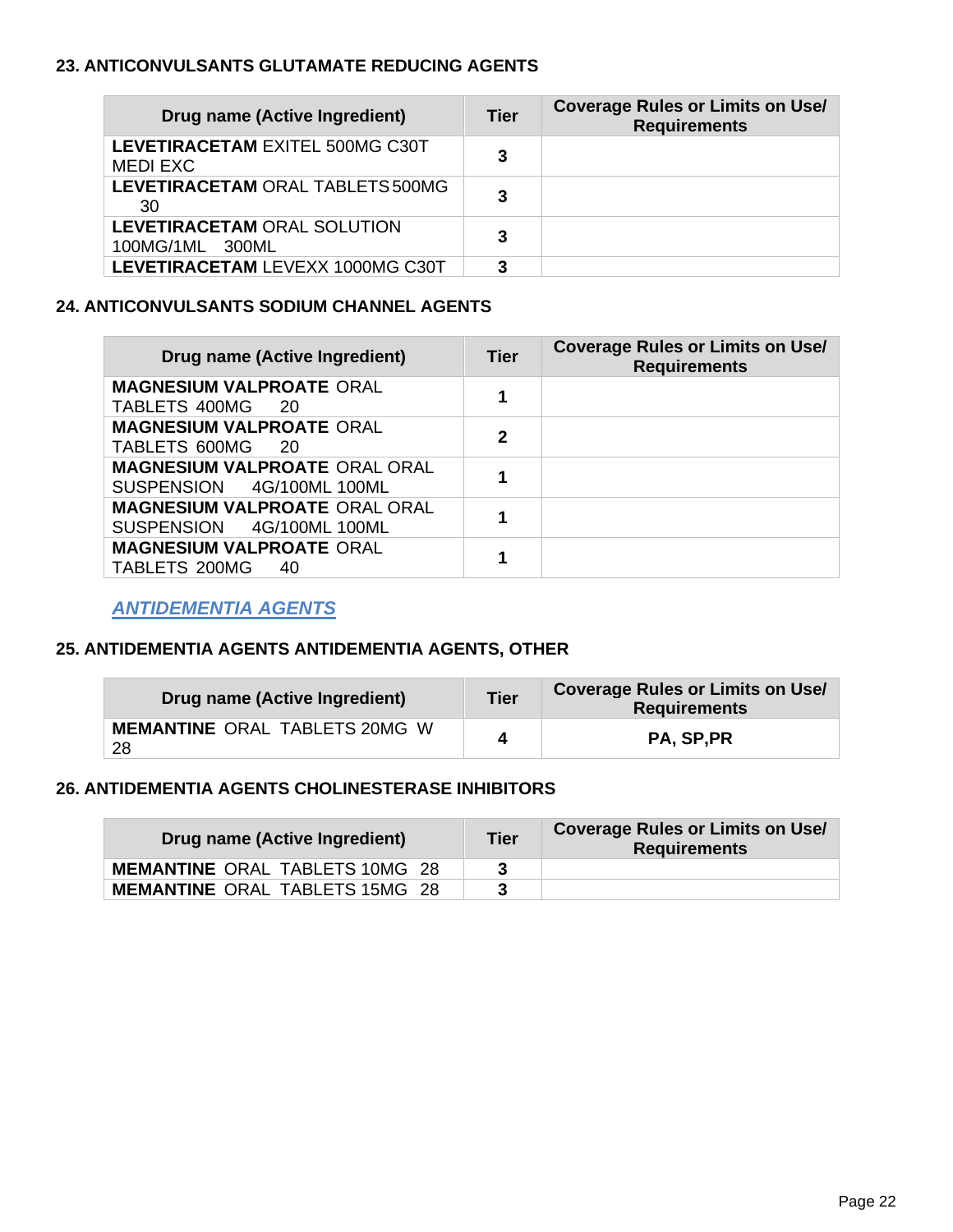#### **27. ANTIDEMENTIA AGENTS N-METHYL-D-ASPARTATE (NMDA) RECEPTOR ANTAGONIST**

| Drug name (Active Ingredient)              | <b>Tier</b> | <b>Coverage Rules or Limits on Use/</b><br><b>Requirements</b> |
|--------------------------------------------|-------------|----------------------------------------------------------------|
| <b>MEMANTINE ORAL TABLETS 20MG W</b><br>28 |             | <b>PA, SP, PR</b>                                              |

### *ANTIDEPRESSANTS*

# **28. ANTIDEPRESSANTS, ANTIDEPRESSANTS, OTHER**

| Drug name (Active Ingredient)                           | <b>Tier</b>    | <b>Coverage Rules or Limits on Use/</b><br><b>Requirements</b> |
|---------------------------------------------------------|----------------|----------------------------------------------------------------|
| <b>CITALOPRAM ORAL TABLETS 20MG 30</b>                  | $\mathbf{2}$   |                                                                |
| <b>CITALOPRAM BROMHIDRATO DE ORAL</b><br>TABLET 20MG 14 | 1              |                                                                |
| <b>DESVENLAFAXINA ORAL TABLETS</b><br>50MG 28           | 3              |                                                                |
| <b>DULOXETINADULOXETINE ORAL</b><br>CAPSULES 60MG 28    | 3              |                                                                |
| <b>ESCITALOPRAM ORAL TABLETS 20MG</b><br>28             | 1              |                                                                |
| <b>FLUOXETINA ORAL CAPSULES 20MG</b><br>28              | $\mathfrak{p}$ |                                                                |

#### <span id="page-22-0"></span>**29. ANTIDEPRESSANTS MONOAMINE OXIDASE INHIBITORS**

| Drug name (Active Ingredient)         | <b>Tier</b> | <b>Coverage Rules or Limits on Use/</b><br><b>Requirements</b> |
|---------------------------------------|-------------|----------------------------------------------------------------|
| <b>SELEGILINE ORAL TABLETS 5MG 20</b> |             |                                                                |
| <b>SELEGILINE ORAL TABLETS 5MG 30</b> |             |                                                                |

#### **30. ANTIDEPRESSANTS SEROTONIN/NOREPINEPHRINE REUPTAKE INHIBITORS**

| Drug name (Active Ingredient)                      | <b>Tier</b>    | <b>Coverage Rules or Limits on Use/</b><br><b>Requirements</b> |
|----------------------------------------------------|----------------|----------------------------------------------------------------|
| <b>FLUOXETINE ORAL CAPSULES 20MG</b><br>14         | $\overline{2}$ |                                                                |
| <b>FLUVOXAMINE ORAL TABLETS 100MG W</b><br>30      | 3              |                                                                |
| <b>PAROXETINE ORAL TABLETS 20MG 10</b>             | 3              |                                                                |
| <b>PAROXETINE ORAL TABLETS 20MG 20</b>             | 3              |                                                                |
| <b>SERTRALINE ORAL TABLETS 50MG 14</b>             | $\mathbf{2}$   |                                                                |
| <b>SERTRALINE ORAL TABLETS 50MG 28</b>             | $\mathbf{2}$   |                                                                |
| <b>VENLAFAXINE ORAL CAPSULES75MG</b><br>20         | $\mathbf{2}$   |                                                                |
| <b>DULOXETINEORAL CAPSULES 30MG 7</b>              | 3              |                                                                |
| <b>ESCITALOPRAM ORAL TABLETS 10MG</b><br>$14 + 14$ | $\mathbf{2}$   |                                                                |
| <b>ESCITALOPRAM ORAL TABLETS 10MG</b><br>28        | $\mathfrak{p}$ |                                                                |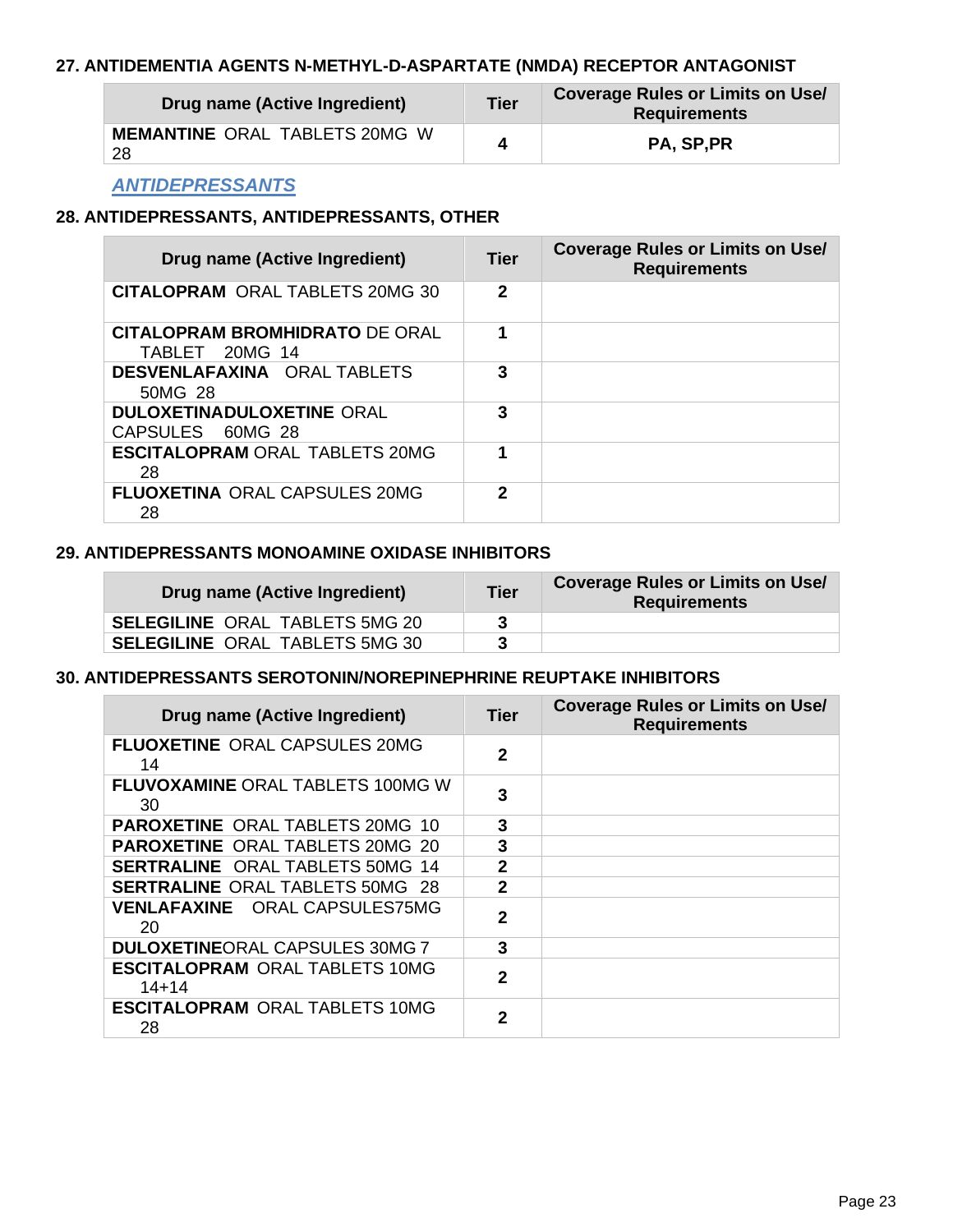# **31. ANTIDEPRESSANTS TRICYCLICS**

<span id="page-23-0"></span>

| Drug name (Active Ingredient)                                                                     | <b>Tier</b> | <b>Coverage Rules or Limits on Use/</b><br><b>Requirements</b> |
|---------------------------------------------------------------------------------------------------|-------------|----------------------------------------------------------------|
| <b>AMITRIPTILINE ORAL TABLETS 50 MG</b><br>20                                                     | 1           |                                                                |
| AMITRIPTYLINE/PERPHENAZINE/DIAZ<br><b>EPAM ORAL TABLETS</b><br>10MG/2MG/3MG<br>- 30               |             |                                                                |
| <b>CARBAMAZEPINE ORAL</b><br>SUSPENSION 2G/100ML 100ML                                            | 1           |                                                                |
| <b>CARBAMAZEPINE ORAL TABLETS</b><br>200MG 30                                                     | 1           |                                                                |
| <b>CLOMIPRAMINE ORAL TABLETS</b><br>25MG 30                                                       | 3           |                                                                |
| <b>DOXEPIN ORAL CAPSULES 25MG</b><br>20                                                           | 1           |                                                                |
| <b>IMIPRAMINE ORAL TABLETS 25MG</b><br>20                                                         | 1           |                                                                |
| <b>MOTIVAL</b> 10/0.5MG (C) - TAB 60<br>NORTRIPTILINA/FLUFENAZINA<br>NORTRIPTILINE / FLUFFENAZINE | 1           |                                                                |
| <b>MOTIVAL 10/0.5MG (C) - TAB 60</b><br>NORTRIPTILINE / FLUFFENAZINE                              | 3           |                                                                |

#### *ANTIEMETICS*

#### **32. ANTIEMETICS ANTIEMETICS, OTHER**

| Drug name (Active Ingredient)                                                   | <b>Tier</b>             | <b>Coverage Rules or Limits on Use/</b><br><b>Requirements</b> |
|---------------------------------------------------------------------------------|-------------------------|----------------------------------------------------------------|
| <b>APREPITANT ORAL CAPSULES 125 MG</b>                                          | $\overline{\mathbf{4}}$ | PA, SP, PR, ST, QL                                             |
| <b>DIFENIDOL ORAL TABLETS 25MG 25</b><br>TABS                                   |                         |                                                                |
| <b>DIMENHYDRINATE RECTAL</b><br>SUPPOSITORY 25MG 4                              | 1                       |                                                                |
| <b>DIMENHYDRINATE ORAL TABLETS</b><br>50MG 24                                   | 1                       |                                                                |
| <b>DIMENHYDRINATE IM/IV INYECTABLE</b><br><b>SOLUTION</b><br>50MG X ML<br>3X1ML |                         |                                                                |
| <b>DIMENHYDRINATE ORAL SYRUP</b><br>250MG/100ML<br>120ML                        | 1                       |                                                                |
| <b>HYDROXYZINE</b> ORAL TABLETS 10MG<br>30                                      |                         |                                                                |
| <b>METOCLOPRAMIDE ORAL DROPS 400MG</b><br>20ML                                  |                         |                                                                |
| <b>METOCLOPRAMIDE ORAL TABLET 10MG</b><br>20                                    |                         |                                                                |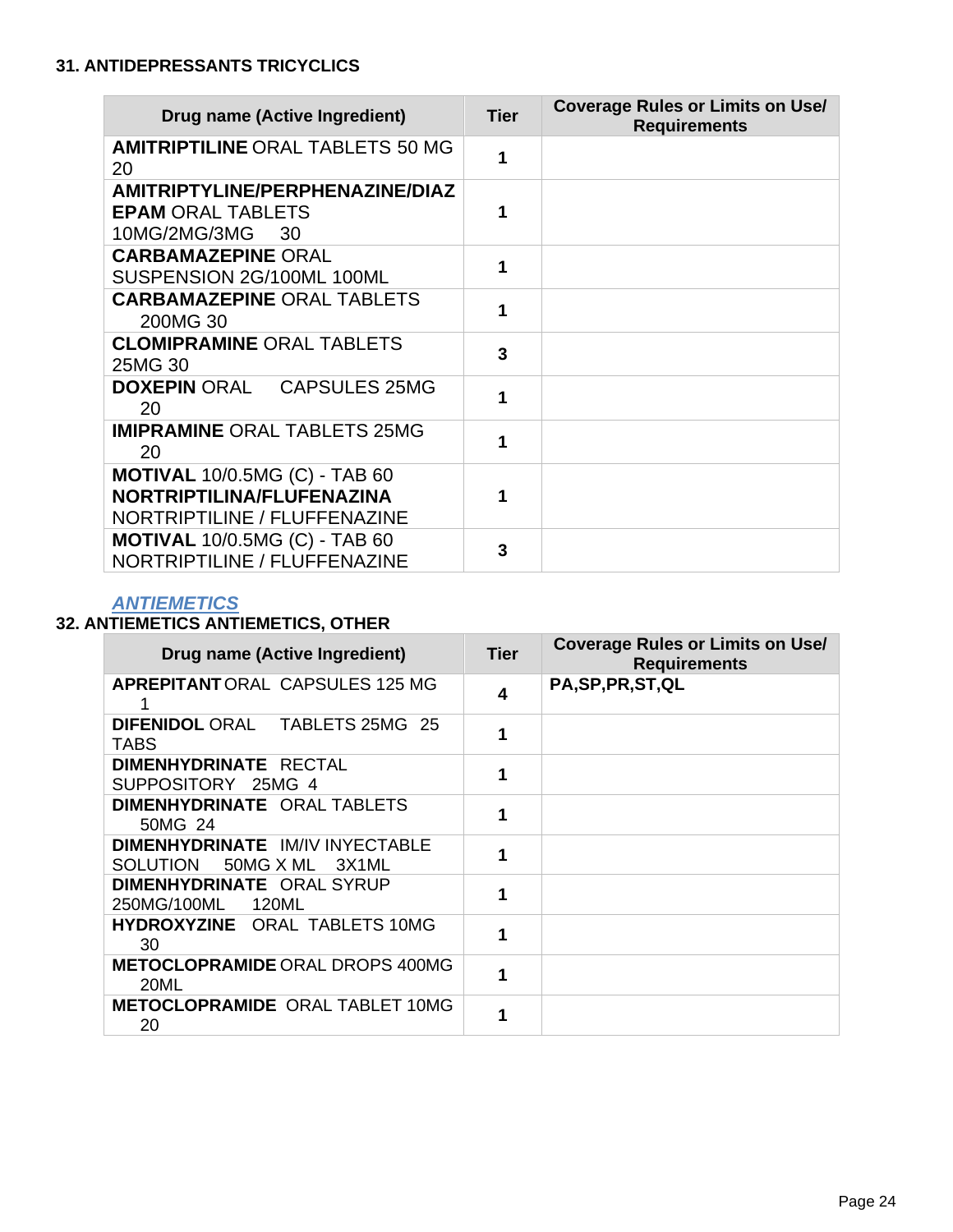# **33. ANTIEMETICS EMETOGENIC THERAPY ADJUNCTS**

| Drug name (Active Ingredient)                                | <b>Tier</b> | <b>Coverage Rules or Limits on Use/</b><br><b>Requirements</b> |
|--------------------------------------------------------------|-------------|----------------------------------------------------------------|
| <b>DOMPERIDONE ORAL TABLETS 10MG</b><br>30                   | 3           |                                                                |
| <b>ONDANSETRON ORAL TABLETS 8MG</b><br>10                    |             | <b>PA,SP,PR,ST,QL</b>                                          |
| <b>DIFENIDOL</b> IV/IM INYECTABLE<br>SOLUTION 20MG/1ML 2X2ML |             |                                                                |

# *ANTIFUNGALS*

# **34. ANTIFUNGALS NO USP CLASS**

<span id="page-24-0"></span>

| <b>Drug name (Active Ingredient)</b>                                                         | <b>Tier</b>    | <b>Coverage Rules or Limits on Use/</b><br><b>Requirements</b> |
|----------------------------------------------------------------------------------------------|----------------|----------------------------------------------------------------|
| <b>CLINDAMYCIN/KETOCONAZOLE</b><br>VAGINAL CREAM 2G/8G POR 100G30G                           | $\mathbf{2}$   |                                                                |
| <b>CLINDAMICINA/KETOCONAZOL VAGINAL</b><br>PRESENTATION 100/400MG<br>$\overline{7}$          | $\mathbf{2}$   |                                                                |
| CLOTRIMAZOL CLOTRIMAZOLE<br>VAGINAL PRESENTATION 200MG 3 OVU                                 | $\overline{2}$ |                                                                |
| <b>FLUCONAZOL ORAL CAPSULES 100MG</b><br>10                                                  | $\overline{2}$ |                                                                |
| <b>FLUCONAZOL ORAL</b><br><b>TABLETS 150MG</b><br>1                                          | $\overline{2}$ |                                                                |
| <b>FLUCONAZOL ORAL CAPSULES 150MG</b><br>2                                                   | $\overline{2}$ |                                                                |
| FLUCONAZOL/TINIDAZOL<br>FLUCONAZOL/TINIDAZOLE ORAL<br>TABLETS 37.5MG/500MG 4                 | 3              |                                                                |
| <b>ITRACONAZOLE</b><br><b>TOPIC CREAM</b><br>10MG/GR 20G                                     | 1              |                                                                |
| KETOCONAZOLE VAGINAL CREAM<br>10MG/GR 7 APLIC C/5G CU                                        | $\mathbf{2}$   |                                                                |
| <b>ITRACONAZOL ORAL CAPSULES 100MG</b><br>15                                                 | $\overline{2}$ |                                                                |
| <b>ITRACONAZOL ORALCAPSULES 100MG</b><br>$6 + 6$                                             | $\overline{2}$ |                                                                |
| KETANSERINA/MICONAZOL/METRONIDA<br><b>ZOL VAGINAL PRESENTATION</b><br>36MG/100MG/500MG<br>10 | 1              |                                                                |
| <b>KETOCONAZOL TOPIC CREAM 20MG</b><br>40G                                                   | 1              |                                                                |
| <b>METRONIDAZOL/MICONAZOL VAGINAL</b><br>PRESENTATION 750MG/200MG 7                          | $\mathbf 1$    |                                                                |
| <b>METRONIDAZOL/NISTATINA VAGINAL</b><br>PRESENTATION 500MG/100000U 10                       | $\mathbf 1$    |                                                                |
| <b>MICONAZOL MICONAZOLE TOPIC</b><br>CREAM 2G POR 100G 30G                                   | $\mathbf 1$    |                                                                |
| MICONAZOL ORAL GEL 0.02 78ML                                                                 | $\mathbf 1$    |                                                                |
| NIFURATEL/NISTATINA VAGINAL<br>PRESENTATION 500MG/200000U 6                                  | 1              |                                                                |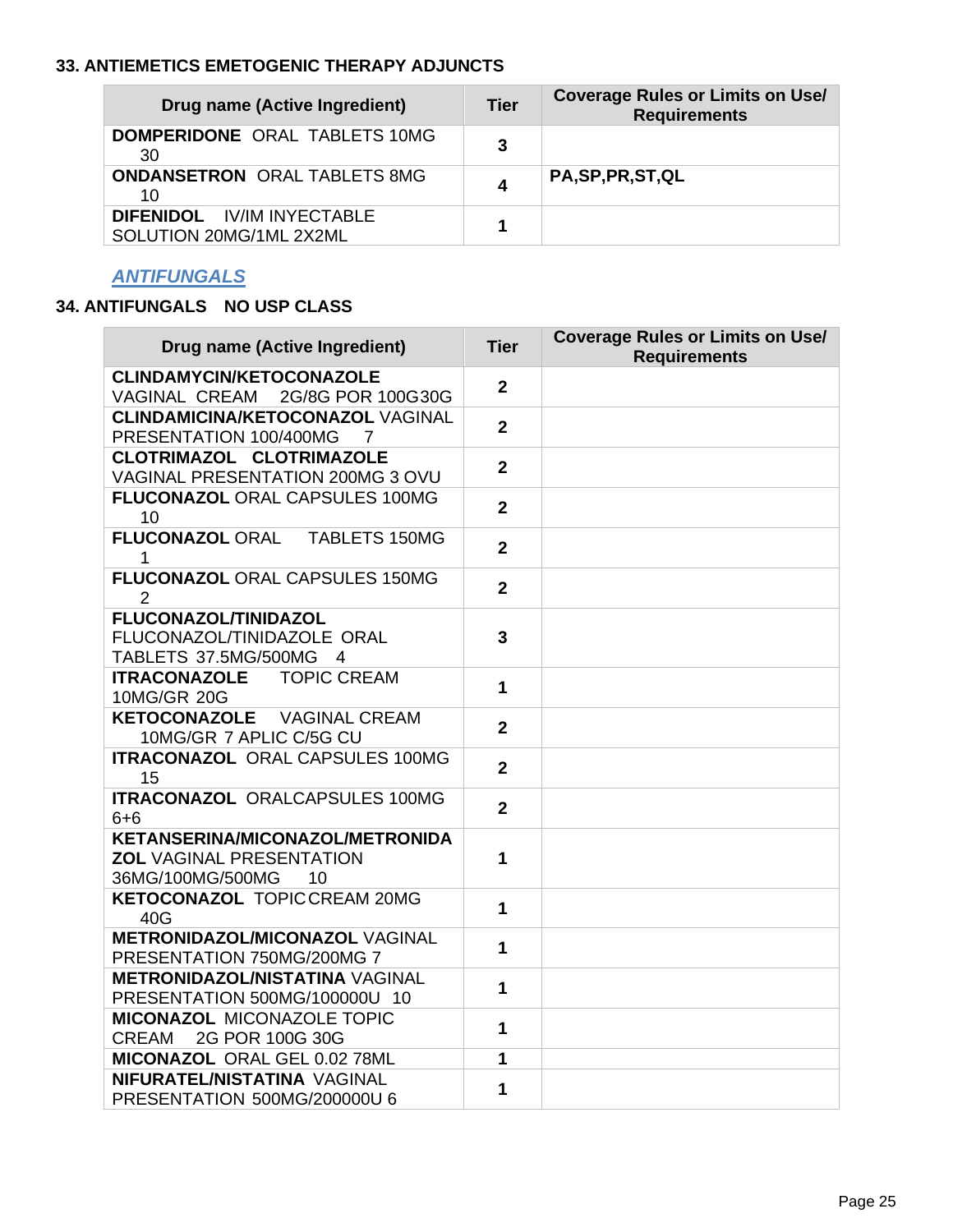# *ANTIGOUT*

#### **35. ANTIGOUT AGENTS NO USP CLASS**

| Drug name (Active Ingredient)                 | <b>Tier</b> | <b>Coverage Rules or Limits on Use/</b><br><b>Requirements</b> |
|-----------------------------------------------|-------------|----------------------------------------------------------------|
| <b>ALOPURINOL ORAL TABLETS 300MG20</b>        |             |                                                                |
| <b>ALOPURINOL</b><br>ORAL TABLETS 100MG<br>60 |             |                                                                |
| <b>ALOPURINOL</b><br>ORAL TABLETS 300MG 30    |             |                                                                |
| <b>COLCHICINE ORA TABLETS 1MG 20</b>          | 2           |                                                                |
| <b>COLCHICINE ORAL TABLETS 1MG</b><br>10      | 2           |                                                                |

# <span id="page-25-0"></span>*ANTIMIGRAINE AGENTS*

#### **36. ANTIMIGRAINE AGENTS ERGOT ALKALOIDS**

| Drug name (Active Ingredient)                                                                   | <b>Tier</b> | <b>Coverage Rules or Limits on Use/</b><br><b>Requirements</b> |
|-------------------------------------------------------------------------------------------------|-------------|----------------------------------------------------------------|
| <b>ACETAMINOPHEN ACETANILI/</b><br><b>CAFFEINE ORAL TABLETS</b><br>400MG/150MG/100MG/50MG<br>20 | 2           |                                                                |
| <b>IBUPROFEN/CAFFEINE ORAL CAPSULES</b><br>400MG/100MG<br>10                                    | 2           |                                                                |

#### **37. ANTIMIGRAINE AGENTS PROPHYLACTIC**

| Drug name (Active Ingredient) | <b>Tier</b> | <b>Coverage Rules or Limits on Use/</b><br><b>Requirements</b> |
|-------------------------------|-------------|----------------------------------------------------------------|
| <b>IBUPROFEN 600 MG W 10C</b> |             |                                                                |
| <b>ACETAMINOPHEN 1G W 20T</b> |             |                                                                |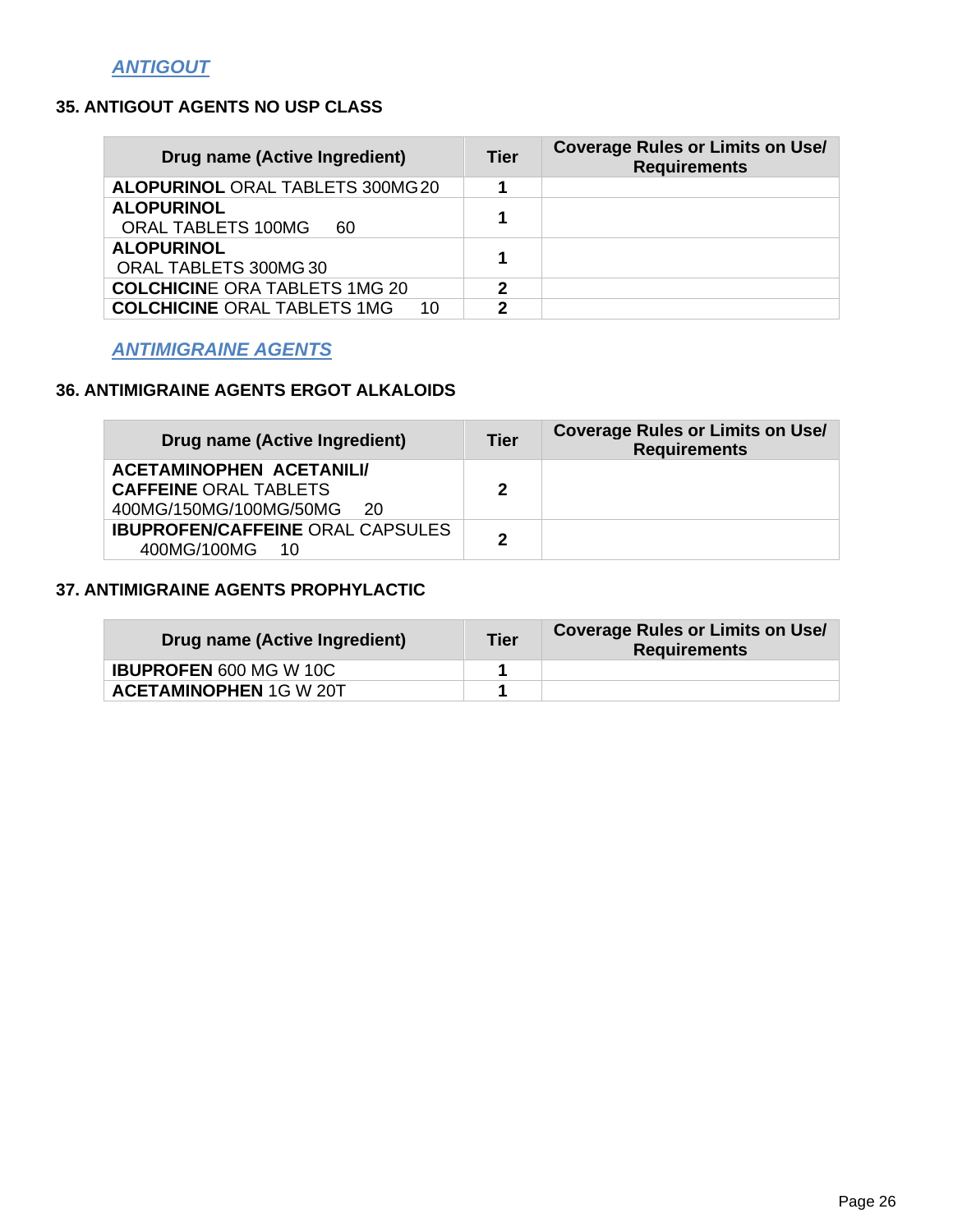#### <span id="page-26-0"></span>**38. ANTIMIGRAINE AGENTS SEROTONIN (5-HT) 1B/1D RECEPTOR AGONISTS**

| Drug name (Active Ingredient)                                                         | <b>Tier</b> | <b>Coverage Rules or Limits on</b><br><b>Use/ Requirements</b> |
|---------------------------------------------------------------------------------------|-------------|----------------------------------------------------------------|
| DIHIDROERGOTAMINE/CAFFEIN/PROPIF<br><b>ENAZONE</b> ORAL TABLET<br>0.5MG/40MG/125MG 30 | 3           |                                                                |
| <b>ERGOTAMINA/CAFEINA ORAL PILLS</b><br>1MG/100MG 20                                  |             |                                                                |
| <b>ZOMIG RAPIMELT ZOLMITRIPTAN ORAL</b><br>TABLETS 2.5MG 2                            |             | PA, SP, PR, ST, QL                                             |
| <b>SUMATRIPTAN ORAL TABLET 100MG</b><br>2                                             |             | PA, SP, PR, ST, QL                                             |
| <b>ELETRIPTAN ELETRIPTAN ORAL</b><br>TABLETS 40 MG 2                                  | 4           | PA, SP, PR, ST, QL                                             |
| <b>ERGOTAMINA/CAFFEINE ORAL PILLS</b><br>1MG/100MG 10                                 |             |                                                                |

#### <span id="page-26-1"></span>*ANTIMYASTHENIC AGENTS*

#### **39. ANTIMYASTHENIC AGENTS PARASYMPATHOMIMETICS**

| Drug name (Active Ingredient)                    | <b>Tier</b> | <b>Coverage Rules or Limits on</b><br><b>Use/ Requirements</b> |
|--------------------------------------------------|-------------|----------------------------------------------------------------|
| <b>ATROPINE OPHTHALMICDROPS</b><br>1G/100ML 15ML |             |                                                                |
| PILOCARPINE OPHTHALMIC DROPS<br>2G/100ML 15ML    |             |                                                                |
| PILOCARPINE OFTALMICA GOTAS<br>4.0G/100ML 15ML   |             |                                                                |

#### *ANTIMYCOBACTERIALS*

# **40. ANTIMYCOBACTERIALS ANTIMYCOBACTERIALS, OTHER**

| <b>Drug name (Active Ingredient)</b>                                                                                          | <b>Tier</b> | <b>Coverage Rules or Limits on</b><br><b>Use/ Requirements</b> |
|-------------------------------------------------------------------------------------------------------------------------------|-------------|----------------------------------------------------------------|
| PIRAZINAMIDA/ETAMBUTOL,<br>RIFAMPICIN/ISONIAZID/PYRAZINAMIDE/<br><b>ETHAMBUTOL ORAL TABLETS</b><br>150MG/75MG/400MG/300MG 240 | 4           | PA, SP, PR, ST, QL                                             |
| <b>ISONIAZID/RIFAMPICIN ORAL TABLET</b><br>200/150MG<br>24                                                                    | 3           |                                                                |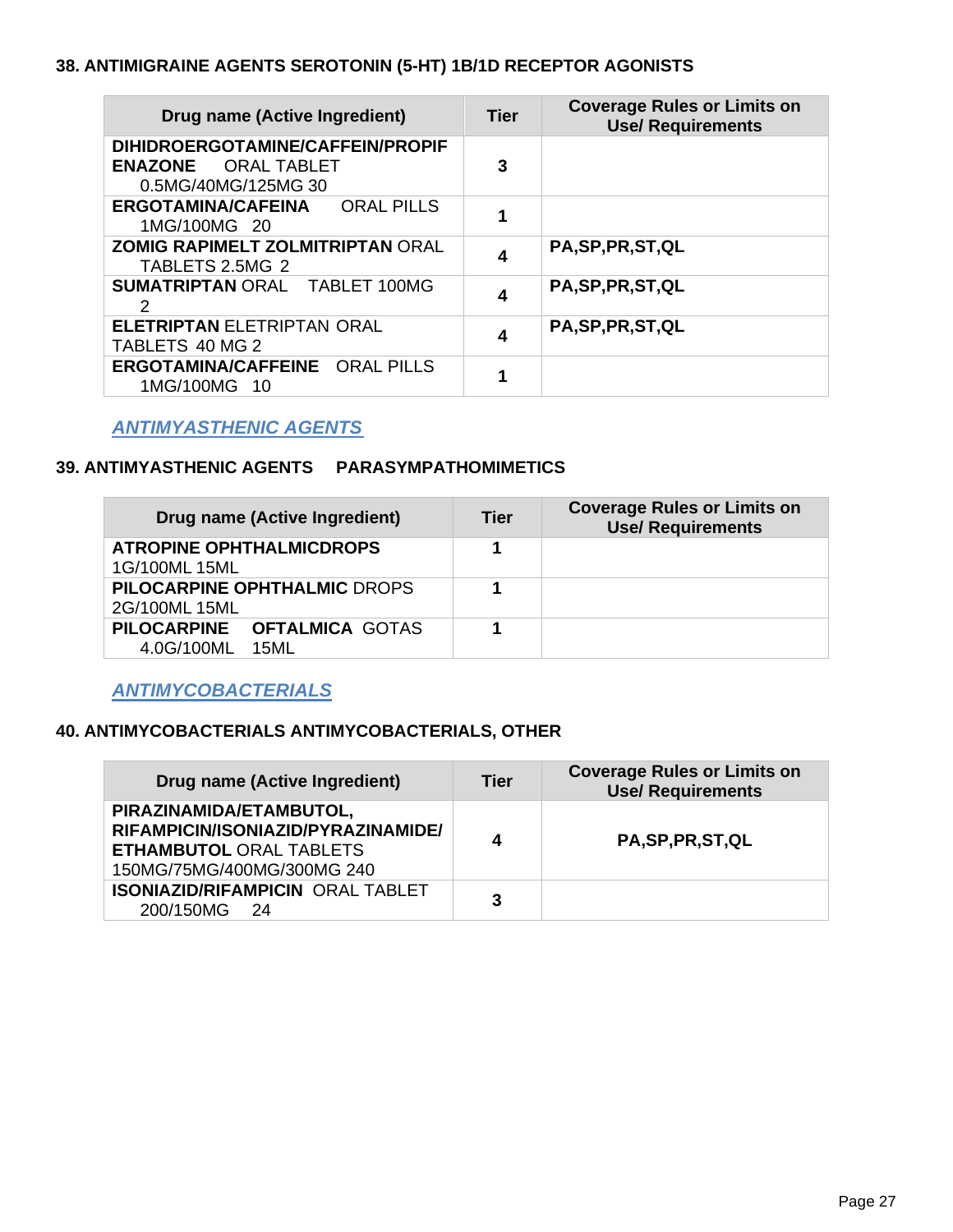# **41. ANTIMYCOBACTERIALS ANTITUBERCULARS**

| Drug name (Active Ingredient)                                                | Tier                    | <b>Coverage Rules or Limits on</b><br><b>Use/ Requirements</b> |
|------------------------------------------------------------------------------|-------------------------|----------------------------------------------------------------|
| <b>AMOXICILLIN/SULBACTAM ORAL ORAL</b><br>SUSPENSION 200MG/50MG/5ML<br>160ML | $\overline{\mathbf{4}}$ | PA, SP, PR, ST, QL                                             |
| <b>AMOXICILLIN/SULBACTAM ORAL</b><br>TABLET 875/125MG 14                     | 4                       | PA, SP, PR, ST, QL                                             |
| AMOXICILINA/SULBACTAM<br>ORAL<br>PILLS 500/500MG 16                          | 4                       | PA, SP, PR, ST, QL                                             |
| <b>RIFAMPICIN ORAL CAPSULES 1 16</b>                                         | $\overline{2}$          |                                                                |
| <b>ISONIAZIDE 100 MG TAB 200</b><br>ORAL 1                                   | $\mathbf{2}$            |                                                                |
| <b>LEVOFLOXACIN ORAL TABLET 500MG</b>                                        | 3                       |                                                                |
| <b>MOXIFLOXACIN ORAL TABLET400MG</b>                                         | 3                       |                                                                |
| RIFAMPICINA/ISONIAZIDA ORAL<br>CAPSULES 150MG/200MG 24                       | 3                       |                                                                |

<span id="page-27-0"></span>*ANTINEOPLASTICS*

#### **42. ANTINEOPLASTICS ALKYLATING AGENTS**

| Drug name (Active Ingredient)             | <b>Tier</b> | <b>Coverage Rules or Limits on</b><br><b>Use/ Requirements</b> |
|-------------------------------------------|-------------|----------------------------------------------------------------|
| <b>CHLORAMBUCILORAL TABLETS 2MG</b><br>25 | 4           | PA, SP, PR, ST, QL                                             |
| <b>MELPHALAN</b><br>ORAL TABLET 2MG 25    | 4           | PA, SP, PR, ST, QL                                             |
| <b>THALIDOMIDE</b> ORAL TABLET 25MG<br>30 | 4           | PA, SP, PR, ST, QL                                             |
| <b>THALIDOMIDE</b> ORAL TABLET 25MG<br>10 | 4           | PA, SP, PR, ST, QL                                             |

# <span id="page-27-1"></span>**43. ANTINEOPLASTICS ANTI ANDROGENS**

| Drug name (Active Ingredient)                                                                      | <b>Tier</b> | <b>Coverage Rules or Limits on</b><br><b>Use/ Requirements</b> |
|----------------------------------------------------------------------------------------------------|-------------|----------------------------------------------------------------|
| <b>BICALUTAMIDE ORAL TABLETS 50MG</b><br>28                                                        | 4           | PA, SP, PR, ST, QL                                             |
| <b>FINASTERIDE</b> ORAL TABLETS 1MG<br>28                                                          |             |                                                                |
| <b>MEDROXYPROGESTERONE</b><br><b>INTRAMUSCULAR INJECTABLE</b><br><b>SUSPENSION</b><br>1ML<br>150MG | 2           |                                                                |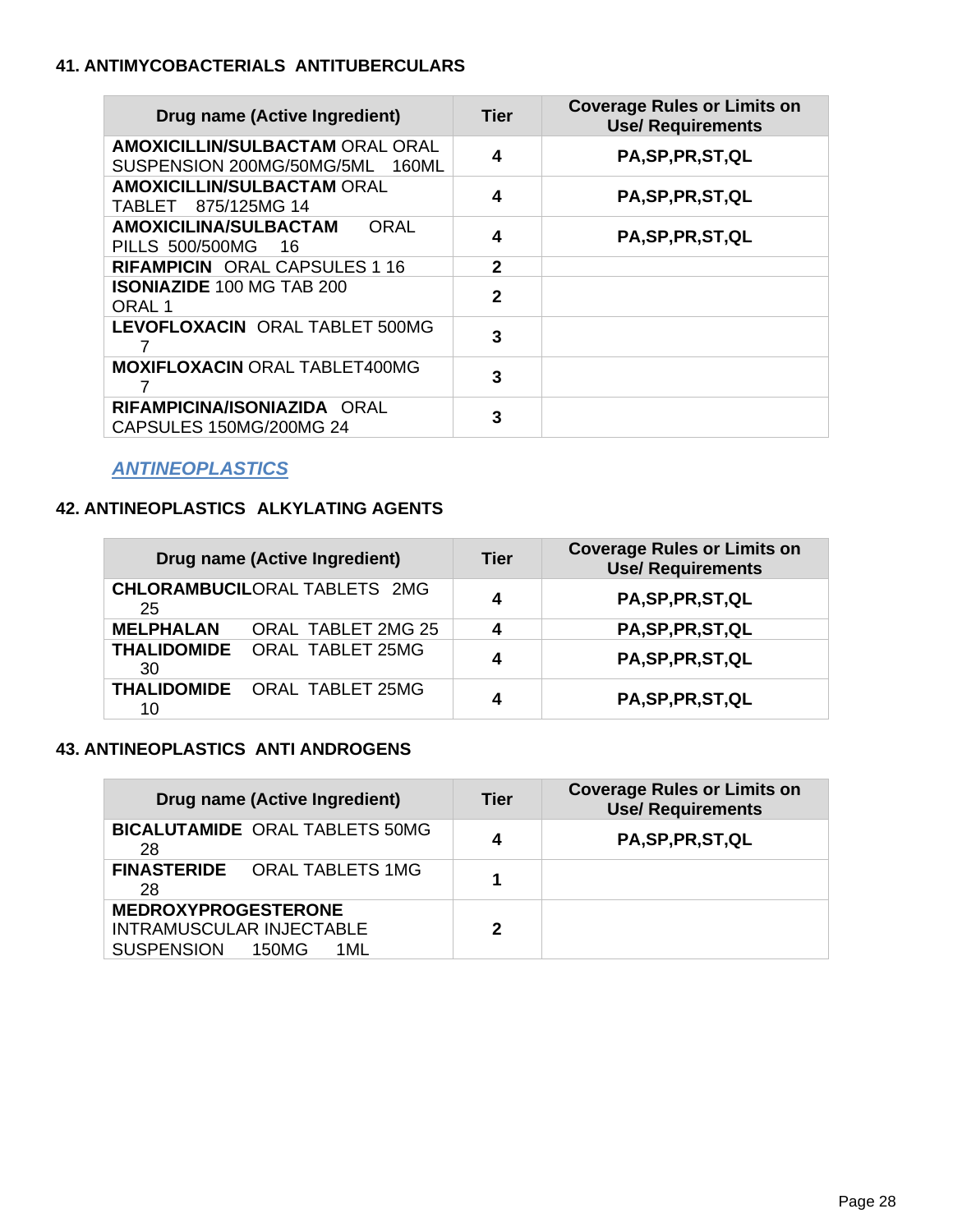#### **44. ANTINEOPLASTICS ANTI ANGIOGENIC AGENTS**

| Drug name (Active Ingredient)                                                       | <b>Tier</b> | <b>Coverage Rules or Limits on</b><br><b>Use/ Requirements</b> |
|-------------------------------------------------------------------------------------|-------------|----------------------------------------------------------------|
| <b>CERTOLIZUMAB PEGOL</b><br>SUBCUTANEOUS INYECTABLE<br><b>SOLUTION</b><br>200MG/ML | 4           | <b>PA,SP,PR,ST,QL</b>                                          |
| ORAL 12.5MG CAP C/28<br><b>SUNITINIB</b>                                            | 4           | PA, SP, PR, ST, QL                                             |

#### **45. ANTINEOPLASTICS ANTIESTROGENS/MODIFIERS**

| Drug name (Active Ingredient)          | <b>Tier</b>  | <b>Coverage Rules or Limits on</b><br><b>Use/ Requirements</b> |
|----------------------------------------|--------------|----------------------------------------------------------------|
| <b>RALOXIFENEORAL TABLETS 60MG 28</b>  | 4            |                                                                |
| <b>TAMOXIFEN ORAL TABLETS 20MG 30</b>  | $\mathbf{A}$ |                                                                |
| <b>TAMOXIFEN ORAL TABLETS 2.5MG 20</b> |              |                                                                |

#### <span id="page-28-0"></span>**46. ANTINEOPLASTICS ANTIMETABOLITES**

| <b>Drug name (Active Ingredient)</b>                                         | <b>Tier</b> | <b>Coverage Rules or Limits on</b><br><b>Use/ Requirements</b> |
|------------------------------------------------------------------------------|-------------|----------------------------------------------------------------|
| <b>5- FLUOURACIL PARENTERAL</b><br>SOLUCION INYECTABLE 500ML/10ML<br>10ML    | 4           | PA, SP, PR, ST, QL                                             |
| <b>6 MERCAPTOPURINE PARENTERAL</b><br>SOLUCION INYECTABLE 500ML/10ML<br>10ML | 4           | PA, SP, PR, ST, QL                                             |
| <b>METHOTREXATE</b><br>ORAL TABLETS<br>2.5MG 100                             | 4           | PA, SP, PR, ST, QL                                             |
| <b>MERCAPTOPURINE ORAL TABLETS 1</b>                                         | 4           | PA, SP, PR, ST, QL                                             |
| <b>CLOFARABINE 20 MG 1 FAM C/20 ML</b><br><b>CLOPHARABINE PARENTERAL</b>     | 4           | PA, SP, PR, ST, QL                                             |

# **47. ANTINEOPLASTICS ANTINEOPLASTICS, OTHER**

| Drug name (Active Ingredient)                                       | <b>Tier</b> | <b>Coverage Rules or Limits on</b><br><b>Use/ Requirements</b> |
|---------------------------------------------------------------------|-------------|----------------------------------------------------------------|
| <b>DEXRAZOXANE IV INJECTABLE</b><br><b>SOLUTION</b><br>500MG        | 4           | PA, SP, PR, ST, QL                                             |
| <b>EPIRUBICIN IV INYECTABLE</b><br>SOLUTION 50MG/25ML (2MG/ML) 1    | 4           | PA, SP, PR, ST, QL                                             |
| <b>PACLITAXEL IV INYECTABLE</b><br>30MG/5ML1X5ML<br><b>SOLUTION</b> | 4           | PA, SP, PR, ST, QL                                             |
| RALOXIFENEORAL TABLETS 60MG<br>-28                                  | 4           | PA, SP, PR, ST, QL                                             |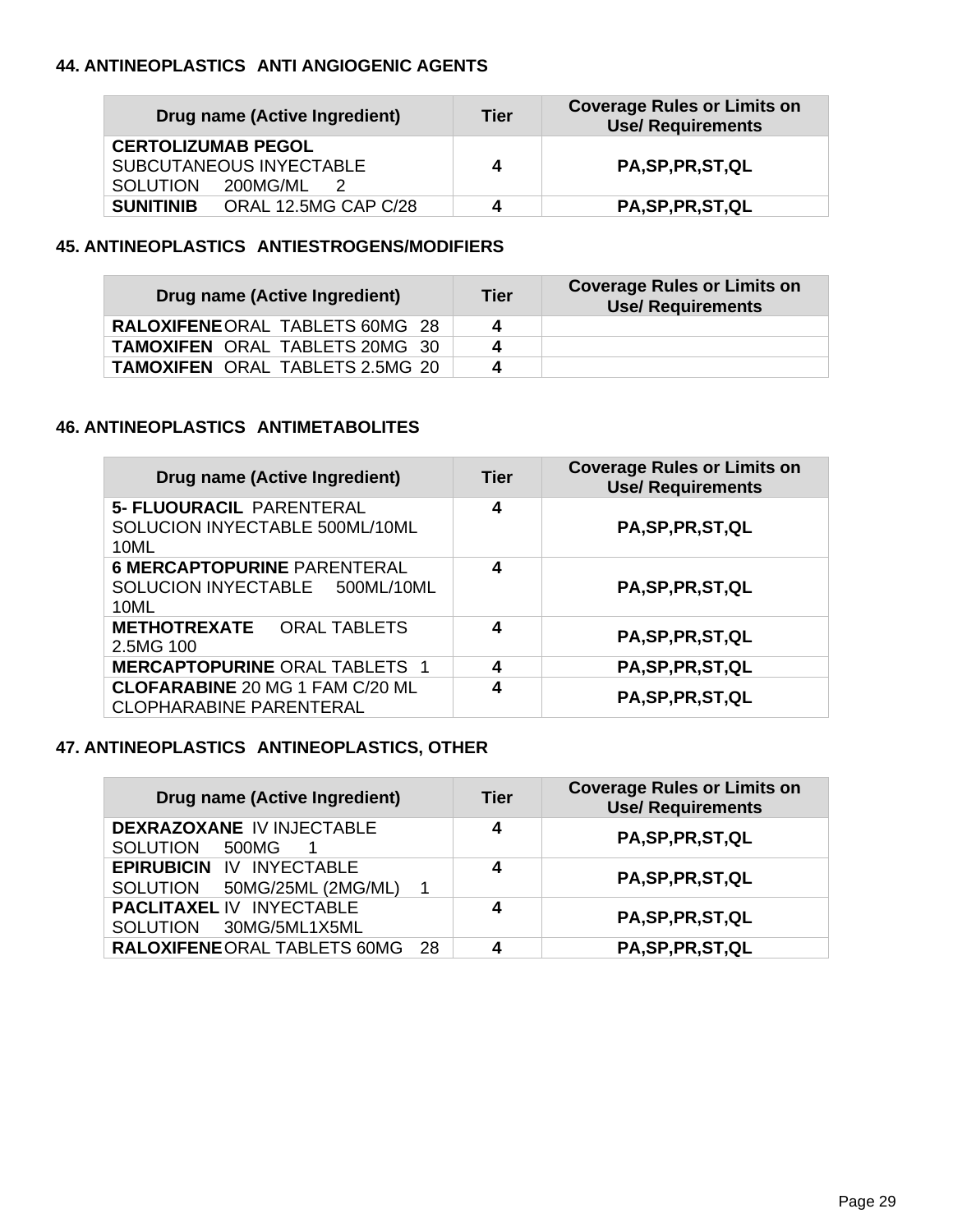#### **48. ANTINEOPLASTICS AROMATASE INHIBITORS, 3RD GENERATION**

| Drug name (Active Ingredient)          | <b>Tier</b> | <b>Coverage Rules or Limits on</b><br><b>Use/ Requirements</b> |
|----------------------------------------|-------------|----------------------------------------------------------------|
| <b>TAMOXIFEN ORAL TABLETS 10MG 30</b>  | 4           | PA, SP, PR, ST, QL                                             |
| <b>TAMOXIFEN ORAL TABLETS 20MG 30</b>  | 4           | PA, SP, PR, ST, QL                                             |
| <b>TAMOXIFEN ORAL TABLETS 2.5MG 20</b> | 4           | PA, SP, PR, ST, QL                                             |

#### **49. ANTINEOPLASTICS ENZYME INHIBITORS**

| Drug name (Active Ingredient)                                      | <b>Tier</b> | <b>Coverage Rules or Limits on</b><br><b>Use/ Requirements</b> |
|--------------------------------------------------------------------|-------------|----------------------------------------------------------------|
| <b>HYDROXYUREA ORAL TABLETS 500MG</b><br>100                       | 4           | PA, SP, PR, ST, QL                                             |
| <b>ETOPOSIDE PARENTERAL SOLUCION</b><br>INYECTABLE 100MG/5ML<br>-1 | 4           | PA, SP, PR, ST, QL                                             |
| <b>ETOPOSIDE PARENTERAL SOLUCION</b><br>INYECTABLE 100MG/5ML<br>1  | 4           | PA, SP, PR, ST, QL                                             |
| <b>HYDROXYUREA ORAL TABLETS 500MG</b><br>30                        | 4           | PA, SP, PR, ST, QL                                             |
| <b>HYDROXYUREA ORAL TABLETS 500MG</b><br>14                        | 4           | PA, SP, PR, ST, QL                                             |

#### **50. ANTINEOPLASTICS MOLECULAR TARGET INHIBITORS**

|                                                  | Drug name (Active Ingredient) | <b>Tier</b> | <b>Coverage Rules or Limits on</b><br><b>Use/ Requirements</b> |
|--------------------------------------------------|-------------------------------|-------------|----------------------------------------------------------------|
| <b>EVEROLIMUS</b><br>30                          | ORAL TABLETS 10MG             | 4           | PA, SP, PR, ST, QL                                             |
| <b>EVEROLIMUS</b><br>30                          | ORAL TABLETS 2.5MG            | 4           | PA, SP, PR, ST, QL                                             |
| <b>BEVACIZUMAB</b><br>400 MG/16 ML 1 FAM C/16 ML |                               | 4           | PA, SP, PR, ST, QL                                             |

#### **51. ANTINEOPLASTICS MONOCLONAL ANTIBODIES**

| Drug name (Active Ingredient)             | <b>Tier</b> | <b>Coverage Rules or Limits on</b><br><b>Use/ Requirements</b> |
|-------------------------------------------|-------------|----------------------------------------------------------------|
| <b>IMATINIB ORAL TABLET</b><br>400MG W 30 |             | PA, ST, SP, PR                                                 |

#### **52. ANTINEOPLASTICS RETINOIDS**

|                     | Drug name (Active Ingredient)     | Tier | <b>Coverage Rules or Limits on</b><br><b>Use/ Requirements</b> |
|---------------------|-----------------------------------|------|----------------------------------------------------------------|
| 20MG 30             | <b>ISOTRETINOIN ORAL CAPSULES</b> | 4    | PA, SP, PR, ST, QL                                             |
| <b>ISOTRETINOIN</b> | TOPIC GEL 0.05 30G                | 3    |                                                                |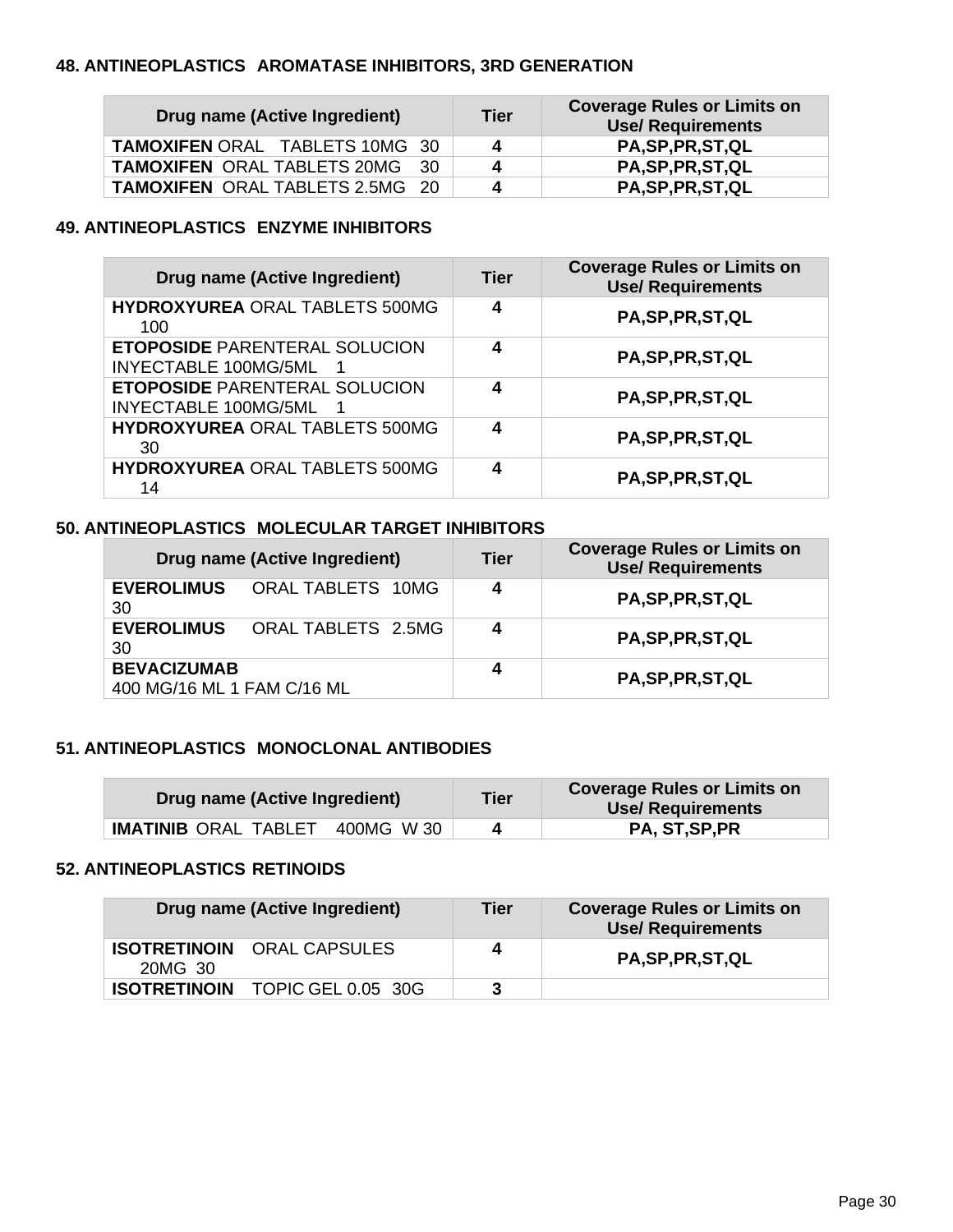# **53. ANTIPARASITICS ANTHELMINTICS**

| Drug name (Active Ingredient)                               | <b>Tier</b> | <b>Coverage Rules or Limits on</b><br><b>Use/ Requirements</b> |
|-------------------------------------------------------------|-------------|----------------------------------------------------------------|
| <b>ALBENDAZOLE ORAL SUSPENSION</b><br>4G/100ML 10ML         |             |                                                                |
| <b>ALBENDAZOLE ORAL TABLETS</b><br>200MG<br>$\overline{10}$ |             |                                                                |
| <b>MEBENDAZOLE ORAL SUSPENSION</b><br>20MG/1ML 30ML         |             |                                                                |

# **54. ANTIPARASITICS ANTIPROTOZOALS**

| Drug name (Active Ingredient)                                                          | Tier | <b>Coverage Rules or Limits on</b><br><b>Use/ Requirements</b> |
|----------------------------------------------------------------------------------------|------|----------------------------------------------------------------|
| <b>METRONIDAZOLE ORAL SUSPENSION</b><br>250MG 120ML                                    | 1    |                                                                |
| <b>METRONIDAZOLE</b><br><b>ORAL TABLETS</b><br>500MG<br>30                             | 1    |                                                                |
| <b>METRONIDAZOLE/DIYODOHIDROXIQUI</b><br><b>NOLEIN</b> ORAL CAPSULES 400/200MG<br>30   | 1    |                                                                |
| <b>METRONIDAZOLE/DIYODOHIDROXIQUI</b><br><b>NOLEIN</b><br>ORAL TABLETS 250/325MG<br>60 | 1    |                                                                |
| NIFUROZAXIDA/METRONIDAZOLE<br>ORAL CAPSULES 200MG/600MG 20                             | 1    |                                                                |
| <b>NITAXOZANIDE ORAL TABLETS 200MG</b><br>6                                            | 1    |                                                                |
| <b>NITAXOZANIDE ORAL ORAL</b><br>SUSPENSION 2G/100ML 30ML                              | 1    |                                                                |
| <b>NITAXOZANIDEORAL TABLETS 200MG 6</b>                                                | 1    |                                                                |
| <b>QUINFAMIDA ORAL TABLETS 300MG 1</b>                                                 | 1    |                                                                |
| <b>SECNIDAZOLE ORAL</b><br><b>SOLUTION</b><br>150MG/5ML 30ML                           | 1    |                                                                |
| <b>SECNIDAZOLE ORAL TABLET 500MG</b><br>8                                              | 1    |                                                                |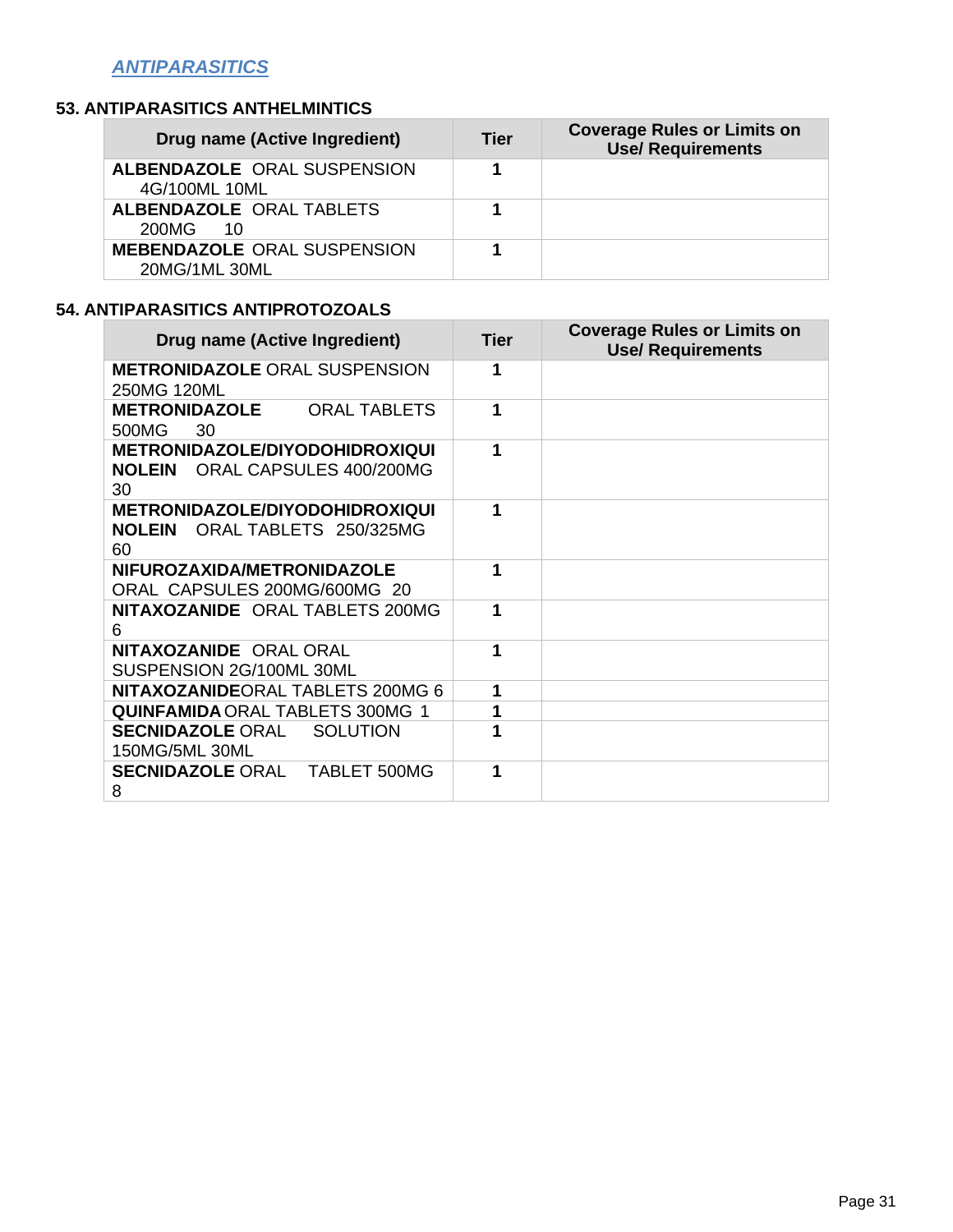#### <span id="page-31-0"></span>**55. ANTIPARASITICS PEDICULICIDES/SCABICIDES**

| Drug name (Active Ingredient)                | <b>Tier</b> | <b>Coverage Rules or Limits on</b><br><b>Use/ Requirements</b> |
|----------------------------------------------|-------------|----------------------------------------------------------------|
| <b>IIVERMECTIN ORAL TABLETS 6MG 4</b>        |             |                                                                |
| <b>PERMETHRIN TOPIC CREAM 5G/100G</b><br>60G |             |                                                                |

# *ANTIPARKINSON AGENTS*

#### **56. ANTIPARKINSON AGENTS ANTICHOLINERGICS**

| Drug name (Active Ingredient)                                                | <b>Tier</b> | <b>Coverage Rules or Limits on</b><br><b>Use/ Requirements</b> |
|------------------------------------------------------------------------------|-------------|----------------------------------------------------------------|
| <b>BIPERIDENE</b> ORAL TABLETS2MG<br>30                                      | 4           | PA, SP, PR, ST, QL                                             |
| <b>BIPERIDEN ORAL TABLET 4MG</b><br>30                                       | 4           | PA, SP, PR, ST, QL                                             |
| <b>BIPERIDEN ORAL TABLET 2MG</b><br>50                                       | 4           | PA, SP, PR, ST, QL                                             |
| LEVODOPA/CARBIDOPAL-<br>DOPA/CARBIDOPA ORAL<br>TABLETS250MG/25MG 30          | 4           | PA, SP, PR, ST, QL                                             |
| LEVODOPA/CARBIDOPA<br>LEVODOPA/CARBIDOPA ORAL<br><b>TABLETS25MG/250MG 50</b> | 4           | PA, SP, PR, ST, QL                                             |

# **57. ANTIPARKINSON AGENTS ANTIPARKINSON AGENTS, OTHER**

| Drug name (Active Ingredient)             | <b>Tier</b> | <b>Coverage Rules or Limits on</b><br><b>Use/ Requirements</b> |
|-------------------------------------------|-------------|----------------------------------------------------------------|
| <b>AMANTADINE ORALTABLETS 100MG</b><br>30 | -4          | PA, SP, PR, ST, QL                                             |
| <b>CITICOLINE ORAL TABLET 500MG 20</b>    | 4           | <b>PA,SP,PR,ST,QL</b>                                          |

#### **58. ANTIPARKINSON AGENTS DOPAMINE AGONISTS**

| Drug name (Active Ingredient)                                                                                                                                 | <b>Tier</b> | <b>Coverage Rules or Limits on</b><br><b>Use/ Requirements</b> |
|---------------------------------------------------------------------------------------------------------------------------------------------------------------|-------------|----------------------------------------------------------------|
| <b>CITIDIN 5'-MONOFOSFATO/URIDIN 5'-</b><br><b>MONOFOSFATO CITIDIN 5'-</b><br><b>MONOFOSPHATE/URIDIN 5'-</b><br><b>MONOFOSPHATE ORAL CAPSULES</b><br>5/3MG 30 | 4           | PA, SP, PR, ST, QL                                             |
| LEVODOPA/BENSERAZIDAL-<br>DOPA/BENSERAZIDE ORAL TABLET<br>100MG/25MG 30                                                                                       | 4           | PA, SP, PR, ST, QL                                             |
| <b>PRAMIPEXOL (LP) PRAMIPEXOLE</b><br>ORAL TABLETS 1.5MG 30                                                                                                   | 4           | PA, SP, PR, ST, QL                                             |
| (RAMIPEXOLE ORAL TABLETS 3MG<br>30                                                                                                                            | 4           | PA, SP, PR, ST, QL                                             |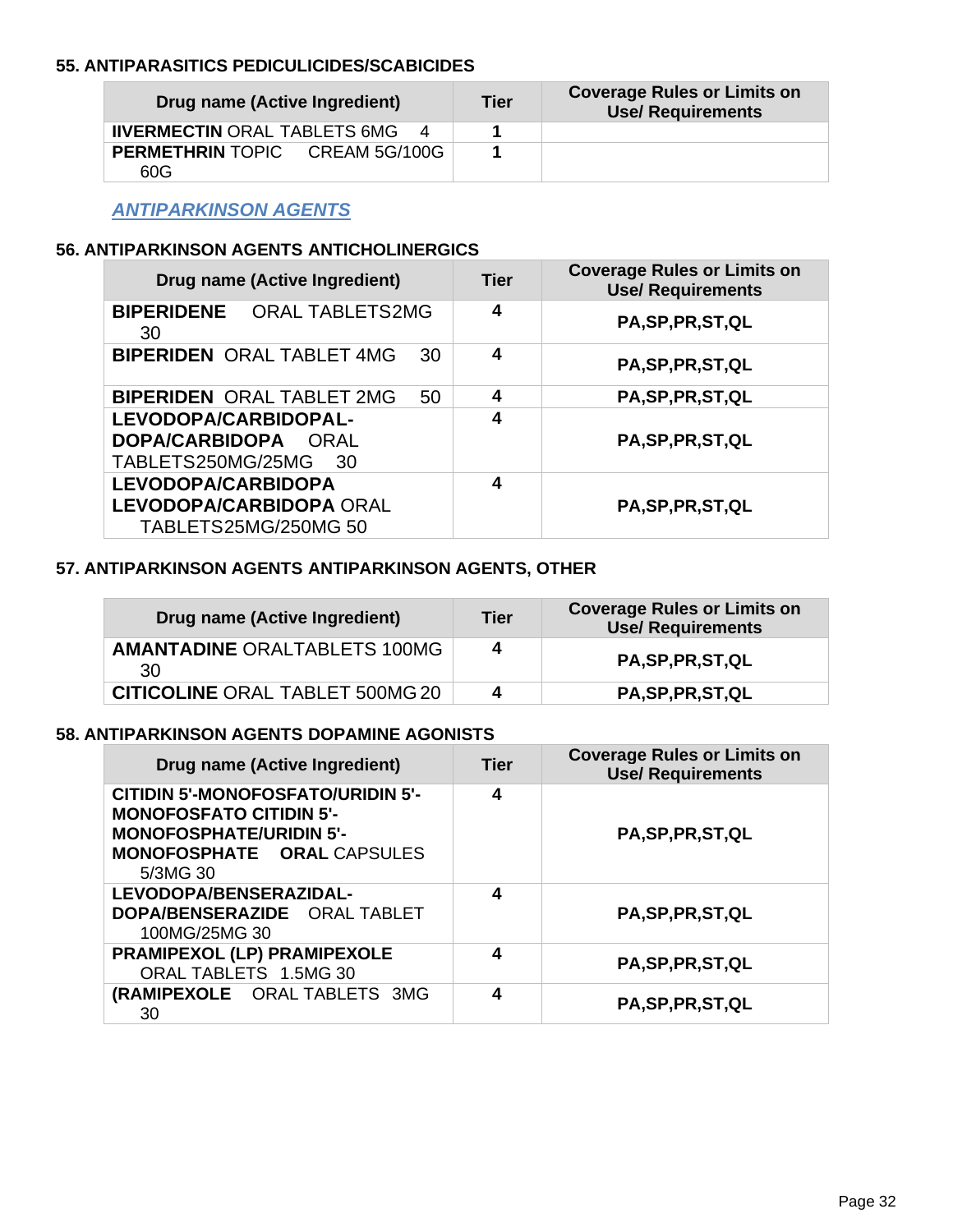#### **59. ANTIPARKINSON AGENTS DOPAMINE PRECURSORS/L-AMINO ACID DECARBOXYLASE INHIBITORS**

| Drug name (Active Ingredient)                                                            | <b>Tier</b> | <b>Coverage Rules or Limits on</b><br><b>Use/ Requirements</b> |
|------------------------------------------------------------------------------------------|-------------|----------------------------------------------------------------|
| LEVODOPA/CARBIDOPA<br>LEVODOPA/CARBIDOPA 250MG/25MG -<br><b>TAB 30 ORAL TABLETS 1 30</b> | 4           | PA, SP, PR, ST, QL                                             |
| LEVODOPA/BENSERAZIDA LEVODOPA<br>/ BENSERAZIDA 100/25MG COM 30<br><b>ORAL TABLETS</b>    | 4           | PA, SP, PR, ST, QL                                             |

#### <span id="page-32-0"></span>**60. ANTIPARKINSON AGENTS MONOAMINE OXIDASE B (MAO-B) INHIBITORS**

| <b>Drug name (Active Ingredient)</b>                   | Tier | <b>Coverage Rules or Limits on</b><br><b>Use/ Requirements</b> |
|--------------------------------------------------------|------|----------------------------------------------------------------|
| <b>RASAGILINE ORAL TABLETS 110</b>                     | 4    | PA, SP, PR, ST, QL                                             |
| <b>SELEGILINE 5MG - TAB 20 ORAL</b><br>TABLETS 1<br>20 | 4    | PA, SP, PR, ST, QL                                             |

*ANTIPSYCHOTICS*

#### **61. ANTIPSYCHOTICS 1ST GENERATION/TYPICAL**

| Drug name (Active Ingredient)                        | <b>Tier</b>  | <b>Coverage Rules or Limits on</b><br><b>Use/ Requirements</b> |
|------------------------------------------------------|--------------|----------------------------------------------------------------|
| <b>LEVOMEPROMAZINE ORAL TABLET</b><br>25MG 20        | 4            | PA, SP, PR, ST, QL                                             |
| <b>OLANZAPINE ORAL TABLETS 10MG</b><br>14            | 4            | PA, SP, PR, ST, QL                                             |
| <b>OLANZAPINE ORAL TABLETS</b><br>5MG 14             | 4            | PA, SP, PR, ST, QL                                             |
| <b>OLANZAPINE ORALTABLETS 10MG</b><br>14             | 4            | PA, SP, PR, ST, QL                                             |
| <b>RISPERIDONE ORALTABLETS 1MG</b><br>20             | $\mathbf{2}$ |                                                                |
| <b>RISPERIDONE ORALTABLETS 2MG</b><br>20             | $\mathbf{2}$ |                                                                |
| <b>RISPERIDONE ORAL</b><br>SOLUTION100MG X 100ML60ML | $\mathbf{2}$ |                                                                |
| TRIFLUOPERAZINE ORALTABLETS<br>5MG 30                | 4            | PA, SP, PR, ST, QL                                             |
| <b>TRIFLUOPERAZINE ORALTABLETS</b><br>5MG 15         | 4            | PA, SP, PR, ST, QL                                             |
| <b>LEVOMEPROMAZINE ORAL TABLET</b><br>25MG 30        | 4            | PA, SP, PR, ST, QL                                             |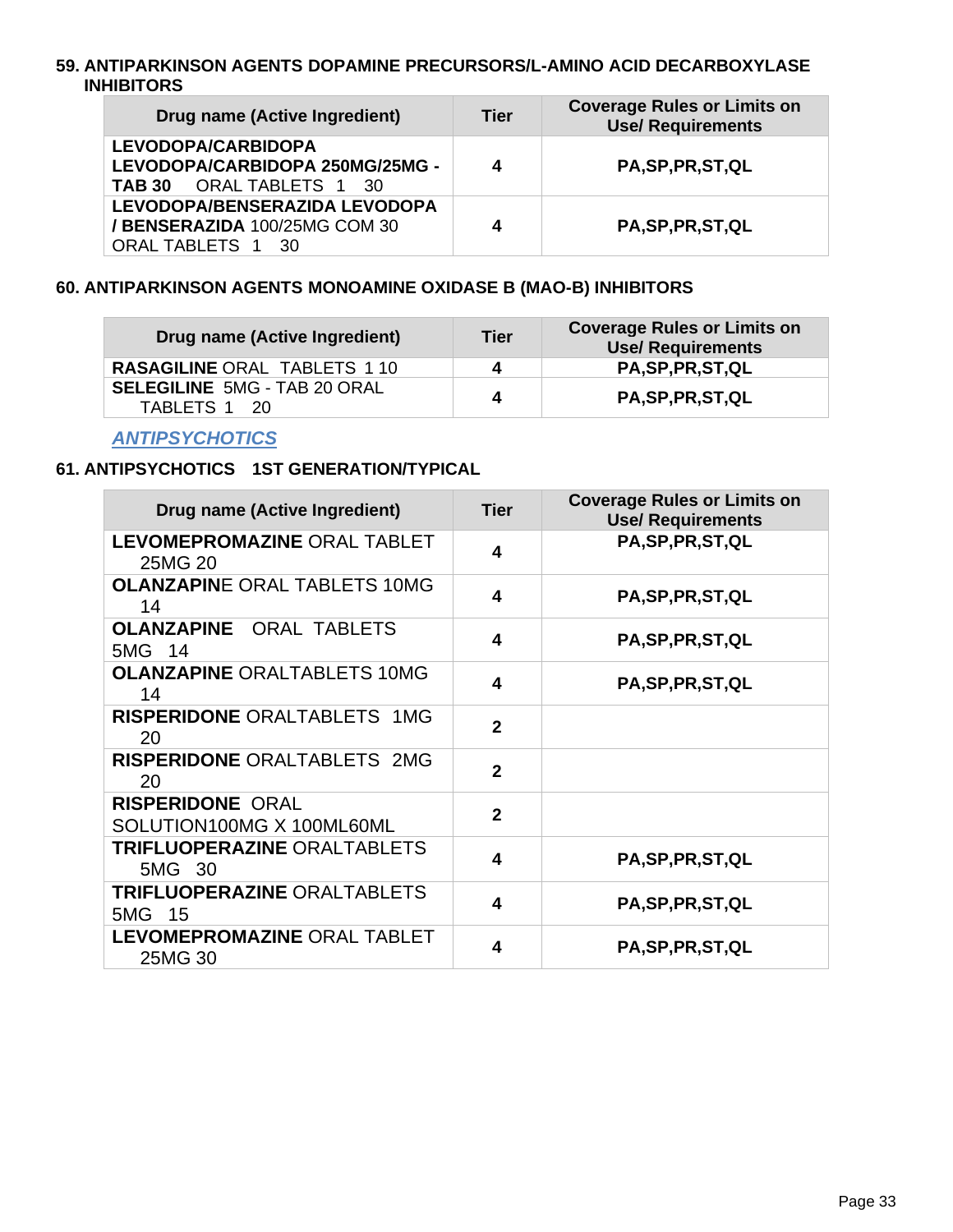#### **62. ANTIPSYCHOTICS 2ND GENERATION/ATYPICAL**

|                             | <b>Drug name (Active Ingredient)</b> | <b>Tier</b> | <b>Coverage Rules or Limits on</b><br><b>Use/ Requirements</b> |
|-----------------------------|--------------------------------------|-------------|----------------------------------------------------------------|
| 14                          | <b>OLANZAPINE ORAL TABLET 5MG</b>    | 4           | PA, SP, PR, ST, QL                                             |
| 14                          | <b>OLANZAPINE ORAL TABLET 10MG</b>   | 4           | PA, SP, PR, ST, QL                                             |
| 30                          | <b>OLANZAPINE ORAL TABLET 5MG</b>    | 4           | PA, SP, PR, ST, QL                                             |
| 30                          | <b>OLANZAPINE ORAL TABLET 10MG</b>   | 4           | PA, SP, PR, ST, QL                                             |
| <b>RISPERIDONE 2MG C20T</b> |                                      |             |                                                                |

#### **63. ANTIPSYCHOTICS TREATMENT-RESISTANT**

| Drug name (Active Ingredient)  | <b>Tier</b> | <b>Coverage Rules or Limits on</b><br><b>Use/ Requirements</b> |
|--------------------------------|-------------|----------------------------------------------------------------|
| LITIUM ORAL TABLETS 300MG W 50 | -           |                                                                |

<span id="page-33-0"></span>*ANTISPASTICITY AGENTS*

#### **64. ANTISPASTICITY AGENTS NO USP CLASS**

| Drug name (Active Ingredient)                         | <b>Tier</b>  | <b>Coverage Rules or Limits on</b><br><b>Use/ Requirements</b> |
|-------------------------------------------------------|--------------|----------------------------------------------------------------|
| <b>TIZANIDINE</b> ORAL TABLETS 2MG 20                 | $\mathbf{2}$ |                                                                |
| <b>TIZANIDINE</b> ORAL TABLETS 2MG 14                 | 3            |                                                                |
| <b>TIZANIDINE CLORHIDRATO DE ORAL</b><br>PILLS 6MG 10 | 4            | PA, SP, PR, ST, QL                                             |

*ANTIVIRALS*

#### **65. ANTIVIRALS ANTI-CYTOMEGALOVIRUS (CMV) AGENTS**

| Drug name (Active Ingredient)                             | <b>Tier</b> | <b>Coverage Rules or Limits on</b><br><b>Use/ Requirements</b> |
|-----------------------------------------------------------|-------------|----------------------------------------------------------------|
| <b>GANCICLOVIR PARENTERAL SOLUTION</b><br>500MG FA W 10ML | 4           | <b>PA,SP,PR,ST,QL</b>                                          |

#### **66. ANTIVIRALS ANTI-HEPATITIS B (HBV) AGENTS**

| <b>Drug name (Active Ingredient)</b>                     | <b>Tier</b> | <b>Coverage Rules or Limits on</b><br><b>Use/ Requirements</b> |
|----------------------------------------------------------|-------------|----------------------------------------------------------------|
| RITONAVIR ORAL CAPSULES 100MG<br>168                     | 4           | PA, SP, PR, ST, QL                                             |
| DIPIVOXILO ORAL TABLET 10MG 30                           | 4           | PA, SP, PR, ST, QL                                             |
| ENTECAVIR ORAL TABLET0.5MG30                             | 4           | PA, SP, PR, ST, QL                                             |
| ENTECAVIR ORAL PILLS 1MG 30                              | 4           | PA, SP, PR, ST, QL                                             |
| ETAMCITRABINA/TENOFOVIR ORAL<br>TABLET 200MG/300MG<br>30 | 4           | PA, SP, PR, ST, QL                                             |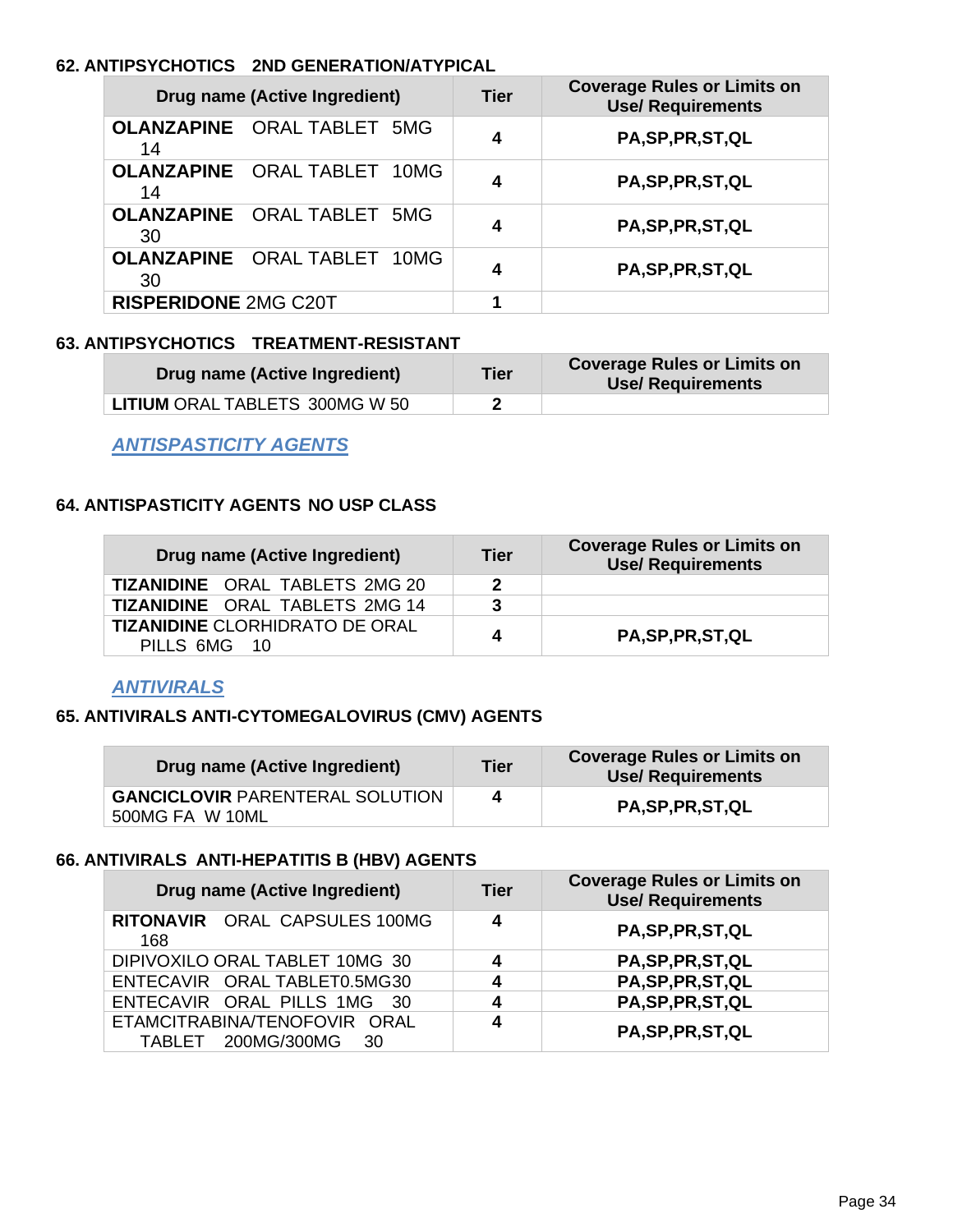# **67. ANTIVIRALS ANTI-HEPATITIS C (HBC) AGENTS**

| Drug name (Active Ingredient)       | <b>Tier</b> | <b>Coverage Rules or Limits on</b><br><b>Use/ Requirements</b> |
|-------------------------------------|-------------|----------------------------------------------------------------|
| PEGINTERFERON RIVABIRINE<br>TABLETS |             | PA, SP, PR, ST, QL                                             |

#### **68. ANTIVIRALS ANTI-HIV AGENTS, NON- NUCLEOSIDE REVERSE TRANSCRIPTASE INHIBITORS**

| Drug name (Active Ingredient)                                                                           | <b>Tier</b> | <b>Coverage Rules or Limits on</b><br><b>Use/ Requirements</b> |
|---------------------------------------------------------------------------------------------------------|-------------|----------------------------------------------------------------|
| <b>NEVIRAPINE ORAL TABLETS 200MG 60</b>                                                                 | 4           | PA, SP, PR, ST, QL                                             |
| <b>LAMIVUDINE 3TC 1 G/100 ML 1 FRA</b><br>C/240 ML 3TC 1 G/100 ML 1 FRA C/240<br>ML PARENTERAL SOLUTION | 4           | PA, SP, PR, ST, QL                                             |
| <b>RETROVIR AZT 200MG C/5 FA IV 20ML</b>                                                                | 4           | PA, SP, PR, ST, QL                                             |
| <b>NEVIRAPINE TABS 200MH C/60 TABS</b>                                                                  | 4           | PA, SP, PR, ST, QL                                             |
| <b>NEVIRAPINE SUSP 50MG/5ML 240 ML</b><br>PARENTERAL SOLUTION                                           | 4           | PA, SP, PR, ST, QL                                             |
| <b>RETROVIR AZT 200MG C/5 FA IV 10ML</b><br>ZIDOVUDINE ORAL ORAL<br><b>SOLUTION</b>                     | 4           | PA, SP, PR, ST, QL                                             |

#### <span id="page-34-0"></span>**69. ANTIVIRALS ANTI-HIV AGENTS, NUCLEOSIDE AND NUCLEOTIDE REVERSE TRANSCRIPTASE INHIBITORS**

<span id="page-34-1"></span>

| <b>ABACAVIR ORAL</b><br>TABLET<br>300MG 30<br>PA, SP, PR, ST, QL<br>4<br><b>ABACAVIR ORAL</b><br>TABLETS 300MG 60<br>PA, SP, PR, ST, QL<br>4<br><b>LAMIVUDINE ORAL ORAL SOLUTION</b><br>4<br>PA, SP, PR, ST, QL<br>1G/100ML 240ML<br><b>ORAL CAPSULES 400MG</b><br><b>RIBAVIRIN</b><br>4<br>PA, SP, PR, ST, QL<br>18<br>TOPIC CREAM 7.5G X<br><b>RIBAVIRIN</b><br>4<br>PA, SP, PR, ST, QL<br>100G 15G<br><b>RIBAVIRIN</b><br>ORAL SOLUCION ORAL<br>4<br>PA, SP, PR, ST, QL<br>10MMG/5ML 120ML<br><b>ZIDOVUDINE ORAL ORAL SOLUTION</b><br>4<br>PA, SP, PR, ST, QL<br>50MG 240ML<br><b>ZIDOVUDINE ORAL ORAL SOLUTION</b><br>4<br>PA, SP, PR, ST, QL<br>50MG 240ML<br>ORAL CAPSULES 400MG<br>4<br><b>RIBAVIRIN</b><br>PA, SP, PR, ST, QL<br>12<br><b>ORAL CAPSULES 400MG</b><br><b>RIBAVIRIN</b><br>4<br>PA, SP, PR, ST, QL<br>18<br><b>RIBAVIRIN</b><br><b>ORAL CAPSULES400MG</b><br>4<br>PA, SP, PR, ST, QL<br>30<br><b>RIBAVIRIN</b><br><b>ORAL CAPSULES 400MG</b><br>4<br>PA, SP, PR, ST, QL<br>60 | Drug name (Active Ingredient) | <b>Tier</b> | <b>Coverage Rules or Limits on</b><br><b>Use/ Requirements</b> |
|-----------------------------------------------------------------------------------------------------------------------------------------------------------------------------------------------------------------------------------------------------------------------------------------------------------------------------------------------------------------------------------------------------------------------------------------------------------------------------------------------------------------------------------------------------------------------------------------------------------------------------------------------------------------------------------------------------------------------------------------------------------------------------------------------------------------------------------------------------------------------------------------------------------------------------------------------------------------------------------------------------|-------------------------------|-------------|----------------------------------------------------------------|
|                                                                                                                                                                                                                                                                                                                                                                                                                                                                                                                                                                                                                                                                                                                                                                                                                                                                                                                                                                                                     |                               |             |                                                                |
|                                                                                                                                                                                                                                                                                                                                                                                                                                                                                                                                                                                                                                                                                                                                                                                                                                                                                                                                                                                                     |                               |             |                                                                |
|                                                                                                                                                                                                                                                                                                                                                                                                                                                                                                                                                                                                                                                                                                                                                                                                                                                                                                                                                                                                     |                               |             |                                                                |
|                                                                                                                                                                                                                                                                                                                                                                                                                                                                                                                                                                                                                                                                                                                                                                                                                                                                                                                                                                                                     |                               |             |                                                                |
|                                                                                                                                                                                                                                                                                                                                                                                                                                                                                                                                                                                                                                                                                                                                                                                                                                                                                                                                                                                                     |                               |             |                                                                |
|                                                                                                                                                                                                                                                                                                                                                                                                                                                                                                                                                                                                                                                                                                                                                                                                                                                                                                                                                                                                     |                               |             |                                                                |
|                                                                                                                                                                                                                                                                                                                                                                                                                                                                                                                                                                                                                                                                                                                                                                                                                                                                                                                                                                                                     |                               |             |                                                                |
|                                                                                                                                                                                                                                                                                                                                                                                                                                                                                                                                                                                                                                                                                                                                                                                                                                                                                                                                                                                                     |                               |             |                                                                |
|                                                                                                                                                                                                                                                                                                                                                                                                                                                                                                                                                                                                                                                                                                                                                                                                                                                                                                                                                                                                     |                               |             |                                                                |
|                                                                                                                                                                                                                                                                                                                                                                                                                                                                                                                                                                                                                                                                                                                                                                                                                                                                                                                                                                                                     |                               |             |                                                                |
|                                                                                                                                                                                                                                                                                                                                                                                                                                                                                                                                                                                                                                                                                                                                                                                                                                                                                                                                                                                                     |                               |             |                                                                |
|                                                                                                                                                                                                                                                                                                                                                                                                                                                                                                                                                                                                                                                                                                                                                                                                                                                                                                                                                                                                     |                               |             |                                                                |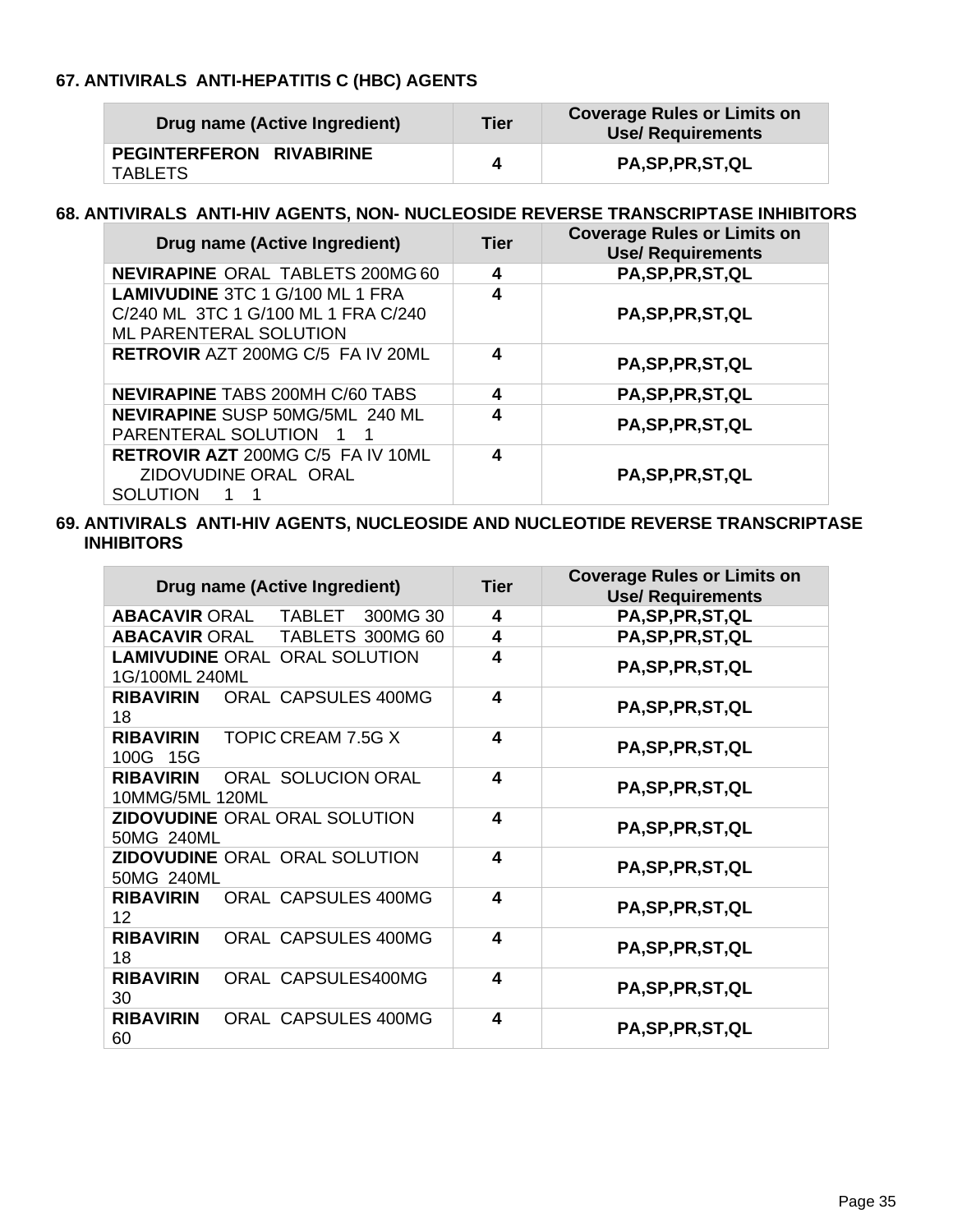#### **70. ANTIVIRALS ANTI-HIV AGENTS, INTEGRASE INHIBITORS**

| Drug name (Active Ingredient)           | <b>Tier</b> | <b>Coverage Rules or Limits on</b><br><b>Use/ Requirements</b> |
|-----------------------------------------|-------------|----------------------------------------------------------------|
| <b>DOLUTEGRAVIR ORAL TABLETS 1 W 30</b> |             | <b>PA,SP,PR,ST,QL</b>                                          |

#### **71. ANTIVIRALS ANTI-HIV AGENTS, OTHER**

|                          | Drug name (Active Ingredient) | Tier | <b>Coverage Rules or Limits on Use/</b><br><b>Requirements</b> |
|--------------------------|-------------------------------|------|----------------------------------------------------------------|
| <b>RIBAVIRIN</b><br>W 18 | <b>ORAL CAPSULES 400MG</b>    | 4    | <b>PA,SP,PR,ST,QL</b>                                          |

#### **72. ANTIVIRALS ANTI-HIV AGENTS, PROTEASE INHIBITORS**

| Drug name (Active Ingredient)                            | <b>Tier</b>             | <b>Coverage Rules or Limits on Use/</b><br><b>Requirements</b> |
|----------------------------------------------------------|-------------------------|----------------------------------------------------------------|
| <b>ATAZANAVIR ORAL CAPSULES 300MG</b>                    | 4                       | PA, SP, PR, ST, QL                                             |
| <b>ATAZANAVIR ORAL CAPSULES 200MG</b><br>60              | $\overline{\mathbf{4}}$ | PA, SP, PR, ST, QL                                             |
| <b>BOCEPREVIR</b><br><b>ORAL CAPSULES</b><br>200MG<br>24 | 4                       | PA, SP, PR, ST, QL                                             |
| <b>DARUNAVIR ORAL TABLET 600MG</b><br>60                 | 4                       | PA, SP, PR, ST, QL                                             |

#### **73. ANTIVIRALS ANTI-INFLUENZA AGENTS**

| Drug name (Active Ingredient)                                                                             | <b>Tier</b> | <b>Coverage Rules or Limits on Use/</b><br><b>Requirements</b> |
|-----------------------------------------------------------------------------------------------------------|-------------|----------------------------------------------------------------|
| AMANTADINE/CHLORPHENAMINE/ACE<br><b>TAMINOPHEN</b> ORAL CAPSULES<br>50/3/300MG 24                         | 1           |                                                                |
| AMANTADINE/CHLORPHENAMINE/ACE<br><b>TAMINOPHEN</b><br>ORAL ORAL<br>SOLUTION<br>60ML 60ML                  |             |                                                                |
| <b>OSELTAMIVIR ORAL CAPSULES</b><br>75MG                                                                  |             |                                                                |
| AMANTADINE/CHLORPHENAMINE/ACE<br><b>TAMINOPHEN</b><br>ORAL ORAL<br><b>SOLUTION</b><br>0.5/0.20/3G<br>30ML |             |                                                                |

#### **74. ANTIVIRALS ANTIHERPETIC AGENTS**

|                | Drug name (Active Ingredient)         | <b>Tier</b> | <b>Coverage Rules or Limits on Use/</b><br><b>Requirements</b> |
|----------------|---------------------------------------|-------------|----------------------------------------------------------------|
|                | <b>ACICLOVIR</b> ORAL TABLET 200MG 25 |             |                                                                |
|                | <b>ACICLOVIR</b> TOPIC CREAM 2G 5% 2G |             |                                                                |
| 4G/125ML 125ML | <b>ACICLOVIR ORAL SUSPENSION</b>      |             |                                                                |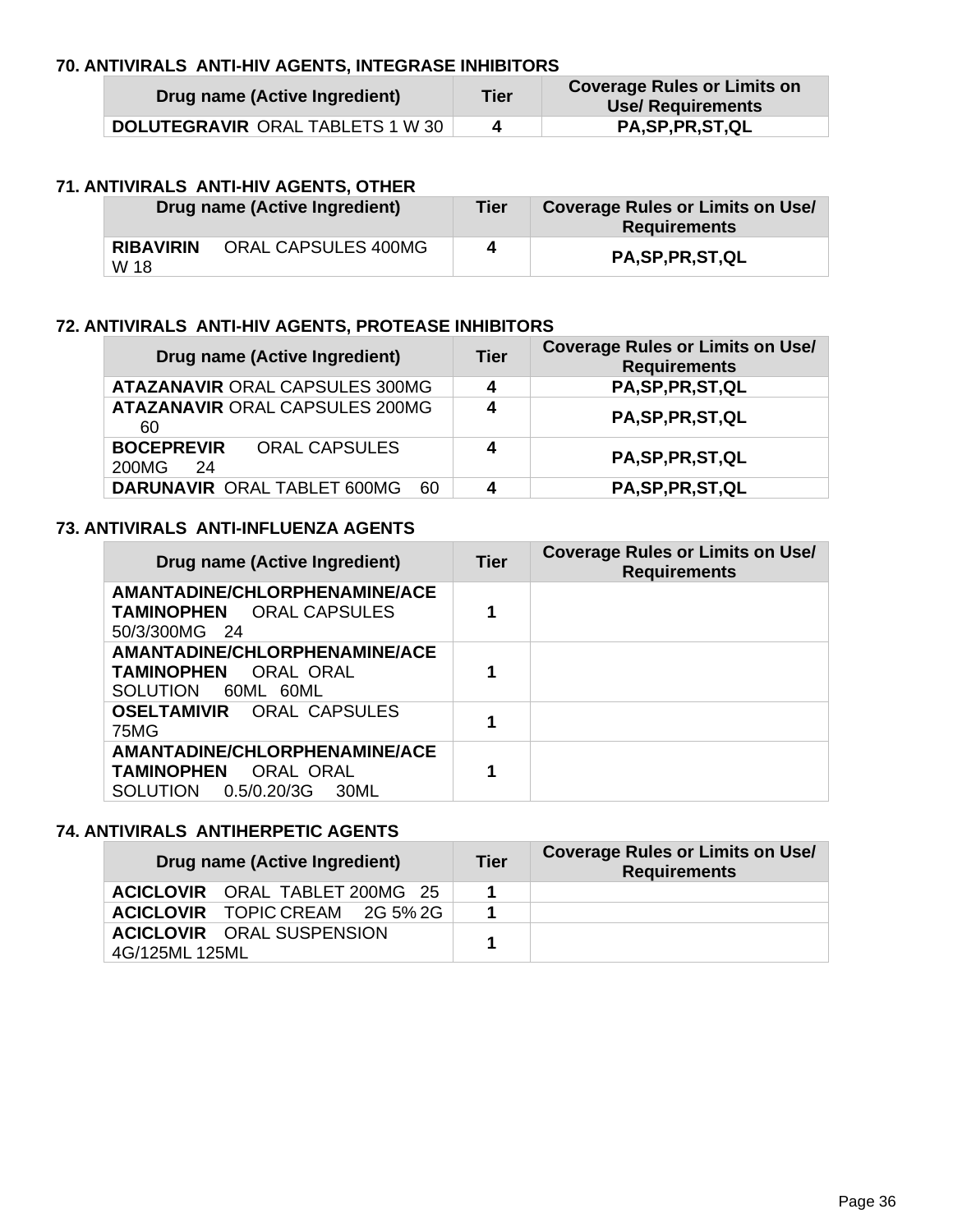# *ANXIOLYTICS*

## **75. ANXIOLYTICS ANXIOLYTICS, OTHER**

|                                     | Drug name (Active Ingredient) | <b>Tier</b> | <b>Coverage Rules or Limits on Use/</b><br><b>Requirements</b> |
|-------------------------------------|-------------------------------|-------------|----------------------------------------------------------------|
| <b>ALPRAZOLAM</b><br>30             | ORAL TABLETS 1MG              |             |                                                                |
| <b>ALPRAZOLAM</b><br>0.50MG<br>- 30 | ORAL TABLETS                  |             |                                                                |
| 30                                  | BROMAZEPAM ORAL TABLETS 3MG   | 2           |                                                                |

## **76. ANXIOLYTICS SSRIS/SNRIS (SELECTIVE SEROTONIN REUPTAKE INHIBITORS/SEROTONIN AND NOREPINEPHRINE REUPTAKE INHIBITORS)**

| Drug name (Active Ingredient)          | <b>Tier</b>                | <b>Coverage Rules or Limits on Use/</b><br><b>Requirements</b> |
|----------------------------------------|----------------------------|----------------------------------------------------------------|
| <b>FUOXETINE</b> ORAL TABLETS 20MG 14  | 2                          |                                                                |
| <b>PAROXETINEORAL TABLETS 20MG 10</b>  |                            |                                                                |
| <b>SERTRALINE ORAL TABLETS 50MG 28</b> | $\boldsymbol{\mathcal{P}}$ |                                                                |
| <b>DULOXETINE ORAL CAPSULES 30MG 7</b> |                            |                                                                |
| <b>FLUOXETINE ORAL TABLETS 20MG 20</b> | າ                          |                                                                |

## **77. ANXOLYTICSBENZODIASEPINES**

|                         | Drug name (Active Ingredient)      | <b>Tier</b> | <b>Coverage Rules or Limits on Use/</b><br><b>Requirements</b> |
|-------------------------|------------------------------------|-------------|----------------------------------------------------------------|
| <b>ALPRAZOLAM</b><br>90 | ORAL TABLETS 1MG                   | 2           |                                                                |
| 30                      | <b>BROMAZEPAM ORAL TABLETS 3MG</b> |             |                                                                |
| 30                      | <b>BROMAZEPAM ORAL TABLETS 6MG</b> | 3           |                                                                |

*BIPOLAR AGENTS*

## **78. BIPOLAR AGENTS BIPOLAR AGENTS, OTHER**

| Drug name (Active Ingredient)                     | <b>Tier</b>  | <b>Coverage Rules or Limits on Use/</b><br><b>Requirements</b> |
|---------------------------------------------------|--------------|----------------------------------------------------------------|
| <b>VALPROIC ACID ORAL TABLETS</b><br>250MG<br>-60 | $\mathbf{c}$ |                                                                |
| <b>VALPROIC ACID ORAL TABLETS</b><br>500MG<br>-30 | 2            |                                                                |
| <b>LAMOTRIGINE</b> ORAL TABLETS<br>100MG<br>-28   | 3            |                                                                |
| <b>LAMOTRIGINE</b><br>ORAL TABLETS<br>25MG 28     | 3            |                                                                |
| ORAL TABLETS 1MG<br><b>RISPERIDONE</b><br>20      | 2            |                                                                |
| <b>RISPERIDONE</b><br>ORAL TABLETS<br>2MG<br>-20  | $\mathbf{c}$ |                                                                |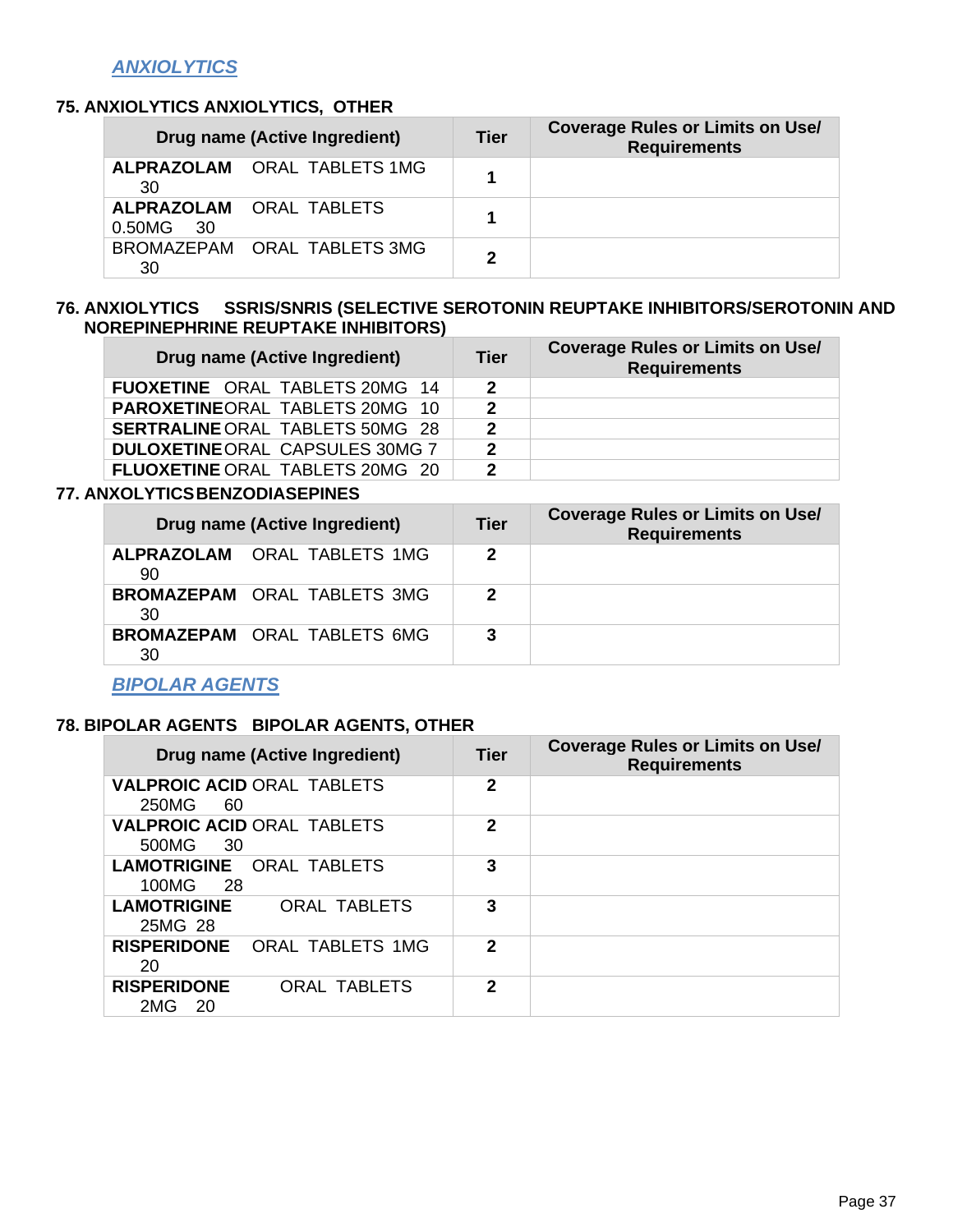## **79. BIPOLAR AGENTS MOOD STABILIZERS**

| Drug name (Active Ingredient)                                  | <b>Tier</b> | <b>Coverage Rules or Limits on Use/</b><br><b>Requirements</b> |
|----------------------------------------------------------------|-------------|----------------------------------------------------------------|
| <b>VALPROIC ACID ORAL TABLETS</b><br>500MG<br>-30              | 2           |                                                                |
| <b>CARBAMAZEPINE ORAL</b><br>ORAL<br>SUSPENSION 2G/100ML 100ML | 2           |                                                                |
| <b>CARBAMAZEPINE ORAL TABLET 200MG</b><br>30                   | 2           |                                                                |
| <b>GABAPENTINA</b><br><b>ORAL CAPSULES</b><br>300MG<br>30      | 2           |                                                                |
| <b>LAMOTRIGINE ORAL</b><br><b>TABLETS 5MG</b><br>28            | 4           | PA, SP, PR, ST, QL                                             |

# *BLOOD GLUCOSE REGULATORS*

# **80. BLOOD GLUCOSE REGULATORS ANTIDIABETIC AGENTS**

| <b>Drug name (Active Ingredient)</b>                                 | <b>Tier</b> | <b>Coverage Rules or Limits on Use/</b><br><b>Requirements</b> |
|----------------------------------------------------------------------|-------------|----------------------------------------------------------------|
| <b>METFORMIN ORAL TABLETS 850MG</b><br>30                            | 1           |                                                                |
| <b>METFORMIN ORAL TABLETS 1000MG</b><br>30                           | 1           |                                                                |
| <b>METFORMIN/ GLIBENCLAMIDE</b><br><b>ORAL</b><br>TABLETS 500/5MG 60 | 1           |                                                                |
| <b>METFORMINA/GLIMEPIRIDE ORAL</b><br>TABLETS 1000MG/2MG 16          | 1           |                                                                |
| <b>METFORMIN/LINAGLIPTIN ORAL</b><br>TABLETS 1000MG/2.5MG 30         | 1           |                                                                |
| <b>PIOGLITAZONE ORAL TABLETS 15MG</b><br>28                          | 1           |                                                                |
| <b>METFORMIN ORAL TABLET 500MG 60</b>                                | 1           |                                                                |
| <b>METFORMIN ORAL TABLET</b><br>1000MG/5MG 28                        | 1           |                                                                |
| <b>METFORMIN/GLIBENCLAMIDE ORAL</b><br>TABLET 500MG/5MG 60           | 1           |                                                                |
| <b>METFORMINA/GLIBENCLAMIDE ORAL</b><br>TABLET 500MG/2.5MG 30        | 1           |                                                                |
| <b>METFORMIN/LINAGLIPTIN ORAL</b><br>TABLETS 500MG/2.5MG<br>30       | 3           |                                                                |
| METFORMIN/LINAGLIPTIN ORAL<br>TABLETS 850MG/2.5MG<br>30              | 3           |                                                                |
| METFORMIN ORAL TABLETS 850MG 60                                      | 1           |                                                                |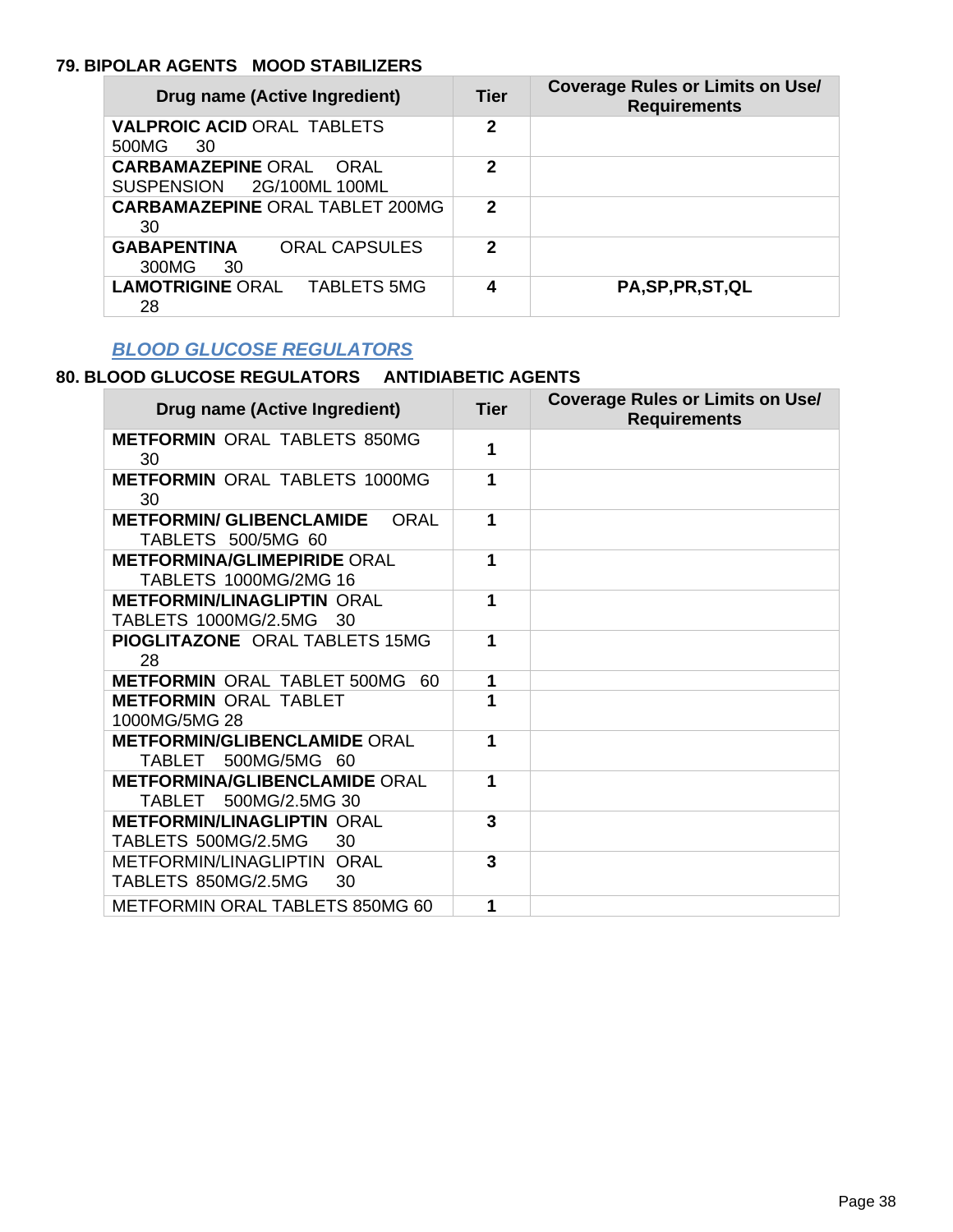## **81. BLOOD GLUCOSE REGULATORS GLYCEMIC AGENTS**

| Drug name (Active Ingredient)                             | <b>Tier</b> | <b>Coverage Rules or Limits on Use/</b><br><b>Requirements</b> |
|-----------------------------------------------------------|-------------|----------------------------------------------------------------|
| <b>GLUCAGON PARENTERAL INJECTABLE</b><br>SOLUTION 1MG W 1 |             |                                                                |

#### **82. BLOOD GLUCOSE REGULATORS INSULINS**

| Drug name (Active Ingredient)                                                                                                       | <b>Tier</b>    | <b>Coverage Rules or Limits on Use/</b><br><b>Requirements</b> |
|-------------------------------------------------------------------------------------------------------------------------------------|----------------|----------------------------------------------------------------|
| <b>ASPARTIC INSULINSUBCUTANEOUS</b><br><b>INYECTABLE SOLUTION 100UI/ML1</b>                                                         | $\overline{2}$ |                                                                |
| <b>INSULINADEGLUDEC</b><br>(PLUMA) SUBCUTANEOUS INYECTABLE<br>SOLUTION 100UI/ML1                                                    | $\overline{2}$ |                                                                |
| <b>INSULIN DETEMIR (PLUMA)</b><br><b>SUBCUTANEOUS INJECTABLE</b><br>SOLUTION 100UI/ML 1                                             | $\mathbf{2}$   |                                                                |
| <b>INSULINA GLARGINA (CARTUCHO)</b><br><b>SUBCUTANEOUS INYECTABLE</b><br>SOLUTION 100UI/ML5                                         | $\mathbf{2}$   |                                                                |
| <b>INSULINA HUMANA</b><br>LISPRO/INTERMEDIA HUMAN<br><b>INSULIN/LISPRO</b><br><b>SUBCUTANEOUSINYECTABLE</b><br>SOLUTION 50UI<br>3ML | $\mathbf{z}$   |                                                                |
| <b>INSULIN LISPRO (RECOMBINANTE)</b><br>SUBCUTANEOUS SOLUTION<br>100UI/ML 10ML                                                      | $\mathbf{2}$   |                                                                |

*BLOOD PRODUCTS/ MODIFIERS/ VOLUME EXPANDERS*

#### **83. BLOOD PRODUCTS/ MODIFIERS/ VOLUME EXPANDERS ANTICOAGULANTS**

| Drug name (Active Ingredient)                       | <b>Tier</b> | <b>Coverage Rules or Limits on Use/</b><br><b>Requirements</b> |
|-----------------------------------------------------|-------------|----------------------------------------------------------------|
| <b>APIXABAN</b> ORAL 1 ELICUIS 5MG<br><b>TAB 60</b> | Δ           | PA, SP, PR, ST, QL                                             |
| <b>ACENOCUMAROL ORAL TABLET 4MG</b><br>20           |             | PA, SP, PR, ST, QL                                             |
| CLOPIDOGREL ORAL TABLETS 1 14                       | $\mathbf 2$ |                                                                |
| CLOPIDOGREL ORAL TABLETS 1 28                       |             |                                                                |

#### **84. BLOOD PRODUCTS/ MODIFIERS/ VOLUME EXPANDERS BLOOD FORMATION MODIFIERS**

| <b>Drug name (Active Ingredient)</b>                  | <b>Tier</b> | <b>Coverage Rules or Limits on Use/</b><br><b>Requirements</b> |
|-------------------------------------------------------|-------------|----------------------------------------------------------------|
| <b>INHEPAR 1000 U - FA 10ML HEPARIN</b><br>PARENTERAL | 4           | PA, SP, PR, ST, QL                                             |
| INHEPAR 5000 U - FA 5ML HEPARIN                       | Δ           | <b>PA,SP,PR,ST,QL</b>                                          |
| RIVAROXABAN 10MG - COM 30 ORAL                        |             | PA, SP, PR, ST, QL                                             |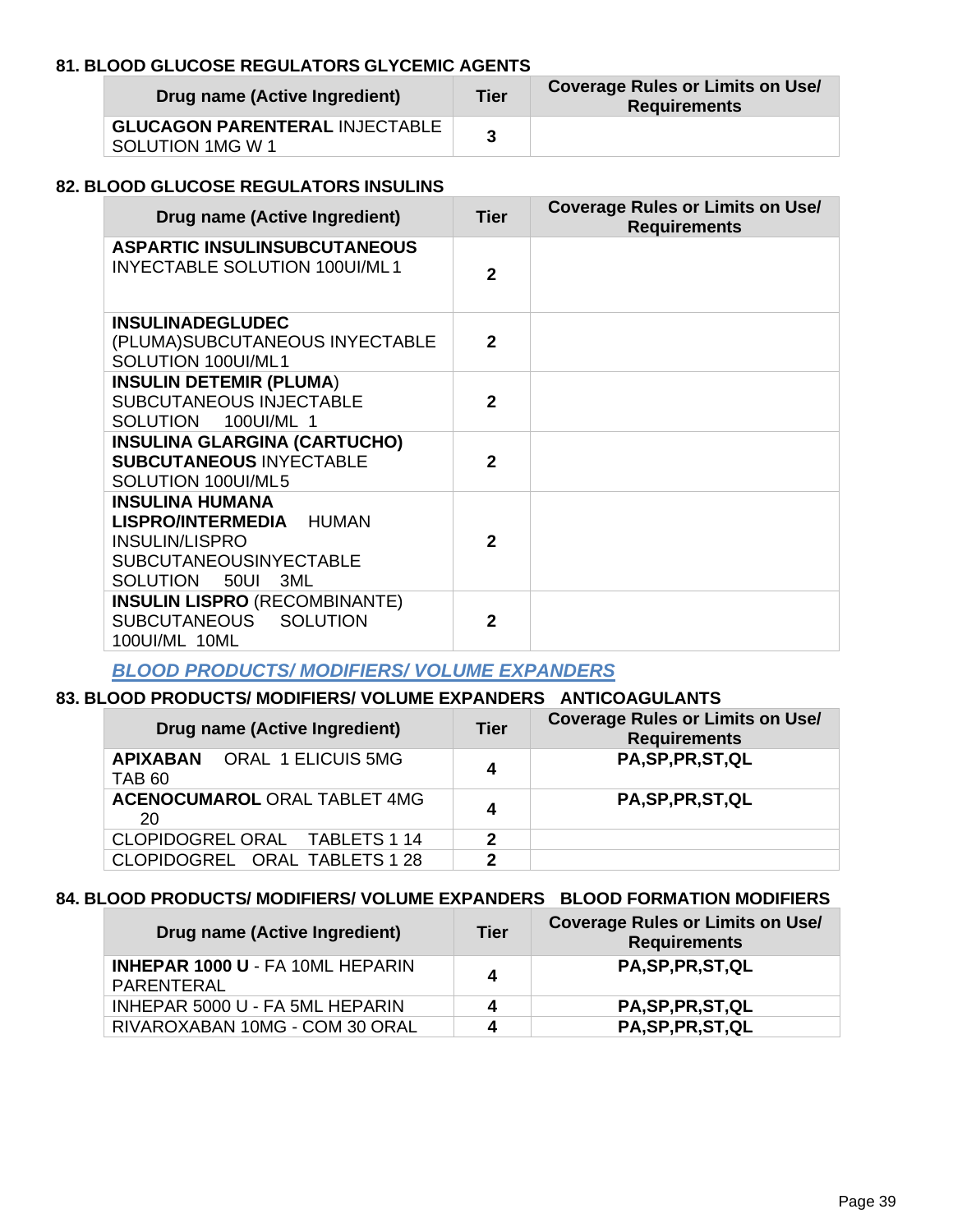#### **85. BLOOD PRODUCTS/ MODIFIERS/ VOLUME EXPANDERS COAGULANTS**

| Drug name (Active Ingredient)                                              | <b>Tier</b> | <b>Coverage Rules or Limits on Use/</b><br><b>Requirements</b> |
|----------------------------------------------------------------------------|-------------|----------------------------------------------------------------|
| <b>CARBAZO /CHROMIUM /VITAMIN K</b><br>ORAL TABLETS 25MG/5MG 32            |             | PA, SP, PR, ST, QL                                             |
| <b>CARBAZO CROMO/VITAMIN K</b><br>ORAL SYRUP 100MG/30MG POR<br>100ML 200ML |             | PA, SP, PR, ST, QL                                             |
| <b>ETHAMSYLATE ORAL TABLET 500MG</b><br><b>20</b>                          | 2           |                                                                |

#### **86. BLOOD PRODUCTS/ MODIFIERS/ VOLUME EXPANDERS PLATELET MODIFYING AGENTS**

| <b>Drug name (Active Ingredient)</b>                                                           | <b>Tier</b> | <b>Coverage Rules or Limits on Use/</b><br><b>Requirements</b> |
|------------------------------------------------------------------------------------------------|-------------|----------------------------------------------------------------|
| CLOPIDOGREL ORAL TABLET 75MG<br>28                                                             | 4           | PA, SP, PR, ST, QL                                             |
| CILOSTAZOL ORAL TABLETS 100MG 30                                                               |             | PA, SP, PR, ST, QL                                             |
| DABIGATRANORAL CAPSULES 110MG<br>$30+30$                                                       | Δ           | PA, SP, PR, ST, QL                                             |
| <b>ENOXAPARIN</b><br><b>SUBCUTANEOUS</b><br><b>INYECTABLE SOLUTION</b><br>60MG<br>$(6,000$ UI) |             | PA, SP, PR, ST, QL                                             |

# *CARDIOVASCULAR AGENTS*

#### **87. CARDIOVASCULAR AGENTS ALPHA-ADRENERGIC AGONISTS**

| Drug name (Active Ingredient)                    | <b>Tier</b> | <b>Coverage Rules or Limits on Use/</b><br><b>Requirements</b> |
|--------------------------------------------------|-------------|----------------------------------------------------------------|
| <b>DOSAXOSIN</b><br>ORAL TABLET 2MG<br>20        | 3           |                                                                |
| <b>DOSAXOSIN</b><br><b>ORAL TABLET</b><br>4MG 20 | 3           |                                                                |
| METHYLDOPA ORAL TABLETS<br>500MG<br>- 30         | 2           |                                                                |
| CARVEDILOL ORAL TABLET 25MG<br>14                | 3           |                                                                |

### **88. CARDIOVASCULAR AGENTS ALPHA-ADRENERGIC BLOCKING AGENTS**

| Drug name (Active Ingredient)                                                           | <b>Tier</b> | <b>Coverage Rules or Limits on Use/</b><br><b>Requirements</b> |
|-----------------------------------------------------------------------------------------|-------------|----------------------------------------------------------------|
| AMLODIPINO/VALSARTAN/HIDROCL<br>OROTIAZIDE ORAL TABLETS<br>10/320/25MG 28               | 3           |                                                                |
| AMLODIPINO/VALSARTAN/HIDROCL<br>OROTIAZIDE<br><b>ORAL TABLET</b><br>5MG/160MG/12.5MG 28 | 3           |                                                                |
| <b>ORAL TABLETS</b><br><b>IRBESARTAN</b><br>150MG<br>- 28                               | 2           |                                                                |
| <b>IRBESARTAN</b><br><b>ORAL TABLETS</b><br>150MG<br>-28                                | 2           |                                                                |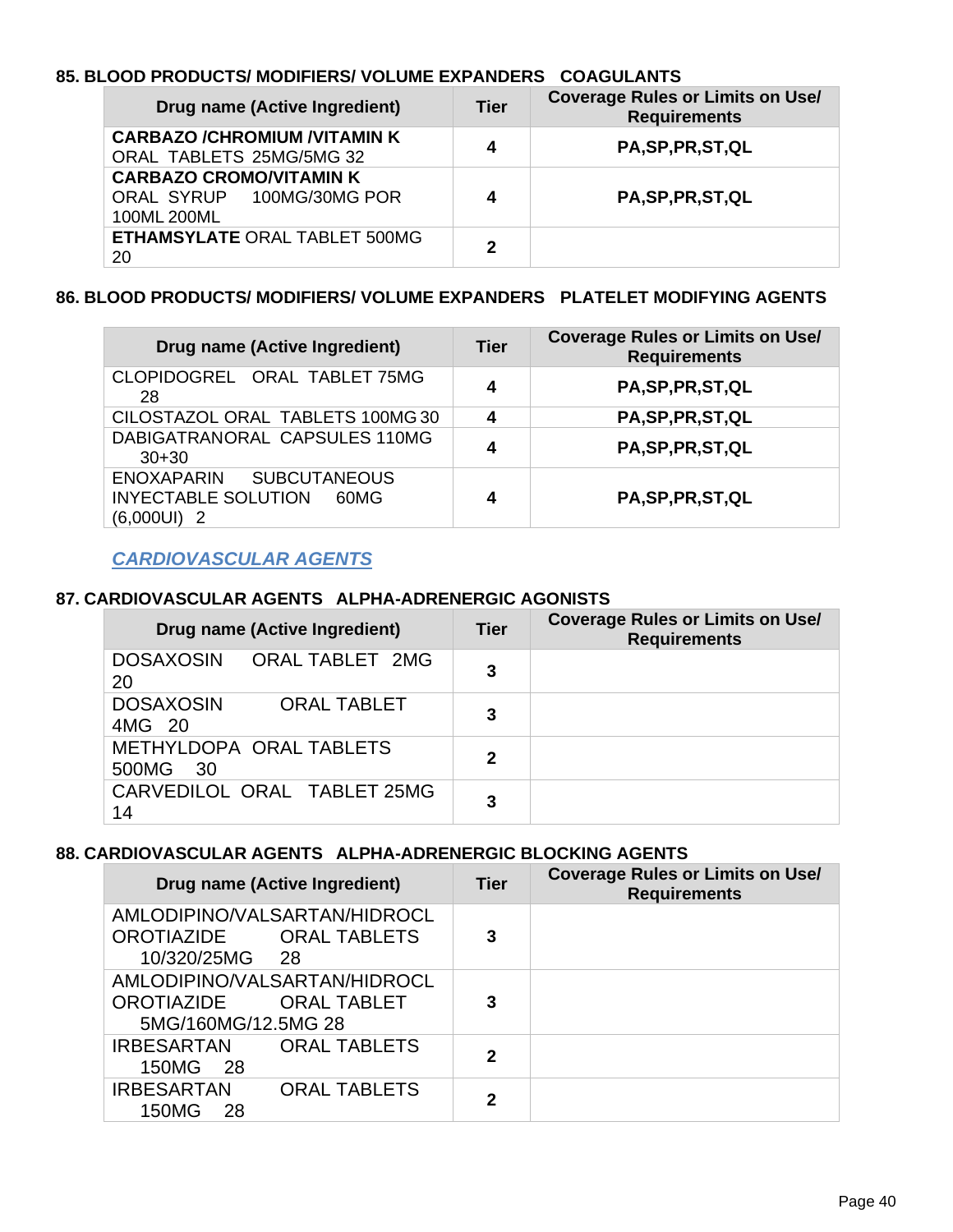## **89. CARDIOVASCULAR AGENTS ANGIOTENSIN II RECEPTOR ANTAGONISTS**

| Drug name (Active Ingredient)             | <b>Tier</b> | <b>Coverage Rules or Limits on</b><br><b>Use/ Requirements</b> |
|-------------------------------------------|-------------|----------------------------------------------------------------|
| <b>LOSARTAN ORAL TABLET 100MG W</b><br>30 |             |                                                                |

## **90. CARDIOVASCULAR AGENTS ANGIOTENSIN-CONVERTING ENZYME (ACE) INHIBITORS**

| Drug name (Active Ingredient)               | <b>Tier</b> | <b>Coverage Rules or Limits on</b><br><b>Use/ Requirements</b> |
|---------------------------------------------|-------------|----------------------------------------------------------------|
| <b>CAPTOPRIL ORAL TABLET 50MG</b><br>30     |             |                                                                |
| <b>ENALAPRIL ORAL TABLETS</b><br>10MG 30+30 |             |                                                                |
| <b>LISINOPRIL ORAL TABLETS 5MG 28</b>       |             |                                                                |

## **91. CARDIOVASCULAR AGENTS ANTIARRHYTHMICS**

| Drug name (Active Ingredient)            | Tier           | <b>Coverage Rules or Limits on</b><br><b>Use/ Requirements</b> |
|------------------------------------------|----------------|----------------------------------------------------------------|
| <b>DISOPYRAMIDE ORAL CAPSULES</b>        | $\mathbf{2}$   |                                                                |
| 100MG<br><b>20</b>                       |                |                                                                |
| <b>AMIODARONE ORAL TABLETS</b>           | $\mathbf{2}$   |                                                                |
| 200MG.<br>20                             |                |                                                                |
| <b>ATENOLOL ORAL TABLETS 50MG</b><br>-28 | $\overline{2}$ |                                                                |
| <b>DIGOXIN ORAL TABLETS 0.25MG 60</b>    | $\overline{2}$ |                                                                |
| <b>NEBIVOLOL ORAL TABLET 5MG 14</b>      | $\mathbf{2}$   |                                                                |
| <b>PROPAFENONE ORAL TABLETS</b>          | 2              |                                                                |
| 150MG<br>30                              |                |                                                                |
| PROPRANOLOL ORAL TABLETS 40MG            | $\mathbf 2$    |                                                                |
| 30                                       |                |                                                                |
| <b>AMIODARONE ORAL TABLETS</b>           | 2              |                                                                |
| 200MG<br>30                              |                |                                                                |
| <b>VERAPAMIL (LIBERACION</b>             |                |                                                                |
| PROLONGADA) VERAPAMIL ORAL               | 2              |                                                                |
| TABLETS 120MG<br>30                      |                |                                                                |

## **92. CARDIOVASCULAR AGENTS BETA-ADRENERGIC BLOCKING AGENTS**

| Drug name (Active Ingredient)                                           | <b>Tier</b>  | <b>Coverage Rules or Limits on</b><br><b>Use/ Requirements</b> |
|-------------------------------------------------------------------------|--------------|----------------------------------------------------------------|
| <b>CARVEDILOL ORAL PILLS 25MG 14</b>                                    | $\mathbf{2}$ |                                                                |
| <b>ATENOLOL ORAL TABLETS</b><br>100MG<br>28                             | 3            |                                                                |
| BISOPROLOL FUMARATO BISOPROLOL<br>FUMARATE ORAL TABLETS 1.25MG<br>30    | 4            |                                                                |
| <b>BISOPROLOL FUMARATO BISOPROLOL</b><br>FUMARATE ORAL TABLETS 2.5MG 30 | 3            |                                                                |
| <b>BISOPROLOL FUMARATO BISOPROLOL</b><br>FUMARATE ORAL TABLETS 5MG 30   | 2            |                                                                |
| METOPROLOL ORAL TABLETS 95MG<br>20                                      |              |                                                                |
| NEBIVOLOL ORAL TABLETS 5MG 28                                           | 2            |                                                                |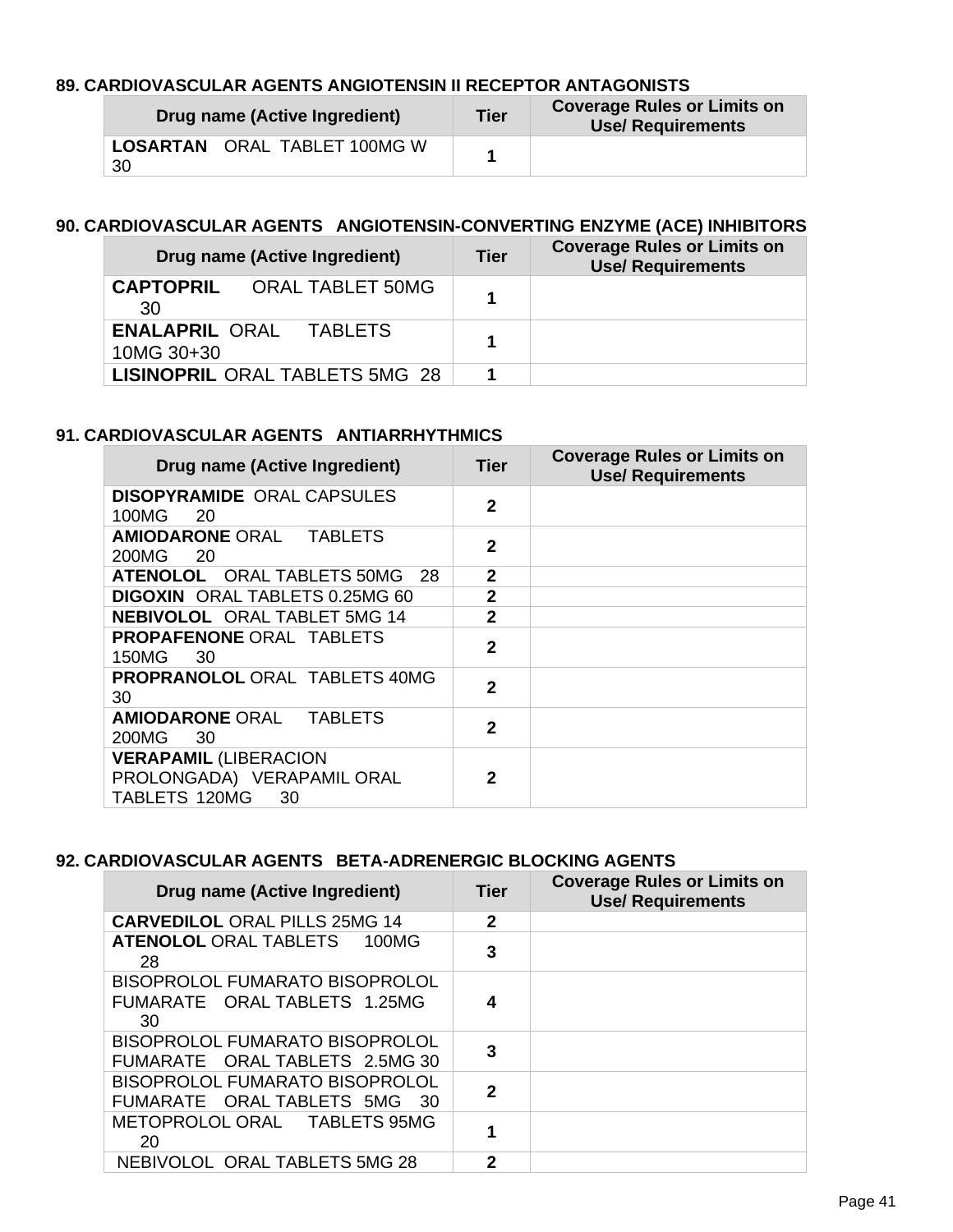| PROPRANOLOL ORAL TABLETS 10MG<br>50 |  |
|-------------------------------------|--|
| NEBIVOLOL ORAL PILLS 5MG 28         |  |

### **93. CARDIOVASCULAR AGENTS CALCIUM CHANNEL BLOCKING AGENTS**

| Drug name (Active Ingredient)                        | <b>Tier</b> | <b>Coverage Rules or Limits on</b><br><b>Use/ Requirements</b> |
|------------------------------------------------------|-------------|----------------------------------------------------------------|
| AMLODIPINE ORAL CAPSULES 5MG<br>30                   |             |                                                                |
| AMLODIPINE ORAL TABLETS 5MG 30                       | 1           |                                                                |
| AMLODIPINE/LOSARTAN ORAL<br>CAPSULES 5MG/100MG 14    | 2           |                                                                |
| AMLODIPINE/VALSARTAN<br>ORAL<br>TABLETS10MG/320MG 28 | 2           |                                                                |
| AMLODIPINE/VALSARTAN ORAL<br>TABLETS5MG/160MG 28     | 2           |                                                                |
| FELODIPINE/METOPROLOL ORAL<br>TABLETS5MG/47.5MG 14   | 2           |                                                                |
| NIFEDIPINE ORAL CAPSULES 30MG<br>30                  |             |                                                                |
| NIFEDIPINE ORAL CAPSULES<br>10MG 30                  |             |                                                                |

## **94. CARDIOVASCULAR AGENTS CARDIOVASCULAR AGENTS, OTHER**

| Drug name (Active Ingredient)                         | <b>Tier</b> | <b>Coverage Rules or Limits on</b><br><b>Use/ Requirements</b> |
|-------------------------------------------------------|-------------|----------------------------------------------------------------|
| DIOSMINE/HESPERIDINE ORAL<br>TABLETS450MG/50MG 20     |             |                                                                |
| DIOSMINA/HESPERIDINE ORAL<br>TABLETS450MG/50MG<br>-60 |             |                                                                |
| DIOSMINE/HESPERIDINE ORAL<br>TABLETS450MG/50MG<br>-20 |             |                                                                |

## **95. CARDIOVASCULAR AGENTS DIURETICS, CARBONIC ANHYDRASE INHIBITORS**

| <b>Drug name (Active Ingredient)</b>      | <b>Tier</b> | <b>Coverage Rules or Limits on</b><br><b>Use/ Requirements</b> |
|-------------------------------------------|-------------|----------------------------------------------------------------|
| ACETAZOLAMIDE ORAL TABLETS<br>250MG 30    |             |                                                                |
| <b>ACETAZOLAMIDE ORAL TABLETS 1</b><br>14 |             |                                                                |

# **96. CARDIOVASCULAR AGENTS DIURETICS, LOOP**

| Drug name (Active Ingredient)  | <b>Tier</b> | <b>Coverage Rules or Limits on</b><br><b>Use/ Requirements</b> |
|--------------------------------|-------------|----------------------------------------------------------------|
| BUMETANIDE ORAL TABLET 1 MG 20 |             |                                                                |
| ESPIRONOLACTONA/FUROSEMIDA     |             |                                                                |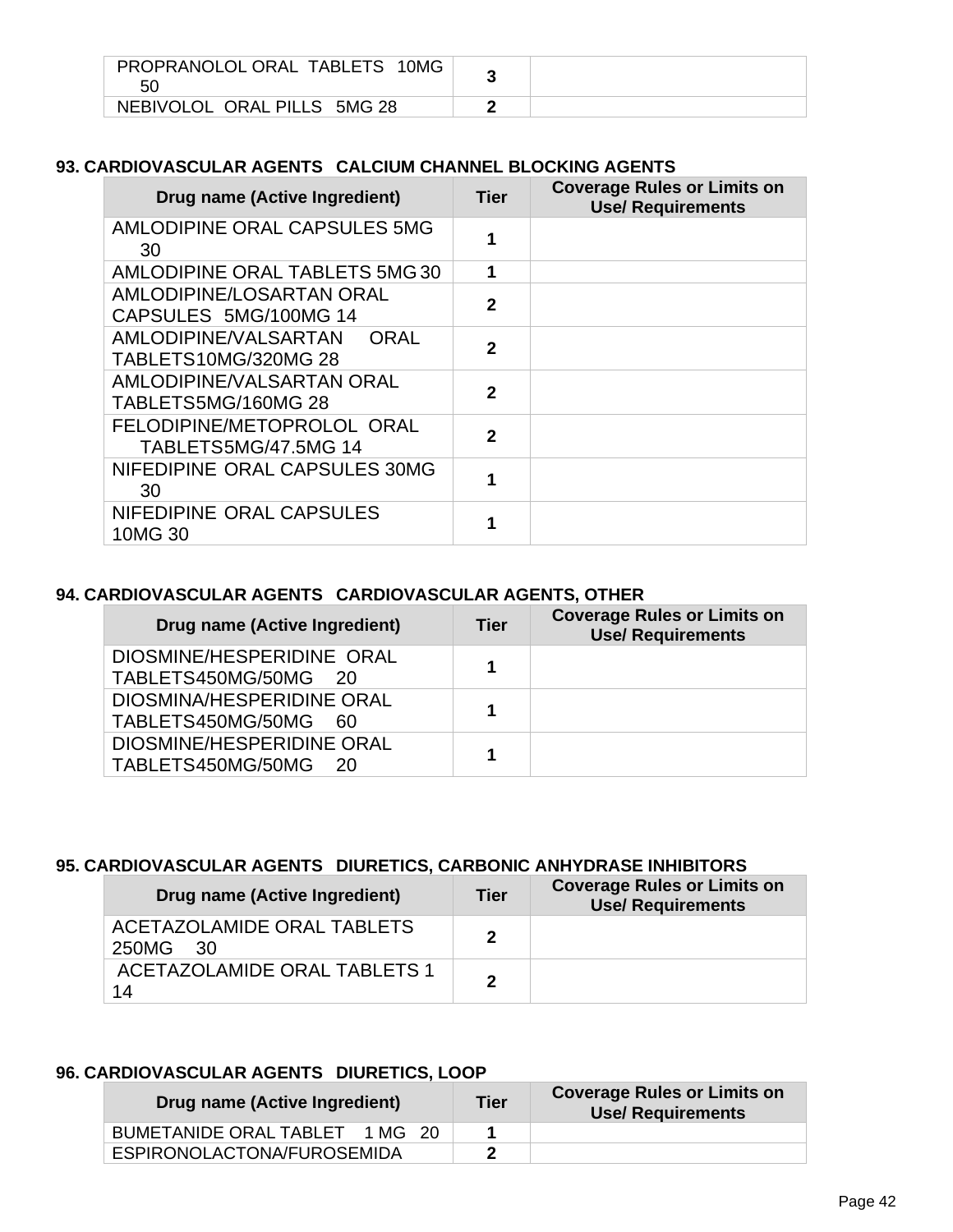| SPIRONOLACTONE/FUROSEMIDE ORAL |  |
|--------------------------------|--|
| CAPSULES 50MG/20MG 16          |  |
| FUROSEMIDA FUROSEMIDE ORAL     |  |
| PILLS 40MG 24                  |  |

## **97. CARDIOVASCULAR AGENTS DIURETICS, POTASSIUM-SPARING**

| Drug name (Active Ingredient)          | <b>Tier</b> | <b>Coverage Rules or Limits on</b><br><b>Use/ Requirements</b> |
|----------------------------------------|-------------|----------------------------------------------------------------|
| SPIRONOLACTONE ORAL TABLETS<br>25MG 30 |             |                                                                |
| SPIRONOLACTONE ORAL TABLETS<br>25MG 14 |             |                                                                |

## **98. CARDIOVASCULAR AGENTS DIURETICS, THIAZIDE**

| Drug name (Active Ingredient)                              | <b>Tier</b> | <b>Coverage Rules or Limits on</b><br><b>Use/ Requirements</b> |
|------------------------------------------------------------|-------------|----------------------------------------------------------------|
| <b>CLORTALIDONE ORAL TABLETS 50MG</b><br>30                |             |                                                                |
| HYDROCHLOROTIAZIDE ORAL<br>TABLETS 25MG 30                 | 2           |                                                                |
| LOSARTAN/HYDROCHLOROTHIAZIDE<br>ORAL TABLETS 100MG/25MG 30 | 3           |                                                                |
| <b>CLORTALIDONE ORAL TABLETS 50MG</b><br>14                |             |                                                                |

#### **99. CARDIOVASCULAR AGENTS DYSLIPIDEMICS, FIBRIC ACID DERIVATIVES**

| Drug name (Active Ingredient)                          | <b>Tier</b> | <b>Coverage Rules or Limits on</b><br><b>Use/ Requirements</b> |
|--------------------------------------------------------|-------------|----------------------------------------------------------------|
| FENOFIBRATE/SIMVASTATIN<br>ORAL CAPSULES 200MG/20MG 30 |             |                                                                |
| ATORVASTATIN ORAL TABLETS<br>40MG 15+15                | 3           |                                                                |

## **100. CARDIOVASCULAR AGENTS DYSLIPIDEMICS, HMG COA REDUCTASE INHIBITORS**

| Drug name (Active Ingredient)                     | <b>Tier</b>  | <b>Coverage Rules or Limits on</b><br><b>Use/ Requirements</b> |
|---------------------------------------------------|--------------|----------------------------------------------------------------|
| ATORVASTATIN ORAL TABLET80MG<br>$15+15$           | 1            |                                                                |
| ATORVASTATIN ORAL TABLETS<br>40MG 30              | $\mathbf{2}$ |                                                                |
| EZETIMIBE ORAL TABLETS 10MG28                     | $\mathbf 2$  |                                                                |
| EZETIMIBE/SIMVASTATIN ORAL<br>TABLET 10MG/40MG 28 | $\mathbf 2$  |                                                                |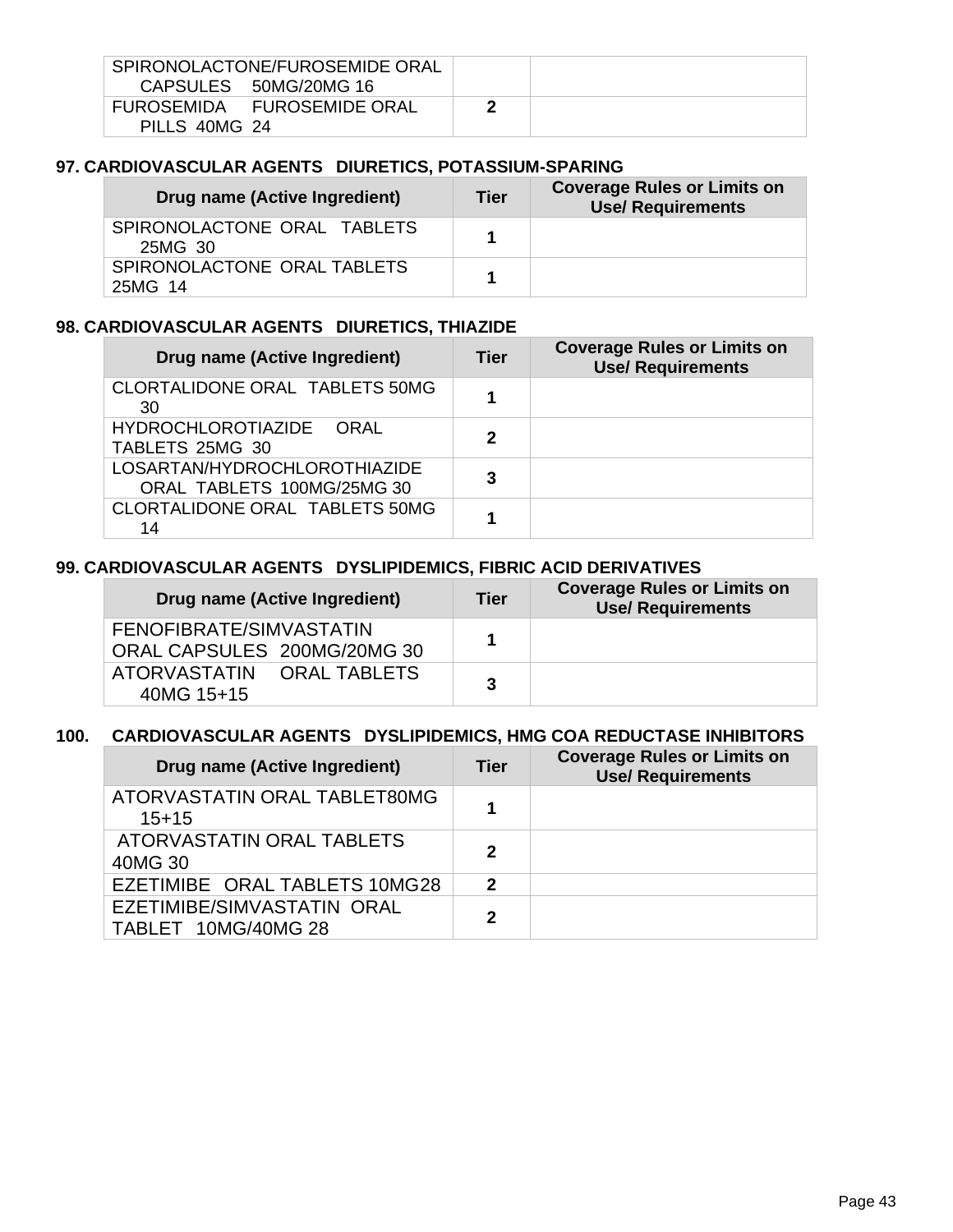## **101. CARDIOVASCULAR AGENTS DYSLIPIDEMICS, OTHER**

| Drug name (Active Ingredient)               | Tier        | <b>Coverage Rules or Limits on</b><br><b>Use/ Requirements</b> |
|---------------------------------------------|-------------|----------------------------------------------------------------|
| <b>ATORVASTATIN ORAL TABLET 40MG</b><br>30  | 2           |                                                                |
| <b>ATORVASTATIN ORAL TABLETS 20MG</b><br>30 | $\mathbf 2$ |                                                                |
| <b>PRAVASTATIN ORAL TABLET 10MG</b><br>30   | 2           |                                                                |

### **102. CARDIOVASCULAR AGENTS VASODILATORS, DIRECT-ACTING ARTERIAL**

| Drug name (Active Ingredient)                                      | <b>Tier</b> | <b>Coverage Rules or Limits on</b><br><b>Use/ Requirements</b> |
|--------------------------------------------------------------------|-------------|----------------------------------------------------------------|
| <b>DINITRATO DE ISOSORBIDA ORAL</b><br>TABLETS10MG 40              |             |                                                                |
| <b>DINITRATO DE ISOSORBIDA</b><br><b>SUBLINGUAL TABLETS 5MG 40</b> |             |                                                                |

## **103. CARDIOVASCULAR AGENTS VASODILATORS, DIRECT-ACTING ARTERIAL/VENOUS**

|                                       | Drug name (Active Ingredient) |    | <b>Tier</b> | <b>Coverage Rules or Limits on</b><br><b>Use/ Requirements</b> |
|---------------------------------------|-------------------------------|----|-------------|----------------------------------------------------------------|
| <b>DILTIAZEM ORAL TABLET 60MG</b>     |                               | 30 | 3           |                                                                |
| <b>DILTIAZEM GEL 2G X 100G 60G</b>    |                               |    | 3           |                                                                |
| <b>DILTIAZEM ORAL TABLETS 90MG 20</b> |                               |    | 3           |                                                                |

*CENTRAL NERVOUS SYSTEM AGENTS*

#### **104. CENTRAL NERVOUS SYSTEM AGENTS ATTENTION DEFICIT HYPERACTIVITY DISORDER AGENTS, AMPHETAMINES**

| Drug name (Active Ingredient)                  | <b>Tier</b> | <b>Coverage Rules or Limits on</b><br><b>Use/ Requirements</b> |
|------------------------------------------------|-------------|----------------------------------------------------------------|
| <b>METHYLPHENIDATE</b> ORAL TABLET<br>10MG 30  | 2           |                                                                |
| <b>METHYLPHENIDATE</b> ORAL TABLETS<br>54MG 30 | 2           |                                                                |

#### **105. CENTRAL NERVOUS SYSTEM AGENTS ATTENTION DEFICIT HYPERACTIVITY DISORDER AGENTS, NON-AMPHETAMINES**

| Drug name (Active Ingredient)          | <b>Tier</b> | <b>Coverage Rules or Limits on</b><br><b>Use/ Requirements</b> |
|----------------------------------------|-------------|----------------------------------------------------------------|
| ATOMOXETINE ORAL CAPSULES<br>18MG W 14 |             |                                                                |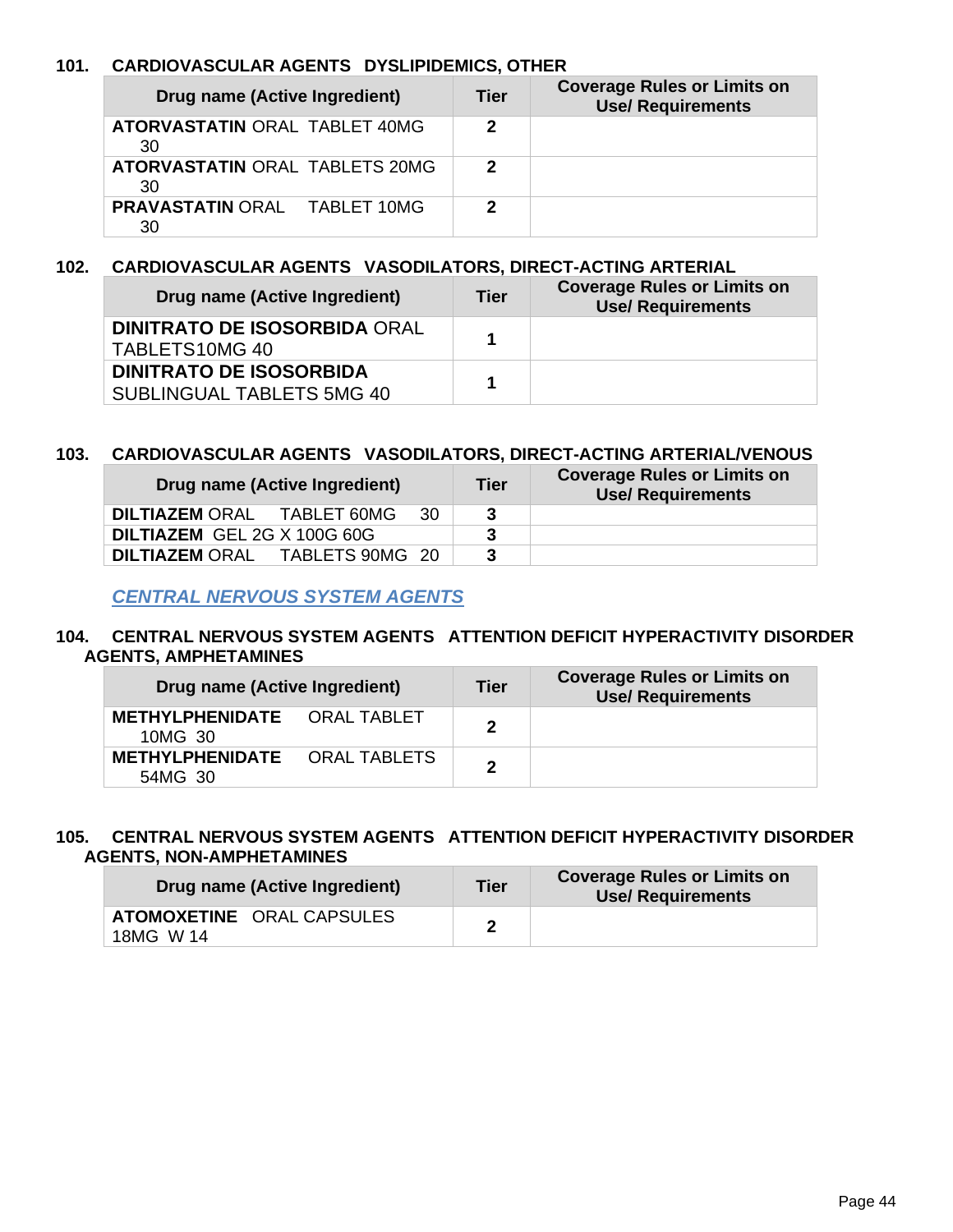## **106. CENTRAL NERVOUS SYSTEM AGENTS CENTRAL NERVOUS SYSTEM AGENTS, OTHER**

| Drug name (Active Ingredient)               | <b>Tier</b> | <b>Coverage Rules or Limits on</b><br><b>Use/ Requirements</b> |
|---------------------------------------------|-------------|----------------------------------------------------------------|
| <b>ATOMOXETINE</b> ORAL CAPSULES<br>40MG 14 | 3           |                                                                |
| ATOMOXETINE ORAL CAPSULES<br>60MG 14        | 3           |                                                                |

#### **107. CENTRAL NERVOUS SYSTEM AGENTS FIBROMYALGIA AGENTS**

| Drug name (Active Ingredient)                | <b>Tier</b> | <b>Coverage Rules or Limits on</b><br><b>Use/ Requirements</b> |
|----------------------------------------------|-------------|----------------------------------------------------------------|
| <b>AMITRIPTILINE ORAL TABLETS 25MG</b><br>50 | ົ           |                                                                |

#### **108. CENTRAL NERVOUS SYSTEM AGENTS MULTIPLE SCLEROSIS AGENTS**

| Drug name (Active Ingredient) | <b>Tier</b> | <b>Coverage Rules or Limits on</b><br><b>Use/ Requirements</b> |
|-------------------------------|-------------|----------------------------------------------------------------|
| <b>INTERFERON ALFA-2B</b>     |             |                                                                |
| SUBCUTANEOUS INYECTABLE       | 4           | <b>PA, SP, PR, ST, QL</b>                                      |
| SOLUTION 100MCG/.5ML          |             |                                                                |

## *DENTAL AND ORAL AGENTS*

#### **109. DENTAL AND ORAL AGENTS NO USP CLASS**

| Drug name (Active Ingredient)                                                                      | <b>Tier</b> | <b>Coverage Rules or Limits on</b><br><b>Use/ Requirements</b> |
|----------------------------------------------------------------------------------------------------|-------------|----------------------------------------------------------------|
| <b>BENCIDAMINE ORAL ORAL</b><br>SOLUTION 0.15G POR 100ML 360ML                                     | 1           |                                                                |
| <b>CHLORHEXIDINE TOPIC</b><br>GEL 50ML<br>75ML                                                     | 1           |                                                                |
| <b>CHLORHEXIDINE TOPIC SOLUTION</b><br>0.0012300ML                                                 | 1           |                                                                |
| <b>BENCIDAMINE BUCOF SPRAY - SOL</b><br>40ML                                                       | 1           |                                                                |
| <b>TRICLOSAN PAST DENT 75ML</b><br>CLORHEXIDINA/TRICLOSAN<br><b>CHLORHEXIDINE / TRICLOSAN ORAL</b> | 1           |                                                                |
| <b>BENCIDAMINE ORAL</b><br>ORAL<br>SOLUTION 0.15G POR 100ML 360ML                                  |             |                                                                |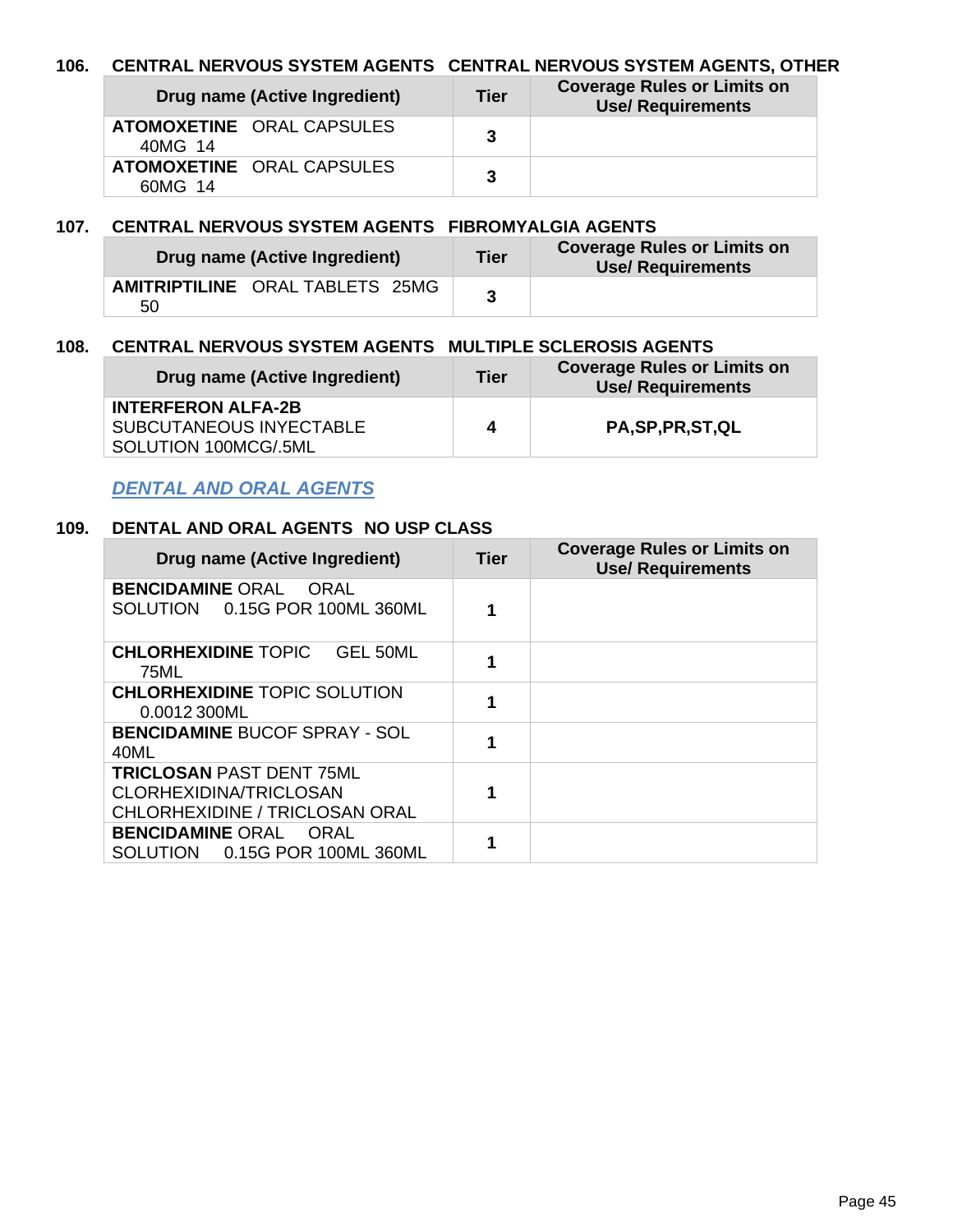# **110. DERMATOLOGICAL AGENTS NO USP CLASS**

| Drug name (Active Ingredient)                                                                        | <b>Tier</b>      | <b>Coverage Rules or Limits on</b><br><b>Use/ Requirements</b> |
|------------------------------------------------------------------------------------------------------|------------------|----------------------------------------------------------------|
| <b>FUSIDIC ACID TOPIC CREAM 0.02</b><br>15G                                                          | 1                |                                                                |
| <b>FUSIDIC ACID / BETAMETHASONE</b><br>TOPIC CREAM 0.02<br>15G                                       | 1                |                                                                |
| <b>RETINOIC ACID TOPIC CREAM0.0005</b><br>30G                                                        | 1                |                                                                |
| <b>TOPIC SYRINGE 400ML</b><br><b>EXOMEGA</b><br>400ML                                                | $\overline{2}$   |                                                                |
| <b>TOPIC SOLUTION 480ML</b><br><b>PEROXIDE</b><br><b>PIEZA</b>                                       | $\overline{2}$   |                                                                |
| <b>CLIOQUINOL TOPIC SHAMPOO</b><br>0.2G/5G/3G 150ML                                                  | $\overline{2}$   |                                                                |
| <b>AMOROLFIN TOPIC SOLUTION 50MG X</b><br><b>ML 2.5ML</b>                                            | $\overline{2}$   |                                                                |
| AZELAIC TOPIC GEL 15G X 100G 30G                                                                     | $\mathbf{2}$     |                                                                |
| <b>BACITRACINE/NEOMICINA/POLIMIXIN B</b><br><b>TOPIC OINTMENT</b><br>40000U/0.35G/500000U30G         | $\overline{2}$   |                                                                |
| <b>BENZOIL TOPIC GEL 2.5G X 100G</b><br>60G                                                          | $\overline{2}$   |                                                                |
| BENZOILO/PEROXIDO/CLINDAMICINA<br><b>TOPIC GEL 5%/1% 30G</b>                                         | $\mathbf{2}$     |                                                                |
| <b>BETAMETASONE  TOPIC CREAM</b><br>0.5/1G<br>30G                                                    | $\overline{2}$   |                                                                |
| BETAMETASONE/CLOTRIMAZOL/GENT<br><b>AMICIN TOPIC CREAM</b><br>.0643G/1G/.100G 1 PIEZA                | $\overline{2}$   |                                                                |
| <b>BIFONAZOL/UREA TOPIC TUBE</b><br>1G/40G X 100G 0G                                                 | $\mathbf{2}$     |                                                                |
| <b>CALAMINE TOPIC SYRINGE</b><br>- 180ML                                                             | $\mathbf 2$      |                                                                |
| <b>CALCIPOTRIOL TOPIC OINTMENT</b><br>50MCG X GR 30G                                                 | $\overline{2}$   |                                                                |
| CALCIPOTRIOL/BETHAMETASONE.<br><b>DIPROPIONATE DE</b><br><b>TOPIC</b><br>OINTMENT 5/50MG X 100GR 30G | $\overline{2}$   |                                                                |
| CALCIPOTRIOL/BETHAMETASONE,<br><b>DIPROPIONATE TOPIC GEL 5/50MG X</b><br>100GR30G                    | $\overline{2}$   |                                                                |
| <b>CARBAMIDE TOPIC CREAM 20G/100G</b><br>100G                                                        | $\mathbf{2}$     |                                                                |
| <b>CARBAMIDA (UREA) CARBAMIDE</b><br>TOPIC CREAM 30G/100G<br>100G                                    | $\mathbf{2}$     |                                                                |
| <b>CARBAMIDA (UREA) CARBAMIDE</b><br>TOPIC CREAM 0.4 60G                                             | $\overline{2}$   |                                                                |
| <b>CETAPHIL TOPIC CREAM 250G 250G</b>                                                                | $\boldsymbol{2}$ |                                                                |
| <b>CETAPHIL TOPIC FOAM 236ML</b><br>236ML                                                            | $\overline{2}$   |                                                                |
| <b>CETAPHIL TOPIC</b><br>237ML 237ML                                                                 | 1                |                                                                |
| <b>CICLOPIROX TOPIC TOPIC SOLUTION</b><br>0.069G 3.3ML                                               | $\overline{2}$   |                                                                |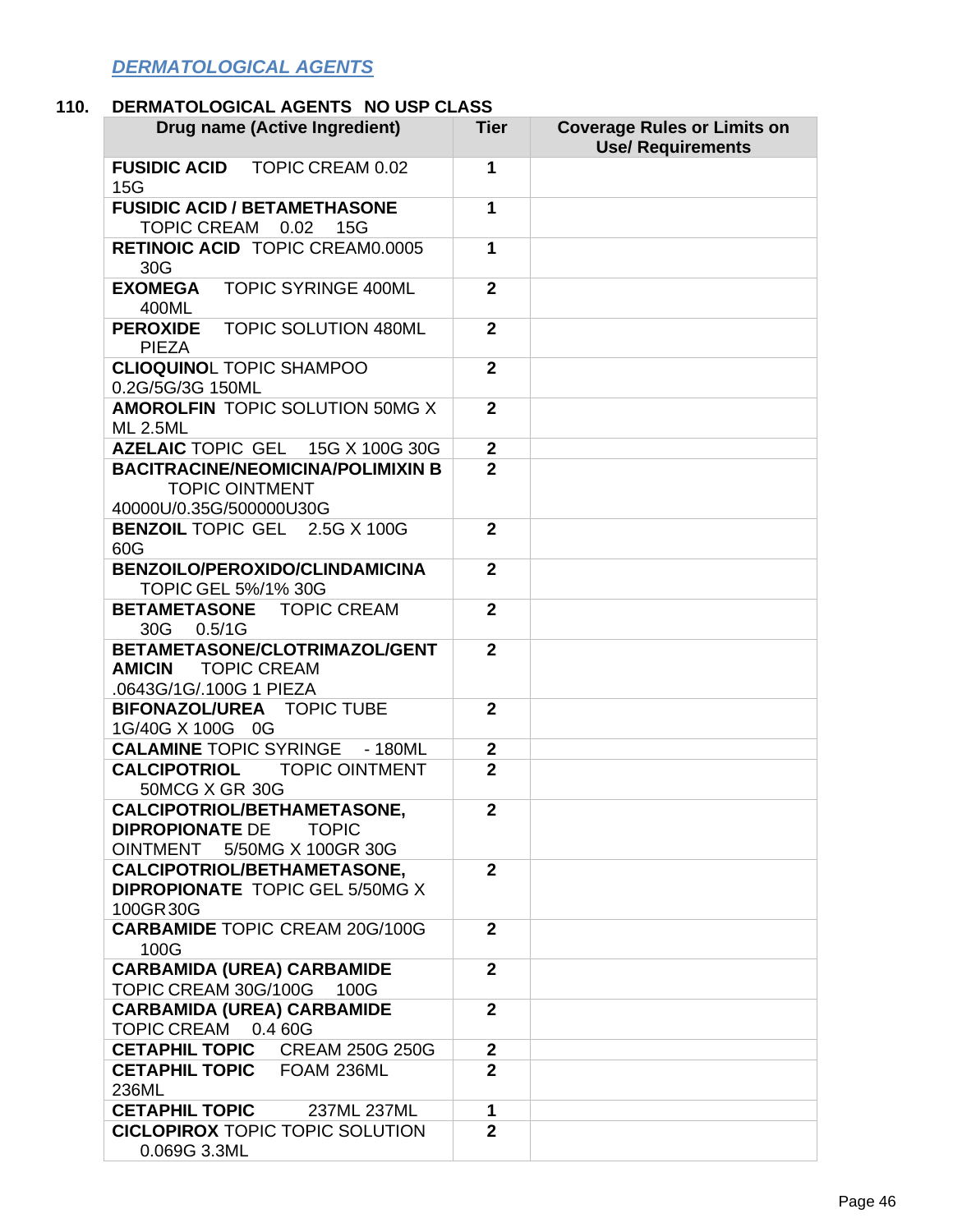| <b>CLINDAMYCIN</b> TOPIC GEL 30G 1                                     | $\mathbf{2}$   |  |
|------------------------------------------------------------------------|----------------|--|
| <b>CLINDAMYCIN</b> TOPIC TOPIC                                         | $\mathbf{2}$   |  |
| SOLUTION 30G<br>30ML                                                   |                |  |
| <b>CLINDAMYCIN/TRETINOIN TOPIC GEL</b>                                 | $\overline{2}$ |  |
| 0.025%/1%<br>40G                                                       |                |  |
| <b>CLOBETASOL TOPIC CREAM 0.005</b>                                    | $\mathbf{2}$   |  |
| 30G                                                                    |                |  |
| <b>CLOBETASOL TOPIC SOLUTION 0.05G</b>                                 | $\overline{2}$ |  |
| 59ML                                                                   |                |  |
| <b>CHLORAMPHENICOL TOPIC</b>                                           | $\overline{2}$ |  |
| OINTMENT 5MG/MG 5G                                                     |                |  |
| <b>IONAX SCRUB TOPIC CREAM 60G</b>                                     | $\overline{2}$ |  |
| 60G                                                                    |                |  |
| <b>CROMOGLYCOLIC ACID</b><br><b>CROMOGLYCOLIC ACID</b><br><b>TOPIC</b> | $\overline{2}$ |  |
| CREAM 60 G 60ML                                                        |                |  |
| <b>DESONIDA TOPIC CREAM 0.0005</b>                                     | $\overline{2}$ |  |
| 30G                                                                    |                |  |
| <b>DEXPANTHENOL TOPIC TUBE 30G</b>                                     | $\mathbf{2}$   |  |
| <b>GENTAMICINE TOPIC CREAM</b>                                         | $\overline{2}$ |  |
| 1MG/1G 30G                                                             |                |  |
| <b>DICLOFENAC TOPIC GEL 1.16G X</b>                                    | $\overline{2}$ |  |
| 100G 60G                                                               |                |  |
| <b>DICLOFENAC TOPIC GEL 1G/100G</b>                                    | $\overline{2}$ |  |
| 50G                                                                    |                |  |
| <b>ERYTHROMYCIN / RETINOL TOPICO</b>                                   | $\overline{2}$ |  |
| GEL 4%/0.025% 30G                                                      |                |  |
| <b>ESTRADIOL TOPICO GEL 1G 28</b>                                      | $\overline{2}$ |  |
| <b>SOBRES</b>                                                          |                |  |
| <b>ESTRADIOL CUTANEOUS GEL 60MG X</b>                                  | $\overline{2}$ |  |
| 100G (0.06%) 80GR                                                      |                |  |
| ESTRADIOL, 17-BETA TRIMEGESTONA                                        | $\overline{2}$ |  |
| ORAL TABLETS 1/.125MG 28                                               |                |  |
| <b>ESTRIOL TOPIC CREAM</b><br>0.5MG 1                                  | $\mathbf{2}$   |  |
| <b>TUBO CON APLICADOR</b>                                              |                |  |
| ETINILESTRADIOL/NORELGESTROMIN<br>E TOPIC PATCHES600MCG/60MG           | $\mathbf{2}$   |  |
| 3<br><b>PHENOTHRIN TOPIC</b><br><b>SHAMPOO</b>                         | $\overline{2}$ |  |
| 0.2G/100ML 120ML                                                       |                |  |
| <b>TOPIC CREAM</b><br><b>FENTICONAZOLE</b>                             | $\overline{2}$ |  |
| 0.02 30G                                                               |                |  |
| <b>FLUOCINOLONA</b><br><b>TOPIC CREAM</b>                              | $\overline{2}$ |  |
| 0.001 20G                                                              |                |  |
| <b>FLUOCINOLONA ACETONIDO</b>                                          | $\overline{2}$ |  |
| DE/NEOMICINA SULFATO DE<br><b>TOPIC</b>                                |                |  |
| CREAM<br>0.01G/0.35GR                                                  |                |  |
| FLUOCINOLONA/CLIOQUINOL TOPIC                                          | $\overline{2}$ |  |
| CREAM<br>0.01%-3%/100G 40G                                             |                |  |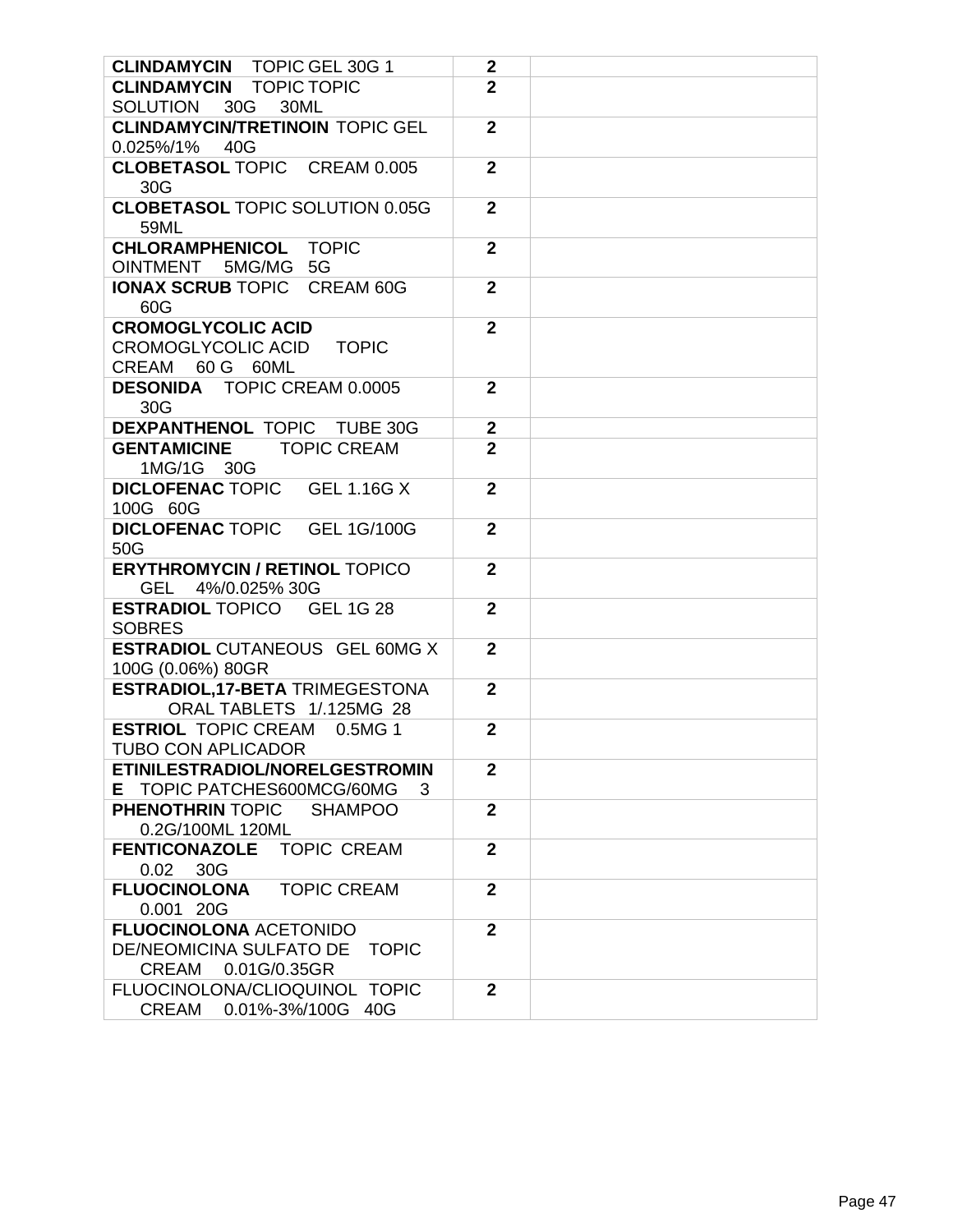## *ENZYME REPLACEMENT*

## **111. ENZYME REPLACEMENT/ MODIFIE RS NO USP CLASS**

| Drug name (Active Ingredient)                           | Tier | <b>Coverage Rules or Limits on</b><br><b>Use/ Requirements</b> |
|---------------------------------------------------------|------|----------------------------------------------------------------|
| <b>DIMETHICONE/PANCREATIN ORAL</b><br>TABLETS 80MG W 14 |      |                                                                |
| <b>DIMETHICONE/PANCREATIN ORAL</b><br>TABLETS 80MG W30  |      |                                                                |

## *GASTROINTESTINAL AGENTS*

#### **112. GASTROINTESTINAL AGENTSANTISPASMODICS, GASTROINTESTINAL**

| Drug name (Active Ingredient)                      | <b>Tier</b> | <b>Coverage Rules or Limits on</b><br><b>Use/ Requirements</b> |
|----------------------------------------------------|-------------|----------------------------------------------------------------|
| <b>BUTILHIOSCINE</b><br>ORAL TABLETS<br>10MG 12    | 3           |                                                                |
| LISINA/BUTILHIOSCINAE ORAL<br>CAPSULES 125/10MG 20 | 3           |                                                                |

## **113. GASTROINTESTINAL AGENTSGASTROINTESTINAL AGENTS, OTHER**

| Drug name (Active Ingredient)                                          | <b>Tier</b> | <b>Coverage Rules or Limits on</b><br><b>Use/ Requirements</b> |
|------------------------------------------------------------------------|-------------|----------------------------------------------------------------|
| <b>ORAL TABLETS 1MG</b><br><b>CINITAPRIDE</b><br>50                    | 3           |                                                                |
| <b>ORAL CAPSULES</b><br><b>MEBEVERINE</b><br>200MG<br>30               | 3           |                                                                |
| <b>SULFASALAZINE</b><br><b>ORAL TABLETS</b><br>500MG<br>- 60           | 3           |                                                                |
| FLOROGLUCINOL/METILFLOROGLUCIN<br>E ORAL CAPSULESE80MG/80MG<br>20      | 3           |                                                                |
| <b>GLYCEROL RECTAL SUPPOSITORY</b><br>2.632G<br>10                     | 3           |                                                                |
| <b>GLICEROL</b><br><b>RECTAL</b><br><b>SUPPOSITORY</b><br>1.380G<br>10 | 3           |                                                                |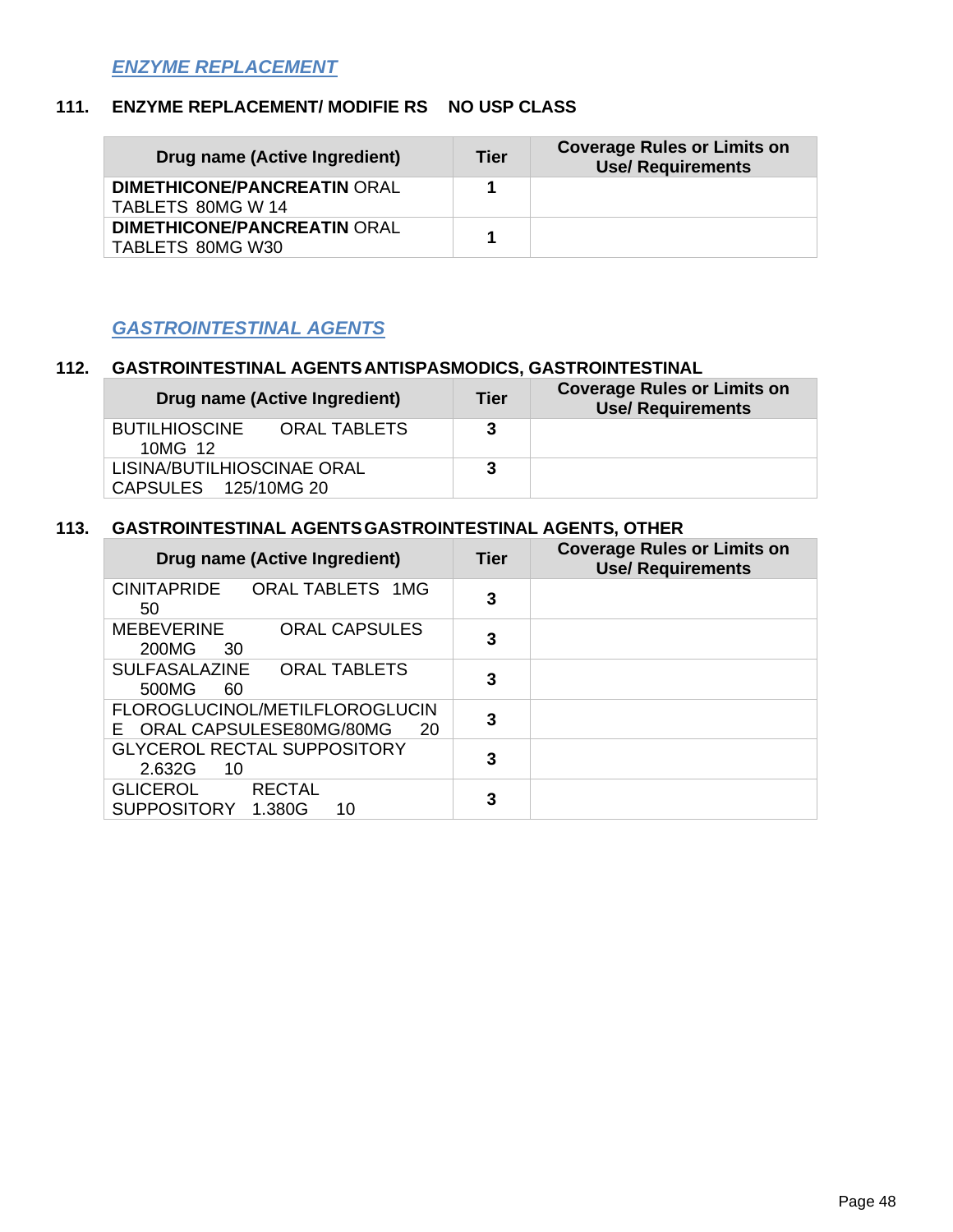#### **114. GASTROINTESTINAL AGENTSHISTAMINE2 (H2) RECEPTOR ANTAGONISTS**

| Drug name (Active Ingredient)                                                       | <b>Tier</b> | <b>Coverage Rules or Limits on</b><br><b>Use/ Requirements</b> |
|-------------------------------------------------------------------------------------|-------------|----------------------------------------------------------------|
| DIMETICONA/MAGALDRATO/FAMOTIDI<br>ORAL GEL 1/8/0.1G/100ML 10<br>NΑ<br><b>SOBRES</b> | 2           |                                                                |

## **115. GASTROINTESTINAL AGENTSIRRITABLE BOWEL SYNDROME AGENTS**

| Drug name (Active Ingredient)                              | <b>Tier</b> | <b>Coverage Rules or Limits on</b><br><b>Use/ Requirements</b> |
|------------------------------------------------------------|-------------|----------------------------------------------------------------|
| <b>LIDAMIDINE HYDROCHLORIDE 0.29</b><br><b>MG W 30 CAP</b> | າ           |                                                                |

## **116. GASTROINTESTINAL AGENTSLAXATIVES**

| Drug name (Active Ingredient)                 | Tier | <b>Coverage Rules or Limits on</b><br><b>Use/ Requirements</b> |
|-----------------------------------------------|------|----------------------------------------------------------------|
| <b>LACTULOSE ORAL SYRUP 66.7G W</b><br>120 ML |      |                                                                |

### **117. GASTROINTESTINAL AGENTS PROTECTANTS**

| Drug name (Active Ingredient)                           | Tier | <b>Coverage Rules or Limits on</b><br><b>Use/ Requirements</b> |
|---------------------------------------------------------|------|----------------------------------------------------------------|
| <b>SACCHAROMYCES BOULARDII ORAL</b><br>CAPSULES 200MG 6 |      |                                                                |
| <b>URSODESOXICOLICO ACID ORAL</b><br>CAPSULES 250MG 50  |      |                                                                |

#### **118. GASTROINTESTINAL AGENTSPROTON PUMP INHIBITORS**

| Drug name (Active Ingredient)                      | <b>Tier</b> | <b>Coverage Rules or Limits on</b><br><b>Use/ Requirements</b> |
|----------------------------------------------------|-------------|----------------------------------------------------------------|
| <b>OMEPRAZOLE</b> ORAL CAPSULES<br>40MG 7+7        |             |                                                                |
| <b>ESOMEPRAZOLE ORAL</b><br>GRANULATED 2.5MG/ML 28 | $\mathbf 2$ |                                                                |

## *GENITOURINARY AGENTS*

# **119. GENITOURINARY AGENTS ANTISPASMODICS, URINARY**

| Drug name (Active Ingredient)                     | Tier | <b>Coverage Rules or Limits on</b><br><b>Use/ Requirements</b> |
|---------------------------------------------------|------|----------------------------------------------------------------|
| <b>FENAZOPIRIDINE</b> ORAL TABLET<br>100MG<br>-24 |      |                                                                |
| <b>TOLTERODINE ORAL TABLETS 2MG</b><br>28         | 2    |                                                                |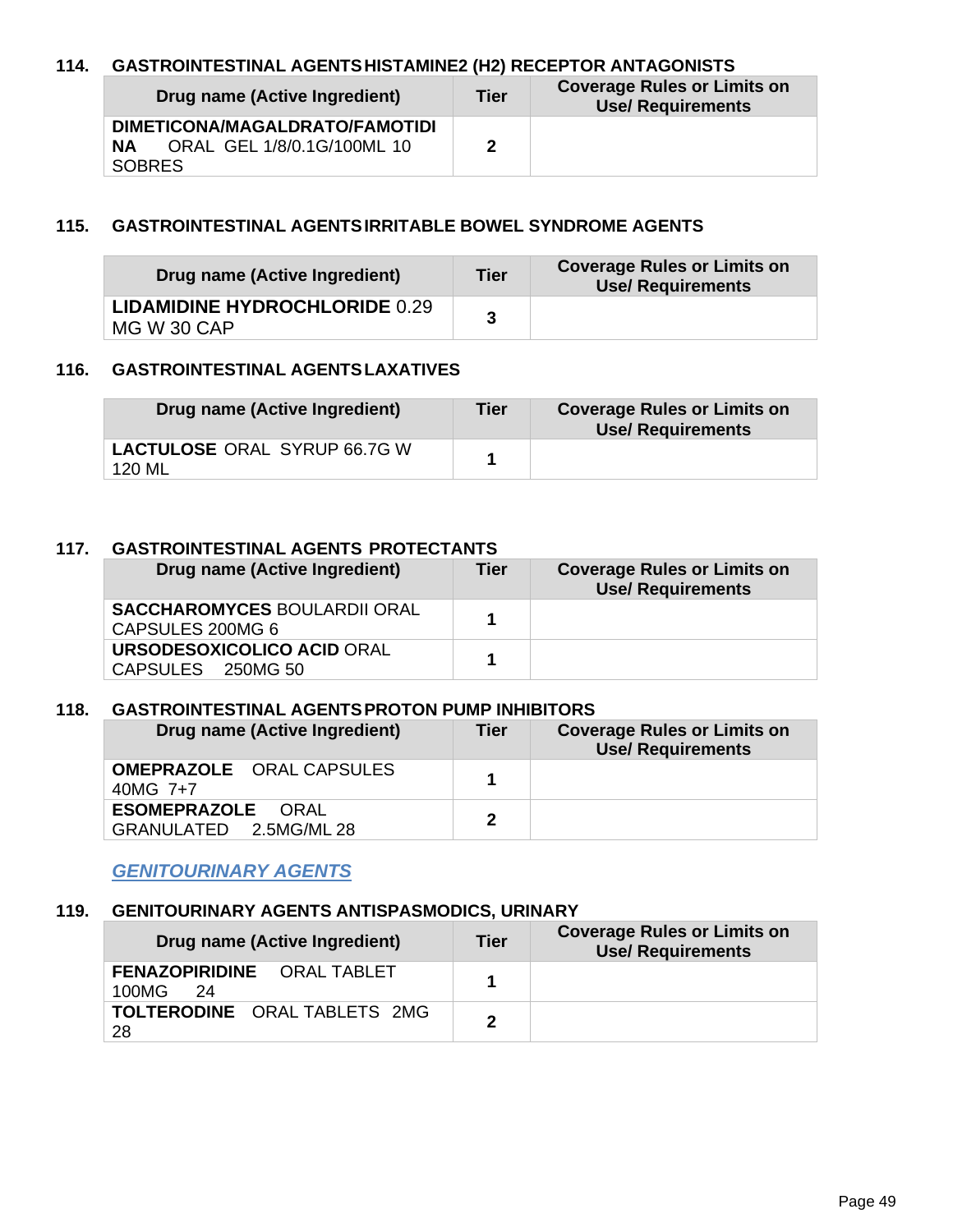### **120. GENITOURINARY AGENTS BENIGN PROSTATIC HYPERTROPHY AGENTS**

| Drug name (Active Ingredient)                    | <b>Tier</b>  | <b>Coverage Rules or Limits on</b><br><b>Use/ Requirements</b> |
|--------------------------------------------------|--------------|----------------------------------------------------------------|
| <b>FINASTERIDE ORAL TABLETS 1MG</b><br>28        | 1            |                                                                |
| ORAL TABLETS 5MG<br><b>FINASTERIDE</b><br>30     | 4            | PA, SP, PR, ST, QL                                             |
| <b>TAMSULOSINE ORAL</b><br>CAPSULES0.4MG<br>- 20 | $\mathbf{2}$ |                                                                |
| <b>TERAZOSINE ORAL TABLETS 2MG</b><br>15         | 2            |                                                                |
| <b>TERAZOSINE ORAL TABLETS 5MG 30</b>            | 2            |                                                                |

## **121. GENITOURINARY AGENTS GENITOURINARY AGENTS, OTHER**

| Drug name (Active Ingredient)                           | <b>Tier</b> | <b>Coverage Rules or Limits on</b><br><b>Use/ Requirements</b> |
|---------------------------------------------------------|-------------|----------------------------------------------------------------|
| NITROFURANTOIN ORAL CAPSULES<br>100MG<br>40             |             |                                                                |
| NITROFURANTOIN ORAL ORAL<br>SUSPENSION 25MG X 5ML 120ML |             |                                                                |

## **122. GENITOURINARY AGENTS PHOSPHATE BINDERS**

|    | Drug name (Active Ingredient)          | <b>Tier</b> | <b>Coverage Rules or Limits on</b><br><b>Use/ Requirements</b> |
|----|----------------------------------------|-------------|----------------------------------------------------------------|
| 30 | <b>FINASTERIDE</b> ORAL TABLETS 5MG    | 4           | PA, SP, PR, ST, QL                                             |
|    | <b>TOLTERODINE DETRUSITOL 2MG C28T</b> | 2           |                                                                |

## *HORMONAL AGENTS*

### **123. HORMONAL AGENTS, STIMULANT/ REPLACEMENT/MODIFYING (ADRENAL) No USP CLASS**

| Drug name (Active Ingredient)                                       | <b>Tier</b> | <b>Coverage Rules or Limits on</b><br><b>Use/ Requirements</b> |
|---------------------------------------------------------------------|-------------|----------------------------------------------------------------|
| <b>BETAMETASONE PARENTERAL 5ML</b>                                  | 1           |                                                                |
| <b>BETAMETASONE PARENTERAL 4 ML</b>                                 | 1           |                                                                |
| <b>BETAMETASONE PARENTERAL 3ML</b>                                  | 1           |                                                                |
| <b>DEXAMETHASONE PARENTERAL</b><br>SOLUTION 2ML 1                   | 1           |                                                                |
| <b>DEXAMETHASONE ORAL TABLETS</b><br>0.5MG/ML 30                    | 1           |                                                                |
| <b>DEXAMETHASONE ORAL TABLETS</b><br>.75MG 1                        | 1           |                                                                |
| <b>DEXAMETHASONE PARENTERAL</b><br><b>SOLUTION 2ML 1</b>            | 1           |                                                                |
| <b>BICARBONATE 7.5% (8.9 mEg/10ml)</b><br>PARENTERAL SOLUTION 0.075 | 1           |                                                                |
| <b>BETAMETASONE PARENTERAL</b><br><b>SOLUTION 60ML 1</b>            | 1           |                                                                |
| <b>BETAMETASONE PARENTERAL</b><br>SOLUTION 1                        | 1           |                                                                |
| <b>BETAMETASONE PARENTERAL</b><br>SOLUTION 2.7/3.0MG<br>1           | 1           |                                                                |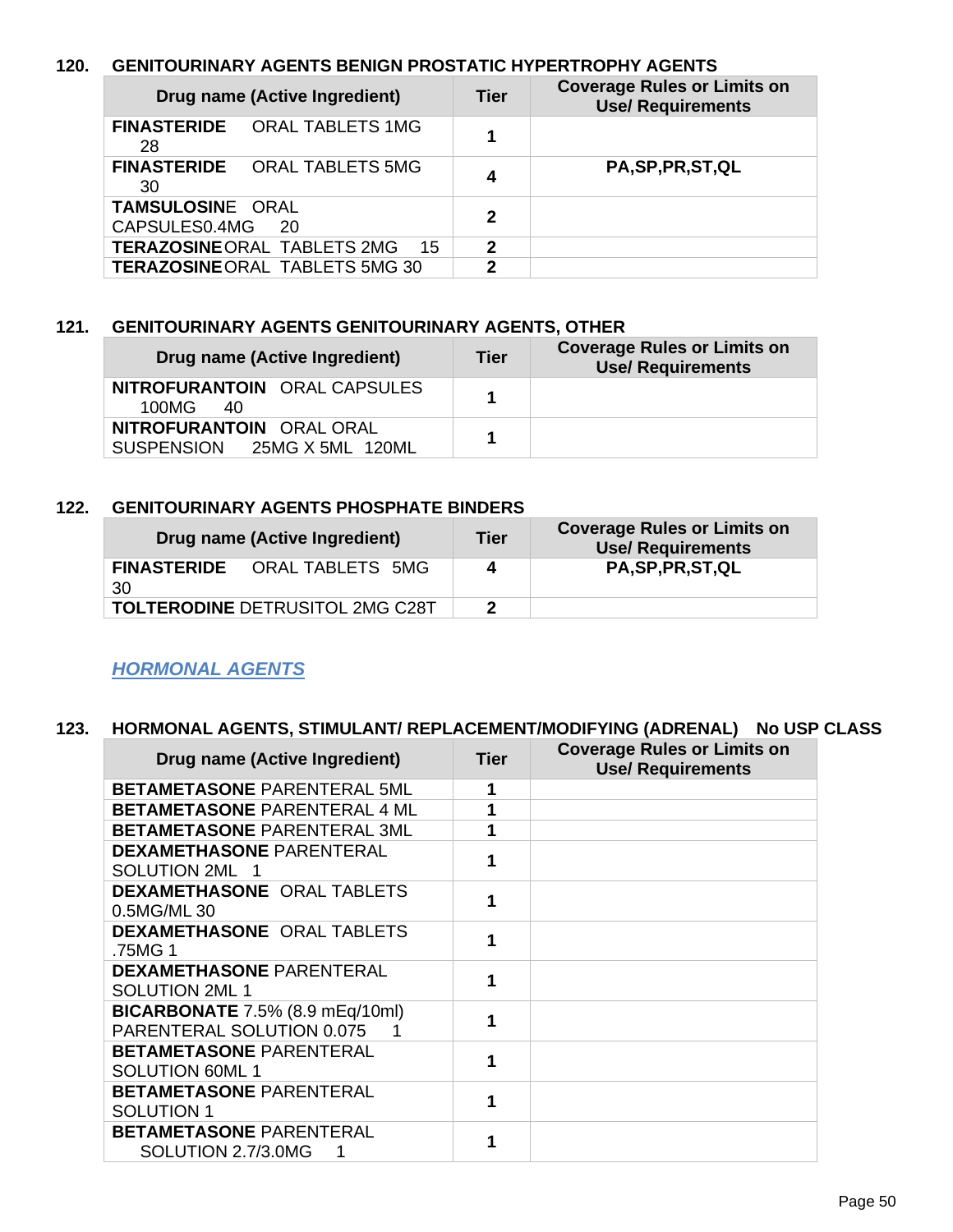| <b>BETAMETASONE PARENTERAL</b><br><b>SOLUTION 1</b>            | 1            |                    |
|----------------------------------------------------------------|--------------|--------------------|
| <b>DEXAMETHASONE ORAL TABLETS</b><br>4MG 3'                    | 1            |                    |
| <b>DEXAMETHASONE ORAL TABLETS</b><br>6MG 10                    | 1            |                    |
| <b>DEXAMETHASONE PARENTERAL</b><br>SOLUTION 8MG/2MLW 1         | 1            |                    |
| <b>METHYLPREDNISOLONE PARENTERAL</b><br>SOLUTION 2ML W 1       | 1            |                    |
| <b>BETAMETASONE PARENTERAL</b><br><b>SOLUTION</b>              | 1            |                    |
| <b>PREDNISOLONE PARENTERAL</b><br>SOLUTION 100ML<br>- 1        | 1            |                    |
| <b>PREDNISOLONE PARENTERAL</b><br>SOLUTION 1.0MG 1             | 1            |                    |
| <b>PREDNISONE</b> ORAL TABLETS 5MG<br>30                       | 1            |                    |
| <b>FLUDROCORTISONE</b> ORAL TABLETS<br>.1MG 100                | 4            | PA, SP, PR, ST, QL |
| METHYLPREDNISOLONE PARENTERAL<br>$1 \quad 1$<br>$\overline{1}$ | $\mathbf{3}$ |                    |
| METICORTELONE 3.0MG/ML - SOL<br><b>120ML</b>                   | 3            |                    |
| <b>METICORTEN 20MG - TAB 30</b><br>PREDNISONA PREDNISONE ORAL  | 3            |                    |
| METICORTEN 50MG - TAB 20<br>PREDNISONA PREDNISONE ORAL         | $\mathbf{3}$ |                    |

## **124. HORMONAL AGENTS, STIMULANT/ REPLACEMENT/MODIFY ING (PITUITARY) NO USP CLASS**

| <b>Drug name (Active Ingredient)</b>                                  | <b>Tier</b> | <b>Coverage Rules or Limits on</b><br><b>Use/ Requirements</b> |
|-----------------------------------------------------------------------|-------------|----------------------------------------------------------------|
| DESMOPRESINE ORAL TABLETS 60MH<br>30                                  |             | PA, SP, PR, ST, QL                                             |
| <b>DESMOPRESINE ORAL TABLETS 15MG</b>                                 |             | PA, SP, PR, ST, QL                                             |
| <b>TIBOLONA</b><br><b>TIBOLONE</b><br><b>ORAL</b><br>TABLETS 2.5MG 30 | 4           | PA, SP, PR, ST, QL                                             |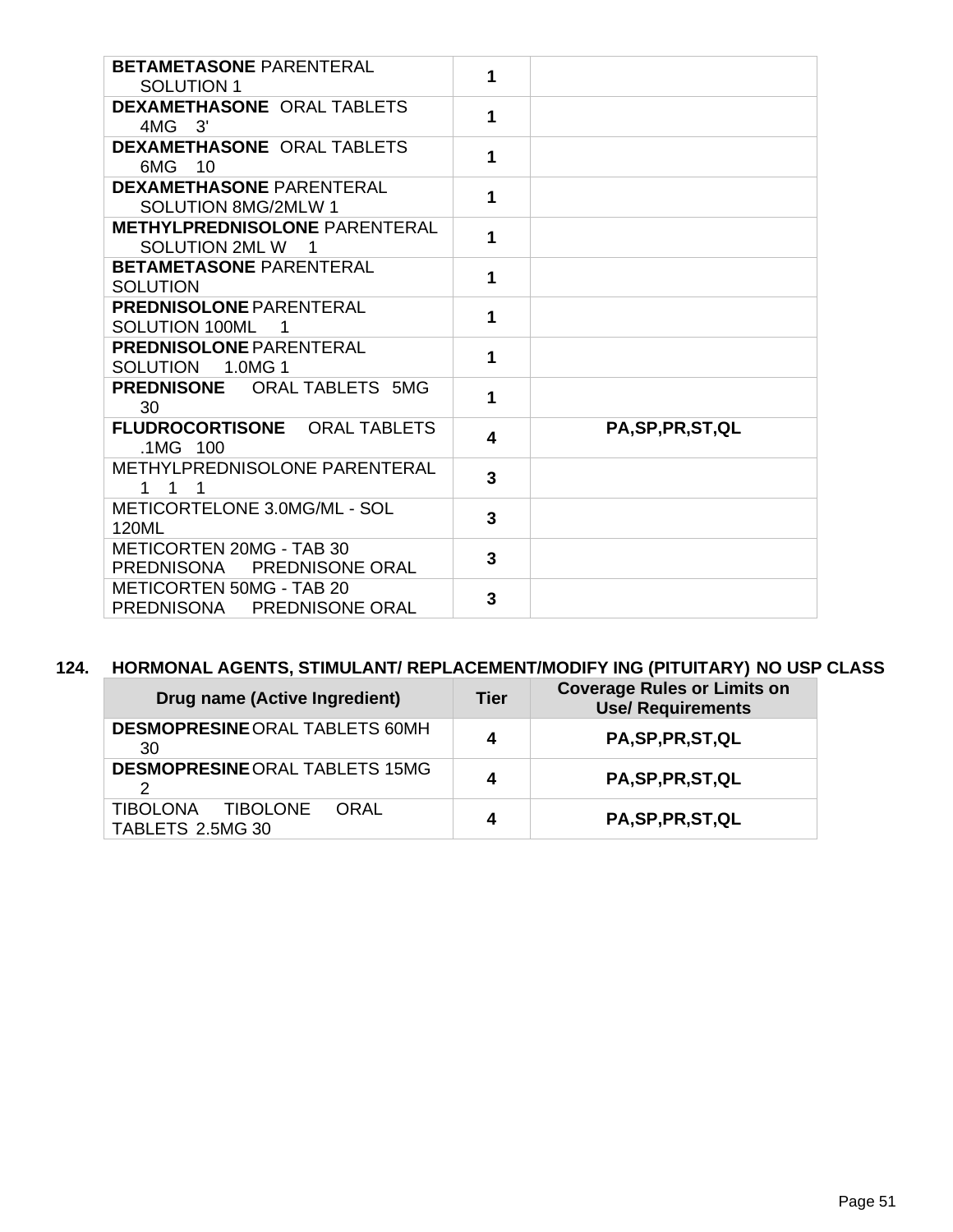#### **125. HORMONAL AGENTS, STIMULANT/ REPLACEMENT/MODIFY ING (PROSTAGLANDINS) NO USP CLASS**

| <b>Drug name (Active Ingredient)</b> | <b>Tier</b> | <b>Coverage Rules or Limits on</b><br><b>Use/ Requirements</b> |
|--------------------------------------|-------------|----------------------------------------------------------------|
| <b>CYPROTERONE/ETINILESTRADIOL</b>   |             |                                                                |
| ORAL TABLETS 2/0.035 MG W 21         |             |                                                                |

#### **126. HORMONAL AGENTS, STIMULANT/ REPLACEMENT/MODIFY ING (SEX HORMONES/ MODIFIERS) ANABOLIC STEROIDS**

| Drug name (Active Ingredient)                                            | Tier                       | <b>Coverage Rules or Limits on</b><br><b>Use/ Requirements</b> |
|--------------------------------------------------------------------------|----------------------------|----------------------------------------------------------------|
| <b>TESTOSTERONE INTRAMUSCULAR</b><br>INJECTABLE SOLUTION 250 MG W<br>1ML | $\boldsymbol{\mathcal{P}}$ |                                                                |

#### **127. HORMONAL AGENTS, STIMULANT/ REPLACEMENT/MODIFY ING (SEX HORMONES/ MODIFIERS) ANDROGENS**

| Drug name (Active Ingredient)                        | <b>Tier</b> | <b>Coverage Rules or Limits on</b><br><b>Use/ Requirements</b> |
|------------------------------------------------------|-------------|----------------------------------------------------------------|
| <b>MESTEROLONE ORAL TABLETS</b><br>25MG 10           | 2           |                                                                |
| <b>TESTOSTERONE INJECTABLE</b><br>SOLUTION 250MG 1ML |             | PA, SP, PR, ST, QL                                             |
| NANDROLONE INJECTABLE<br>SOLUTION 50MG/ML 2          |             | PA, SP, PR, ST, QL                                             |
| <b>TESTOSTERONE INJECTABLE</b><br>SOLUTION 250MG 3ML |             | PA, SP, PR, ST, QL                                             |

#### **128. HORMONAL AGENTS, STIMULANT/ REPLACEMENT/MODIFY ING (SEX HORMONES/ MODIFIERS) ESTROGENS**

| <b>Drug name (Active Ingredient)</b>                                 | Tier | <b>Coverage Rules or Limits on</b><br><b>Use/ Requirements</b> |
|----------------------------------------------------------------------|------|----------------------------------------------------------------|
| <b>ESTRADIOL/NORETISTERONA</b><br>INJECTABLE SOLUTION5MG/50MG<br>1ML |      |                                                                |
| <b>ESTRADIOL/NORGESTRELORAL</b><br>TABLETS 2MG/0.5MG 21              |      |                                                                |

#### **129. HORMONAL AGENTS, STIMULANT/ REPLACEMENT/MODIFY ING (SEX HORMONES/ MODIFIERS) PROGESTERONE AGONISTS/ANTAGONISTS**

| Drug name (Active Ingredient)                                      | Tier | <b>Coverage Rules or Limits on</b><br><b>Use/ Requirements</b> |
|--------------------------------------------------------------------|------|----------------------------------------------------------------|
| <b>PROGESTERONE INTRAMUSCULAR</b><br>INYECTABLE SOLUTION 100MG 1ML |      |                                                                |
| ETONOGESTREL/ETINILESTRADIOL<br>VAGINAL UNIT 11.7/2.7MG            |      |                                                                |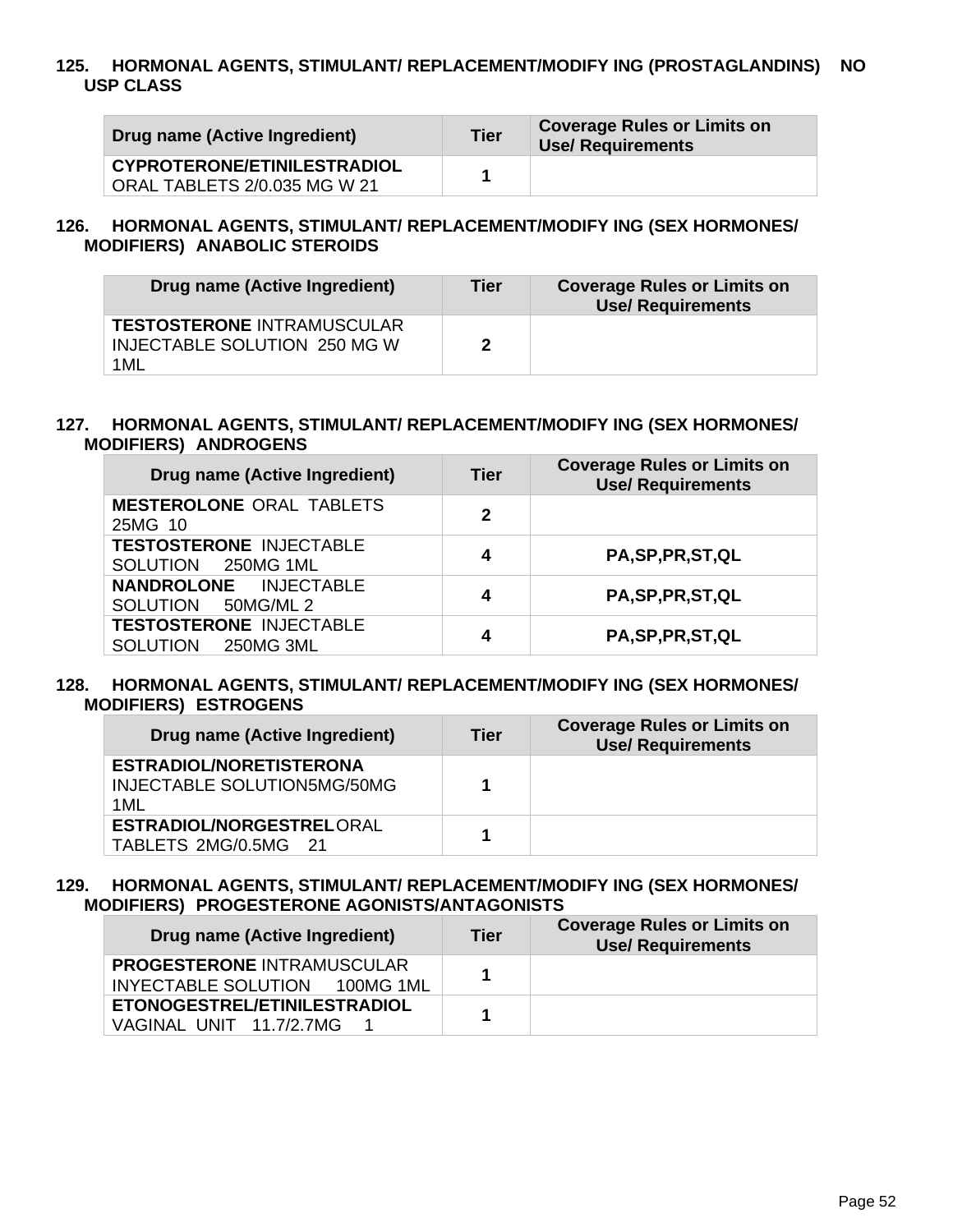#### **130. (SEX HORMONES/ MODIFIERS) HORMONAL AGENTS, STIMULANT/ REPLACEMENT/MODIFY ING PROGESTINS**

| Drug name (Active Ingredient)                                                                           | <b>Tier</b> | <b>Coverage Rules or Limits on</b><br><b>Use/ Requirements</b> |
|---------------------------------------------------------------------------------------------------------|-------------|----------------------------------------------------------------|
| <b>CLORMADINONA</b><br><b>ORAL TABLET</b><br>2MG 20                                                     |             |                                                                |
| <b>CLORMADINONA</b><br><b>ORAL TABLET</b><br>5MG 20                                                     |             |                                                                |
| <b>CLORMADINONA/MESTRANOL</b><br>ORAL TABLET 2MG/80MCG 20                                               |             |                                                                |
| <b>DESOGESTREL ORAL TABLETS</b><br>0.075MG 28                                                           |             |                                                                |
| <b>ORAL TABLETS 2MG</b><br><b>DIENOGEST</b><br>28                                                       |             |                                                                |
| DROSPIRENONA/ETINILESTRADIOL<br><b>DROSPIRENONE / ETHINYL</b><br>ESTRADIOL ORAL TABLET<br>3MG/0.02MG 28 |             |                                                                |

#### **131. (SEX HORMONES/ MODIFIERS) SELECTIVE ESTROGEN RECEPTOR MODIFYING AGENTS**

| Drug name (Active Ingredient)               | <b>Tier</b> | <b>Coverage Rules or Limits on</b><br><b>Use/ Requirements</b> |
|---------------------------------------------|-------------|----------------------------------------------------------------|
| <b>CLOMIPHENE ORAL TABLETS 50MG</b><br>W 30 |             |                                                                |

## **132. HORMONAL AGENTS, STIMULANT/ REPLACEMENT/MODIFY ING (THYROID) NO USP CLASS**

| Drug name (Active Ingredient)                               | <b>Tier</b> | <b>Coverage Rules or Limits on</b><br><b>Use/ Requirements</b> |
|-------------------------------------------------------------|-------------|----------------------------------------------------------------|
| <b>ORAL TABLETS</b><br><b>LEVOTIROXINA</b><br>50MCG<br>- 50 |             |                                                                |
| <b>ORAL TABLETS</b><br><b>LEVOTIROXINA</b><br>75MCG<br>50   |             |                                                                |

#### **133. HORMONAL AGENTS, SUPPRESSANT (ADRENAL) NO USP CLASS**

| Drug name (Active Ingredient)                              | Tier | <b>Coverage Rules or Limits on</b><br><b>Use/ Requirements</b> |
|------------------------------------------------------------|------|----------------------------------------------------------------|
| DEFLAZACORT ORAL TABLETS<br>30MG W 10                      | 2    | SТ                                                             |
| <b>FLUDROCORTISONE</b><br><b>ORAL</b><br>TABLETS 0.1MG 100 | 4    | ST, PA, PR                                                     |

#### **134. HORMONAL AGENTS, SUPPRESSANT (PARATHYROID) NO USP CLASS**

| Drug name (Active Ingredient)                                                  | Tier | <b>Coverage Rules or Limits on</b><br><b>Use/ Requirements</b> |
|--------------------------------------------------------------------------------|------|----------------------------------------------------------------|
| <b>ALENDRONATO/COLEC FOSAMAX</b><br><b>PLUS 70 MG/5600 UI C/4 CPR</b>          | 4    | PA, SP, PR, ST, QL                                             |
| ALENDRONATO/CALCIFEROL<br><b>FOSAMAX PLUS 70MG/2800UI MEDI</b><br><b>EXCEL</b> | 4    | PA, SP, PR, ST, QL                                             |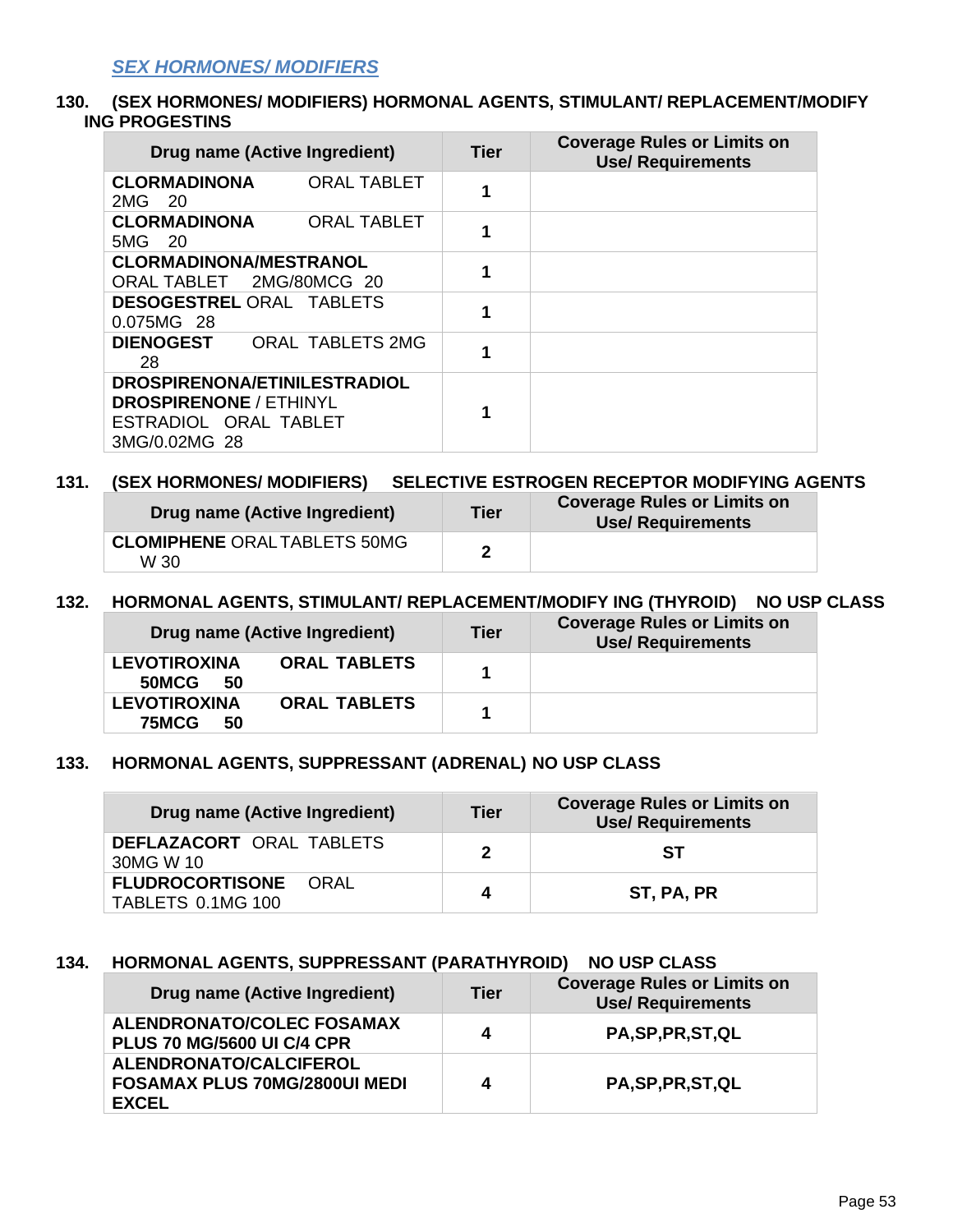## **135. HORMONAL AGENTS, SUPPRESSANT (PITUITARY) NO USP CLASS**

| Drug name (Active Ingredient)                         | Tier | <b>Coverage Rules or Limits on</b><br><b>Use/ Requirements</b> |
|-------------------------------------------------------|------|----------------------------------------------------------------|
| <b>ALENDRONICO 70MG CPR C4</b>                        | 4    | PA, SP, PR, ST, QL                                             |
| ALENDRONATO/CALCIFEROL<br>FOSAMAX PLUS 70MG/2800UI    | 4    | PA, SP, PR, ST, QL                                             |
| <b>ACIDO ZOLENDRONICOO 4MG/5ML</b><br><b>INY</b>      | Δ    | PA, SP, PR, ST, QL                                             |
| <b>ALENDRONATO/COLEC PLUS 70</b><br><b>MG/5600 UI</b> | 4    | PA, SP, PR, ST, QL                                             |

#### **136. HORMONAL AGENTS, SUPPRESSANT (THYROID) ANTITHYROID AGENTS**

| <b>Drug name (Active Ingredient)</b>     | Tier         | <b>Coverage Rules or Limits on</b><br><b>Use/ Requirements</b> |
|------------------------------------------|--------------|----------------------------------------------------------------|
| <b>METHIMAZOLE ORAL PILLS 5MG 30</b>     | $\mathbf{2}$ |                                                                |
| <b>METHIMAZOLE ORAL PILLS 5MG</b><br>100 | 4            | PA, SP, PR, ST, QL                                             |
| <b>TIAMAZOLE ORAL TABLETS 5MG 0</b>      | Δ            | PA, SP, PR, ST, QL                                             |

## *IMMUNOLOGICAL AGENTS*

#### **137. IMMUNOLOGICAL AGENTS ANGIOEDEMA (HAE) AGENTS**

| Drug name (Active Ingredient)        | Tier | <b>Coverage Rules or Limits on</b><br><b>Use/ Requirements</b> |
|--------------------------------------|------|----------------------------------------------------------------|
| DANAZOL ORAL CAPSULES 200 MG<br>W 60 |      | <b>PA,SP,PR,ST,QL</b>                                          |

#### **138. IMMUNOLOGICAL AGENTS IMMUNE SUPPRESSANTS**

| Drug name (Active Ingredient)                                                       | <b>Tier</b>  | <b>Coverage Rules or Limits on</b><br><b>Use/ Requirements</b> |
|-------------------------------------------------------------------------------------|--------------|----------------------------------------------------------------|
| <b>ALENDRONATO</b><br>ORAL TABLET 70<br>MG4                                         | 4            | PA, SP, PR, ST, QL                                             |
| <b>ALENDRONATO</b><br><b>ORAL TABLET</b><br>10MG 15                                 | 4            | PA, SP, PR, ST, QL                                             |
| <b>ALENDRONATO</b><br>ORAL TABLET<br>10MG 30                                        | 4            | PA, SP, PR, ST, QL                                             |
| <b>ETANERCEPT</b><br><b>SUBCUTANEOUS</b><br><b>INYECTABLE SOLUTION</b><br>50MG/ML 2 | 4            | PA, SP, PR, ST, QL                                             |
| <b>AZATIOPRINE ORALTABLETS 50MG</b><br>25                                           | $\mathbf{2}$ |                                                                |
| <b>AZATIOPRINA ORAL</b><br>50MG 50                                                  | $\mathbf{2}$ |                                                                |
| <b>AZATIOPRINA ORAL</b><br>1 50MG 2 X 25                                            | $\mathbf{2}$ |                                                                |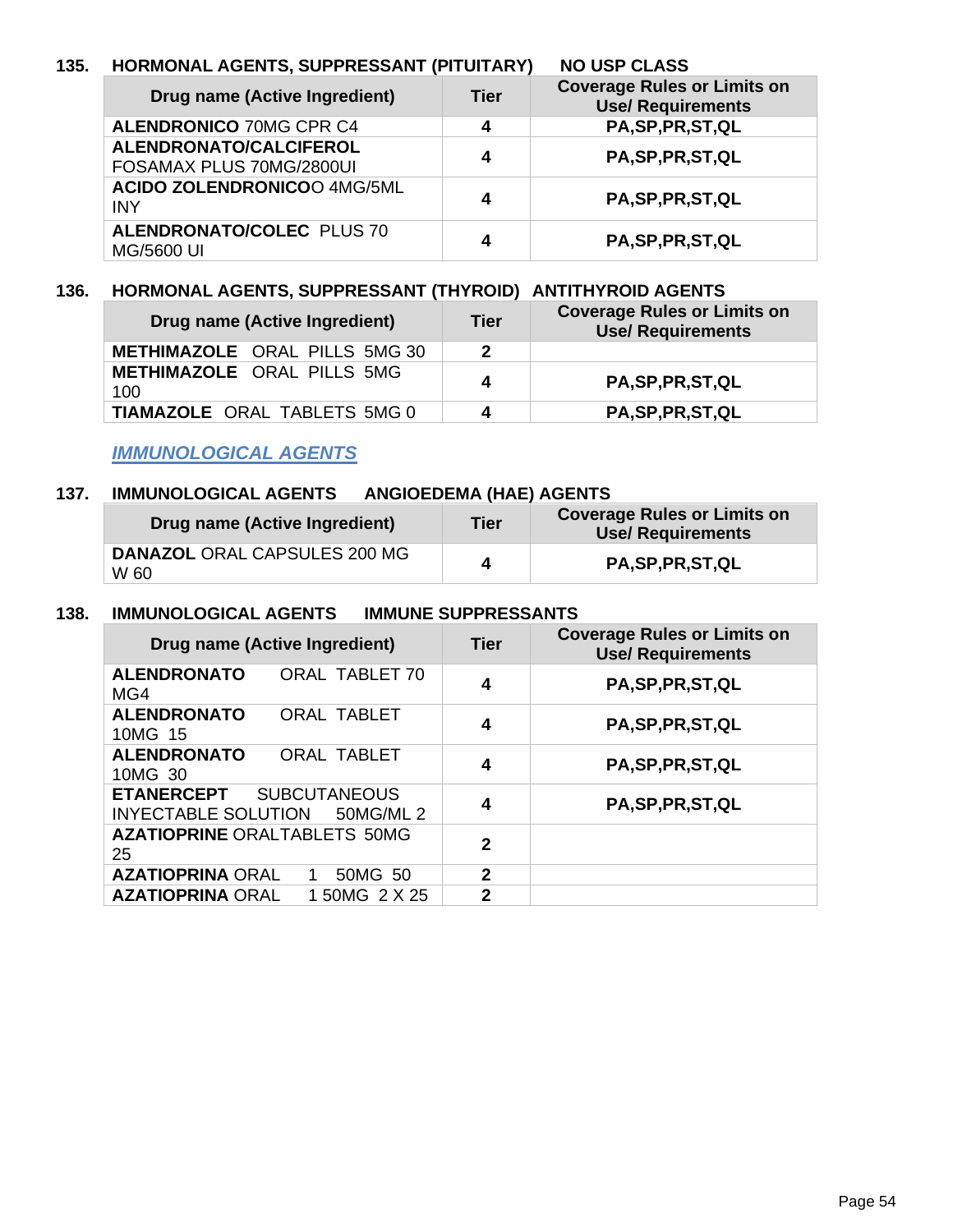#### **139. IMMUNOLOGICAL AGENTS IMMUNIZING AGENTS, PASSIVE**

| <b>Drug name (Active Ingredient)</b> | <b>Tier</b> | <b>Coverage Rules or Limits on</b><br><b>Use/ Requirements</b> |
|--------------------------------------|-------------|----------------------------------------------------------------|
| <b>Flu vaccine</b>                   |             |                                                                |

#### **140. IMMUNOLOGICAL AGENTS IMMUNOMODULATORS**

| Drug name (Active Ingredient)                    | <b>Tier</b> | <b>Coverage Rules or Limits on</b><br><b>Use/ Requirements</b> |
|--------------------------------------------------|-------------|----------------------------------------------------------------|
| <b>FILGRASTIM PARENTERAL</b><br>300MCG           | 4           | ST, PA, PR                                                     |
| HUMAN NORMAL IMMUNOGLOBULIN<br>PARENTERAL 1 0,5G | 4           | ST, PA, PR                                                     |
| NEULASTIM 6 MG/0.6 ML JGP CAJ C/1                | 4           | ST, PA, PR                                                     |
| LEFLUNOMIDA ORAL TABLET 20MG<br>30               | 4           | ST, PA, PR                                                     |
| ROACTEMRA 200 MG/10 ML 1 FAM<br>$C/10$ ML        | 4           | ST, PA, PR                                                     |
| ROACTEMRA 80 MG/4 ML 1 FAM C/4<br>ML             |             | ST, PA, PR                                                     |

## *INFLAMMATORY BOWEL*

#### **141. INFLAMMATORY BOWEL DISEASE AGENTSAMINOSALICYLATES**

| Drug name (Active Ingredient)             | Tier | <b>Coverage Rules or Limits on</b><br><b>Use/ Requirements</b> |
|-------------------------------------------|------|----------------------------------------------------------------|
| <b>MESALAZINEORAL 500MG</b>               |      |                                                                |
| <b>MESALAZINERECTAL 250MG 1</b>           |      |                                                                |
| <b>MESALAZINERECTAL 500MG 500MG</b><br>10 | 4    | PA, SP, PR, ST, QL                                             |
| <b>MESALAZINA 500 MG GRAG 40</b>          | 4    | PA, SP, PR, ST, QL                                             |
| <b>MESALAZINE SUSPENSION 60ML</b>         | 2    |                                                                |

#### **142. INFLAMMATORY BOWEL DISEASE AGENTSGLUCOCORTICOIDS**

| Drug name (Active Ingredient)                                   | <b>Tier</b> | <b>Coverage Rules or Limits on</b><br><b>Use/ Requirements</b> |
|-----------------------------------------------------------------|-------------|----------------------------------------------------------------|
| <b>DEFLAZACORT ORAL TABLETS 6MG</b>                             | 4           | PA, SP, PR, ST, QL                                             |
| <b>PREDNISONA ORAL TABLET 20MG</b><br>30                        | 3           |                                                                |
| <b>DEXAMETASONA ALIN 8 MG SOL INY</b><br>1X2 ML MEDI EXC        |             |                                                                |
| <b>DEXAMETASONA ALIN DEPOT 4 MG</b><br>SUSP INY 1X2 ML MEDI EXC | 1           |                                                                |
| <b>DEXAMETASONA DECOREX 4MG</b><br>C <sub>10</sub> T            |             |                                                                |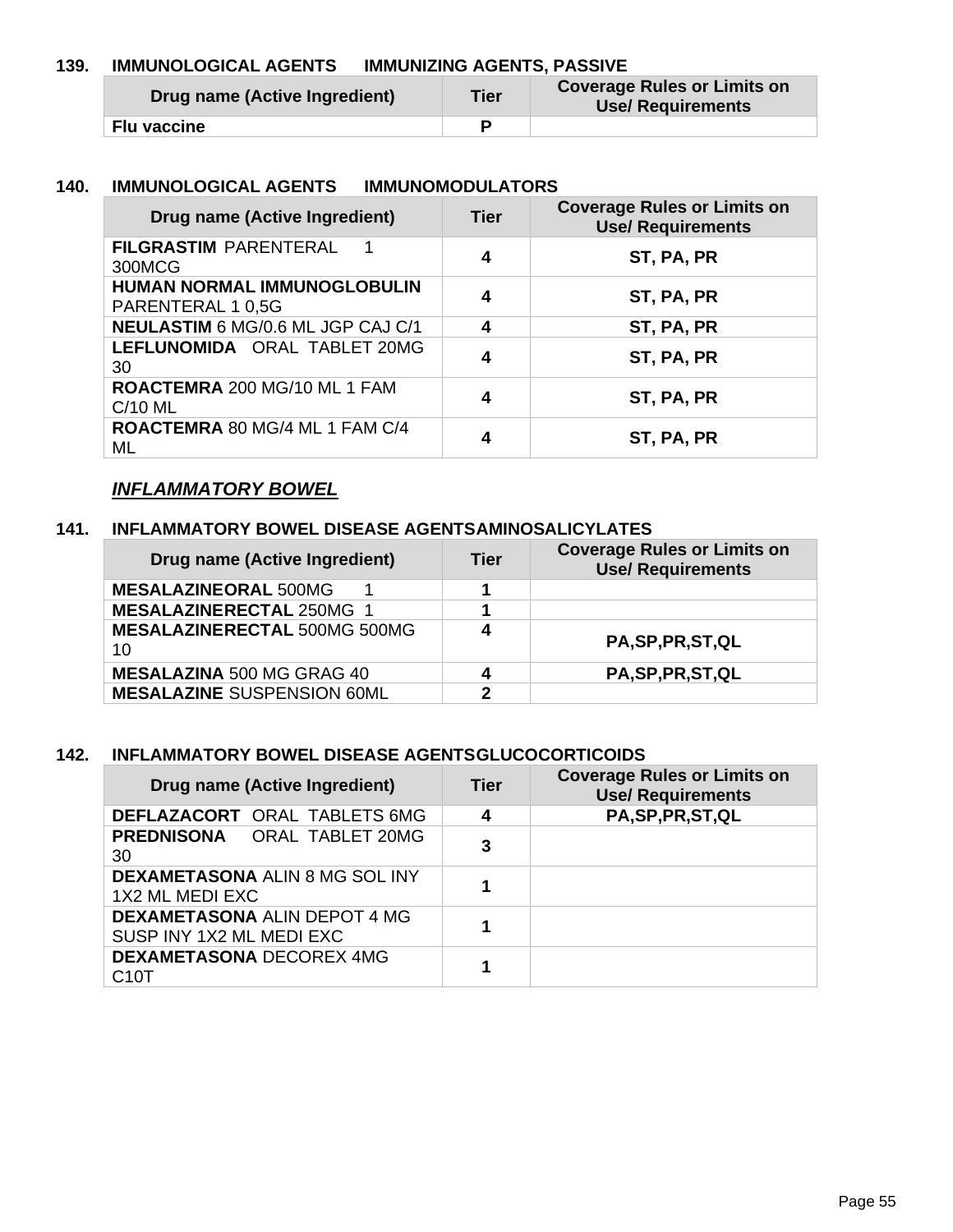### **143. INFLAMMATORY BOWEL DISEASE AGENTSSULFONAMIDES**

| Drug name (Active Ingredient)                | Tier | <b>Coverage Rules or Limits on</b><br><b>Use/ Requirements</b> |
|----------------------------------------------|------|----------------------------------------------------------------|
| <b>AZULFIDINE ORAL TABLETS 500MG W</b><br>60 |      | РR                                                             |

## *METABOLIC BONE DISEASE AGENTS*

## **144. METABOLIC BONE DISEASE AGENTS NO USP CLASS**

| <b>Drug name (Active Ingredient)</b>                                           | <b>Tier</b>    | <b>Coverage Rules or Limits on</b><br><b>Use/ Requirements</b> |
|--------------------------------------------------------------------------------|----------------|----------------------------------------------------------------|
| <b>ALENDRONATE ORAL TABLETS</b><br>70MG 4                                      | $\overline{2}$ |                                                                |
| ALENDRONATE/COLECALCIFEROL<br>ORAL TABLET 70MG/70MCG (2,800<br>U.I.<br>- 4     | $\mathbf{2}$   |                                                                |
| ALENDRONATE/COLECALCIFEROL<br>ORAL TABLET 70MG/140MCG (5,600<br>U.I.<br>-4     | $\mathbf{2}$   |                                                                |
| <b>ALENDRONICO FOSAMAX 70MG CPR</b><br>C4                                      | $\mathbf{2}$   |                                                                |
| <b>ALENDRONATO/CALCIFEROL</b><br>FOSAMAX PLUS 70MG/2800UI MEDI<br><b>EXCEL</b> | 4              | PA, SP, PR, ST, QL                                             |
| <b>ALENDRONATO/COLEC FOSAMAX</b><br>PLUS 70 MG/5600 UI C/4 CPR                 | 4              | PA, SP, PR, ST, QL                                             |
| <b>OPHTHALMIC AGENTS</b>                                                       |                |                                                                |

## **145. OPHTHALMIC AGENTS OPHTHALMIC PROSTAGLANDIN AND PROSTAMIDE ANALOGS**

| <b>Drug name (Active Ingredient)</b>                                | <b>Tier</b>      | <b>Coverage Rules or Limits on</b><br><b>Use/ Requirements</b> |
|---------------------------------------------------------------------|------------------|----------------------------------------------------------------|
| <b>BROMFENACOPHTHALMIC</b><br>OPHTHALMIC SOLUTION 0.9MG X ML<br>5ML | 1                |                                                                |
| <b>TRAVOPROST OPHTHALMIC</b><br>OPHTHALMIC SOLUTION 40 MCG<br>PIF7A | $\boldsymbol{4}$ | PA, SP, PR, ST, QL                                             |

## **146. OPHTHALMIC AGENTS OPHTHALMIC AGENTS, OTHER**

| Drug name (Active Ingredient)                                                         | Tier         | <b>Coverage Rules or Limits on</b><br><b>Use/ Requirements</b> |
|---------------------------------------------------------------------------------------|--------------|----------------------------------------------------------------|
| DEXAMETHASONE/TOBRAMYCIN<br>OPHTHALMIC DROPS<br>3MG/ML                                | $\mathbf{2}$ |                                                                |
| DICLOFENACOPHTHALMIC DROPS<br>1MG/ML 5ML                                              | $\mathbf{2}$ |                                                                |
| <b>HYDROXYPROPYLMETHYLCELLULOS</b><br>E OPHTHALMIC GEL 3MG/1ML<br>10ML                | 3            |                                                                |
| HYPROMELLOSE OPHTHALMIC<br>DROPS 5MG/ML                                               | 1            |                                                                |
| SODIUM HYALURONATE OPHTHALMIC<br>DROPS 4 MG 20 DOSIS                                  |              |                                                                |
| ANHYDROUS LANOLIN /MINERAL-OIL-<br>OPHTHALMIC OINTMENT<br>BASED.<br>3G/3G X 100G 3.5G | 1            |                                                                |
| MOXIFLOXACIN OPHTHALMIC<br>OPHTHALMIC SOLUTION 5MG/ML 5ML                             | 2            |                                                                |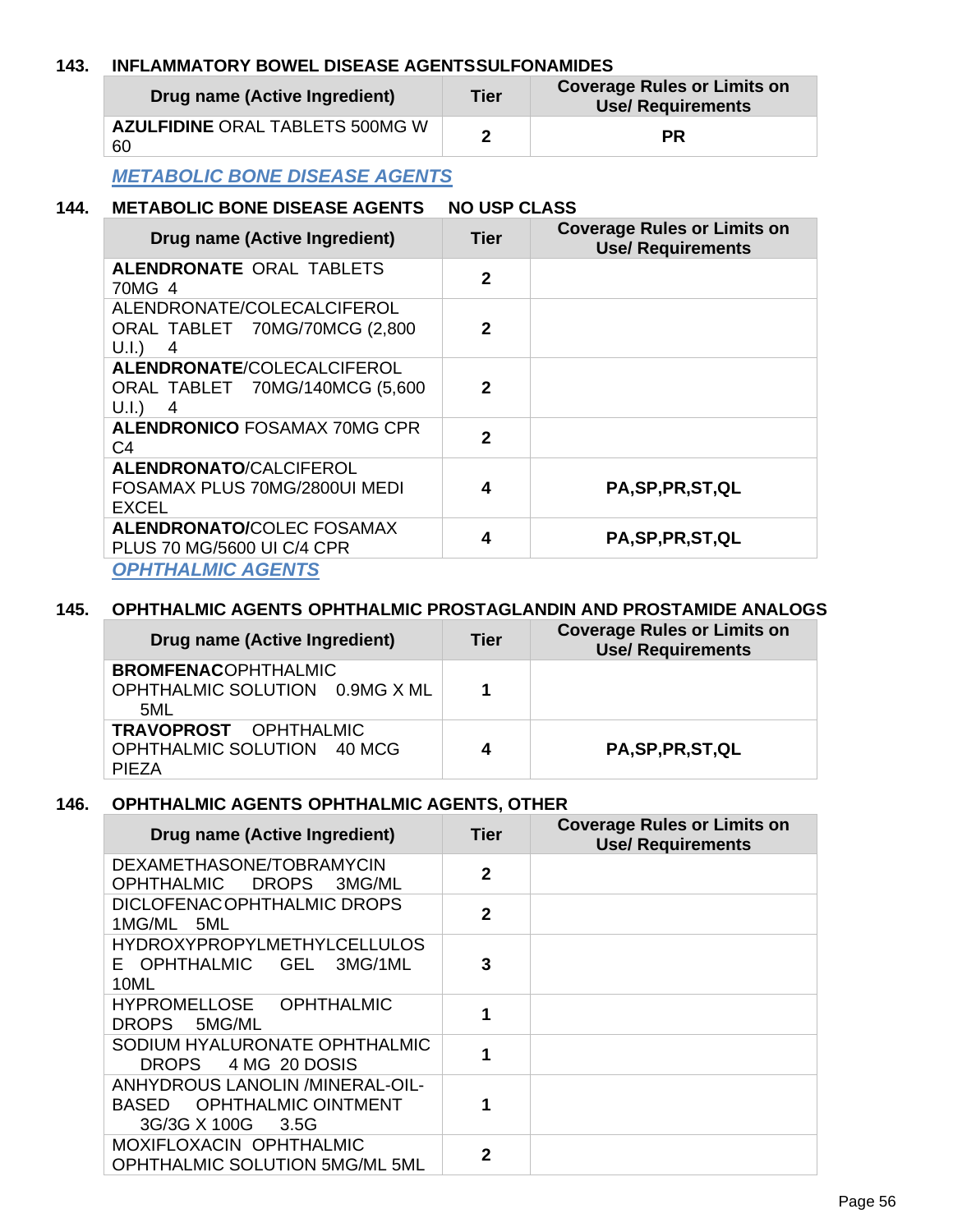| TOBRAMYCIN OPHTHALMIC<br>OPHTHALMIC SOLUTION 3MG/1ML<br>15ML                                                       | 3            |  |
|--------------------------------------------------------------------------------------------------------------------|--------------|--|
| NEOMICINA/POLIMINA B/GRAMICIDINA<br><b>OPHTHALMIC DROPS</b><br>1.75MG/5000UI/0.025MG/1ML 15ML                      |              |  |
| EPINASTINA<br><b>OPHTHALMIC</b><br>OPHTHALMIC SOLUTION 0.5MG X ML<br>5ML                                           | $\mathbf{2}$ |  |
| DEXAMETHASONE/NEOMYCIN/POLYM<br>YXIN B OPHTHALMI OPHTHALMIC<br>SOLUTION 0.1G/0.35G/600,000UI X<br><b>100ML 5ML</b> |              |  |
| CARBOXIMETILCELULOSA/GLICERINA<br>OPHTHALMIC SOLUTION 5MG/9MG X<br>ML 10ML                                         |              |  |
| CARBOXIMETILCELULOSA/GLICERINA<br>OPHTHALMIC SOLUTION 5MG/9MG X<br>ML 15ML                                         |              |  |
| <b>HIDROXIPROPILMETILCELULOSA</b><br>OFTALMICO GOTAS<br>3MG/ML 10ML                                                |              |  |

## **147. OPHTHALMIC AGENTS OPHTHALMIC ANTI-ALLERGY AGENTS**

| Drug name (Active Ingredient)                                                                       | Tier | <b>Coverage Rules or Limits on</b><br><b>Use/ Requirements</b> |
|-----------------------------------------------------------------------------------------------------|------|----------------------------------------------------------------|
| SODIOOXYMETAZOLINE/SODIUM<br>HYALURONATE OPHTHALMIC<br>OPHTHALMIC SOLUTION 0.125MG/1MG<br>$X$ 0.5ML |      |                                                                |
| NEOMICIN/POLIMIXINA B/BACITRACIN<br><b>OPHTHALMIC OINTMENT</b><br>0.35G/500000U/40000U/100G<br>30G  | 3    |                                                                |

## **148. OPHTHALMIC AGENTS OPHTHALMIC ANTI- INFLAMMATORIES.**

| Drug name (Active Ingredient)                                                               | <b>Tier</b>  | <b>Coverage Rules or Limits on</b><br><b>Use/ Requirements</b> |
|---------------------------------------------------------------------------------------------|--------------|----------------------------------------------------------------|
| DEXAMETHASONE/TOBRAMYCIN<br><b>OINTMENT</b><br>OPHTHALMIC<br>3MG/MG 3.5MG                   | 1            |                                                                |
| <b>GATIFLOXACIN/ PREDNISOLONE</b><br>OPHTHALMIC<br><b>DROPS</b><br>3MG/10MG/1ML 3ML         |              |                                                                |
| LOTEPREDNO OPHTHALMIC<br><b>OPHTHALMIC SUSPENSION</b><br>5MG<br>X ML 5ML                    | 1            |                                                                |
| LOTEPREDNOL/TOBRAMYCIN<br>OPHTHALMIC OPHTHALMIC<br>5MG/3MG X ML 5ML<br>SOLUTION             | 1            |                                                                |
| NEPAFENAC OPHTHALMIC<br><b>OPHTHALMIC SUSPENSION</b><br>1MG/ML 5ML                          | $\mathbf 2$  |                                                                |
| DEXAMETASONA/NETILMICINA<br><b>OPHTHALMIC</b><br>OPHTHALMIC<br>1MG/3MG X ML 5ML<br>SOLUTION | $\mathbf{2}$ |                                                                |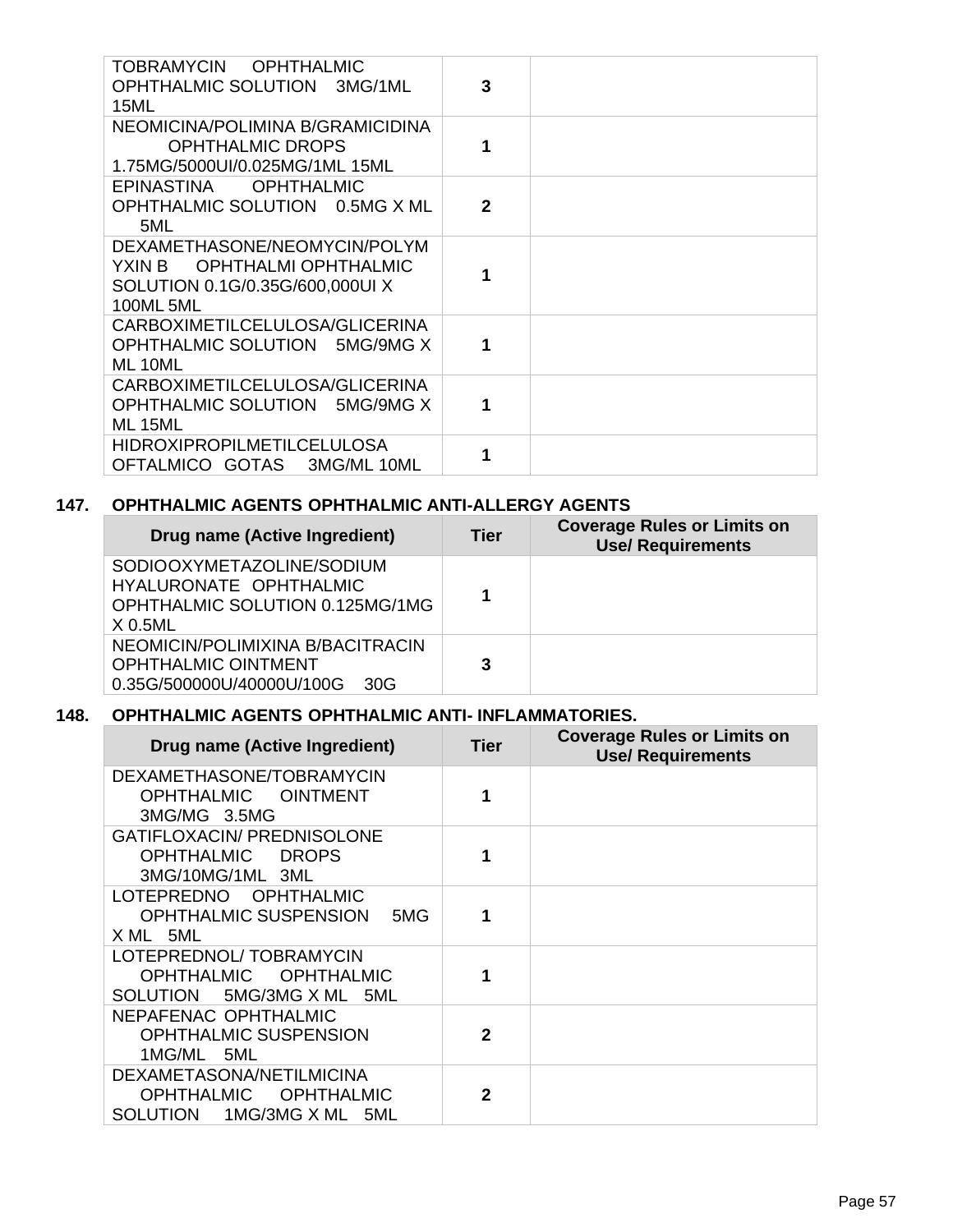## **149. OPHTHALMIC AGENTS OPHTHALMIC ANTIGLAUCOMA AGENTS**

| <b>Drug name (Active Ingredient)</b>                                                              | <b>Tier</b>    | <b>Coverage Rules or Limits on</b><br><b>Use/ Requirements</b> |
|---------------------------------------------------------------------------------------------------|----------------|----------------------------------------------------------------|
| DORZOLAMIDE/TIMOLOL OFTALMICA<br><b>GOTAS</b><br>5MG/ML<br>5ML                                    | $\mathbf 1$    |                                                                |
| LATANOPROST OFTALMICAN GOTAS<br>0.05MG/1ML 3ML                                                    | $\mathbf 1$    |                                                                |
| BETAXOLOL OPHTHALMIC<br>OPHTHALMIC SOLUTION 2.5MG X ML<br>5ML                                     | 1              |                                                                |
| BIMATOPROST OPHTHALMIC<br>OPHTHALMIC SOLUTION 0.3MG X ML<br>3ML                                   | 1              |                                                                |
| BIMATOPROST OPHTHALMIC<br>OPHTHALMIC SOLUTION 0.1MG X ML<br>3ML                                   | 3              |                                                                |
| BIMATOPROST/TIMOLOL OPHTHALMIC<br>OPHTHALMIC SOLUTION<br>0.3MG/6.8MG(5MG) X ML 5ML                | 3              |                                                                |
| <b>OPHTHALMIC DROPS</b><br><b>BRIMONIDINE</b><br>1.5MG/1ML 5ML                                    | $\mathbf 1$    |                                                                |
| BRIMONIDINE/TIMOLOL/DORZOLAMID<br>E OPHTHALMIC DROPS<br>2MG/5MG/20MG/1ML<br>5ML                   | 3              |                                                                |
| DORZOLAMIDE/TIMOLOL<br><b>OPHTHALMIC</b><br><b>DROPS</b><br>20MG/5MG/1ML 10ML                     | $\overline{2}$ |                                                                |
| FLUOROMETHOLONE OPHTHALMIC<br><b>DROPS</b><br>1MG/1ML 5ML                                         | $\overline{2}$ |                                                                |
| LATANOPROST OPHTHALMIC DROPS<br>0.05MG/1ML 3ML                                                    | 4              | PA, SP, PR, ST, QL                                             |
| LATANOPROST/TIMOLOL<br>OPHTHALMIC<br><b>OPHTHALMIC</b><br>50MCG/5MG X ML 2.5ML<br><b>SOLUTION</b> | $\overline{2}$ |                                                                |
| TIMOLOL OPHTHALMIC OPHTHALMIC<br>SOLUTION 500MG/100ML<br>15ML                                     | 1              |                                                                |
| TIMOLOL OFTALMICA GRAGEAS<br>5ML<br>5MG/ML                                                        | 1              |                                                                |

## *OTIC AGENTS*

## **150. OTIC AGENTS NO USP CLASS**

| Drug name (Active Ingredient)                                                                                   | <b>Tier</b> | <b>Coverage Rules or Limits on Use/</b><br><b>Requirements</b> |
|-----------------------------------------------------------------------------------------------------------------|-------------|----------------------------------------------------------------|
| CIPROFLOXACINE / BENZOCAINE /<br>HYDROCORTISONE OTIC DROPS<br>2MG/20MG/10MG/1ML 10ML                            |             |                                                                |
| CHLORANPHENICOL / BENZOCAINE<br>OTICOOTIC 15ML 1                                                                |             |                                                                |
| FLUOCINOLONE / POLYMIXINE B /<br>NEOMYCIN / FENILEPHRINE OTIC<br>DROPS 0.25MG/10000U/3.5MG/20MG<br>POR 1ML 15ML |             |                                                                |
| HYDROCORTISONE/CHLORAMPHENIC                                                                                    |             |                                                                |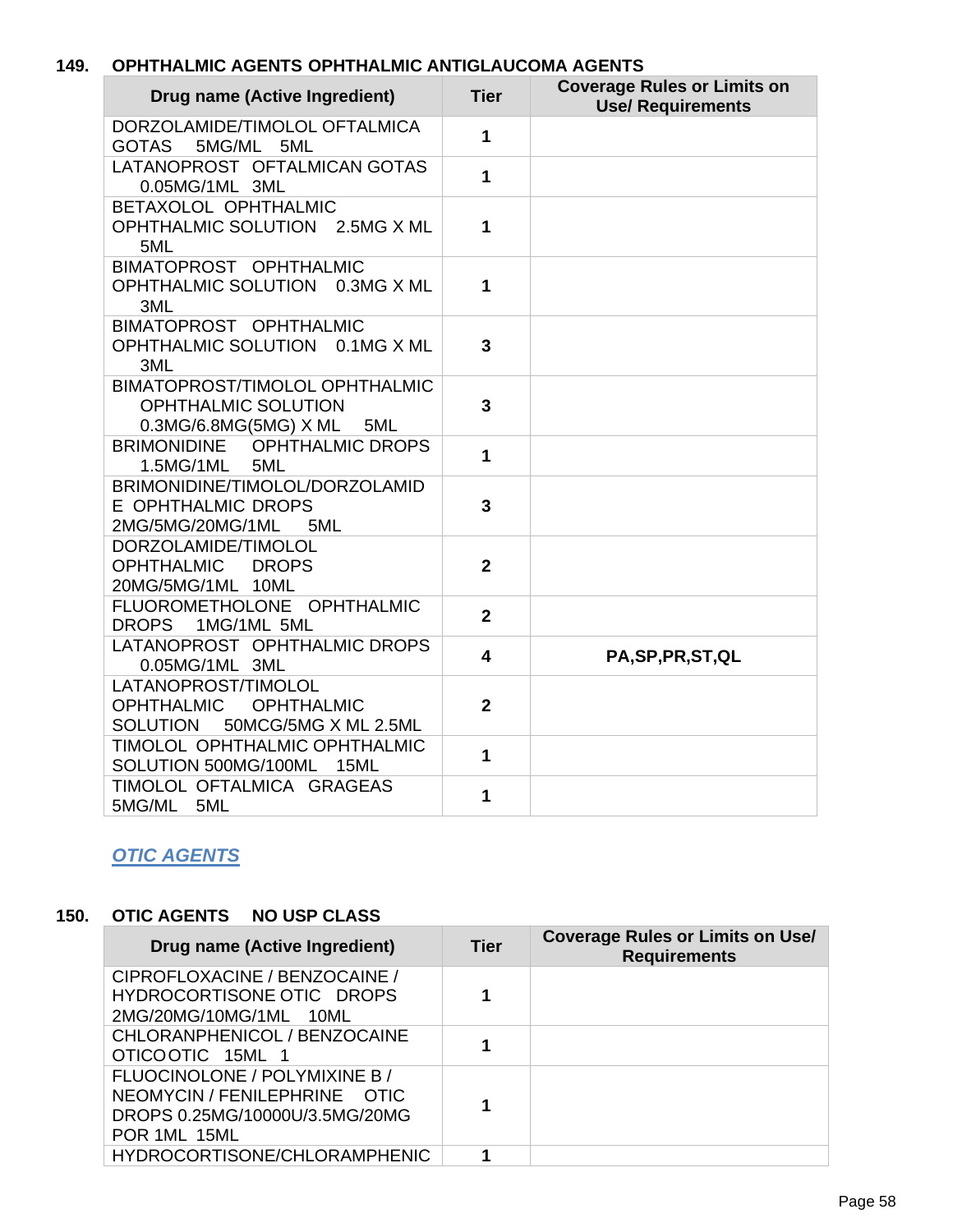| OL/BENZOCAINEOTIC DROPS<br>10MG/25MG/20MG/1ML 10ML |              |  |
|----------------------------------------------------|--------------|--|
| LIDOCAINE OTIC DROPS 1G/100ML<br>30ML              |              |  |
| CIPROFLOXACINE / FLUOCINOLONE<br>OTICON 3MG 1      |              |  |
| CIPROFLOXACINE / FLUOCINOLONE<br>OTICO 3/.25MG W 2 | $\mathbf{p}$ |  |

## *RESPIRATORY TRACT AGENTS/PULMONARY AGENTS*

#### **151. RESPIRATORY TRACT AGENTS/PULMONARY AGENTS ANTI-INFLAMMATORIES, INHALED CORTICOSTEROIDS**

| Drug name (Active Ingredient)                                                                 | <b>Tier</b> | <b>Coverage Rules or Limits on Use/</b><br><b>Requirements</b> |
|-----------------------------------------------------------------------------------------------|-------------|----------------------------------------------------------------|
| <b>BUDESONIDE</b><br><b>INHALABLE ORAL</b><br><b>SUSPENSION</b><br>0.250MG/2ML 5X2ML          |             |                                                                |
| <b>BUDESONIDE</b><br>ORAL<br><b>INHALABLEINHALED CAPSULES</b><br>400MCG 30                    | 2           |                                                                |
| <b>FLUTICASONE NASAL</b><br><b>SPRAY</b><br>120 DOSIS<br>$27.5\mu$ G/50 $\mu$ L (1 DISPARO)   | 2           |                                                                |
| <b>FLUTICASONE NASAL</b><br><b>SPRAY</b><br>50µG/DOSIS 120 DOSIS                              | 2           |                                                                |
| <b>MOMETASONE NASAL</b><br>ORAL<br>0.05G X 100ML<br><b>SUSPENSION</b><br>(50MCG X ML)<br>10ML | 2           |                                                                |

#### **152. RESPIRATORY TRACT AGENTS/PULMONARY AGENTS ANTIHISTAMINES**

| Drug name (Active Ingredient)                                           | Tier | <b>Coverage Rules or Limits on Use/</b><br><b>Requirements</b> |
|-------------------------------------------------------------------------|------|----------------------------------------------------------------|
| <b>ORAL TABLETS</b><br><b>LORATADINE</b><br>10MG 10                     | 1    |                                                                |
| <b>LORATADINE</b><br>ORAL SYRUP<br>100MG/100ML<br>60ML                  | 1    |                                                                |
| <b>LORATADINE</b><br><b>ORAL ORAL</b><br><b>SOLUTION</b><br>30MG 30ML   | 1    |                                                                |
| LORATADINE/AMBROXOL<br><b>ORAL</b><br>100MG/600MG<br>SYRUP<br>120ML     | 1    |                                                                |
| LORATADINE/AMBROXOL<br>ORAL<br>TABLETS 5MG/30MG<br>-20                  | 1    |                                                                |
| LORATADINE/PHENILEFRINE<br>ORAL<br>ORAL SOLUTION0.67MG/2MG X ML<br>60ML | 1    |                                                                |
| LORATADINE/PHENILEFRINE<br>ORAL<br>TABLETS 5MG/30MG<br>20               | 1    |                                                                |
| <b>LORATADINE/FEXOFENADINE ORAL</b><br>5MG/25MG<br>TABI FT<br>20        | 1    |                                                                |
| ORFENADRINE/PARACETAMOL<br>ORAL TABLETS 35/450MG 50                     | 3    |                                                                |
| <b>FEXOFENADINE ORAL SUSPENSION</b><br>ORAL 600MG/100ML<br><b>150ML</b> | 1    |                                                                |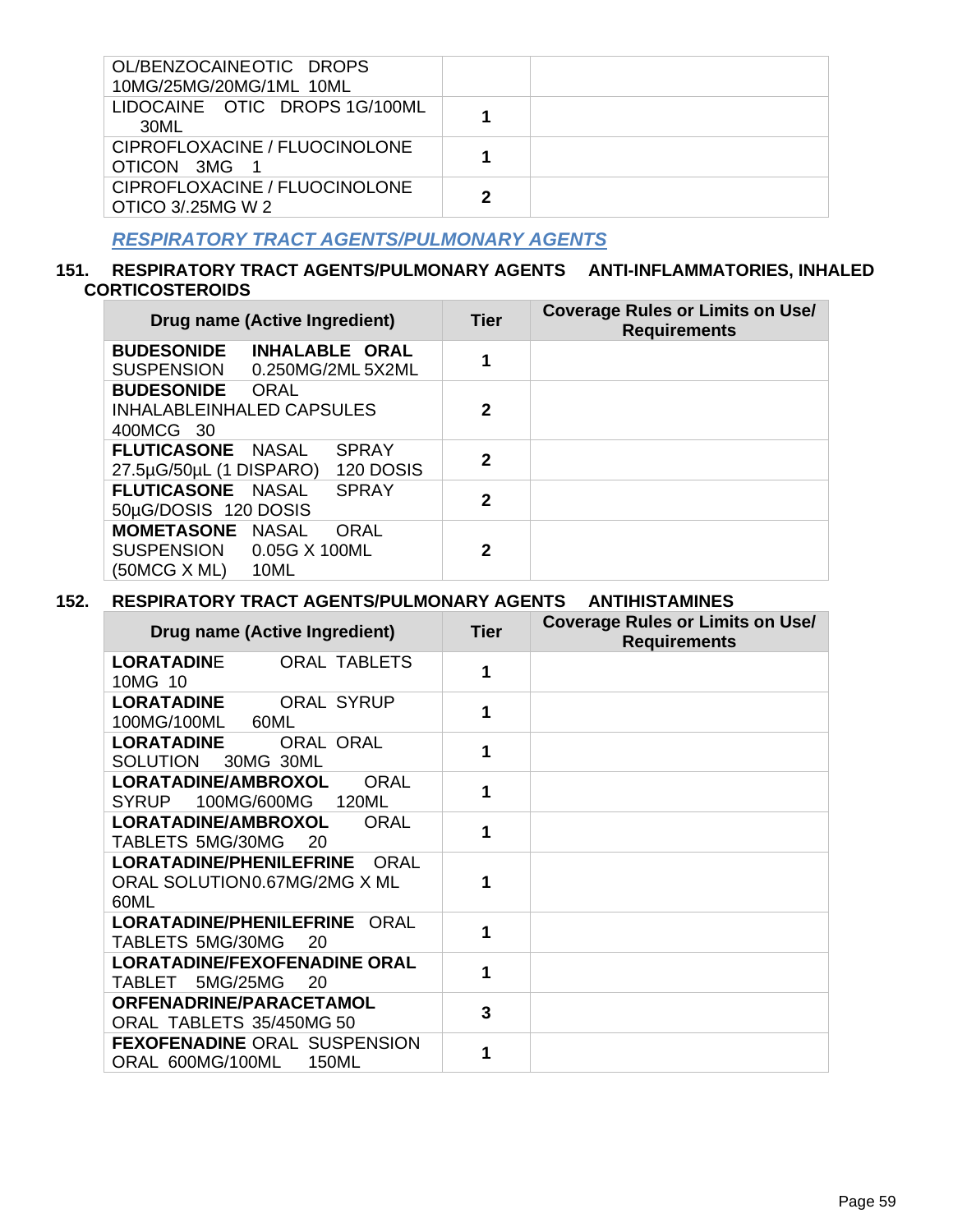#### **153. RESPIRATORY TRACT AGENTS/PULMONARY AGENTS ANTILEUKOTRIENES**

| Drug name (Active Ingredient)             | <b>Tier</b> | <b>Coverage Rules or Limits on Use/</b><br><b>Requirements</b> |
|-------------------------------------------|-------------|----------------------------------------------------------------|
| <b>MONTELUKAST ORAL PILLS</b><br>5MG W 30 |             |                                                                |

#### **154. RESPIRATORY TRACT AGENTS/PULMONARY AGENTS BRONCHODILATORS, ANTICHOLINERGIC**

| Drug name (Active Ingredient)                                                          | <b>Tier</b> | <b>Coverage Rules or Limits on Use/</b><br><b>Requirements</b> |
|----------------------------------------------------------------------------------------|-------------|----------------------------------------------------------------|
| <b>INHALABLE</b><br><b>IPRATROPIO</b><br><b>NEBULIZING SOLUTION</b><br>25MG/100ML 20ML |             |                                                                |
| <b>IPRATROPIO INHALABLE</b><br><b>NEBULIZING SOLUTION</b><br>500MCG/2ML 10X2ML         |             |                                                                |

#### **155. RESPIRATORY TRACT AGENTS/PULMONARY AGENTS PHOSPHODIESTERASE INHIBITORS, AIRWAYS DISEASE**

| Drug name (Active Ingredient)                               | <b>Tier</b> | <b>Coverage Rules or Limits on Use/</b><br><b>Requirements</b> |
|-------------------------------------------------------------|-------------|----------------------------------------------------------------|
| <b>AMINOFILINE PARENTERAL</b><br><b>SOLUTION</b><br>- 250MG |             | <b>PA, SP, PR, ST, QL</b>                                      |
| AMINOFILINE 50 MG 5 ML W 1                                  |             |                                                                |

#### **156. RESPIRATORY TRACT AGENTS/PULMONARY AGENTS BRONCHODILATORS, SYMPATHOMIMETIC**

| Drug name (Active Ingredient)                                                      | <b>Tier</b>  | <b>Coverage Rules or Limits on Use/</b><br><b>Requirements</b> |
|------------------------------------------------------------------------------------|--------------|----------------------------------------------------------------|
| AMBROXOL/CLENBUTEROL ORAL<br>ORAL SOLUTION 150MG/0.1MG/100ML<br>120ML              | $\mathbf{2}$ |                                                                |
| <b>AMBROXOL/CLENBUTEROL</b><br>ORALDROPS 7.5MG/0.005MG/1ML<br>20ML                 | $\mathbf{2}$ |                                                                |
| LORATADINE/PHENYLEPHRINE<br>ORAL SOLUTION0.05G/0.2G X 100ML<br>60ML                | 1            |                                                                |
| ORAL<br><b>SALBUTAMOL/IPRATROPIO</b><br>INHALABLE SPRAY<br>8.77MG/1.68MG/1ML 4.5ML | $\mathbf{2}$ |                                                                |
| SALMETEROL/FLUTICASONE ORAL<br>INHALABLE POWDER<br>50MCG/250MCG W 60               | $\mathbf{2}$ |                                                                |

#### **157. RESPIRATORY TRACT AGENTS/PULMONARY AGENTS CYSTIC FIBROSIS AGENTS**

| Drug name (Active Ingredient)                       | <b>Tier</b> | <b>Coverage Rules or Limits on Use/</b><br><b>Requirements</b> |
|-----------------------------------------------------|-------------|----------------------------------------------------------------|
| <b>PREDNISONE</b> ORAL TABLETS<br>50MG 30           |             |                                                                |
| <b>AZITHROMYCIN ORAL SUSPENSION</b><br>30ML<br>1.2G |             |                                                                |
| <b>AZITHROMYCIN ORAL TABLETS</b><br>500MG<br>4      | 2           |                                                                |
| <b>LINCOMYCIN ORAL CAPSULES 500MG</b><br>16         | 3           |                                                                |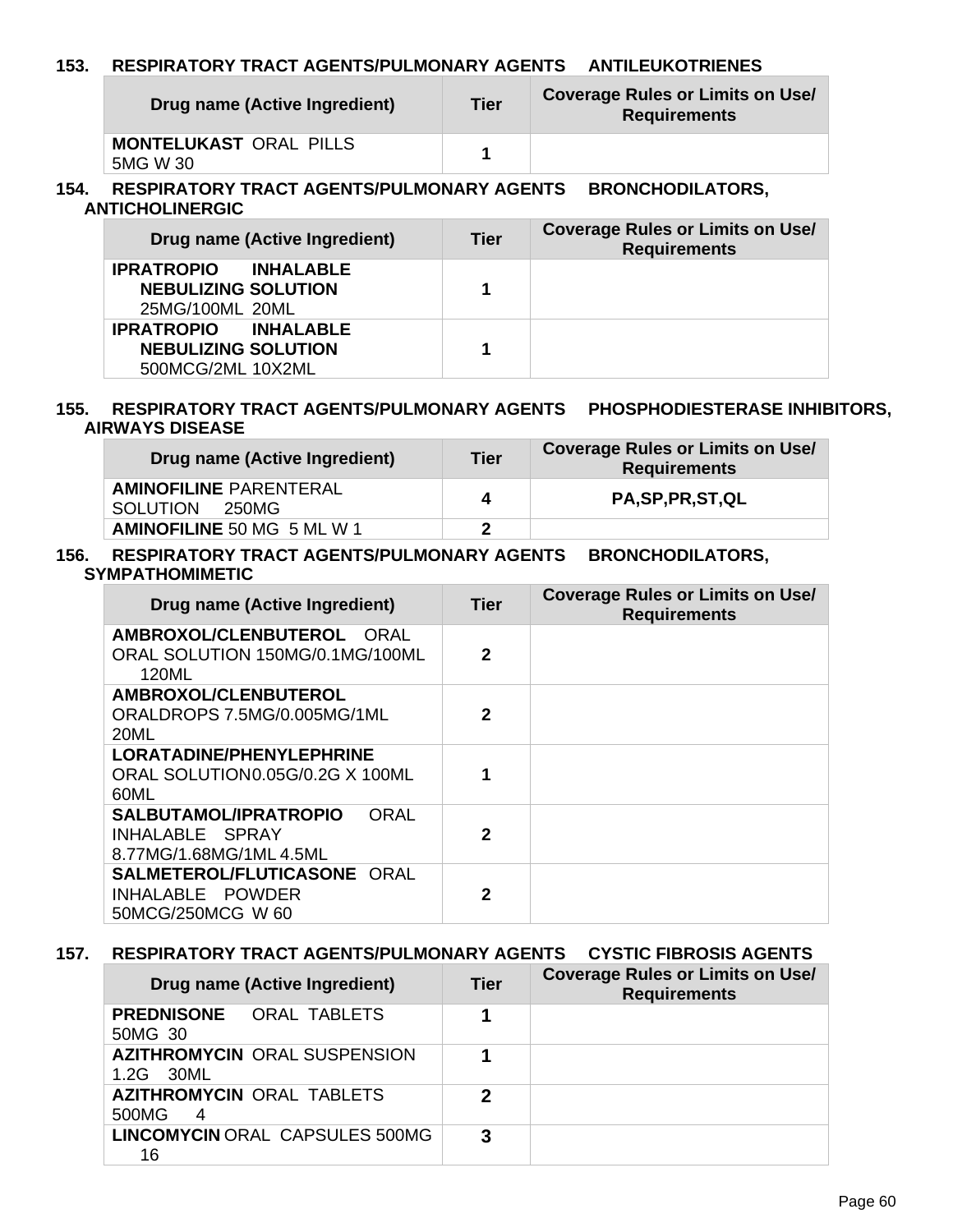### **158. RESPIRATORY TRACT AGENTS/PULMONARY AGENTS MAST CELL STABILIZERS**

| Drug name (Active Ingredient)                                                                | <b>Tier</b> | <b>Coverage Rules or Limits on Use/</b><br><b>Requirements</b> |
|----------------------------------------------------------------------------------------------|-------------|----------------------------------------------------------------|
| FLUTICASONE/AZELASTINE NASAL<br>SPRAY 137/50 MCG 1 PIEZA                                     | 3           |                                                                |
| <b>SALBUTAMOL/IPRATROPIUM</b><br>INHALABLE NEBULIZING SOLUTION<br>2.5MG/0.5MG/2.5ML 10X2.5ML | 2           |                                                                |

## **159. RESPIRATORY TRACT AGENTS/PULMONARY AGENTS PULMONARY ANTIHYPERTENSIVES**

| Drug name (Active Ingredient)               | <b>Tier</b>      | <b>Coverage Rules or Limits on Use/</b><br><b>Requirements</b> |
|---------------------------------------------|------------------|----------------------------------------------------------------|
| <b>TADALAFIL ORAL TABLETS 5MG W</b><br>28   | 4                | PA, SP, PR, ST, QL                                             |
| <b>VARDENAFIL ORAL TABLETS</b><br>10MG W 14 | $\boldsymbol{4}$ | PA, SP, PR, ST, QL                                             |
| <b>VARDENAFIL ORAL TABLETS</b><br>10MG W 30 | 4                | PA, SP, PR, ST, QL                                             |
| <b>SILDENAFIL 20MG TAB W 90</b>             | 4                | PA, SP, PR, ST, QL                                             |

## **160. RESPIRATORY TRACT AGENTS/PULMONARY AGENTS RESPIRATORY TRACT AGENTS, OTHER**

| Drug name (Active Ingredient)                     | <b>Tier</b> | <b>Coverage Rules or Limits on Use/</b><br><b>Requirements</b> |
|---------------------------------------------------|-------------|----------------------------------------------------------------|
| <b>ACETYLCISTEINE ORAL TABLETS 600</b><br>MG W 20 |             |                                                                |

*SKELETAL MUSCLE RELAXANT*

#### **161. SKELETAL MUSCLE RELAXANTS NO USP CLASS**

| Drug name (Active Ingredient)                                         | <b>Tier</b> | <b>Coverage Rules or Limits on Use/</b><br><b>Requirements</b> |
|-----------------------------------------------------------------------|-------------|----------------------------------------------------------------|
| <b>TIZANIDINA 2MG C20T MEDI EXC</b>                                   | 2           |                                                                |
| CHLORZOXAZONE/ACETAMINOPH<br><b>EN ORAL TABLETS 250MG/300MG</b><br>30 |             |                                                                |

*SLEEP DISORDER AGENTS*

#### **162. SLEEP DISORDER AGENTS GABA RECEPTOR MODULATORS**

| <b>Drug name (Active Ingredient)</b>  | <b>Tier</b> | <b>Coverage Rules or Limits on Use/</b><br><b>Requirements</b> |
|---------------------------------------|-------------|----------------------------------------------------------------|
| <b>ZOLPIDEM ORALTABLETS 10MG W 30</b> |             |                                                                |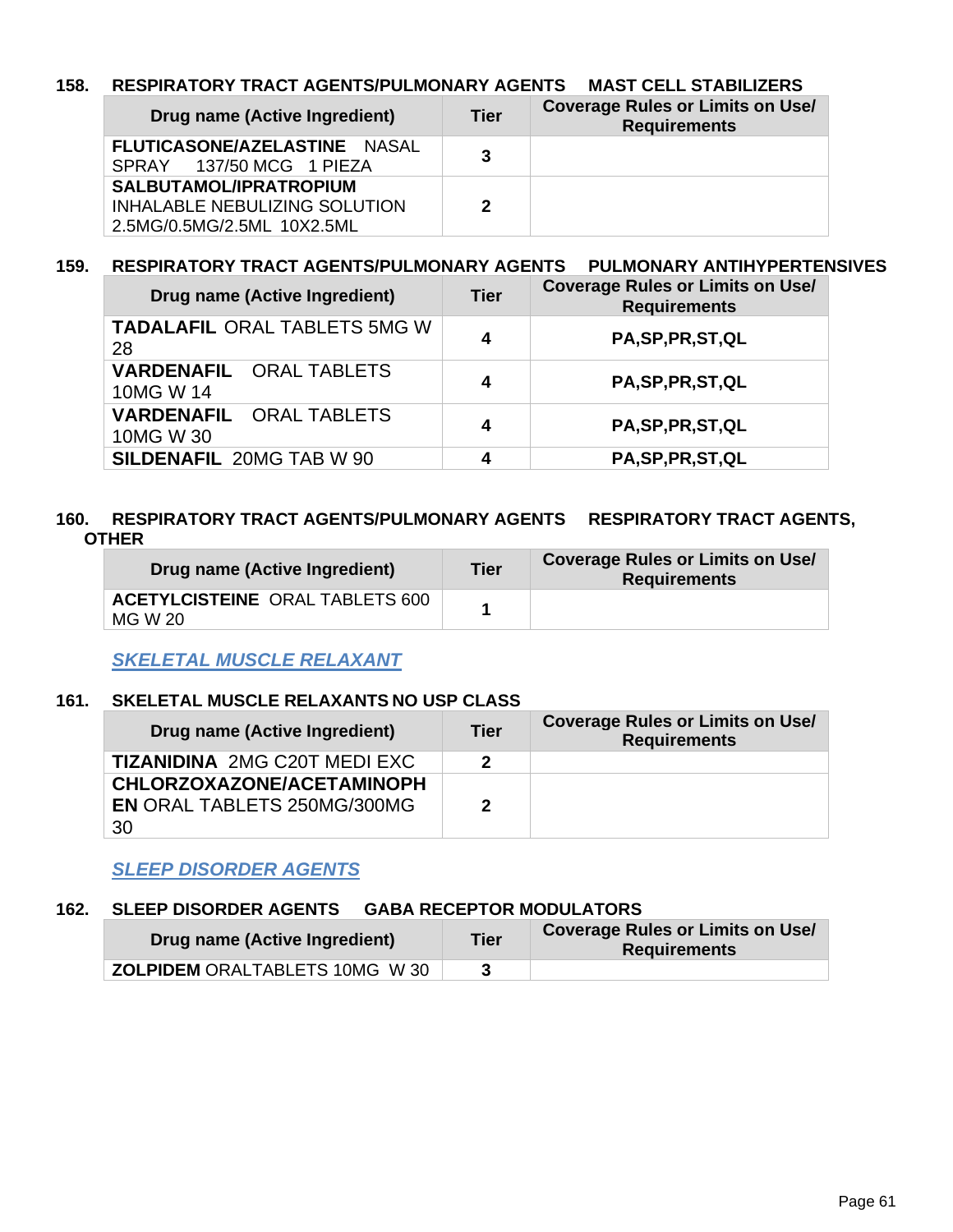## **163. SLEEP DISORDER AGENTS SLEEP DISORDERS, OTHER**

| <b>Drug name (Active Ingredient)</b>        | <b>Tier</b> | <b>Coverage Rules or Limits on Use/</b><br><b>Requirements</b> |
|---------------------------------------------|-------------|----------------------------------------------------------------|
| <b>GABAPENTIN ORAL TABLETS</b><br>300MG     |             |                                                                |
| <b>ZOLPIDEM ORAL TABLETS 10MG</b><br>W 30 3 |             |                                                                |

# *THERAPEUTIC NUTRIENTS/MINERALS*

#### **164. THERAPEUTIC NUTRIENTS/MINERALS/ ELECTROLYTES ELECTROLYTE/MINERAL MODIFIERS**

| Drug name (Active Ingredient)                                                 | <b>Tier</b> | <b>Coverage Rules or Limits on Use/</b><br><b>Requirements</b> |
|-------------------------------------------------------------------------------|-------------|----------------------------------------------------------------|
| <b>FOLIC ACID ORAL TABLETS 0.4MG</b><br>(400MCG) 30                           |             |                                                                |
| <b>ACTIVATED CARBON</b><br>ORAL<br>TABLETS 250MG 60                           | 2           |                                                                |
| <b>POTASIUM ORAL TABLETS 0.5G 50</b>                                          | 3           |                                                                |
| <b>IRON ORAL DROPS178MG POR ML</b><br>(EQUIV A 50MG HIERRO ELEMENTAL)<br>20ML |             |                                                                |

#### **165. THERAPEUTIC NUTRIENTS/MINERALS/ ELECTROLYTES ELECTROLYTE/MINERAL REPLACEMENT**

| Drug name (Active Ingredient)                                                                                                                                        | Tier | <b>Coverage Rules or Limits on Use/</b><br><b>Requirements</b> |
|----------------------------------------------------------------------------------------------------------------------------------------------------------------------|------|----------------------------------------------------------------|
| <b>IRON</b> ORAL SYRUP 3.125G (EQUIV A<br>1000MG HIERRO ELEMENTAL) 100ML                                                                                             | 1    |                                                                |
| <b>IRON</b> ORAL DROPS178MG POR ML<br>(EQUIV A 50MG HIERRO ELEMENTAL)<br>20ML                                                                                        | 1    |                                                                |
| <b>CALCIUM/VITAMIN D ORAL TABLETS</b><br>1507.35MG/200UI 30                                                                                                          | 1    |                                                                |
| <b>IRON COMPLEX INTRAMUSCULAR</b><br>INYECTABLE SOLUTION 317.46MG<br>(100MG) X 2ML3                                                                                  |      |                                                                |
| <b>FOLIC ACID/IRON ORAL TABLETS</b><br>350MG/1MG<br>36                                                                                                               | 1    |                                                                |
| TIAMINE/PIRIDOXINE/CIANOCOBALAMINO<br>TABLETS 100MG/5MG/50MCG 30<br>RAI                                                                                              |      |                                                                |
| TIAMINE/PIRIDOXINE/HIDROXICOBALAMI<br>NE/LIDOCAIN/DEXAMETASONE<br>INTRAMUSCULAR INYECTABLE SOLUTION<br>200MG/100MG/5MG/30MG/4MG<br>AMPOLLETA NO. 1 (2ML) NO. 2 (1ML) |      |                                                                |
| TIAMINE/PIRIDOXINE/HIDROXICOBALAMI<br><b>NE INTRAMUSCULAR INYECTABLE</b><br>SOLUTION 5MG/50MG/25MG POR ML<br>5X2ML1                                                  |      |                                                                |

#### **166. THERAPEUTIC NUTRIENTS/MINERALS/ ELECTROLYTES VITAMINS**

| Drug name (Active Ingredient)                   | <b>Tier</b> | <b>Coverage Rules or Limits on Use/</b><br><b>Requirements</b> |
|-------------------------------------------------|-------------|----------------------------------------------------------------|
| <b>VITAMINS ACD ORAL SOLUTION 15 W</b><br>5X3ML |             |                                                                |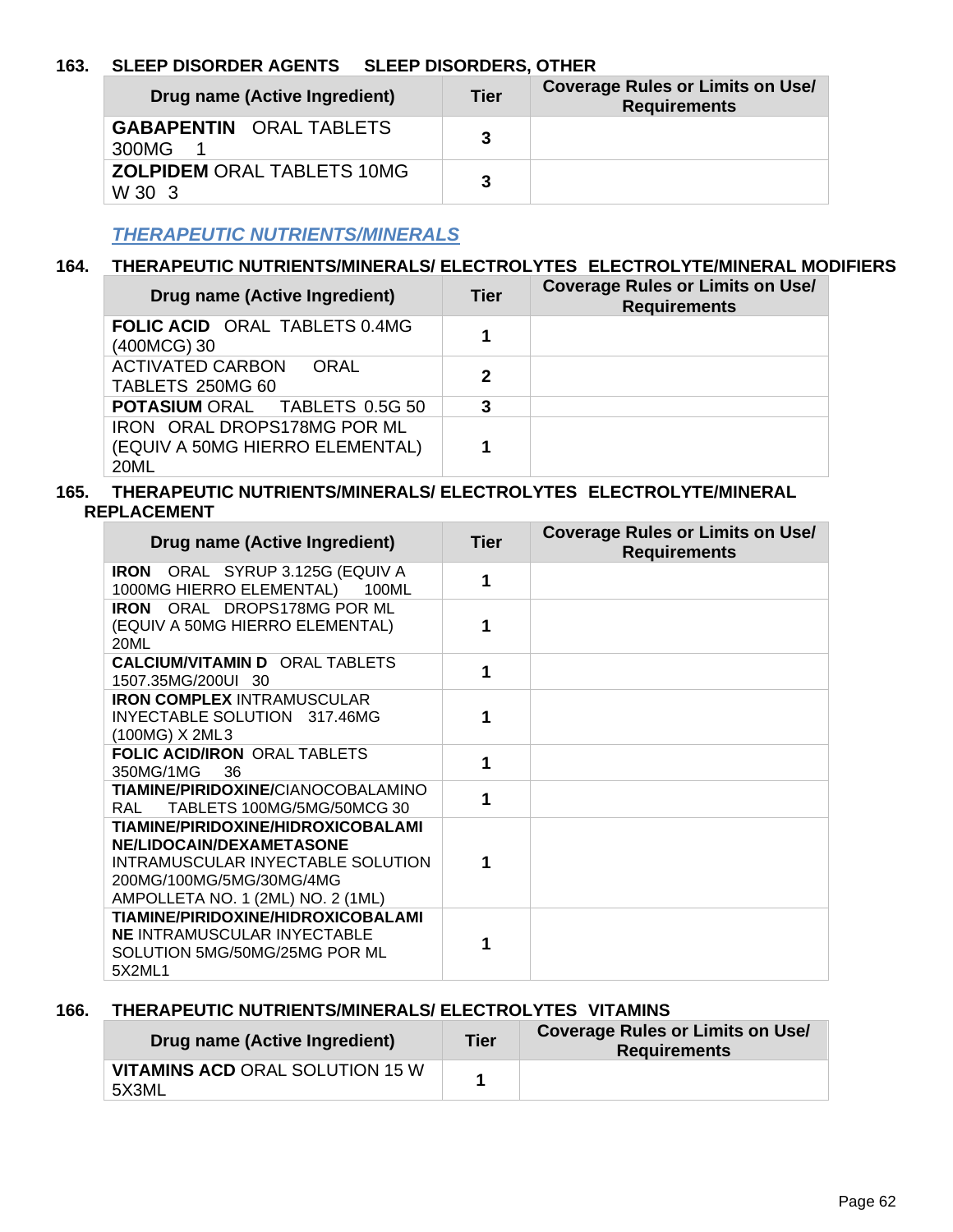| <b>Prescription Drug Name (Active Ingredient)</b>                                | Page |
|----------------------------------------------------------------------------------|------|
| ABACAVIR ORAL TABLET 300MG 30                                                    | 35   |
| ABACAVIR ORAL TABLETS 300MG 60                                                   | 35   |
| ACECLOFENAC ORAL TABLET 100MG                                                    | 17   |
| ACEMETACINE ORAL CAPSULES 90MG 14                                                | 17   |
| ACENOCUMAROL ORAL TABLET 4MG 20                                                  | 39   |
| ACETAMINOPHEN 1G W 20T                                                           | 26   |
| ACETAMINOPHEN_ACETANILI/ CAFFEINE ORAL TABLETS 400MG/150MG/100MG/50MG         20 | 26   |
| ACETAMINOPHEN/TRAMADOL ORAL TABLET 325MG/37.5MG 20                               | 14   |
| ACETAZOLAMIDE ORAL TABLETS 1 14                                                  | 42   |
| ACETAZOLAMIDE ORAL TABLETS 250MG 30                                              | 42   |
| ACETOAMINOFEN ORAL TABLETS 1 W 20                                                | 13   |
| ACETYLCISTEINE ORAL TABLETS 600 MG W 20                                          | 61   |
| ACICLOVIR ORAL SUSPENSION 4G/125ML 125ML                                         | 36   |
| ACICLOVIR ORAL TABLET 200MG 25                                                   | 36   |
| ACICLOVIR TOPIC CREAM 2G 5% 2G                                                   | 36   |
| ACIDO ZOLENDRONICOO 4MG/5ML INY                                                  | 54   |
| ACTIVATED CARBON ORAL TABLETS 250MG 60                                           | 62   |
| ALBENDAZOLE ORAL SUSPENSION 4G/100ML 10ML                                        | 31   |
| ALBENDAZOLE ORAL TABLETS 200MG 10                                                | 31   |
| ALENDRONATE ORAL TABLETS 70MG 4                                                  | 56   |
| ALENDRONATE/COLECALCIFEROL ORAL TABLET 70MG/140MCG (5,600 U.I.) 4                | 56   |
| ALENDRONATE/COLECALCIFEROL ORAL TABLET 70MG/70MCG (2,800 U.I.) 4                 | 56   |
| ALENDRONATO ORAL TABLET 10MG 15                                                  | 54   |
| ALENDRONATO ORAL TABLET 10MG 30                                                  | 54   |
| ALENDRONATO ORAL TABLET 70 MG 4                                                  | 54   |
| ALENDRONATO/CALCIFEROL FOSAMAX PLUS 70MG/2800UI                                  | 54   |
| ALENDRONATO/CALCIFEROL FOSAMAX PLUS 70MG/2800UI                                  | 53   |
| ALENDRONATO/CALCIFEROL FOSAMAX PLUS 70MG/2800UI                                  | 56   |
| ALENDRONATO/COLEC PLUS 70 MG/5600 UI                                             | 54   |
| ALENDRONATO/COLEC FOSAMAX PLUS 70 MG/5600 UI C/4 CPR                             | 53   |
| ALENDRONATO/COLEC FOSAMAX PLUS 70 MG/5600 UI C/4 CPR                             | 56   |
| ALENDRONICO 70MG CPR C4                                                          | 54   |
| ALENDRONICO FOSAMAX 70MG CPR C4                                                  | 56   |
| ALOPURINOL ORAL TABLETS 100MG 60                                                 | 26   |
| ALOPURINOL ORAL TABLETS 300MG 20                                                 | 26   |
| ALOPURINOL ORAL TABLETS 300MG 30                                                 | 26   |
| ALPRAZOLAM ORAL TABLETS 0.50MG 30                                                | 37   |
| ALPRAZOLAM ORAL TABLETS 1MG 30                                                   | 37   |
| ALPRAZOLAM ORAL TABLETS 1MG 90                                                   | 37   |
| AMANTADINE ORALTABLETS 100MG 30                                                  | 32   |
| AMANTADINE/CHLORPHENAMINE/ACETAMINOPHEN ORAL CAPSULES 50/3/300MG 24              | 36   |
| AMANTADINE/CHLORPHENAMINE/ACETAMINOPHEN ORAL ORAL SOLUTION 0.5/0.20/3G 30ML      | 36   |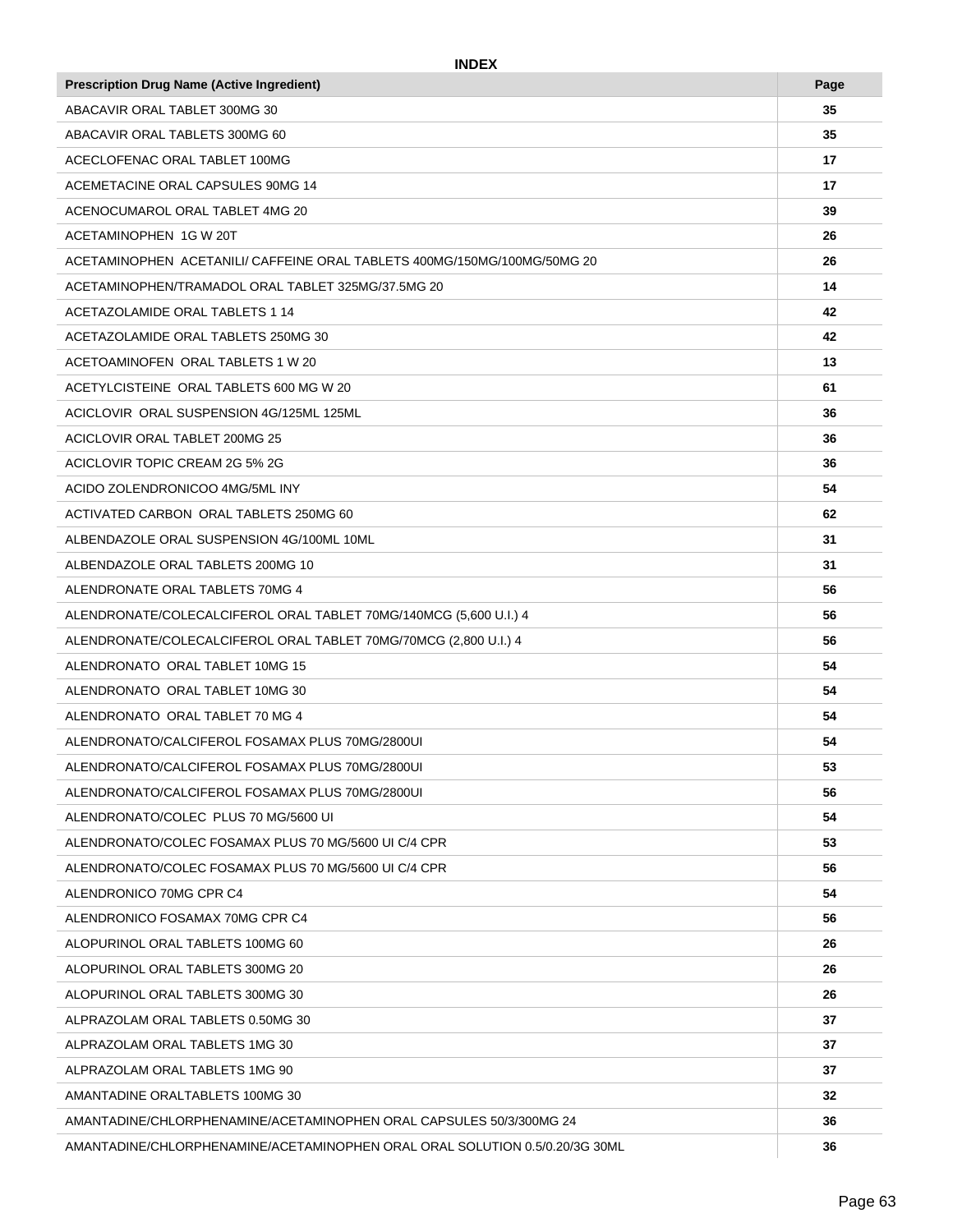| <b>Prescription Drug Name (Active Ingredient)</b>                          | Page |
|----------------------------------------------------------------------------|------|
| AMANTADINE/CHLORPHENAMINE/ACETAMINOPHEN ORAL ORAL SOLUTION 60ML 60ML       | 36   |
| AMBROXOL/CLENBUTEROL ORAL ORAL SOLUTION 150MG/0.1MG/100ML 120ML            | 60   |
| AMBROXOL/CLENBUTEROL ORALDROPS 7.5MG/0.005MG/1ML 20ML                      | 60   |
| AMIKACINE IV/IM INYECTABLE SOLUTION 1G 4ML                                 | 17   |
| AMIKACINE IV/IM INYECTABLE SOLUTION 500MG 2ML                              | 17   |
| AMINOFILINE PARENTERAL SOLUTION 250MG                                      | 60   |
| AMINOFILINE 50 MG 5 ML W 1                                                 | 60   |
| AMIODARONE ORAL TABLETS 200MG 20                                           | 41   |
| AMIODARONE ORAL TABLETS 200MG 30                                           | 41   |
| AMITRIPTILINE ORAL TABLETS 50 MG 20                                        | 24   |
| AMITRIPTILINE ORAL TABLETS 25MG 50                                         | 45   |
| AMITRIPTYLINE/PERPHENAZINE/DIAZEPAM ORAL TABLETS 10MG/2MG/3MG 30           | 24   |
| AMLODIPINE ORAL CAPSULES 5MG 30                                            | 42   |
| AMLODIPINE ORAL TABLETS 5MG 30                                             | 42   |
| AMLODIPINE/LOSARTAN ORAL CAPSULES 5MG/100MG 14                             | 42   |
| AMLODIPINE/VALSARTAN_ORAL TABLETS 10MG/320MG 28                            | 42   |
| AMLODIPINE/VALSARTAN ORAL TABLETS 5MG/160MG 28                             | 42   |
| AMLODIPINO/VALSARTAN/HIDROCLOROTIAZIDE ORAL TABLET 5MG/160MG/12.5MG 28     | 40   |
| AMLODIPINO/VALSARTAN/HIDROCLOROTIAZIDE ORAL TABLETS 10/320/25MG 28         | 40   |
| AMOROLFIN TOPIC SOLUTION 50MG X ML 2.5ML                                   | 46   |
| AMOXICILINA/SULBACTAM ORAL PILLS 500/500MG 16                              | 28   |
| AMOXICILLIN ORAL SUSPENSION 400MG/5ML 50ML                                 | 18   |
| AMOXICILLIN ORAL CAPSULES 500MG 15                                         | 18   |
| AMOXICILLIN ORAL SUSPENSION 500MG 75ML                                     | 18   |
| AMOXICILLIN ORAL TABLETS 875MG 10                                          | 18   |
| AMOXICILLIN/CLAVULANIC ACID ORAL ORAL SUSPENSION 400MG/57MG/5 ML 70ML      | 18   |
| AMOXICILLIN/CLAVULANIC ACID ORAL SUSPENSION 200MG/28.57MG 70ML             | 18   |
| AMOXICILLIN/CLAVULANIC ACID ORAL SUSPENSION 250MG/62.5MG/5ML 70ML          | 18   |
| AMOXICILLIN/CLAVULANIC ACID ORAL TABLET 875/125MG 14                       | 18   |
| AMOXICILLIN/CLAVULANIC ACID ORAL TABLETS 500MG/125MG 15                    | 18   |
| AMOXICILLIN/CLAVULANIC ACID ORAL TABLETS 875/125MG 14                      | 18   |
| AMOXICILLIN/SULBACTAM ORAL ORAL SUSPENSION 200MG/50MG/5ML 160ML            | 28   |
| AMOXICILLIN/SULBACTAM ORAL SOLUTION 200MG/50MG/1ML 130ML                   | 18   |
| AMOXICILLIN/SULBACTAM ORAL TABLET 875/125MG 14                             | 28   |
| AMOXICILLINE ORAL ORAL SUSPENSION 250MG/5ML 75ML                           | 19   |
| AMOXICILLINE ORAL TABLET 750MG 12                                          | 18   |
| AMPICILLIN ORAL CAPSULES 500MG 20                                          | 18   |
| AMPICILLIN ORAL ORAL SUSPENSION 250MG 90ML                                 | 19   |
| AMPICILLIN ORAL TABLET 1G 12                                               | 18   |
| ANHYDROUS LANOLIN /MINERAL-OIL-BASED OPHTHALMIC OINTMENT 3G/3G X 100G 3.5G | 56   |
| APIXABAN ORAL 1 ELICUIS 5MG TAB 60                                         | 39   |
| APREPITANT ORAL CAPSULES 125 MG 1                                          | 24   |
| ASPARTIC INSULINSUBCUTANEOUS INYECTABLE SOLUTION 100UI/ML 1                | 39   |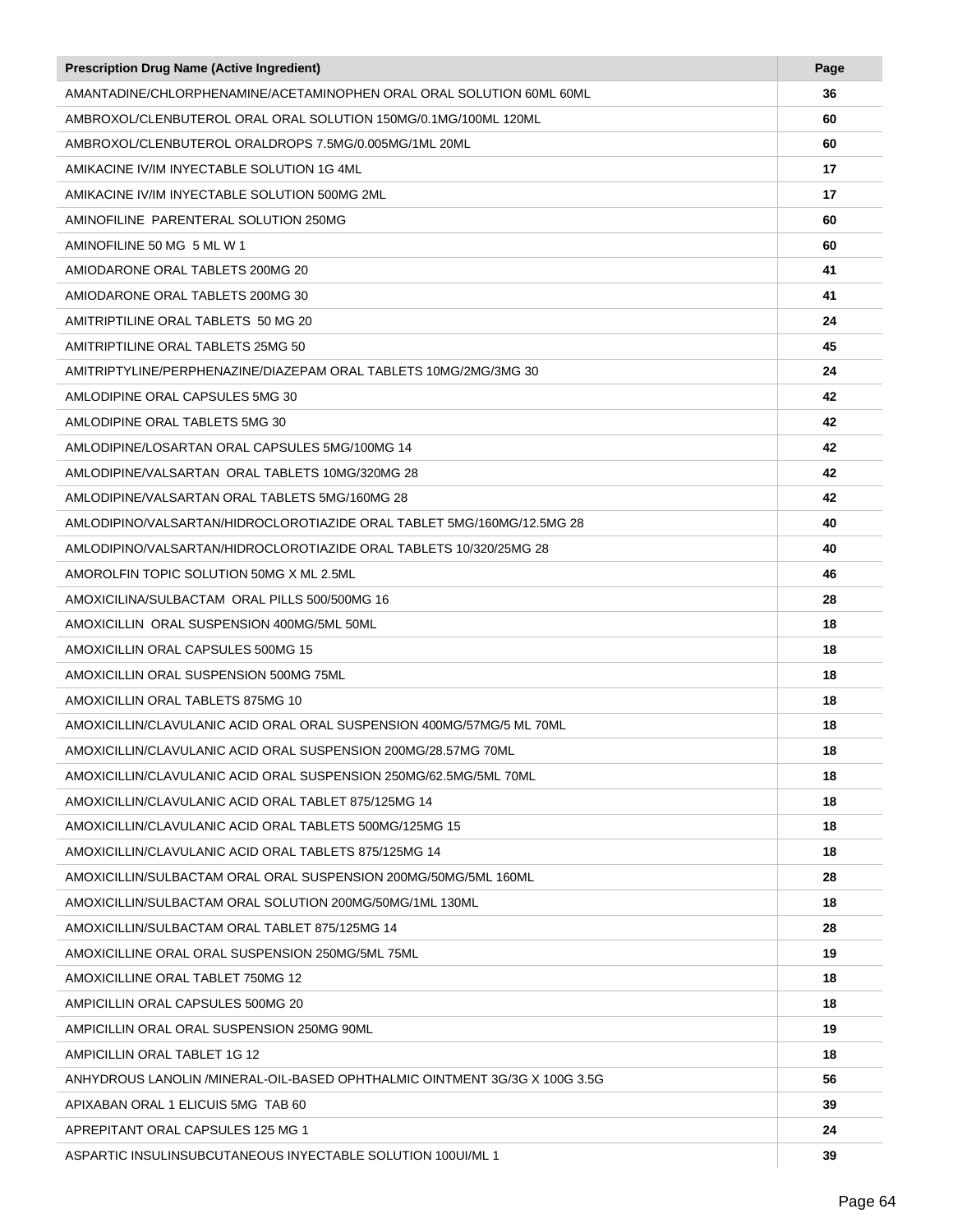| <b>Prescription Drug Name (Active Ingredient)</b>                        | Page |
|--------------------------------------------------------------------------|------|
| ATAZANAVIR ORAL CAPSULES 200MG 60                                        | 36   |
| ATAZANAVIR ORAL CAPSULES 300MG                                           | 36   |
| ATENOLOL ATENOLOL ORAL TABLETS 100MG 28                                  | 41   |
| ATENOLOL ORAL TABLETS 50MG 28                                            | 41   |
| ATOMOXETINE ORAL CAPSULES 18MG W 14                                      | 44   |
| ATOMOXETINE ORAL CAPSULES 40MG 14                                        | 45   |
| ATOMOXETINE ORAL CAPSULES 60MG 14                                        | 45   |
| ATORVASTATIN ORAL TABLET80MG 15+15                                       | 43   |
| ATORVASTATIN ORAL TABLETS 40MG 15+15                                     | 43   |
| ATORVASTATIN ORAL TABLETS 40MG 30                                        | 43   |
| ATORVASTATINA ATORVASTATIN ORAL TABLETS 20MG 30                          | 44   |
| ATORVASTATINA ORAL TABLET 40MG 30                                        | 44   |
| ATROPINE OPHTHALMICDROPS 1G/100ML 15ML                                   | 27   |
| AZATIOPRINA AZATIOPRINA ORAL 1 50MG 2 X 25                               | 54   |
| AZATIOPRINA AZATIOPRINA ORAL 1 50MG 50                                   | 54   |
| AZATIOPRINA AZATIOPRINE ORAL TABLETS 50MG 25                             | 54   |
| AZELAIC TOPIC GEL 15G X 100G 30G                                         | 46   |
| AZITHROMYCIN ORAL SUSPENSION 1.2G 30ML                                   | 60   |
| AZITHROMYCIN ORAL TABLETS 500MG 3                                        | 20   |
| AZITHROMYCIN ORAL TABLETS 500MG 4                                        | 61   |
| AZULFIDINE ORAL TABLETS 500MG W 60                                       | 56   |
| BACITRACINE/NEOMICINA/POLIMIXIN B TOPIC OINTMENT 40000U/0.35G/500000U30G | 46   |
| BENCIDAMINE BUCOF SPRAY - SOL 40ML                                       | 45   |
| BENCIDAMINE ORAL ORAL SOLUTION 0.15G POR 100ML 360ML                     | 45   |
| BENCILPENICILLIN IV/IM INYECTABLE SOLUTION                               | 19   |
| BENZATHINE PENICILLIN INTRAMUSCULAR SOLUTION 800000UI/2ML 2ML            | 18   |
| BENZOIL TOPIC GEL 2.5G X 100G 60G                                        | 46   |
| BENZOILO/PEROXIDO/CLINDAMICINA TOPIC GEL 5%/1% 30G                       | 46   |
| BETAMETASONE PARENTERAL 3ML                                              | 50   |
| BETAMETASONE PARENTERAL 4 ML                                             | 50   |
| BETAMETASONE PARENTERAL 5ML                                              | 50   |
| BETAMETASONE PARENTERAL SOLUTION                                         | 51   |
| BETAMETASONE PARENTERAL SOLUTION 1                                       | 51   |
| <b>BETAMETASONE PARENTERAL SOLUTION 1</b>                                | 51   |
| BETAMETASONE PARENTERAL SOLUTION 2.7/3.0MG 1                             | 51   |
| BETAMETASONE PARENTERAL SOLUTION 60ML 1                                  | 51   |
| BETAMETASONE TOPIC CREAM 30G 0.5/1G                                      | 46   |
| BETAMETASONE/CLOTRIMAZOL/GENTAMICINA TOPIC CREAM .0643G/1G/.100G 1 PIEZA | 46   |
| BETAMETHASONE IM/INSIDE JOINT INJECTABLE SUSPENSION 5MG/2MG X ML 1       | 16   |
| BETAMETHASONE TOPIC CREAM 0.1/100G 40G                                   | 16   |
| BETAMETHASONE ORAL DROPS 0.5MG/ML 60ML                                   | 16   |
| BETAXOLOL OPHTHALMIC OPHTHALMIC SOLUTION 2.5MG X ML 5ML                  | 58   |
| <b>BEVACIZUMAB</b>                                                       | 30   |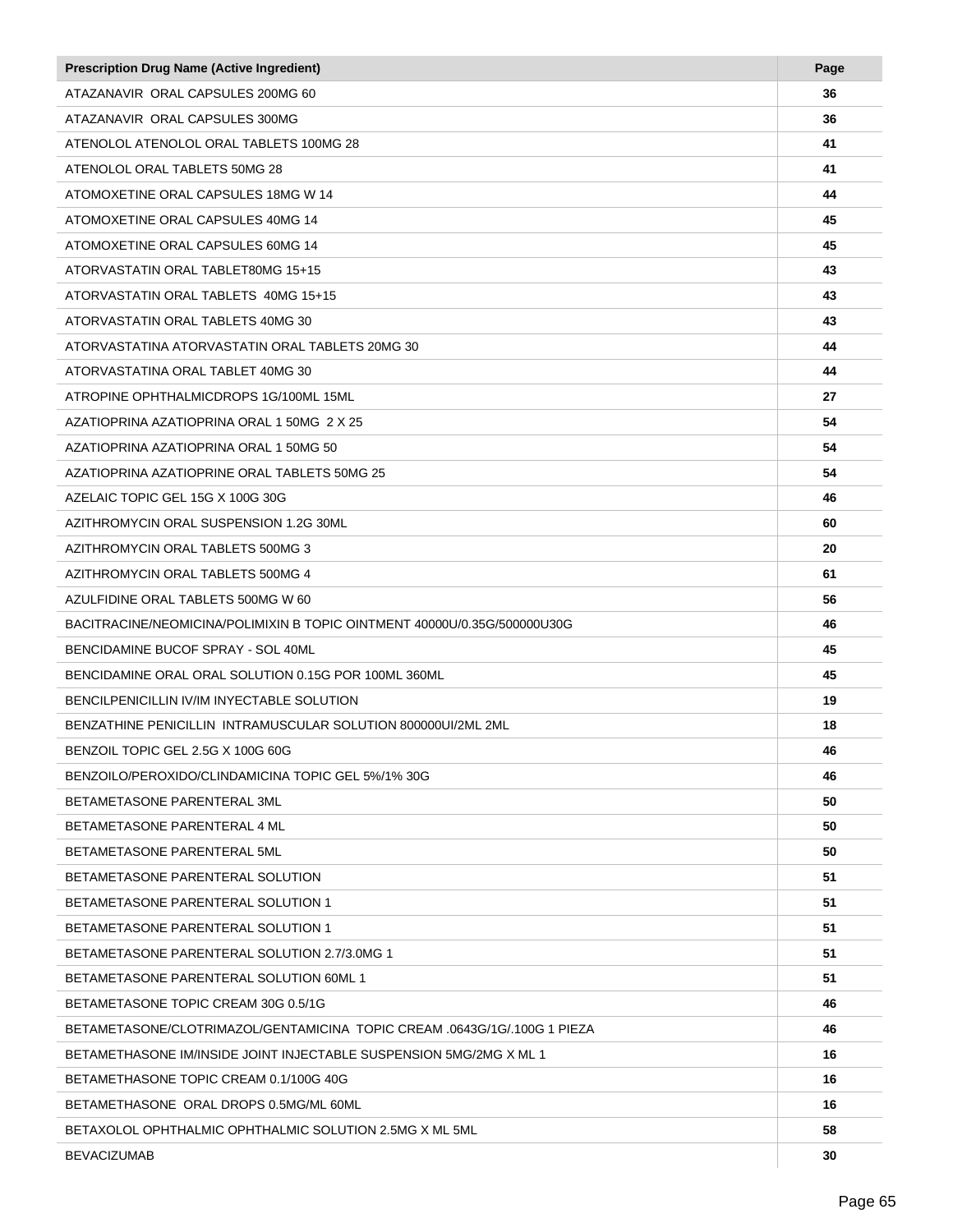| <b>Prescription Drug Name (Active Ingredient)</b>                            | Page |
|------------------------------------------------------------------------------|------|
| <b>BICALUTAMIDE ORAL TABLETS 50MG 28</b>                                     | 28   |
| BICARBONATE 7.5% (8.9 mEq/10ml) PARENTERAL SOLUTION 0.075 1                  | 51   |
| BIFONAZOL/UREA TOPIC TUBE 1G/40G X 100G 0G                                   | 46   |
| BIMATOPROST OPHTHALMIC OPHTHALMIC SOLUTION 0.1MG X ML 3ML                    | 58   |
| BIMATOPROST OPHTHALMIC OPHTHALMIC SOLUTION 0.3MG X ML 3ML                    | 58   |
| BIMATOPROST/TIMOLOL OPHTHALMIC OPHTHALMIC SOLUTION 0.3MG/6.8MG(5MG) X ML 5ML | 58   |
| BIPERIDEN ORAL TABLET 2MG 50                                                 | 32   |
| BIPERIDEN ORAL TABLET 4MG 30                                                 | 32   |
| BIPERIDENE ORAL TABLETS 2MG 30                                               | 32   |
| BISOPROLOL FUMARATO BISOPROLOL FUMARATE ORAL TABLETS 1.25MG 30               | 41   |
| BISOPROLOL FUMARATO BISOPROLOL FUMARATE ORAL TABLETS 2.5MG 30                | 41   |
| BISOPROLOL FUMARATO BISOPROLOL FUMARATE ORAL TABLETS 5MG 30                  | 41   |
| BOCEPREVIR ORAL CAPSULES 200MG 24                                            | 36   |
| BRIMONIDINE OPHTHALMIC DROPS 1.5MG/1ML 5ML                                   | 58   |
| BRIMONIDINE/TIMOLOL/DORZOLAMIDE OPHTHALMIC DROPS 2MG/5MG/20MG/1ML 5ML        | 58   |
| BROMAZEPAM ORAL TABLETS 3MG 30                                               | 37   |
| BROMAZEPAM ORAL TABLETS 3MG 30                                               | 37   |
| BROMAZEPAM ORAL TABLETS 6MG 30                                               | 37   |
| BROMFENAC OPHTHALMIC OPHTHALMIC SOLUTION 0.9MG X ML 5ML                      | 56   |
| BUDESONIDE INHALABLE ORAL SUSPENSION 0.250MG/2ML 5X2ML                       | 59   |
| BUDESONIDE ORAL INHALABLEINHALED CAPSULES 400MCG 30                          | 59   |
| <b>BUMETANIDE ORAL TABLET 1 MG 20</b>                                        | 42   |
| BUPRENORPHINE IV/IM INJECTABLE SOLUTION 0.3MG/1ML 6x1ML                      | 14   |
| BUPRENORPHINE SUBLINGUAL TABLETS 0.2MG 10                                    | 14   |
| BUPRENORPHINE SUBLINGUAL TABLETS 0.2MG W 10                                  | 13   |
| BUPRENORPHINE SUBLINGUAL TABLETS 0.2MG W 10                                  | 14   |
| BUPRENORPHINE TRANSDERMIC PATCHES 30MG W 4                                   | 15   |
| BUPRENORPHINE TRANSDERMIC PATCHES 20MG W 2                                   | 13   |
| BUPRENORPHINE TRANSDERMIC PATCHES 30MG W 4                                   | 13   |
| BUTILHIOSCINE ORAL TABLETS 10MG 12                                           | 48   |
| CALAMINA CALAMINE TOPIC SYRINGE - 180ML                                      | 46   |
| CALCIPOTRIOL TOPIC OINTMENT 50MCG X GR 30G                                   | 46   |
| CALCIPOTRIOL/BETAMETASONA, DIPROPIONATO DE TOPIC GEL 5/50MG X 100GR 30G      | 46   |
| CALCIPOTRIOL/BETAMETASONA, DIPROPIONATO DE TOPIC OINTMENT 5/50MG X 100GR 30G | 46   |
| CALCIUM/VITAMIN D ORAL TABLETS 1507.35MG/200UI 30                            | 62   |
| CAPTOPRIL ORAL TABLET 50MG 30                                                | 41   |
| CARBAMAZEPINE ORAL ORAL SUSPENSION 2G/100ML 100ML                            | 38   |
| CARBAMAZEPINE ORAL SUSPENSION 2G/100ML 100ML                                 | 24   |
| CARBAMAZEPINE ORAL TABLET 200MG 30                                           | 38   |
| CARBAMAZEPINE ORAL TABLETS 200MG 30                                          | 24   |
| CARBAMIDA (UREA) CARBAMIDE TOPIC CREAM 0.4 60G                               | 46   |
| CARBAMIDA (UREA) CARBAMIDE TOPIC CREAM 20G/100G 100G                         | 46   |
| CARBAMIDA (UREA) CARBAMIDE TOPIC CREAM 30G/100G 100G                         | 46   |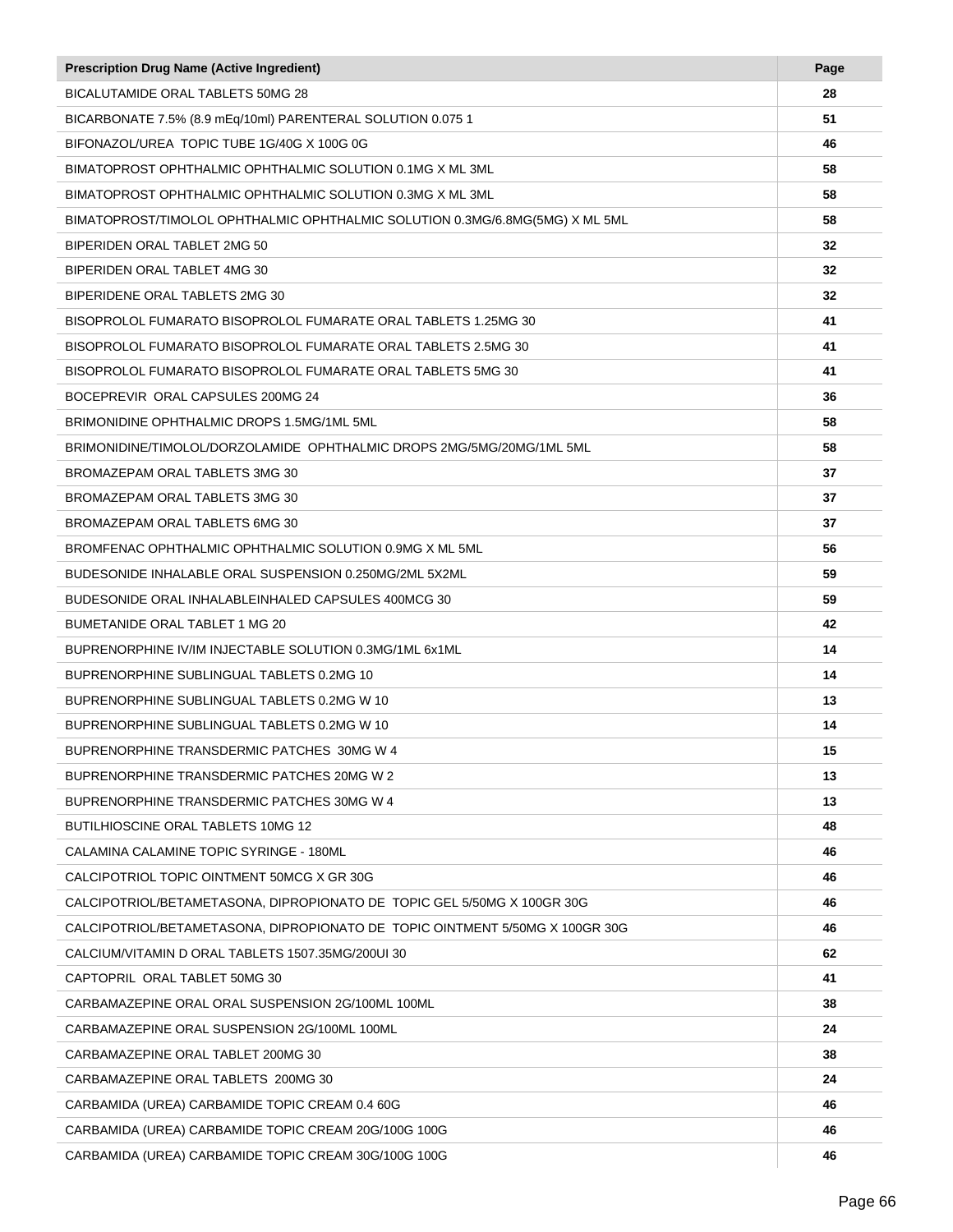| <b>Prescription Drug Name (Active Ingredient)</b>                                                                     | Page |
|-----------------------------------------------------------------------------------------------------------------------|------|
| CARBAZO /CHROMIUM /VITAMIN K ORAL TABLETS 25MG/5MG 32                                                                 | 40   |
| CARBAZO CROMO/VITAMINA K CARBAZO /CHROMIUM /VITAMIN K ORAL SYRUP 100MG/30MG POR 100ML 200ML                           | 40   |
| CARBOXIMETILCELULOSA/GLICERINA OPHTHALMIC SOLUTION 5MG/9MG X ML 10ML                                                  | 57   |
| CARBOXIMETILCELULOSA/GLICERINA OPHTHALMIC SOLUTION 5MG/9MG X ML 15ML                                                  | 57   |
| CARVEDILOL ORAL PILLS 25MG 14                                                                                         | 41   |
| CARVEDILOL ORAL TABLET 25MG 14                                                                                        | 40   |
| CEFALEXIN ORAL CAPSULES 250MG 24                                                                                      | 18   |
| CEFALEXIN ORAL SUSPENSION 125MG/5ML 100ML                                                                             | 18   |
| CEFALEXIN ORAL SUSPENSION 125MG/5ML 100ML                                                                             | 18   |
| CEFALEXIN ORAL TABLETS 500 MG 12                                                                                      | 18   |
| CEFIXIME ORAL CAPSULES 200MG 12                                                                                       | 19   |
| CEFIXIME ORAL CAPSULES 400MG 6                                                                                        | 18   |
| CEFIXIME ORAL SUSPENSION 100MG/5ML 50ML                                                                               | 18   |
| CEFOTAXIME INTRAMUSCULAR SOLUTION 1G/4ML 1 AMP                                                                        | 19   |
| CEFTRIAXONE INTRAMUSCULAR INYECTABLE SOLUTION 500MG/2ML 2ML                                                           | 18   |
| CEFTRIAXONE INTRAMUSCULAR SOLUTION 1G/3.5ML 3.5ML                                                                     | 18   |
| CEFUROXIME ORAL SUSPENSION 250MG/5ML 50ML                                                                             | 18   |
| CEFUROXIME ORAL TABLETS 500MG 10                                                                                      | 18   |
| CELECOXIB ORAL CAPSULES 200MG W 10                                                                                    | 13   |
| CERTOLIZUMAB PEGOL SUBCUTANEOUS INYECTABLE SOLUTION 200MG/ML 2                                                        | 29   |
| CETAPHIL TOPIC 237ML 237ML                                                                                            | 47   |
| CETAPHIL TOPIC CREAM 250G 250G                                                                                        | 46   |
| CETAPHIL TOPIC FOAM 236ML 236ML                                                                                       | 47   |
| CHLORAMBUCIL ORAL TABLETS 2MG 25                                                                                      | 28   |
| CHLORANPHENICOL / BENZOCAINE OTICO OTIC 15ML 1                                                                        | 58   |
| CHLORHEXIDINE TOPIC GEL 50ML 75ML                                                                                     | 45   |
| CHLORHEXIDINE TOPIC SOLUTION 0.0012 300ML                                                                             | 45   |
| CHLORZOXAZONE/ACETAMINOPHEN ORAL TABLETS 250MG/300MG 30                                                               | 61   |
| CICLOPIROX CICLOPIROX TOPIC TOPIC SOLUTION 0.069G 3.3ML                                                               | 47   |
| CILOSTAZOL ORAL TABLETS 100MG 30                                                                                      | 40   |
| CINITAPRIDE ORAL TABLETS 1MG 50                                                                                       | 48   |
| CIPROFLOXACIN ORAL CAPSULES 250MG 12                                                                                  | 20   |
| CIPROFLOXACIN ORAL TABLET 1G 7                                                                                        | 20   |
| CIPROFLOXACIN ORAL TABLETS 500MG                                                                                      | 20   |
| CIPROFLOXACINE / BENZOCAINE / HYDROCORTISONE OTIC DROPS 2MG/20MG/10MG/1ML 10ML                                        | 58   |
| CIPROFLOXACINE / FLUOCINOLONE OTICO 3/.25MG W 2                                                                       | 59   |
| CIPROFLOXACINE / FLUOCINOLONE OTICON 3MG 1                                                                            | 59   |
| CITALOPRAM ORAL TABLETS 20MG 30                                                                                       | 23   |
| CITALOPRAM BROMHIDRATO DE ORAL TABLET 20MG 14                                                                         | 23   |
| CITICOLINE ORAL TABLET 500MG 20                                                                                       | 32   |
| CITIDIN 5'-MONOFOSFATO/URIDIN 5'-MONOFOSFATO CITIDIN 5'-MONOFOSPHATE/URIDIN 5'-MONOFOSPHATE ORAL<br>CAPSULES 5/3MG 30 | 32   |
| CLARITHROMYCIN ORAL TABLETS 500MG 14                                                                                  | 18   |
| CLARITROMICINA ORAL TABLETS 500MG 10                                                                                  | 20   |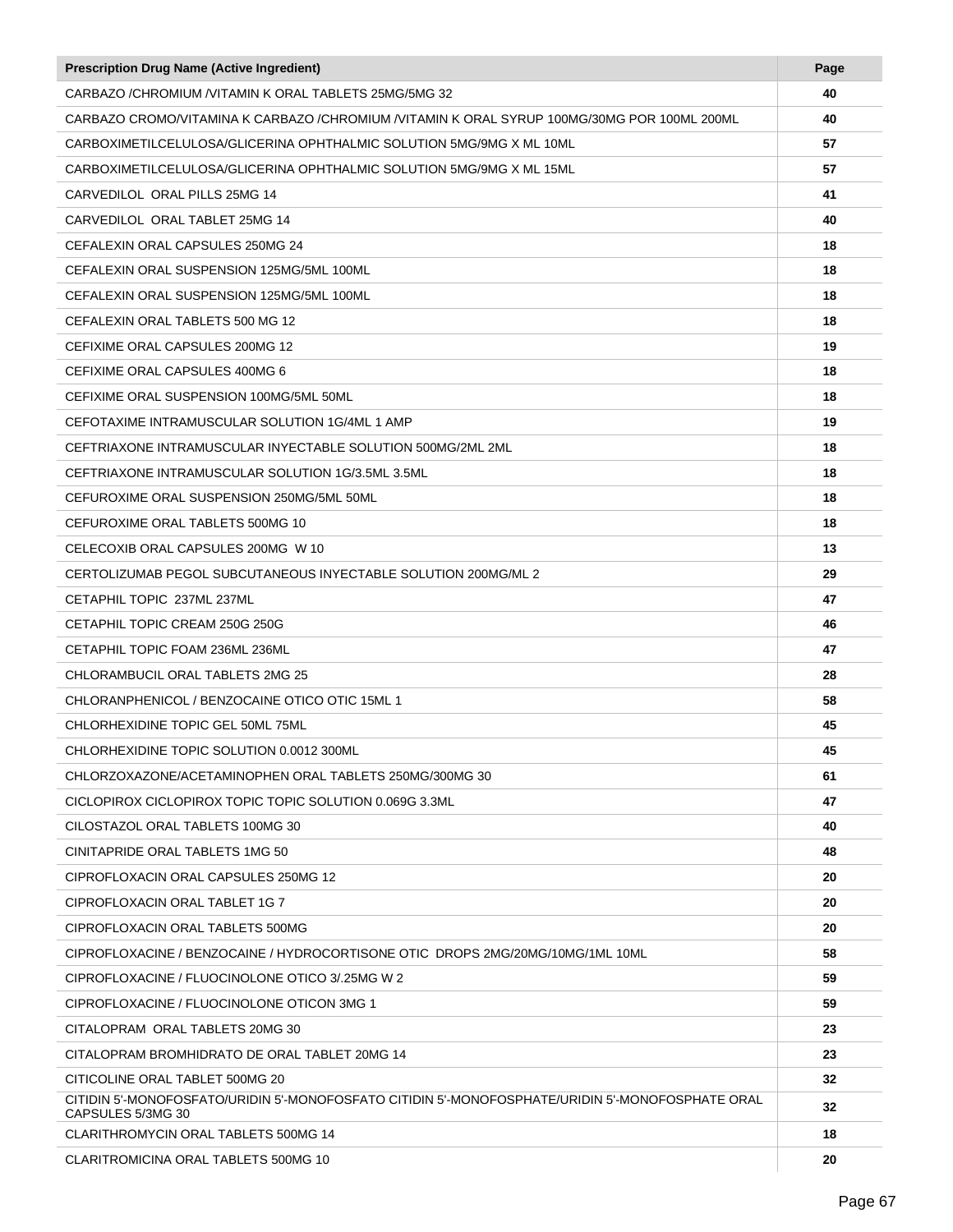| <b>Prescription Drug Name (Active Ingredient)</b>                                         | Page |
|-------------------------------------------------------------------------------------------|------|
| CLINDAMICINA/KETOCONAZOL VAGINAL PRESENTATION 100/400MG 7                                 | 25   |
| CLINDAMYCIN VAGINAL PRESENTATION 100MG 7                                                  | 18   |
| CLINDAMYCIN TOPIC GEL 30G 1                                                               | 47   |
| CLINDAMYCIN TOPIC TOPIC SOLUTION 30G 30ML                                                 | 47   |
| CLINDAMYCIN/KETOCONAZOLE VAGINAL CREAM 2G/8G POR 100G 30G                                 | 25   |
| CLINDAMYCIN/TRETINOIN TOPIC GEL 0.025%/1% 40G                                             | 47   |
| CLIOQUINOL TOPIC SHAMPOO 0.2G/5G/3G 150ML                                                 | 46   |
| CLOBETASOL CLOBETASOL TOPIC CREAM 0.005 30G                                               | 47   |
| CLOBETASOL TOPIC TOPIC SOLUTION 0.05G 59ML                                                | 47   |
| CLOFARABINE 20 MG 1 FAM C/20 ML CLOPHARABINE PARENTERAL                                   | 29   |
| CLOMIPHENE ORAL TABLETS 50MG W 30                                                         | 53   |
| CLOMIPRAMINE ORAL TABLETS 25MG 30                                                         | 24   |
| CLOPIDOGREL ORAL TABLET 75MG 28                                                           | 40   |
| CLOPIDOGREL ORAL TABLETS 1 14                                                             | 39   |
| <b>CLOPIDOGREL ORAL TABLETS 1 28</b>                                                      | 39   |
| CLORANFENICOL CHLORAMPHENICOL TOPIC OINTMENT 5MG/MG 5G                                    | 47   |
| CLORMADINONA ORAL TABLET 2MG 20                                                           | 53   |
| <b>CLORMADINONA ORAL TABLET 5MG 20</b>                                                    | 53   |
| CLORMADINONA/MESTRANOL ORAL TABLET 2MG/80MCG 20                                           | 53   |
| <b>CLORTALIDONE ORAL TABLETS 50MG 14</b>                                                  | 43   |
| CLORTALIDONE ORAL TABLETS 50MG 30                                                         | 43   |
| CLOTRIMAZOL CLOTRIMAZOLE VAGINAL PRESENTATION 200MG 3 OVU                                 | 25   |
| COLCHICINE ORA TABLETS 1MG 20                                                             | 26   |
| COLCHICINE ORAL TABLETS 1MG 10                                                            | 26   |
| COMBINED PENICILLIN INTRAMUSCULAR INJECTABLE SUSPENSION 600,000U/300,000U/300,000U 1X3ML  | 19   |
| CREMA PARA PIELES GRASAS (IONAX SCRUB) VARIOS COMPONENTES IONAX SCRUB TOPIC CREAM 60G 60G | 47   |
| CROMOGI YCOLIC ACID CROMOGI YCOLIC ACID TOPIC CREAM 60 G 60ML                             | 47   |
| CYPROTERONE/ETINILESTRADIOL ORAL TABLETS 2/0.035 MG W 21                                  | 52   |
| DABIGATRAN ORAL CAPSULES 110MG 30+30                                                      | 40   |
| DANAZOL ORAL CAPSULES 200 MG W 60                                                         | 54   |
| DARUNAVIR ORAL TABLET 600MG 60                                                            | 36   |
| DEFLAZACORT ORAL TABLETS 30MG W 10                                                        | 53   |
| DEFLAZACORT ORAL TABLETS 6MG                                                              | 55   |
| DESMOPRESINA DESMOPRESINA ORAL TABLETS 15MG 2                                             | 51   |
| DESMOPRESINE DESMOPRESINA ORAL TABLETS 60MH 30                                            | 51   |
| DESOGESTREL DESOGESTREL ORAL TABLETS 0.075MG 28                                           | 53   |
| DESONIDA DESONIDA TOPIC CREAM 0.0005 30G                                                  | 47   |
| DESVENLAFAXINA ORAL TABLETS 50MG 28                                                       | 23   |
| DEXAMETASONA ALIN 8 MG SOL INY 1X2 ML MEDI EXC                                            | 55   |
| DEXAMETASONA ALIN DEPOT 4 MG SUSP INY 1X2 ML MEDI EXC                                     | 55   |
| DEXAMETASONA DECOREX 4MG C10T                                                             | 55   |
| DEXAMETASONA/NETILMICINA OPHTHALMIC OPHTHALMIC SOLUTION 1MG/3MG X ML 5ML                  | 58   |
| DEXAMETHASONE IV/IM INYECTABLE SOLUTION 4MG 2ML                                           | 16   |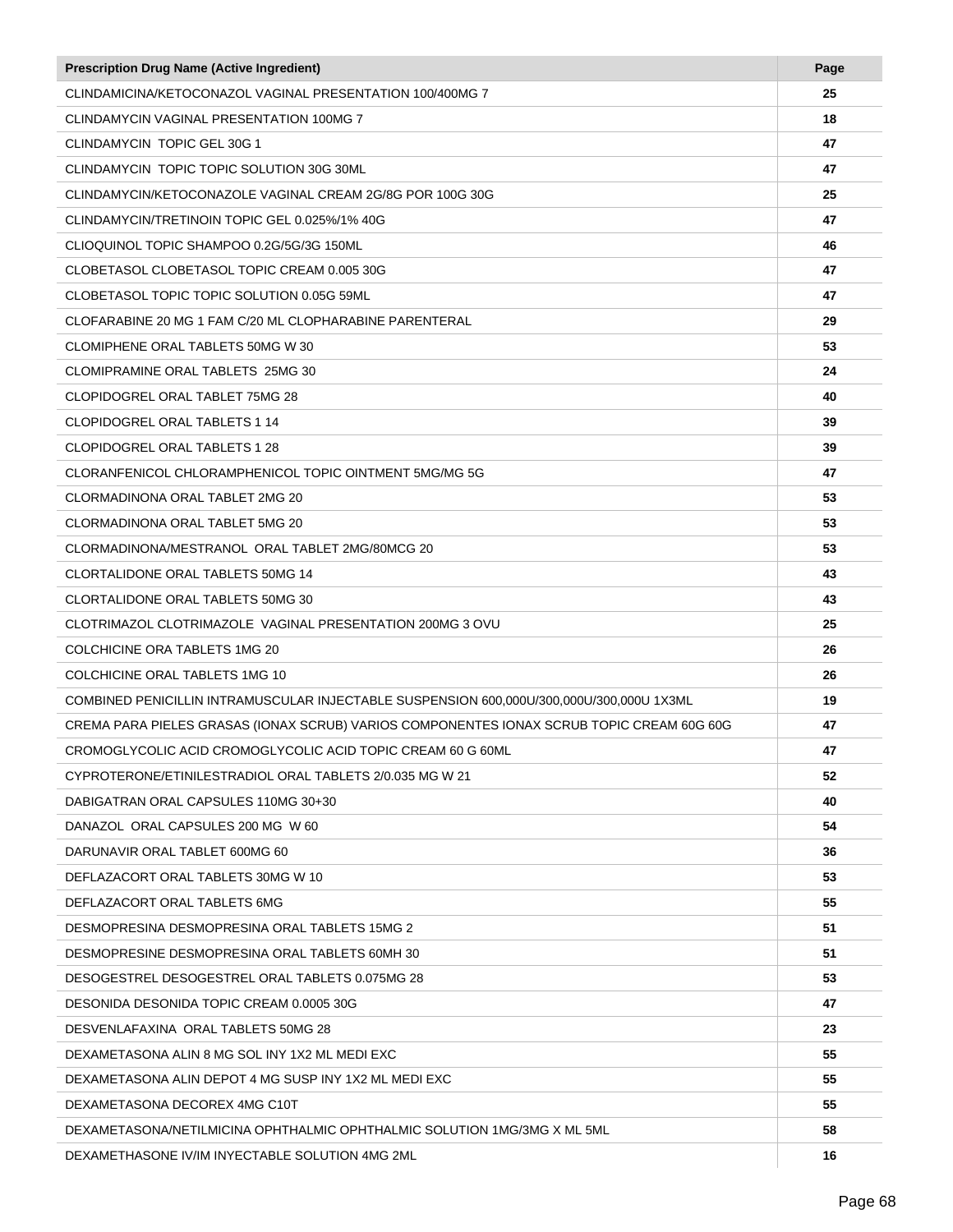| <b>Prescription Drug Name (Active Ingredient)</b>                                                    | Page |
|------------------------------------------------------------------------------------------------------|------|
| DEXAMETHASONE IV/IM INYECTABLE SOLUTION 8MG 2ML                                                      | 16   |
| DEXAMETHASONE ORAL TABLETS .75MG 1                                                                   | 50   |
| DEXAMETHASONE ORAL TABLETS 0.5MG 30                                                                  | 16   |
| DEXAMETHASONE ORAL TABLETS 0.5MG/ML 30                                                               | 50   |
| DEXAMETHASONE ORAL TABLETS 0.75MG 30                                                                 | 16   |
| DEXAMETHASONE ORAL TABLETS 4MG 10                                                                    | 16   |
| DEXAMETHASONE ORAL TABLETS 4MG 3'                                                                    | 51   |
| DEXAMETHASONE ORAL TABLETS 6MG 10                                                                    | 51   |
| DEXAMETHASONE PARENTERAL SOLUTION 2ML 1                                                              | 50   |
| DEXAMETHASONE PARENTERAL SOLUTION 2ML 1                                                              | 50   |
| DEXAMETHASONE PARENTERAL SOLUTION 8MG/2ML W 1                                                        | 51   |
| DEXAMETHASONE PARENTERALINJECTABLE SOLUTION 8MG/2ML 1                                                | 16   |
| DEXAMETHASONE/NEOMYCIN/POLYMYXIN B OPHTHALMI OPHTHALMIC SOLUTION 0.1G/0.35G/600,000UI X 100ML<br>5ML | 57   |
| DEXAMETHASONE/TOBRAMYCIN OPHTHALMIC DROPS 3MG/ML                                                     | 56   |
| DEXAMETHASONE/TOBRAMYCIN OPHTHALMIC OINTMENT 3MG/MG 3.5MG                                            | 57   |
| DEXKETOPROFEN ORAL TABLETS 25MG 10                                                                   | 17   |
| DEXPANTENOL DEXPANTHENOL TOPIC TUBE 30G                                                              | 47   |
| DEXRAZOXANE IV INJECTABLE SOLUTION 500MG 1                                                           | 29   |
| DICLOFENAC IM/IV INJECTABLE SOLUTION75MG/3ML W5x3ML                                                  | 13   |
| DICLOFENAC ORAL SUSPENSION 180MG x 100ML (4.5MG/2.5ML) W 120ML                                       | 13   |
| DICLOFENAC ORAL TABLETS 50MG W 30                                                                    | 13   |
| DICLOFENAC OPHTHALMIC DROPS 1MG/ML 5ML                                                               | 56   |
| DICLOFENAC ORAL DROPS 15MG/ML 20ML                                                                   | 17   |
| DICLOFENACO DICLOFENAC TOPIC GEL 1.16G X 100G 60G                                                    | 47   |
| DICLOFENACO DICLOFENAC TOPIC GEL 1G/100G 50G                                                         | 48   |
| DICLOXACILLIN ORAL SUSPENSION 125MG/5ML 90ML                                                         | 18   |
| DIENOGEST ORAL TABLETS 2MG 28                                                                        | 53   |
| DIFENIDOL IV/IM INYECTABLE SOLUTION 20MG/1ML 2X2ML                                                   | 25   |
| DIFENIDOL ORAL TABLETS 25MG 25 TABS                                                                  | 24   |
| DIGOXIN ORAL TABLETS 0.25MG 60                                                                       | 41   |
| DIHIDROERGOTAMINE/CAFFEIN/PROPIFENAZONE ORAL TABLET 0.5MG/40MG/125MG 30                              | 27   |
| DILTIAZEM ANAL GEL 2G X 100G 60G                                                                     | 44   |
| DILTIAZEM ORAL TABLET 60MG 30                                                                        | 44   |
| DILTIAZEM ORAL TABLETS 90MG 20                                                                       | 44   |
| DIMENHYDRINATE IM/IV INYECTABLE SOLUTION 50MG X ML 3X1ML                                             | 24   |
| DIMENHYDRINATE ORAL SYRUP 250MG/100ML 120ML                                                          | 24   |
| DIMENHYDRINATE ORAL TABLETS 50MG 24                                                                  | 24   |
| DIMENHYDRINATE RECTAL SUPPOSITORY 25MG 4                                                             | 24   |
| DIMETHICONE/PANCREATIN ORAL TABLETS 80MG W 14                                                        | 48   |
| DIMETHICONE/PANCREATIN ORAL TABLETS 80MG W30                                                         | 48   |
| DIMETICONA/MAGALDRATO/FAMOTIDINA ORAL GEL 1/8/0.1G/100ML 10 SOBRES                                   | 49   |
| DINITRATO DE ISOSORBIDA ORAL TABLETS 10MG 40                                                         | 44   |
| DINITRATO DE ISOSORBIDA SUBLINGUAL TABLETS 5MG 40                                                    | 44   |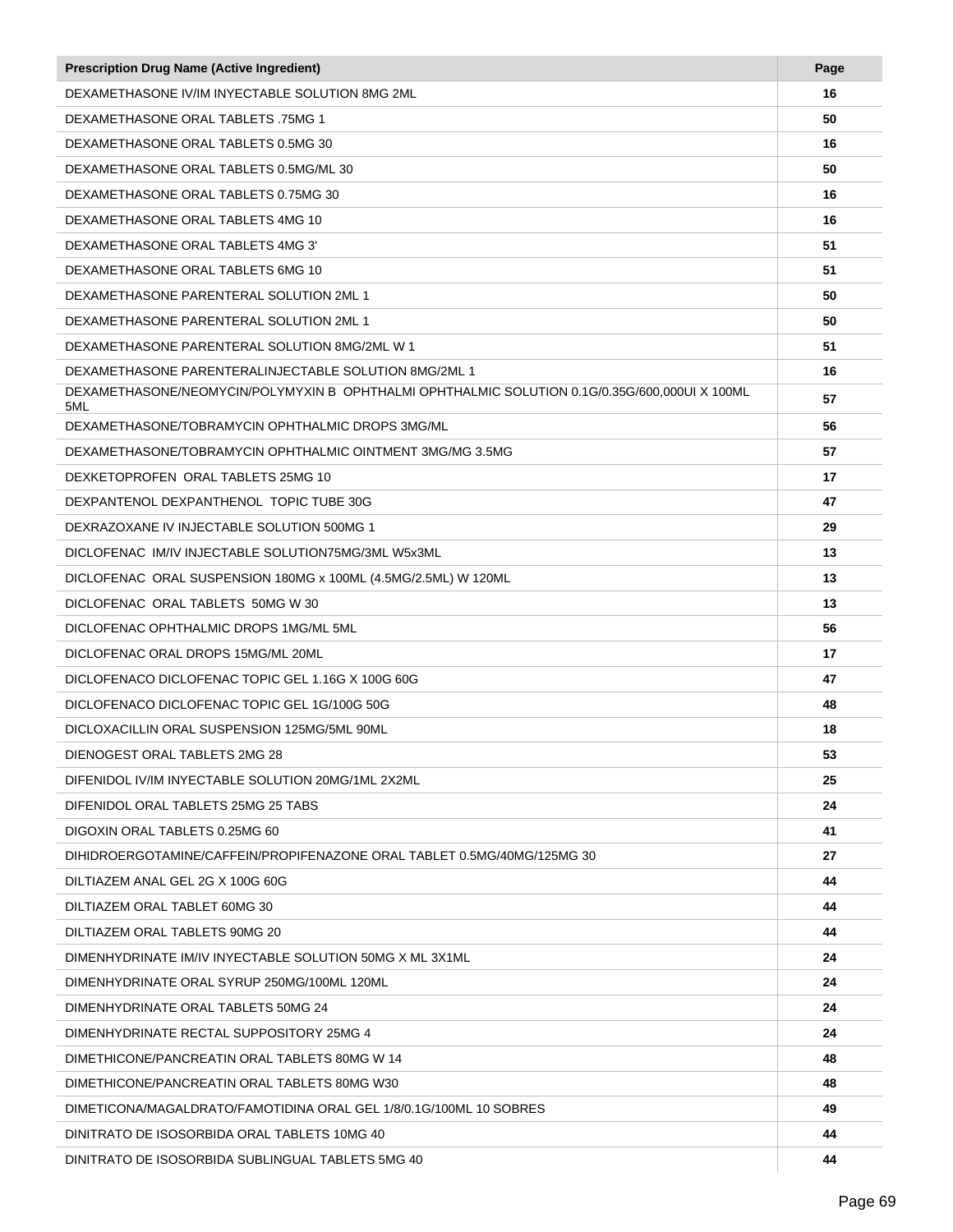| <b>Prescription Drug Name (Active Ingredient)</b>                                       | Page |
|-----------------------------------------------------------------------------------------|------|
| DIOSMINA/HESPERIDINE ORAL TABLETS 450MG/50MG 60                                         | 42   |
| DIOSMINE/HESPERIDINE ORAL TABLETS 450MG/50MG 20                                         | 42   |
| DIOSMINE/HESPERIDINE ORAL TABLETS 450MG/50MG 20                                         | 42   |
| DIPIVOXILO ORAL TABLET 10MG 30                                                          | 34   |
| DISOPYRAMIDE ORAL CAPSULES 100MG 20                                                     | 41   |
| DOLUTEGRAVIR ORAL TABLETS 1 W 30                                                        | 36   |
| DOMPERIDONE ORAL TABLETS 10MG 30                                                        | 25   |
| DORZOLAMIDE/TIMOLOL OFTALMICA GOTAS 5MG/ML 5ML                                          | 58   |
| DORZOLAMIDE/TIMOLOL OPHTHALMIC DROPS 20MG/5MG/1ML 10ML                                  | 58   |
| DOSAXOSIN ORAL TABLET 4MG 20                                                            | 40   |
| DOSAXOSIN ORAL TABLET 2MG 20                                                            | 40   |
| DOXEPIN ORAL CAPSULES 25MG 20                                                           | 24   |
| DOXYCYCLINE ORAL TABLETS 100MG 28                                                       | 21   |
| DROSPIRENONA/ETINILESTRADIOL DROSPIRENONE / ETHINYL ESTRADIOL ORAL TABLET 3MG/0.02MG 28 | 53   |
| DULOXETINA DULOXETINE ORAL CAPSULES 60MG 28                                             | 23   |
| DULOXETINE ORAL CAPSULES 30MG 7                                                         | 37   |
| DULOXETINEORAL CAPSULES 30MG 7                                                          | 23   |
| ELETRIPTAN ELETRIPTAN ORAL TABLETS 40 MG 2                                              | 27   |
| ENALAPRIL ORAL TABLETS 10MG 30+30                                                       | 41   |
| ENOXAPARIN SUBCUTANEOUS INYECTABLE SOLUTION 60MG (6,000UI) 2                            | 40   |
| ENTECAVIR ORAL PILLS 1MG 30                                                             | 34   |
| ENTECAVIR ORAL TABLET0.5MG 30                                                           | 34   |
| EPINASTINA OPHTHALMIC OPHTHALMIC SOLUTION 0.5MG X ML 5ML                                | 57   |
| EPIRUBICIN IV INYECTABLE SOLUTION 50MG/25ML (2MG/ML) 1                                  | 29   |
| ERGOTAMINA/CAFEINA ORAL PILLS 1MG/100MG 20                                              | 27   |
| ERGOTAMINA/CAFFEINE ORAL PILLS 1MG/100MG 10                                             | 27   |
| FRITROMICINA/RETINOL FRYTHROMYCIN / RETINOL TOPICO GEL 4%/0.025% 30G                    | 48   |
| ERYTHROMYCIN ORAL TABLETS 500MG 20                                                      | 20   |
| ESCITALOPRAM ORAL TABLETS 10MG 14+14                                                    | 23   |
| ESCITALOPRAM ORAL TABLETS 10MG 28                                                       | 23   |
| ESCITALOPRAM ORAL TABLETS 20MG 28                                                       | 23   |
| ESOMEPRAZOLE ORAL GRANULATED 2.5MG/ML 28                                                | 49   |
| ESPIRONOLACTONA/FUROSEMIDA SPIRONOLACTONE/FUROSEMIDE ORAL CAPSULES 50MG/20MG 16         | 43   |
| ESTRADIOL ESTRADIOL CUTANEOUS GEL 60MG X 100G (0.06%) 80GR                              | 48   |
| ESTRADIOL TOPICO GEL 1G 28 SOBRES                                                       | 48   |
| ESTRADIOL,17-BETA TRIMEGESTONA ORAL TABLETS 1/.125MG 28                                 | 48   |
| ESTRADIOL/NORETISTERONA INTRAMUSCULAR INYECTABLE SOLUTION 5MG/50MG 1ML                  | 52   |
| ESTRADIOL/NORGESTREL ORAL TABLETS 2MG/0.5MG 21                                          | 52   |
| ESTRIOL TOPIC CREAM 0.5MG 1 TUBO CON APLICADOR                                          | 48   |
| ETAMCITRABINA/TENOFOVIR ORAL TABLET 200MG/300MG 30                                      | 34   |
| ETANERCEPT ETANERCEPT SUBCUTANEOUS INYECTABLE SOLUTION 50MG/ML 2                        | 54   |
| ETHAMSYLAT ORAL TABLET 500MG 20                                                         | 40   |
| ETINILESTRADIOL/NORELGESTROMINE TOPIC PATCHES600MCG/60MG 3                              | 48   |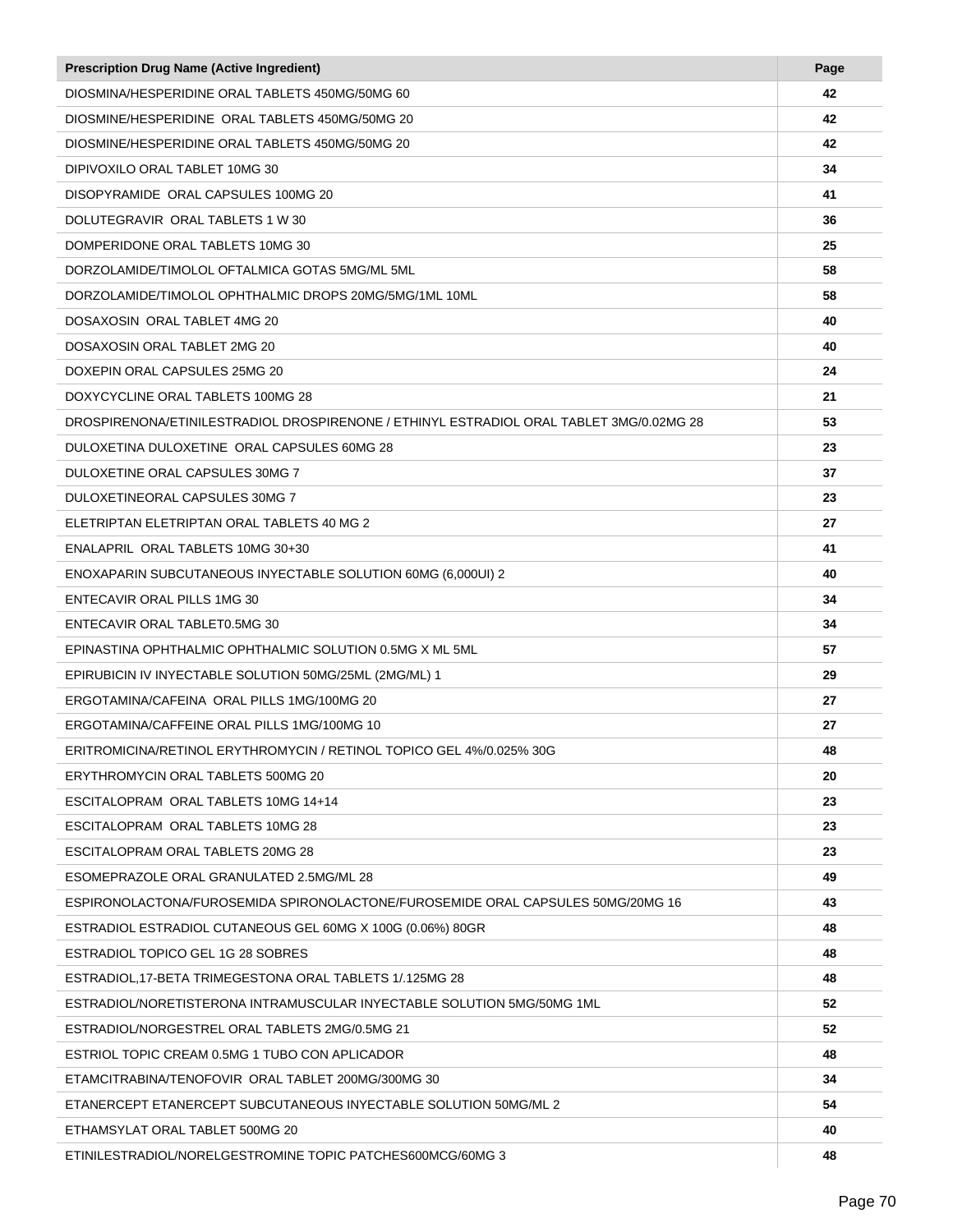| <b>Prescription Drug Name (Active Ingredient)</b>                                                         | Page |
|-----------------------------------------------------------------------------------------------------------|------|
| ETONOGESTREL/ETINILESTRADIOL VAGINAL UNIT 11.7/2.7MG 1                                                    | 53   |
| ETOPOSIDE PARENTERAL SOLUCION INYECTABLE 100MG/5ML 1                                                      | 30   |
| ETOPOSIDE PARENTERAL SOLUCION INYECTABLE 100MG/5ML 1                                                      | 30   |
| EVEROLIMUS ORAL TABLETS 10MG 30                                                                           | 30   |
| EVEROLIMUS ORAL TABLETS 2.5MG 30                                                                          | 30   |
| EXOMEGA TOPIC SYRINGE 400ML 400ML                                                                         | 46   |
| EZETIMIBE ORAL TABLETS 10MG 28                                                                            | 43   |
| EZETIMIBE/SIMVASTATIN ORAL TABLET 10MG/40MG 28                                                            | 43   |
| FELODIPINE/METOPROLOL ORAL TABLETS 5MG/47.5MG 14                                                          | 42   |
| FENACETINE/ACETANILIDE/CAFFEIN ORAL TABLETS 400MG/150MG/100MG/50MG W 20                                   | 13   |
| FENAZOPIRIDINA ORAL TABLET 100MG 24                                                                       | 49   |
| FENOFIBRATE/SIMVASTATIN ORAL CAPSULES 200MG/20MG 30                                                       | 43   |
| FENOTRINA PHENOTHRIN TOPIC SHAMPOO 0.2G/100ML 120ML                                                       | 48   |
| FENTICONAZOLE TOPIC CREAM 0.02 30G                                                                        | 48   |
| FEXOFENADINE ORAL SUSPENSION ORAL 600MG/100ML 150ML                                                       | 60   |
| FILGRASTIM PARENTERAL 1 300MCG                                                                            | 55   |
| FINASTERIDE ORAL TABLETS 1MG 28                                                                           | 28   |
| FINASTERIDE ORAL TABLETS 1MG 28                                                                           | 50   |
| FINASTERIDE ORAL TABLETS 5MG 30                                                                           | 50   |
| FINASTERIDE ORAL TABLETS 5MG 30                                                                           | 50   |
| FLOROGLUCINOL/METILFLOROGLUCINE ORAL CAPSULESE80MG/80MG 20                                                | 48   |
| FLUCONAZOL ORAL CAPSULES 100MG 10                                                                         | 25   |
| FLUCONAZOL ORAL CAPSULES 150MG 2                                                                          | 25   |
| FLUCONAZOL ORAL TABLETS 150MG 1                                                                           | 25   |
| FLUCONAZOL/TINIDAZOL FLUCONAZOL/TINIDAZOLE ORAL TABLETS 37.5MG/500MG 4                                    | 25   |
| FLUDROCORTISONE ORAL TABLETS .1MG 100                                                                     | 51   |
| FLUDROCORTISONE ORAL TABLETS 0.1MG 100                                                                    | 53   |
| FLUOCINOLONA ACETONIDO DE/NEOMICINA SULFATO DE TOPIC CREAM 0.01G/0.35GR                                   | 48   |
| FLUOCINOLONA TOPIC CREAM 0.001 20G                                                                        | 48   |
| FLUOCINOLONA/CLIOQUINOL TOPIC CREAM 0.01%-3%/100G 40G                                                     | 48   |
| FLUOCINOLONE / POLYMIXINE B / NEOMYCIN / FENILEPHRINE OTIC DROPS 0.25MG/10000U/3.5MG/20MG POR 1ML<br>15ML | 59   |
| FLUOROMETHOLONE OPHTHALMIC DROPS 1MG/1ML 5ML                                                              | 58   |
| FLUOURACIL PARENTERAL SOLUCION INYECTABLE 500ML/10ML 10ML                                                 | 29   |
| FLUOXETINA ORAL CAPSULES 20MG 28                                                                          | 23   |
| FLUOXETINE ORAL CAPSULES 20MG 14                                                                          | 23   |
| FLUOXETINE ORAL TABLETS 20MG 20                                                                           | 37   |
| FLUTICASONE NASAL SPRAY 27.5µG/50µL (1 DISPARO) 120 DOSIS                                                 | 59   |
| FLUTICASONE NASAL SPRAY 50µG/DOSIS 120 DOSIS                                                              | 59   |
| FLUTICASONE/AZELASTINE NASAL SPRAY 137/50 MCG 1 PIEZA                                                     | 61   |
| FLUVOXAMINE ORAL TABLETS 100MG W 30                                                                       | 23   |
| FOLIC ACID ORAL TABLETS 0.4MG (400MCG) 30                                                                 | 62   |
| FOLIC ACID/IRON ORAL TABLETS 350MG/1MG 36                                                                 | 62   |
| FUOXETINE ORAL TABLETS 20MG 14                                                                            | 37   |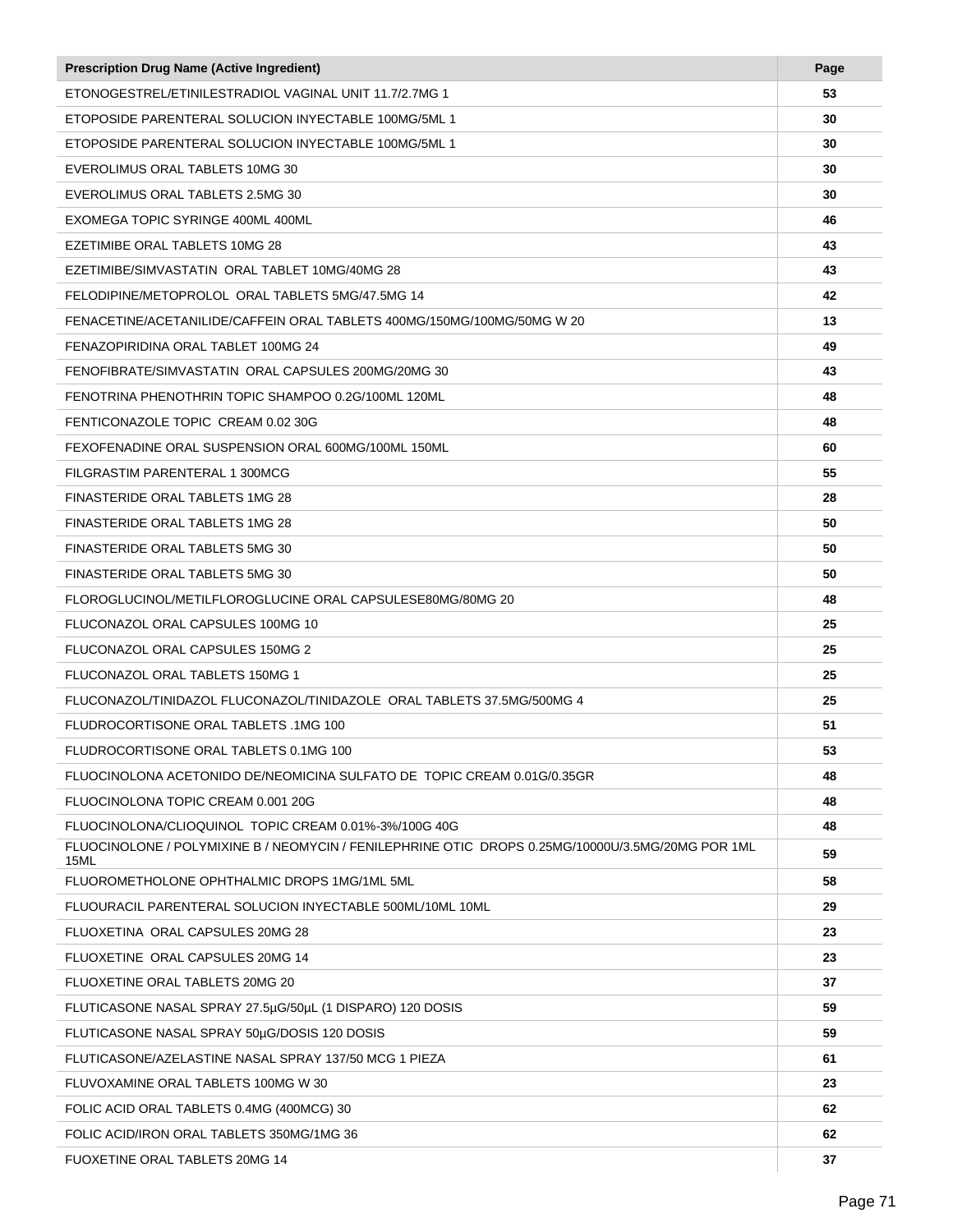| <b>Prescription Drug Name (Active Ingredient)</b>                                                  | Page |
|----------------------------------------------------------------------------------------------------|------|
| FUROSEMIDA FUROSEMIDE ORAL PILLS 40MG 24                                                           | 43   |
| FUSIDIC ACID / BETAMETHASONE TOPIC CREAM 0.02 15G                                                  | 46   |
| FUSIDIC ACID TOPIC CREAM 0.02 15G                                                                  | 46   |
| <b>GABAPENTIN ORAL TABLETS 300MG 1</b>                                                             | 62   |
| GABAPENTINA ORAL CAPSULES 300MG 30                                                                 | 38   |
| GATIFLOXACIN OPHTHALMIC DROPS 3.0MG/1ML 5ML                                                        | 20   |
| GATIFLOXACIN/ PREDNISOLONE OPHTHALMIC DROPS 3MG/10MG/1ML 3ML                                       | 57   |
| <b>GENTAMICIN IM/IVINYECTABLE SOLUTION 160MG X 2ML 1</b>                                           | 17   |
| <b>GENTAMICINA TOPIC CREAM 1MG/1G 30G</b>                                                          | 47   |
| <b>GENTAMICINE IM/IV INYECTABLE SOLUTION 80MG X 2ML 1</b>                                          | 17   |
| GENTAMICINE PARENTERAL INYECTABLE SOLUTION 0MG/1ML 1ML                                             | 17   |
| GENTAMICINE PARENTERAL INYECTABLE SOLUTION 160MG/2ML 2ML                                           | 17   |
| <b>GENTAMYNE IV/IM SOLUTION 160MG/2ML 1</b>                                                        | 17   |
| GLICEROL RECTAL SUPPOSITORY 1.380G 10                                                              | 48   |
| GLUCAGON PARENTERAL INJECTABLE SOLUTION 1MG W 1                                                    | 39   |
| GLYCEROL RECTAL SUPPOSITORY 2.632G 10                                                              | 48   |
| HIDROXIPROPILMETILCELULOSA OFTALMICO GOTAS 3MG/ML 10ML                                             | 57   |
| HUMAN NORMAL IMMUNOGLOBULIN                                                                        | 55   |
| HYDROCHLOROTIAZIDE ORAL TABLETS 25MG 30                                                            | 43   |
| HYDROCORTISONE/CHLORAMPHENICOL/BENZOCAINE OTIC DROPS 10MG/25MG/20MG/1ML 10ML                       | 59   |
| HYDROXYPROPYLMETHYLCELLULOSE OPHTHALMIC GEL 3MG/1ML 10ML                                           | 56   |
| <b>HYDROXYUREA ORAL TABLETS 500MG 100</b>                                                          | 30   |
| <b>HYDROXYUREA ORAL TABLETS 500MG 14</b>                                                           | 30   |
| <b>HYDROXYUREA ORAL TABLETS 500MG 30</b>                                                           | 30   |
| HYDROXYZINE ORAL TABLETS 10MG 30                                                                   | 24   |
| HYPROMELLOSE OPHTHALMIC DROPS 5MG/ML                                                               | 56   |
| IBUPROFEN ORAL CAPSULES 400MG 10                                                                   | 17   |
| <b>IBUPROFEN ORAL CAPSULES 600MG 10</b>                                                            | 17   |
| IBUPROFEN 600 600MG W 10C                                                                          | 26   |
| <b>IBUPROFEN ORAL CAPSULES 400MG W 20</b>                                                          | 13   |
| IBUPROFEN/CAFFEINE ORAL CAPSULES 400MG/100MG 10                                                    | 26   |
| <b>IIVERMECTIN ORAL TABLETS 6MG 4</b>                                                              | 32   |
| IMATINIB ORAL TABLET 400MG W 30                                                                    | 30   |
| IMIPRAMINE ORAL TABLETS 25MG 20                                                                    | 24   |
| INDOMETACIN ORAL CAPSULES 25MG W 60                                                                | 13   |
| INDOMETACIN RECTAL SUPPOSITORY 100MG W 15                                                          | 13   |
| INHEPAR 1000 U - FA 10ML HEPARIN PARENTERAL                                                        | 39   |
| INHEPAR 5000 U - FA 5ML HEPARIN                                                                    | 39   |
| INSULIN DETEMIR (PLUMA) SUBCUTANEOUS INJECTABLE SOLUTION 100UI/ML 1                                | 39   |
| INSULIN LISPRO (RECOMBINANTE) SUBCUTANEOUS SOLUTION 100UI/ML 10ML                                  | 39   |
| INSULINA GLARGINA (CARTUCHO) SUBCUTANEOUS INYECTABLE SOLUTION 100UI/ML 5                           | 39   |
| INSULINA HUMANA LISPRO/INTERMEDIA HUMAN INSULIN/LISPRO SUBCUTANEOUSINYECTABLE SOLUTION 50UI<br>3ML | 39   |
| INSULINADEGLUDEC (PLUMA)SUBCUTANEOUS INYECTABLE SOLUTION 100UI/ML 1                                | 39   |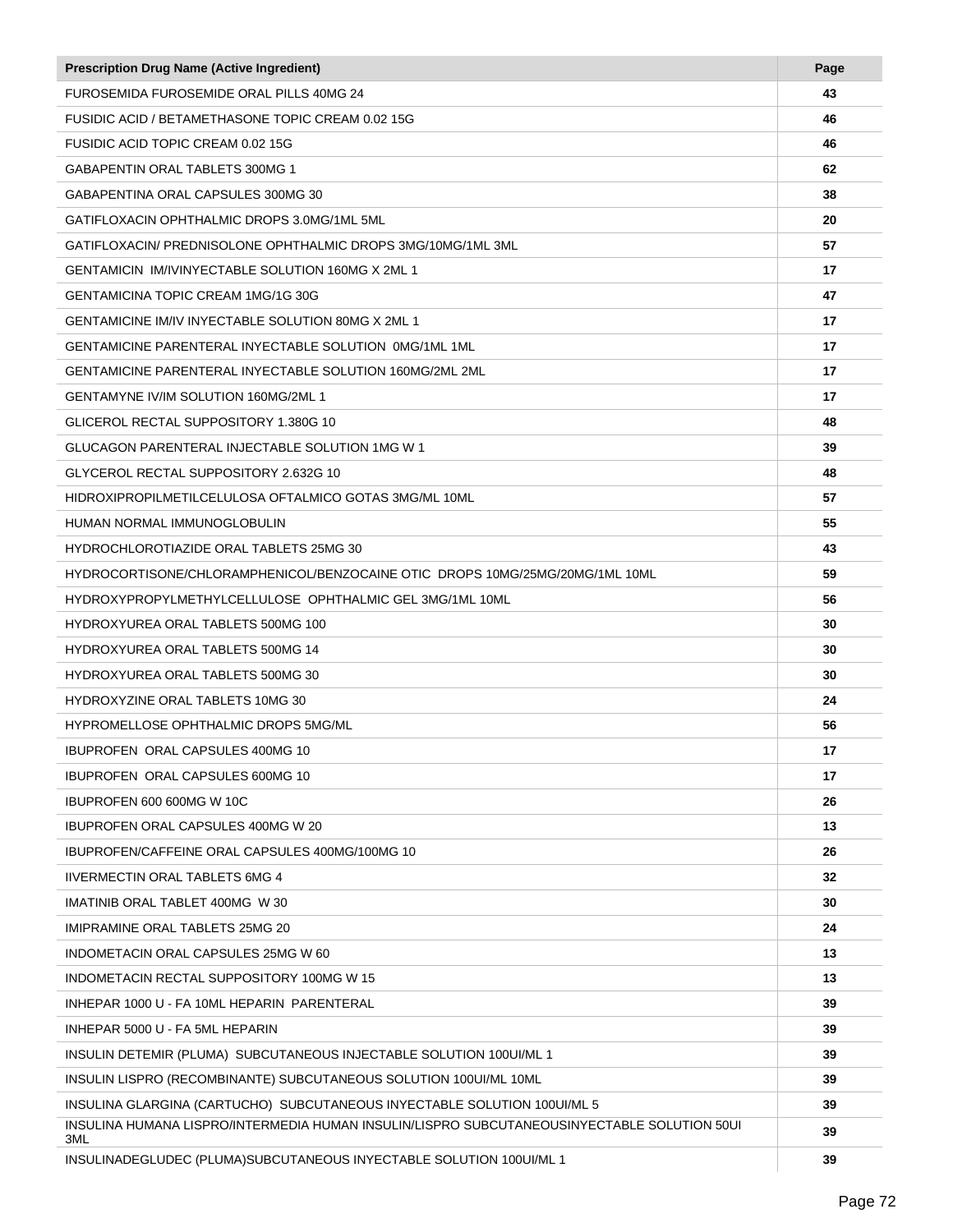| <b>Prescription Drug Name (Active Ingredient)</b>                                          | Page |
|--------------------------------------------------------------------------------------------|------|
| INTERFERON ALFA-2B SUBCUTANEOUS INYECTABLE SOLUTION 100MCG/.5ML                            | 45   |
| IPRATROPIO INHALABLE NEBULIZING SOLUTION 25MG/100ML 20ML                                   | 60   |
| IPRATROPIO INHALABLE NEBULIZING SOLUTION 500MCG/2ML 10X2ML                                 | 60   |
| IRBESARTAN ORAL TABLETS 150MG 28                                                           | 40   |
| IRBESARTAN ORAL TABLETS 150MG 28                                                           | 40   |
| IRON COMPLEX INTRAMUSCULAR INYECTABLE SOLUTION 317.46MG (100MG) X 2ML 3                    | 62   |
| IRON ORAL DROPS 178MG POR ML (EQUIV A 50MG HIERRO ELEMENTAL) 20ML                          | 62   |
| IRON ORAL DROPS178MG POR ML (EQUIV A 50MG HIERRO ELEMENTAL) 20ML                           | 62   |
| IRON ORAL SYRUP 3.125G (EQUIV A 1000MG HIERRO ELEMENTAL) 100ML                             | 62   |
| ISONIAZID/RIFAMPICIN ORAL TABLET 200/150MG 24                                              | 27   |
| ORAL <sub>1</sub><br>ISONIAZIDE 100 MG TAB 200                                             | 28   |
| ISOTRETINOIN ORAL CAPSULES 20MG 30                                                         | 30   |
| ISOTRETINOIN TOPIC GEL 0.05 30G                                                            | 31   |
| <b>ITRACONAZOL ORAL CAPSULES 100MG 15</b>                                                  | 25   |
| ITRACONAZOL ORALCAPSULES 100MG 6+6                                                         | 25   |
| ITRACONAZOLE TOPIC CREAM 10MG/GR 20G                                                       | 25   |
| KETANSERINA/MICONAZOL/METRONIDAZOL VAGINAL PRESENTATION 36MG/100MG/500MG 10                | 25   |
| KETOCONAZOL TOPIC CREAM 20MG 40G                                                           | 25   |
| KETOCONAZOLE VAGINAL CREAM 10MG/GR 7 APLIC C/5G CU                                         | 25   |
| KETOPROFEN ORAL SUSPENSION 70ML W 70ML                                                     | 13   |
| KETOPROFEN/ACETAMINOPHEN ORAL TABLETS 100MG/300MG 12                                       | 17   |
| KETOROLAC SUBLINGUAL TABLETS 30MG W 6                                                      | 13   |
| LACTULOSE ORAL SYRUP 66.7G W 120 ML                                                        | 49   |
| LAMIVUDINE 3TC 1 G/100 ML 1 FRA C/240 ML 3TC 1 G/100 ML 1 FRA C/240 ML PARENTERAL SOLUTION | 35   |
| LAMIVUDINE ORAL ORAL SOLUTION 1G/100ML 240ML                                               | 35   |
| LAMOTRIGINE ORAL TABLETS 100MG 28                                                          | 37   |
| LAMOTRIGINE ORAL TABLETS 25MG 28                                                           | 37   |
| LAMOTRIGINE ORAL TABLETS 5MG 28                                                            | 38   |
| LATANOPROST OFTALMICAN GOTAS 0.05MG/1ML 3ML                                                | 58   |
| LATANOPROST OPHTHALMIC DROPS 0.05MG/1ML 3ML                                                | 58   |
| LATANOPROST/TIMOLOL OPHTHALMIC OPHTHALMIC SOLUTION 50MCG/5MG X ML 2.5ML                    | 58   |
| LEFLUNOMIDA ORAL TABLET 20MG 30                                                            | 55   |
| LEVETIRACETAM EXITEL 500MG C30T MEDI EXC                                                   | 22   |
| LEVETIRACETAM LEVEXX 1000MG C30T                                                           | 22   |
| LEVETIRACETAM ORAL SOLUTION 100MG/1ML 300ML                                                | 22   |
| LEVETIRACETAM ORAL TABLETS 1 G 30                                                          | 21   |
| LEVETIRACETAM ORAL TABLETS 500MG 30                                                        | 22   |
| LEVODOPA/BENSERAZIDA LEVODOPA / BENSERAZIDA 100/25MG COM 30 ORAL TABLETS 1 30              | 33   |
| LEVODOPA/BENSERAZIDAL-DOPA/BENSERAZIDE ORAL TABLET 100MG/25MG 30                           | 32   |
| LEVODOPA/CARBIDOPA L-DOPA/CARBIDOPA ORAL TABLETS 250MG/25MG 30                             | 32   |
| LEVODOPA/CARBIDOPA LEVODOPA/CARBIDOPA 250MG/25MG - TAB 30 ORAL TABLETS 1 30                | 33   |
| LEVODOPA/CARBIDOPA LEVODOPA/CARBIDOPA ORAL TABLETS 25MG/250MG 50                           | 32   |
| LEVOFLOXACIN ORAL TABLET 500MG 7                                                           | 28   |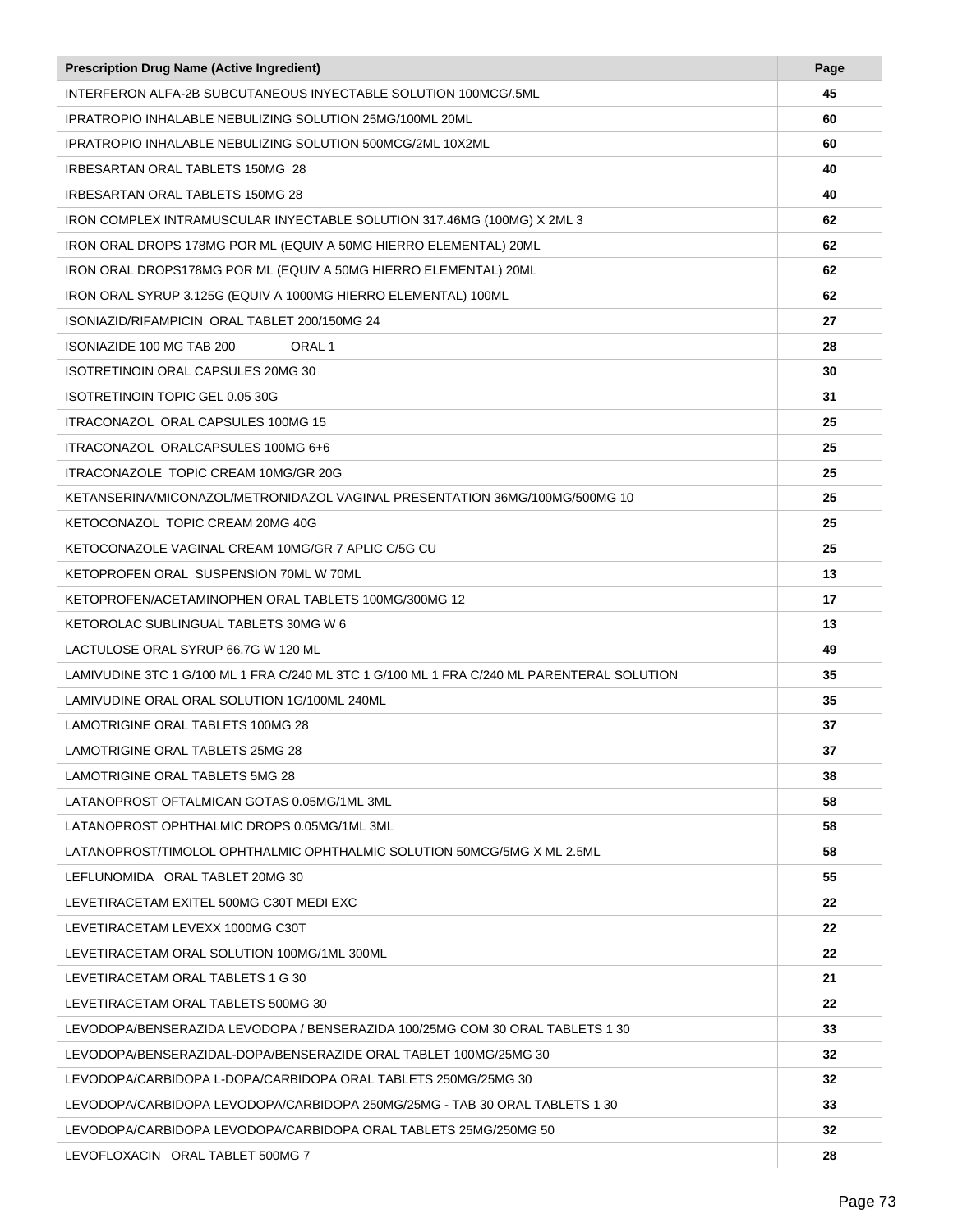| <b>Prescription Drug Name (Active Ingredient)</b>                       | Page |
|-------------------------------------------------------------------------|------|
| LEVOFLOXACIN ORAL TABLETS 500MG 7                                       | 20   |
| LEVOMEPROMAZINE ORAL TABLET 25MG 20                                     | 33   |
| LEVOMEPROMAZINE ORAL TABLET 25MG 30                                     | 33   |
| LEVOTIROXINA ORAL TABLETS 50MCG 50                                      | 53   |
| LEVOTIROXINA ORAL TABLETS 75MCG 50                                      | 53   |
| LIDAMIDINE HYDROCHLORIDE 0.29 MG W 30 CAP                               | 49   |
| LIDOCAINE / PRILOCAINE TOPIC CREAM 25MG/25MG X G W 5G                   | 14   |
| LIDOCAINE / PRILOCAINE TOPIC PATCHES 1G W 2                             | 14   |
| LIDOCAINE OTIC DROPS 1G/100ML 30ML                                      | 59   |
| LINCOMYCIN ORAL CAPSULES 500MG 16                                       | 61   |
| LISINA/BUTILHIOSCINAE ORAL CAPSULES 125/10MG 20                         | 48   |
| LISINE ORAL TABLETS 125MG 10                                            | 17   |
| LISINOPRIL ORAL TABLETS 5MG 28                                          | 41   |
| LITIUM ORAL TABLETS 300MG W 50                                          | 34   |
| LORATADINE ORAL ORAL SOLUTION 30MG 30ML                                 | 59   |
| LORATADINE ORAL SYRUP 100MG/100ML 60ML                                  | 59   |
| LORATADINE ORAL TABLETS 10MG 10                                         | 59   |
| LORATADINE/AMBROXOL ORAL SYRUP 100MG/600MG 120ML                        | 59   |
| LORATADINE/AMBROXOL ORAL TABLETS 5MG/30MG 20                            | 59   |
| LORATADINE/BETAMETHASONE ORAL TABLETS 5MG/0.25MG                        | 16   |
| LORATADINE/BETAMETHASONE ORAL TABLETS 5MG/0.25MG 10                     | 16   |
| LORATADINE/FEXOFENADINE ORAL TABLET 5MG/25MG 20                         | 59   |
| LORATADINE/PHENILEFRINE ORAL ORAL SOLUTION 0.67MG/2MG X ML 60ML         | 59   |
| LORATADINE/PHENILEFRINE ORAL TABLETS 5MG/30MG 20                        | 59   |
| LORATADINE/PHENYLEPHRINE ORAL SOLUTION 0.05G/0.2G X 100ML 60ML          | 60   |
| LOSARTAN ORAL TABLET 100MG W 30                                         | 41   |
| LOSARTAN/HYDROCHLOROTHIAZIDE ORAL TABLETS 100MG/25MG 30                 | 43   |
| LOTEPREDNO OPHTHALMIC OPHTHALMIC SUSPENSION 5MG X ML 5ML                | 57   |
| LOTEPREDNOL/ TOBRAMYCIN OPHTHALMIC OPHTHALMIC SOLUTION 5MG/3MG X ML 5ML | 58   |
| LYMECYCLINE ORAL CAPSULES 150MG 32                                      | 21   |
| LYMECYCLINE ORAL CAPSULES 300MG 20                                      | 21   |
| MAGNESIUM VALPROATE ORAL ORAL SUSPENSION 4G/100ML 100ML                 | 22   |
| MAGNESIUM VALPROATE ORAL ORAL SUSPENSION 4G/100ML 100ML                 | 22   |
| MAGNESIUM VALPROATE ORAL TABLET 200MG 40                                | 21   |
| MAGNESIUM VALPROATE ORAL TABLETS 200MG 40                               | 22   |
| MAGNESIUM VALPROATE ORAL TABLETS 400MG 20                               | 22   |
| MAGNESIUM VALPROATE ORAL TABLETS 600MG 20                               | 22   |
| MEBENDAZOLE ORAL SUSPENSION 20MG/1ML 30ML                               | 31   |
| MEBEVERINE ORAL CAPSULES 200MG 30                                       | 48   |
| MEDROXYPROGESTERONE INTRAMUSCULAR INJECTABLE SUSPENSION 150MG 1ML       | 28   |
| MELOXICAM ORAL TABLETS 7.5MG 20                                         | 17   |
| MELPHALAN ORAL TABLET 2MG 25                                            | 28   |
| MEMANTINE ORAL TABLETS 10MG 28                                          | 22   |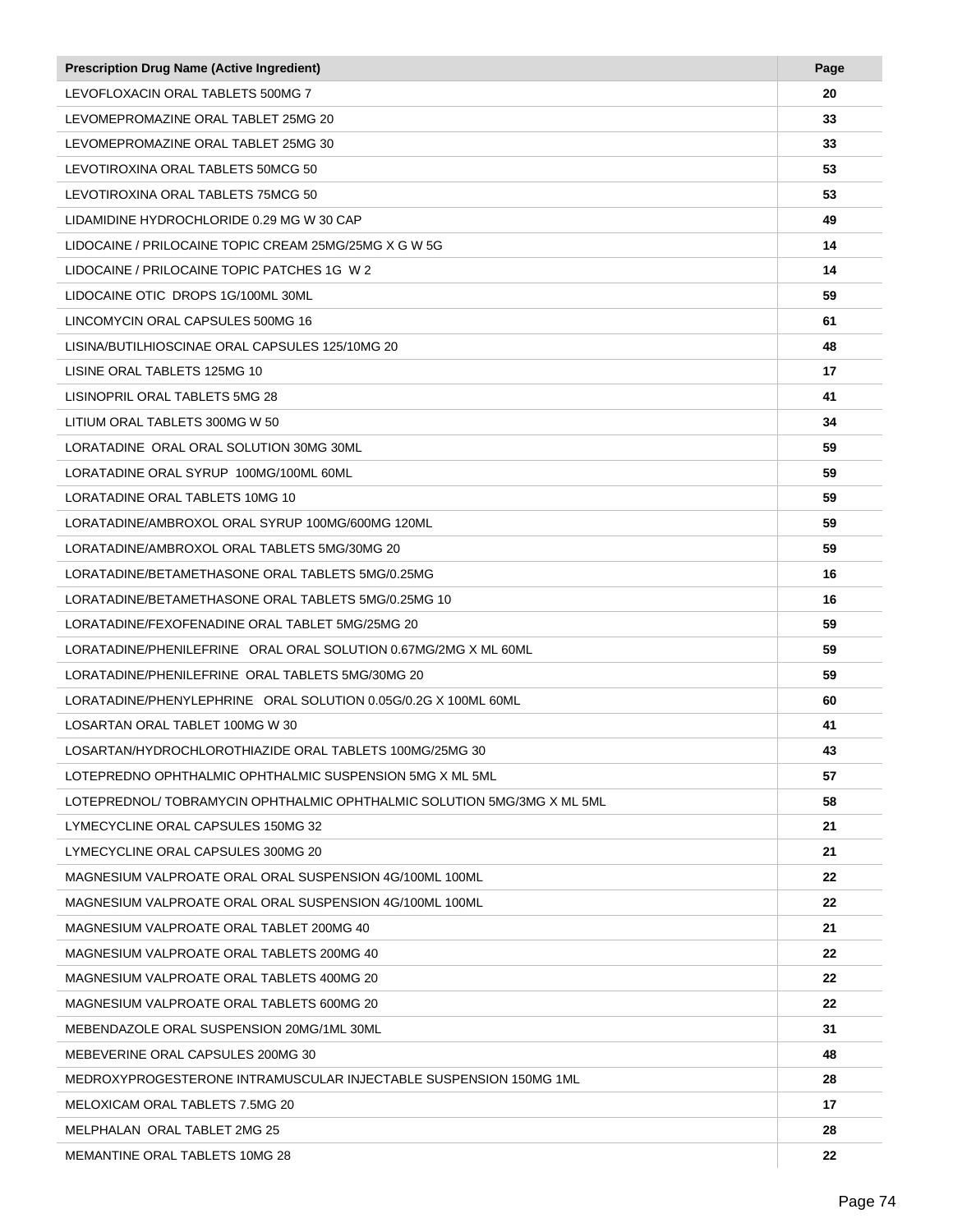| <b>Prescription Drug Name (Active Ingredient)</b>                   | Page |
|---------------------------------------------------------------------|------|
| <b>MEMANTINE ORAL TABLETS 15MG 28</b>                               | 22   |
| MEMANTINE ORAL TABLETS 20MG W 28                                    | 22   |
| MEMANTINE ORAL TABLETS 20MG W 28                                    | 23   |
| <b>MERCAPTOPURINE ORAL TABLETS 1 1</b>                              | 29   |
| MERCAPTOPURINE PARENTERAL SOLUCION INYECTABLE 500ML/10ML 10ML       | 29   |
| MESALAZINA SALOFALK 500 MG GRAG 40                                  | 55   |
| MESALAZINE ENTERAL SUSPENSION 60ML                                  | 55   |
| MESALAZINE MESALAZINE ORAL 500MG 1 1                                | 55   |
| MESALAZINE MESALAZINE RECTAL 250MG 250MG 1                          | 55   |
| MESALAZINE RECTAL 500MG 500MG 10                                    | 55   |
| MESTEROLONE ORAL TABLETS 25MG 10                                    | 52   |
| METFORMIN ORAL TABLET 1000MG/5MG 28                                 | 38   |
| METFORMIN ORAL TABLET 500MG 60                                      | 38   |
| METFORMIN ORAL TABLETS 1000MG 30                                    | 38   |
| METFORMIN ORAL TABLETS 850MG 30                                     | 38   |
| METFORMIN ORAL TABLETS 850MG 60                                     | 38   |
| METFORMIN/ GLIBENCLAMIDE ORAL TABLETS 500/5MG 60                    | 38   |
| METFORMIN/GLIBENCLAMIDE ORAL TABLET 500MG/5MG 60                    | 38   |
| METFORMIN/LINAGLIPTIN ORAL TABLETS 1000MG/2.5MG 30                  | 38   |
| METFORMIN/LINAGLIPTIN ORAL TABLETS 500MG/2.5MG 30                   | 38   |
| METFORMIN/LINAGLIPTIN ORAL TABLETS 850MG/2.5MG 30                   | 38   |
| METFORMINA/GLIBENCLAMIDE ORAL TABLET 500MG/2.5MG 30                 | 38   |
| METFORMINA/GLIMEPIRIDE ORAL TABLETS 1000MG/2MG 16                   | 38   |
| METHIMAZOLE ORAL PILLS 5MG 100                                      | 54   |
| METHIMAZOLE ORAL PILLS 5MG 30                                       | 54   |
| METHOTREXATE ORAL TABLETS 2.5MG 100                                 | 29   |
| METHYLDOPA ORAL TABLETS 500MG 30                                    | 40   |
| METHYLPHENIDATE ORAL TABLET 10MG 30                                 | 44   |
| METHYLPHENIDATE ORAL TABLETS 54MG 30                                | 44   |
| METHYLPREDNISOLONE PARENTERAL 1 1 1                                 | 51   |
| METHYLPREDNISOLONE PARENTERAL SOLUTION 2ML W 1                      | 51   |
| METHYLPREDNISOLONE IM/INSIDE JOINT INYECTABLE SOLUTION 40MG/1ML 2ML | 16   |
| METICORTELONE 3.0MG/ML - SOL 120ML                                  | 51   |
| METICORTEN 20MG - TAB 30 PREDNISONA PREDNISONE ORAL                 | 51   |
| METICORTEN 50MG - TAB 20 PREDNISONA PREDNISONE ORAL                 | 51   |
| METOCLOPRAMIDE ORAL DROPS 400MG 20ML                                | 24   |
| METOCLOPRAMIDE ORAL TABLET 10MG 20                                  | 24   |
| METOPROLOL ORAL TABLETS 95MG 20                                     | 42   |
| METRONIDAZOL/MICONAZOL VAGINAL PRESENTATION 750MG/200MG 7           | 25   |
| METRONIDAZOL/NISTATINA VAGINAL PRESENTATION 500MG/100000U 10        | 25   |
| METRONIDAZOLE ORAL SUSPENSION 250MG 120ML                           | 31   |
| METRONIDAZOLE ORAL TABLETS 500MG 30                                 | 31   |
| METRONIDAZOLE/DIYODOHIDROXIQUINOLEIN ORAL CAPSULES 400/200MG 30     | 31   |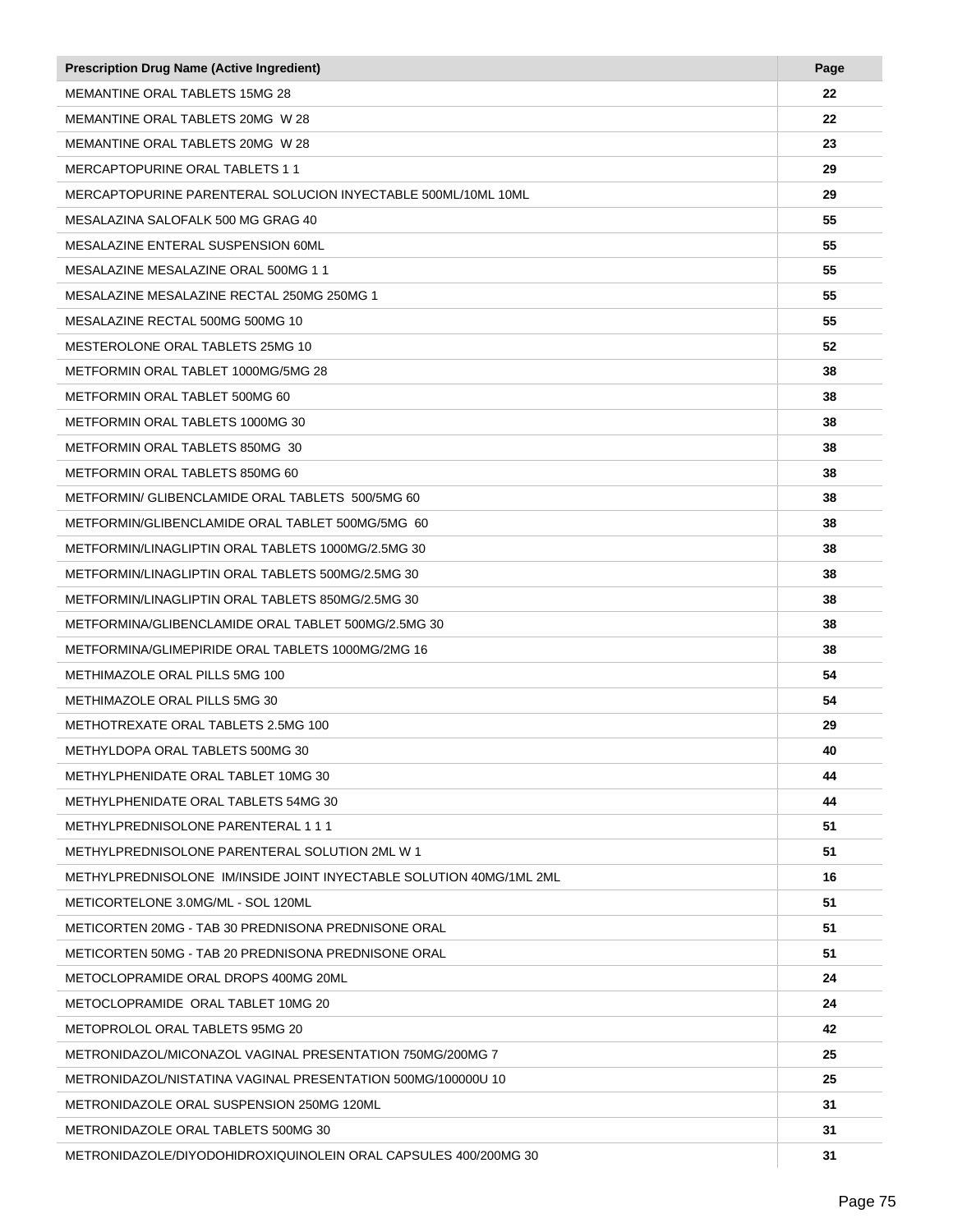| <b>Prescription Drug Name (Active Ingredient)</b>                                      | Page |
|----------------------------------------------------------------------------------------|------|
| METRONIDAZOLE/DIYODOHIDROXIQUINOLEIN ORAL TABLETS 250/325MG 60                         | 31   |
| MICONAZOL MICONAZOLE TOPIC CREAM 2G POR 100G 30G                                       | 26   |
| MICONAZOL ORAL GEL 0.02 78ML                                                           | 26   |
| MINOCYCLINE ORAL TABLETS 50MG 24                                                       | 21   |
| MOMETASONE NASAL ORAL SUSPENSION 0.05G X 100ML (50MCG X ML) 10ML                       | 59   |
| MONTELUKAST ORAL PILLS                                                                 | 60   |
| MORPHINE ORAL TABLETS 15MG 20                                                          | 14   |
| MORPHINE ORAL TABLETS 30MG 100                                                         | 14   |
| MORPHINE ORAL TABLETS 30MG 20                                                          | 14   |
| MOTIVAL 10/0.5MG (C) - TAB 60 NORTRIPTILINA/FLUFENAZINA NORTRIPTILINE / FLUFFENAZINE   | 24   |
| MOTIVAL 10/0.5MG (C) - TAB 60 NORTRIPTILINE / FLUFFENAZINE                             | 24   |
| MOXIFLOXACIN OPHTHALMIC OPHTHALMIC SOLUTION 5MG/ML 5ML                                 | 57   |
| MOXIFLOXACIN ORAL TABLET 400MG 7                                                       | 20   |
| MOXIFLOXACIN ORAL TABLET400MG 7                                                        | 28   |
| MOXIFLOXACIN ORAL TABLETS 400MG 7                                                      | 20   |
| NALOXONE PARENTERAL INJECTABLE SOLUTION .4MG/ML W 1                                    | 15   |
| NANDROLONE INTRAMUSCULAR INYECTABLE SOLUTION 50MG/ML 2                                 | 52   |
| NAPROXEN ORAL CAPSULES 275 MG 20                                                       | 17   |
| NEBIVOLOL ORAL PILLS 5MG 28                                                            | 42   |
| NEBIVOLOL ORAL TABLET 5MG 14                                                           | 41   |
| NEBIVOLOL ORAL TABLETS 5MG 28                                                          | 42   |
| NEDENTO TRICLOSAN PAST DENT 75ML CLORHEXIDINA/TRICLOSAN CHLORHEXIDINE / TRICLOSAN ORAL | 45   |
| NEOMICIN/POLIMIXINA B/BACITRACIN OPHTHALMIC OINTMENT 0.35G/500000U/40000U/100G 30G     | 57   |
| NEOMICINA/POLIMINA B/GRAMICIDINA OPHTHALMIC DROPS 1.75MG/5000UI/0.025MG/1ML 15ML       | 57   |
| NEPAFENAC OPHTHALMIC OPHTHALMIC SUSPENSION 1MG/ML 5ML                                  | 58   |
| NETILMICIN INTRAMUSCULAR SOLUTION 3MG PIEZA                                            | 17   |
| NEULASTIM 6 MG/0.6 ML JGP CAJ C/1                                                      | 55   |
| NEVIRAPINE ORAL TABLETS 200MG 60                                                       | 35   |
| NEVIRAPINE SUSP 50MG/5ML 240 ML PARENTERAL SOLUTION 1 1                                | 35   |
| NEVIRAPINE TABS 200MH C/60 TABS                                                        | 35   |
| NIFEDIPINE ORAL CAPSULES 10MG 30                                                       | 42   |
| NIFEDIPINE ORAL CAPSULES 30MG 30                                                       | 42   |
| NIFURATEL/NISTATINA VAGINAL PRESENTATION 500MG/200000U 6                               | 26   |
| NIFUROZAXIDA/METRONIDAZOLE ORAL CAPSULES 200MG/600MG 20                                | 31   |
| NITAXOZANIDE ORAL ORAL SUSPENSION 2G/100ML 30ML                                        | 31   |
| NITAXOZANIDE ORAL TABLETS 200MG 6                                                      | 31   |
| NITAXOZANIDE ORAL TABLETS 200MG 6                                                      | 31   |
| NITROFURANTOIN ORAL CAPSULES 100MG 40                                                  | 50   |
| NITROFURANTOIN ORAL ORAL SUSPENSION 25MG X 5ML 120ML                                   | 50   |
| NORFLOXACIN ORAL TABLETS 400MG 20                                                      | 20   |
| NORFLOXACIN ORAL TABLETS 750MG 7                                                       | 20   |
| OFLOXACIN ORAL TABLETS 200MG 14                                                        | 20   |
| OFLOXACIN ORAL TABLETS 400MG 8                                                         | 20   |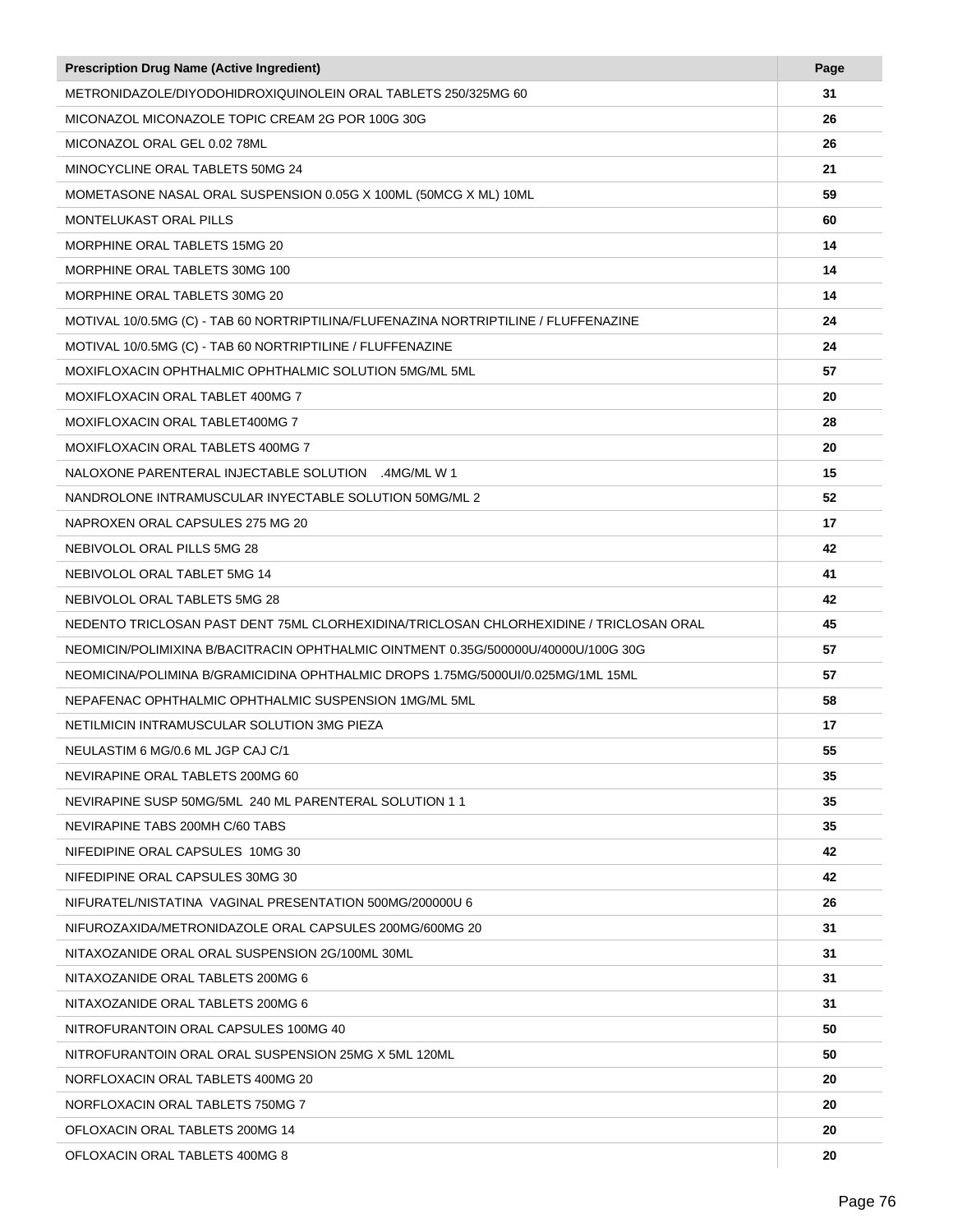| <b>Prescription Drug Name (Active Ingredient)</b>                                                               | Page |
|-----------------------------------------------------------------------------------------------------------------|------|
| OLANZAPINE ORAL TABLETS 5MG 14                                                                                  | 33   |
| OLANZAPINE ORAL TABLET 10MG 14                                                                                  | 34   |
| OLANZAPINE ORAL TABLET 10MG 30                                                                                  | 34   |
| OLANZAPINE ORAL TABLET 5MG 14                                                                                   | 34   |
| OLANZAPINE ORAL TABLET 5MG 30                                                                                   | 34   |
| <b>OLANZAPINE ORAL TABLETS 10MG 14</b>                                                                          | 33   |
| OLANZAPINE ORALTABLETS 10MG 14                                                                                  | 33   |
| OMEPRAZOL ORAL CAPSULES 40MG 7+7                                                                                | 49   |
| ONDANSETRON ORAL TABLETS 8MG 10                                                                                 | 25   |
| ONDANSETRON IV INJECTABLE SOLUTION 8MG/4ML W 3X4ML                                                              | 14   |
| ONDANSETRON ORAL TABLETS 8MG W 10                                                                               | 14   |
| ORFENADRINE/PARACETAMOL ORAL TABLETS 35/450MG 50                                                                | 60   |
| OSELTAMIVIR ORAL CAPSULES 75MG                                                                                  | 36   |
| OXCARBAZEPINE ORAL TABLET 300MG 30                                                                              | 21   |
| OXCARBAZEPINE ORAL TABLETS 300MG 20                                                                             | 21   |
| OXCARBAZEPINE ORAL TABLETS 600MG<br>30                                                                          | 21   |
| OXCARBAZEPINE ORAL TABLETS 600MG 20                                                                             | 21   |
| PACLITAXEL IV INYECTABLE SOLUTION 30MG/5ML1X5ML                                                                 | 29   |
| PAROXETINE ORAL TABLETS 20MG 10                                                                                 | 23   |
| PAROXETINE ORAL TABLETS 20MG 20                                                                                 | 23   |
| PAROXETINE ORAL TABLETS 20MG 10                                                                                 | 37   |
| PEGINTERFERON RIVABIRINE TABLETS                                                                                | 35   |
| PENICILLIN G INTRAMUSCULAR INYECTABLE SOLUTION 300000UI/500MG 1                                                 | 19   |
| PERMETHRIN TOPIC CREAM 5G/100G 60G                                                                              | 32   |
| PEROXIDE TOPIC SOLUTION 480ML PIEZA                                                                             | 46   |
| PILOCARPINE OFTALMICA GOTAS 4.0G/100ML 15ML                                                                     | 27   |
| PILOCARPINE OPHTHALMIC DROPS 2G/100ML 15ML                                                                      | 27   |
| PIOGLITAZONE ORAL TABLETS 15MG 28                                                                               | 38   |
| PIRAZINAMIDA/ETAMBUTOL, RIFAMPICIN/ISONIAZID/PYRAZINAMIDE/ETHAMBUTOL ORAL TABLETS<br>150MG/75MG/400MG/300MG 240 | 27   |
| POTASIUM ORAL TABLETS 0.5G 50                                                                                   | 62   |
| PRAMIPEXOL (LP) PRAMIPEXOLE ORAL TABLETS 1.5MG 30                                                               | 32   |
| PRAVASTATINA PRAVASTATIN ORAL TABLET 10MG 30                                                                    | 44   |
| PREDINSOLONE ORAL SOLUTION 1MG 120ML                                                                            | 16   |
| PREDNISOLONE OPHTHALMIC DROPS 10MG/1ML 5ML                                                                      | 16   |
| PREDNISOLONE ORAL SOLUTION 1MG/ML 120ML                                                                         | 16   |
| PREDNISOLONE ORAL TABLETS 20MG 30                                                                               | 16   |
| PREDNISOLONE ORAL TABLETS 5MG 30                                                                                | 16   |
| PREDNISOLONE ORAL TABLETS 5MG W 15                                                                              | 16   |
| PREDNISOLONE ORAL TABLETS 5MG W 60                                                                              | 16   |
| PREDNISOLONE PARENTERAL SOLUTION 1.0MG 1                                                                        | 51   |
| PREDNISOLONE PARENTERAL SOLUTION 100ML 1                                                                        | 51   |
| PREDNISONA ORAL TABLET 20MG 30                                                                                  | 55   |
| PREDNISONE ORAL TABLETS 50MG 20                                                                                 | 16   |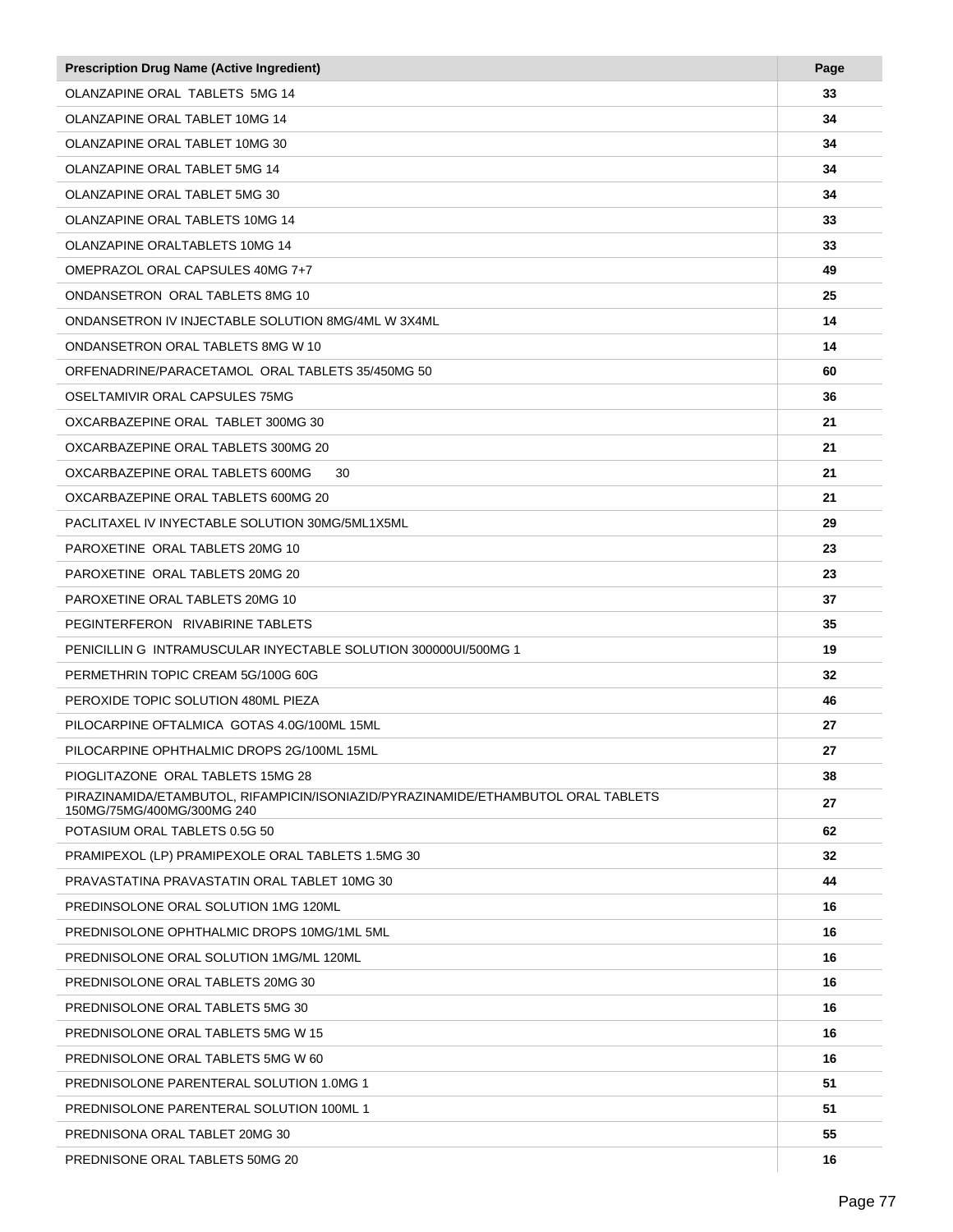| <b>Prescription Drug Name (Active Ingredient)</b>                               | Page |
|---------------------------------------------------------------------------------|------|
| PREDNISONE ORAL TABLETS 50MG 30                                                 | 60   |
| PREDNISONE ORAL TABLETS 5MG 30                                                  | 51   |
| PREGABALIN ORAL CAPSULES 300MG 28                                               | 21   |
| PREGABALIN ORAL TABLETS 150MG 28                                                | 21   |
| PREGABALIN ORAL TABLETS 75MG 14                                                 | 21   |
| PREGABALINA ORAL TABLETS 150MG 14                                               | 21   |
| PROGESTERONA INTRAMUSCULAR INYECTABLE SOLUTION 100MG 1ML                        | 52   |
| PROPAFENONE ORAL TABLETS 150MG 30                                               | 41   |
| PROPRANOLOL ORAL TABLETS 10MG 50                                                | 42   |
| PROPRANOLOL ORAL TABLETS 40MG 30                                                | 41   |
| QUINFAMIDA ORAL TABLETS 300MG 1                                                 | 31   |
| RALOXIFENE ORAL TABLETS 60MG 28                                                 | 29   |
| RALOXIFENE ORAL TABLETS 60MG 28                                                 | 29   |
| RAMIPEXOLE ORAL TABLETS 3MG 30                                                  | 32   |
| RASAGILINE ORAL TABLETS 1 10                                                    | 33   |
| RETINOIC ACID TOPIC CREAM0.0005 30G                                             | 46   |
| RETROVIR AZT 200MG C/5 FA IV 10ML ZIDOVUDINE ORAL ORAL SOLUTION 1 1             | 35   |
| RETROVIR AZT 200MG C/5 FA IV 20ML                                               | 35   |
| <b>RIBAVIRIN ORAL CAPSULES 400MG 12</b>                                         | 35   |
| RIBAVIRIN ORAL CAPSULES 400MG 18                                                | 35   |
| RIBAVIRIN ORAL CAPSULES 400MG 60                                                | 35   |
| RIBAVIRIN ORAL CAPSULES400MG 30                                                 | 35   |
| RIBAVIRIN ORAL SOLUCION ORAL 10MMG/5ML 120ML                                    | 35   |
| RIBAVIRIN ORAL CAPSULES 400MG W 18                                              | 36   |
| RIBAVIRIN ORAL CAPSULES 400MG 18                                                | 35   |
| RIBAVIRIN TOPIC CREAM 7.5G X 100G 15G                                           | 35   |
| RIFAMPICIN ORAL CAPSULES 1 16                                                   | 28   |
| RIFAMPICINA/ISONIAZIDA ORAL CAPSULES 150MG/200MG 24                             | 28   |
| RISPERIDONE ORAL SOLUTION100MG X 100ML60ML                                      | 33   |
| RISPERIDONE 2MG C20T                                                            | 34   |
| RISPERIDONE ORAL TABLETS 1MG 20                                                 | 37   |
| RISPERIDONE ORAL TABLETS 2MG 20                                                 | 38   |
| RISPERIDONE ORALTABLETS 2MG 20                                                  | 33   |
| RISPERIDONE ORALTABLETS 1MG 20                                                  | 33   |
| RITONAVIR ORAL CAPSULES 100MG 168                                               | 34   |
| RIVAROXABAN 10MG - COM 30 ORAL                                                  | 39   |
| ROACTEMRA 200 MG/10 ML 1 FAM C/10 ML                                            | 55   |
| ROACTEMRA 80 MG/4 ML 1 FAM C/4 ML                                               | 55   |
| SACCHAROMYCES BOULARDII ORAL CAPSULES 200MG 6                                   | 49   |
| SALBUTAMOL/IPRATROPIO_ORAL INHALABLE SPRAY 8.77MG/1.68MG/1ML 4.5ML              | 60   |
| SALBUTAMOL/IPRATROPIUM_INHALABLE_NEBULIZING SOLUTION 2.5MG/0.5MG/2.5ML 10X2.5ML | 61   |
| SALMETEROL/FLUTICASONE ORAL INHALABLE POWDER 50MCG/250MCG W 60                  | 60   |
| SECNIDAZOLE ORAL SOLUTION 150MG/5ML 30ML                                        | 31   |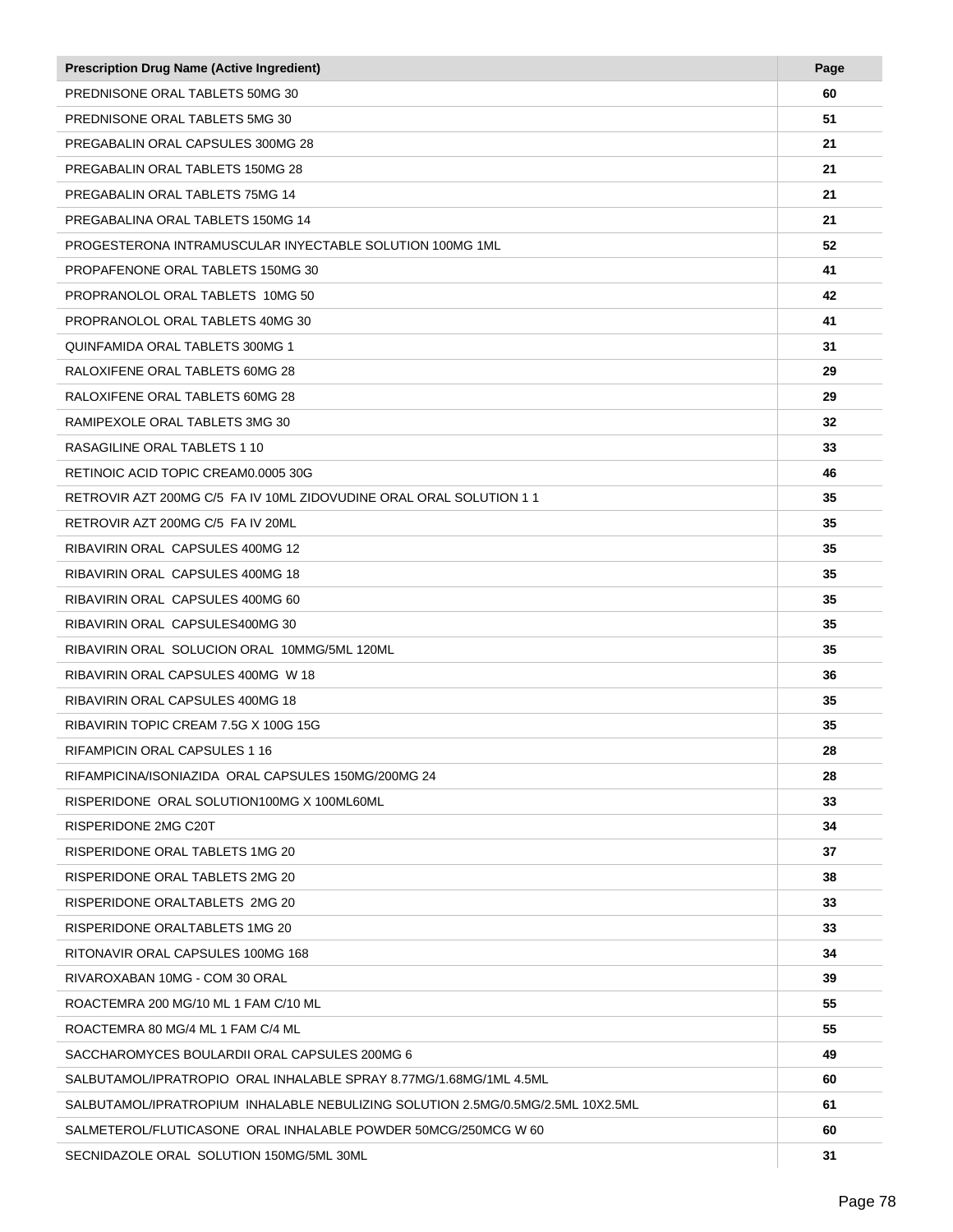| <b>Prescription Drug Name (Active Ingredient)</b>                                                                                                          | Page |
|------------------------------------------------------------------------------------------------------------------------------------------------------------|------|
| SECNIDAZOLE ORAL TABLET 500MG 8                                                                                                                            | 32   |
| SELEGILINE 5MG - TAB 20 ORAL TABLETS 1 20                                                                                                                  | 33   |
| SELEGILINE ORAL TABLETS 5MG 20                                                                                                                             | 23   |
| SELEGILINE ORAL TABLETS 5MG 30                                                                                                                             | 23   |
| SERTRALINE ORAL TABLETS 50MG 14                                                                                                                            | 23   |
| SERTRALINE ORAL TABLETS 50MG 28                                                                                                                            | 23   |
| SERTRALINE ORAL TABLETS 50MG 28                                                                                                                            | 37   |
| SILDENAFIL 20MG TAB W 90                                                                                                                                   | 61   |
| SODIC NAPROXEN ORAL SUSPENSION 2.5G/2G/100ML W 00ML                                                                                                        | 13   |
| SODIC NAPROXEN ORAL TABLETS 500MG W 15                                                                                                                     | 13   |
| SODIC NAPROXEN/ACETAMINOPHEN ORAL TABLETS 275MG/300MG 16                                                                                                   | 13   |
| SODIO OXYMETAZOLINE/SODIUM HYALURONATE OPHTHALMIC OPHTHALMIC SOLUTION 0.125MG/1MG X 0.5ML                                                                  | 57   |
| SODIUM HYALURONATE OPHTHALMIC DROPS 4 MG 20 DOSIS                                                                                                          | 56   |
| SPIRONOLACTONE ORAL TABLETS 25MG 30                                                                                                                        | 43   |
| SPIRONOLACTONE ORAL TABLETS 25MG 14                                                                                                                        | 43   |
| SULFAMETOXAZOL/TRIMETROM ORAL TABLETS 80/400MG 30                                                                                                          | 20   |
| SULFAMETOXAZOL/TRIMETROPIM ORAL PILLS 160/800MG 14                                                                                                         | 20   |
| SULFAMETOXAZOL/TRIMETROPIM ORAL PILLS 80/400MG 14                                                                                                          | 20   |
| SULFAMETOXAZOL/TRIMETROPIM ORAL SUSPENSION 200MG/40 MG/5ML 120ML                                                                                           | 20   |
| SULFAMETOXAZOL/TRIMETROPIM ORAL TABLETS 160MG/800MG 14                                                                                                     | 20   |
| SULFASALAZINE ORAL TABLETS 500MG 60                                                                                                                        | 48   |
| SUMATRIPTAN ORAL TABLET 100MG 2                                                                                                                            | 27   |
| SUNITINIB ORAL 12.5MG CAP C/28                                                                                                                             | 29   |
| TADALAFIL ORAL TABLETS 5MG W 28                                                                                                                            | 61   |
| TAMOXIFEN ORAL TABLETS 2.5MG 20                                                                                                                            | 30   |
| TAMOXIFEN ORAL TABLETS 20MG 30                                                                                                                             | 30   |
| TAMOXIFEN ORAL TABLETS 10MG 30                                                                                                                             | 30   |
| TAMOXIFEN ORAL TABLETS 2.5MG 20                                                                                                                            | 29   |
| TAMOXIFEN ORAL TABLETS 20MG 30                                                                                                                             | 29   |
| TAMSULOSIN ORAL CAPSULES0.4MG 20                                                                                                                           | 50   |
| TERAZOSIN ORAL TABLETS 5MG 30                                                                                                                              | 50   |
| TERAZOSINE ORAL TABLETS 2MG 15                                                                                                                             | 50   |
| TESTOSTERONE INTRAMUSCULAR INJECTABLE SOLUTION 250 MG W 1ML                                                                                                | 52   |
| TESTOSTERONE INTRAMUSCULAR INYECTABLE SOLUTION 250MG 1ML                                                                                                   | 52   |
| TESTOSTERONE INTRAMUSCULAR INYECTABLE SOLUTION 250MG 3ML                                                                                                   | 52   |
| TETRACYCLINE ORAL TABLETS 250MG 20                                                                                                                         | 21   |
| THALIDOMIDE ORAL TABLET 25MG 10                                                                                                                            | 28   |
| THALIDOMIDE ORAL TABLET 25MG 30                                                                                                                            | 28   |
| TIAMAZOLE ORAL TABLETS 5MG 0                                                                                                                               | 54   |
| TIAMINE/PIRIDOXINE/CIANOCOBALAMINORAL TABLETS 100MG/5MG/50MCG 30                                                                                           | 62   |
| TIAMINE/PIRIDOXINE/HIDROXICOBALAMINE INTRAMUSCULAR INYECTABLE SOLUTION 5MG/50MG/25MG POR ML<br>5X2ML1                                                      | 62   |
| TIAMINE/PIRIDOXINE/HIDROXICOBALAMINE/LIDOCAIN/DEXAMETASONE INTRAMUSCULAR INYECTABLE SOLUTION<br>200MG/100MG/5MG/30MG/4MG AMPOLLETA NO. 1 (2ML) NO. 2 (1ML) | 62   |